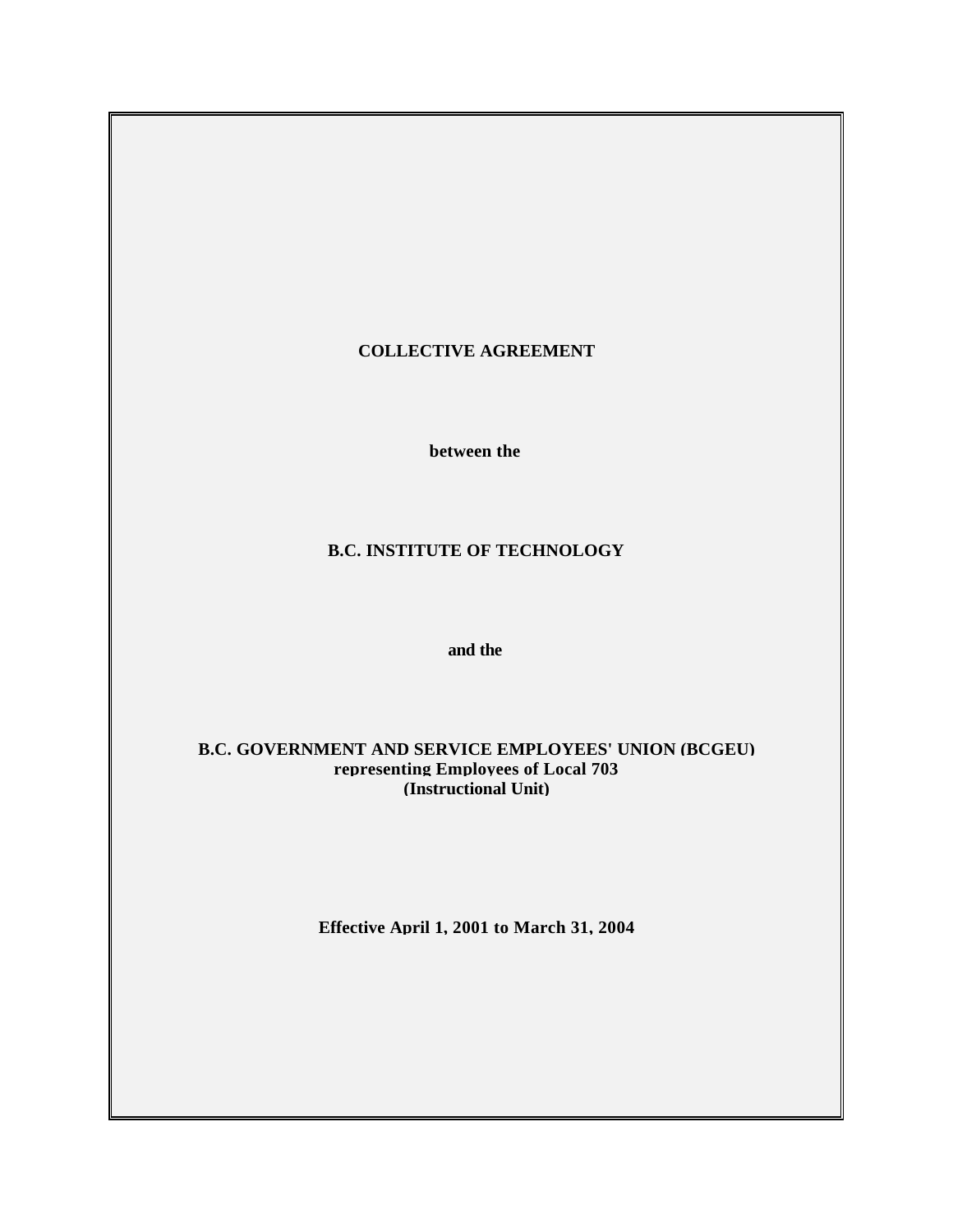| 1.1  |                                                               |  |
|------|---------------------------------------------------------------|--|
| 1.2  |                                                               |  |
| 1.3  |                                                               |  |
| 1.4  |                                                               |  |
| 1.5  |                                                               |  |
| 1.6  |                                                               |  |
| 1.7  |                                                               |  |
| 1.8  |                                                               |  |
|      |                                                               |  |
|      |                                                               |  |
| 2.1  |                                                               |  |
| 2.2  |                                                               |  |
| 2.3  |                                                               |  |
| 2.4  |                                                               |  |
| 2.5  |                                                               |  |
| 2.6  |                                                               |  |
| 2.7  |                                                               |  |
| 2.8  |                                                               |  |
| 2.9  |                                                               |  |
| 2.10 |                                                               |  |
| 2.11 |                                                               |  |
|      |                                                               |  |
|      |                                                               |  |
|      |                                                               |  |
|      | ARTICLE 5 - EMPLOYER AND UNION SHALL ACQUAINT NEW EMPLOYEES 9 |  |
|      |                                                               |  |
| 6.1  |                                                               |  |
| 6.2  |                                                               |  |
| 6.3  |                                                               |  |
| 6.4  |                                                               |  |
|      |                                                               |  |
| 7.1  |                                                               |  |
| 7.2  |                                                               |  |
| 7.3  |                                                               |  |
| 7.4  |                                                               |  |
| 7.5  |                                                               |  |
|      |                                                               |  |
| 7.6  |                                                               |  |
| 7.7  |                                                               |  |
| 7.8  |                                                               |  |
| 7.9  |                                                               |  |
| 7.10 |                                                               |  |
| 7.11 |                                                               |  |

# **TABLE OF CONTENTS**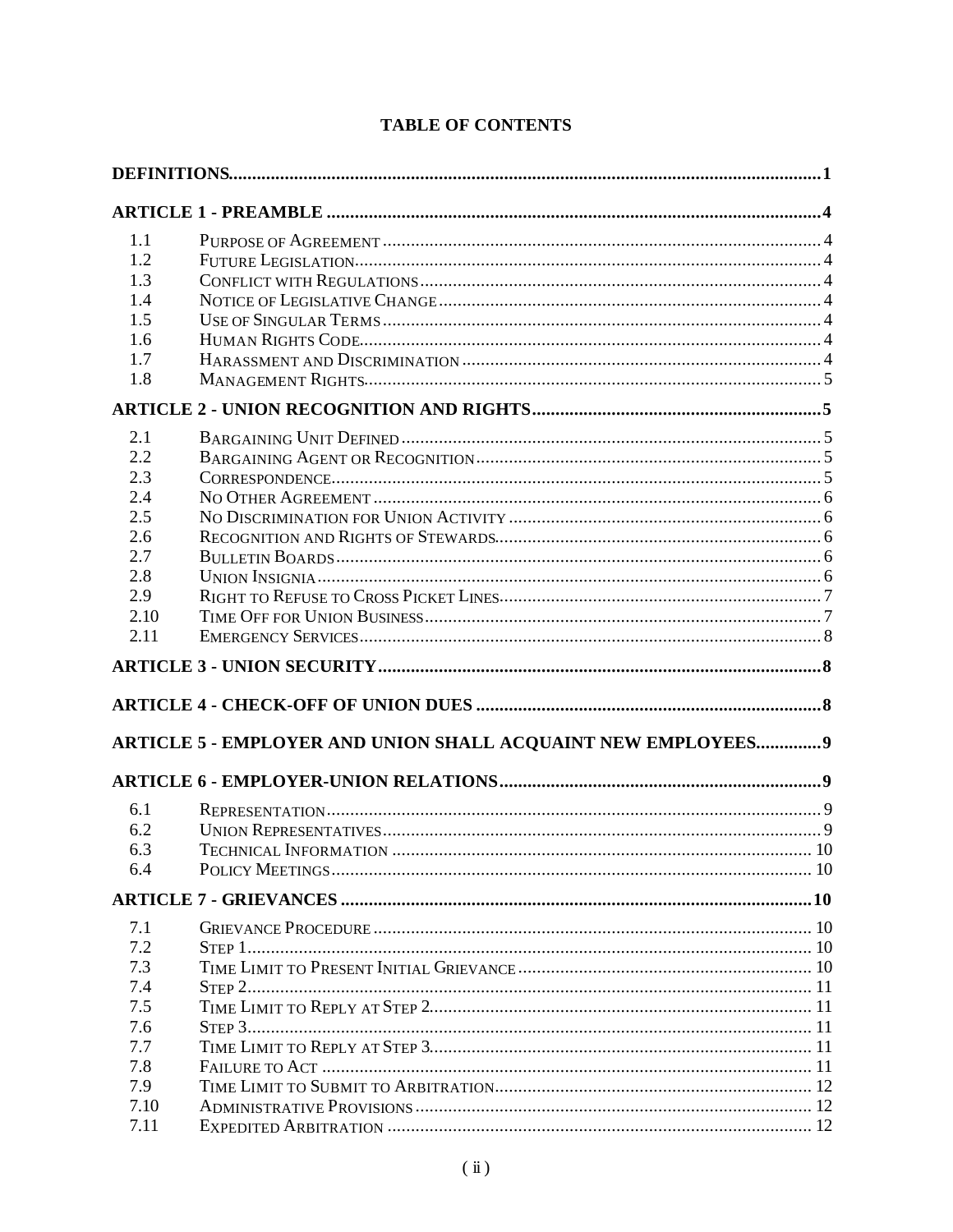| 7.12  |  |
|-------|--|
| 7.13  |  |
| 7.14  |  |
| 7.15  |  |
| 7.16  |  |
|       |  |
| 8.1   |  |
| 8.2   |  |
| 8.3   |  |
| 8.4   |  |
| 8.5   |  |
| 8.6   |  |
| 8.7   |  |
| 8.8   |  |
| 8.9   |  |
| 8.10  |  |
|       |  |
| 9.1   |  |
| 9.2   |  |
| 9.3   |  |
| 9.4   |  |
| 9.5   |  |
| 9.6   |  |
| 9.7   |  |
| 9.8   |  |
| 9.9   |  |
| 9.10  |  |
|       |  |
| 10.1  |  |
| 10.2  |  |
| 10.3  |  |
| 10.4  |  |
| 10.5  |  |
| 10.6  |  |
|       |  |
| 11.1  |  |
| 11.2  |  |
| 11.3  |  |
| 11.4  |  |
| 11.5  |  |
| 11.6  |  |
| 11.7  |  |
| 11.8  |  |
| 11.9  |  |
| 11.10 |  |
| 11.11 |  |
|       |  |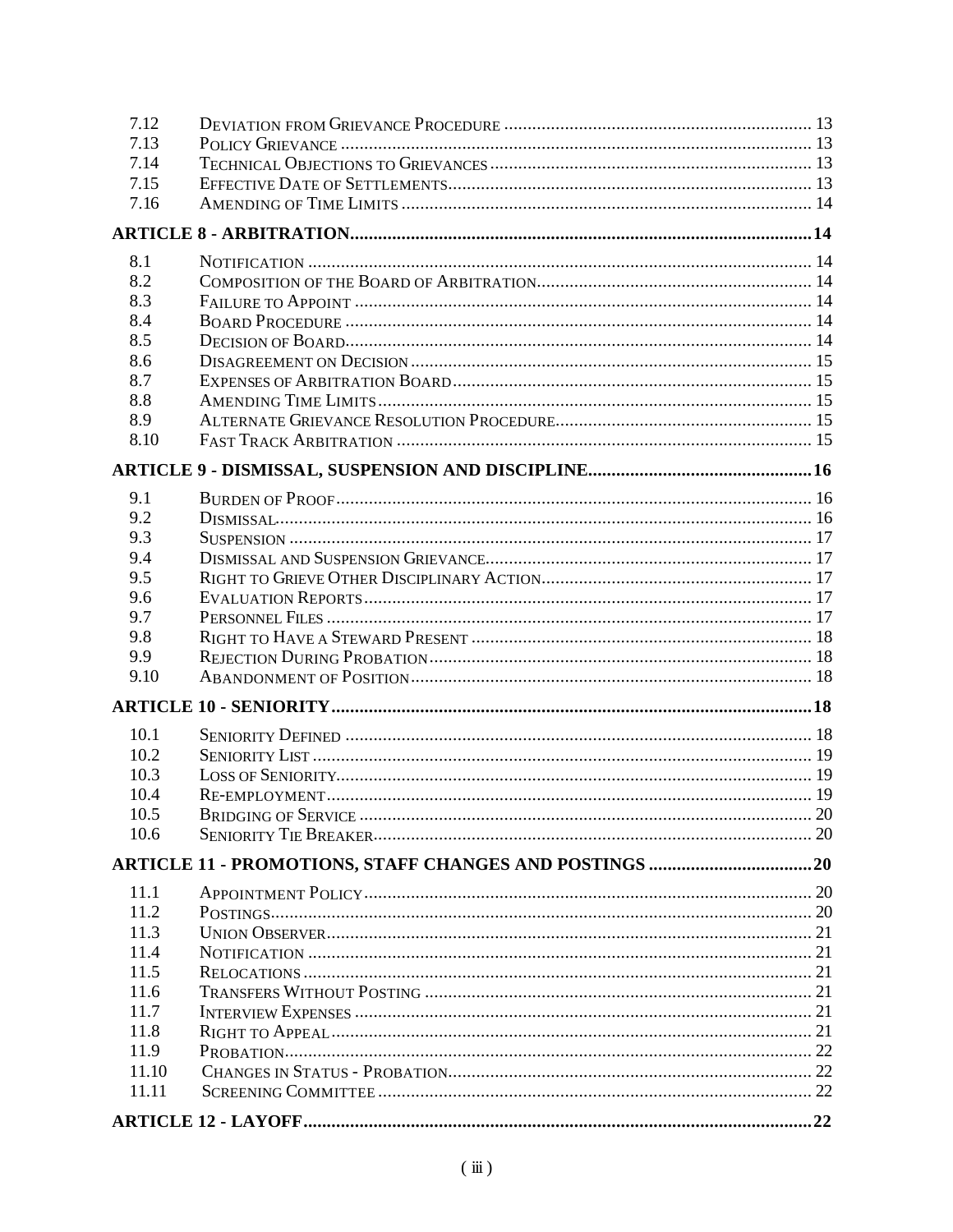| 12.2  |                                                                           |  |
|-------|---------------------------------------------------------------------------|--|
| 12.3  |                                                                           |  |
| 12.4  |                                                                           |  |
| 12.5  |                                                                           |  |
| 12.6  |                                                                           |  |
|       |                                                                           |  |
|       |                                                                           |  |
| 13.1  |                                                                           |  |
| 13.2  |                                                                           |  |
| 13.3  |                                                                           |  |
| 13.4  |                                                                           |  |
| 13.5  |                                                                           |  |
| 13.6  |                                                                           |  |
| 13.7  |                                                                           |  |
| 13.8  |                                                                           |  |
| 13.9  |                                                                           |  |
| 13.10 |                                                                           |  |
| 13.11 |                                                                           |  |
| 13.12 |                                                                           |  |
|       |                                                                           |  |
| 13.13 |                                                                           |  |
| 13.14 |                                                                           |  |
| 13.15 |                                                                           |  |
| 13.16 | A PROCEDURE TO VERIFY QUALIFICATIONS AND/OR EQUIVALENT QUALIFICATIONS  33 |  |
| 13.17 |                                                                           |  |
| 13.18 |                                                                           |  |
| 13.19 |                                                                           |  |
| 13.20 |                                                                           |  |
| 13.21 |                                                                           |  |
| 13.22 |                                                                           |  |
| 13.23 |                                                                           |  |
| 13.24 |                                                                           |  |
| 13.25 |                                                                           |  |
| 13.26 |                                                                           |  |
| 13.27 |                                                                           |  |
| 13.28 |                                                                           |  |
| 13.29 |                                                                           |  |
| 13.30 |                                                                           |  |
|       |                                                                           |  |
| 14.1  |                                                                           |  |
| 14.2  |                                                                           |  |
| 14.3  |                                                                           |  |
| 14.4  |                                                                           |  |
| 14.5  |                                                                           |  |
| 14.6  |                                                                           |  |
| 14.7  |                                                                           |  |
| 14.8  |                                                                           |  |
|       |                                                                           |  |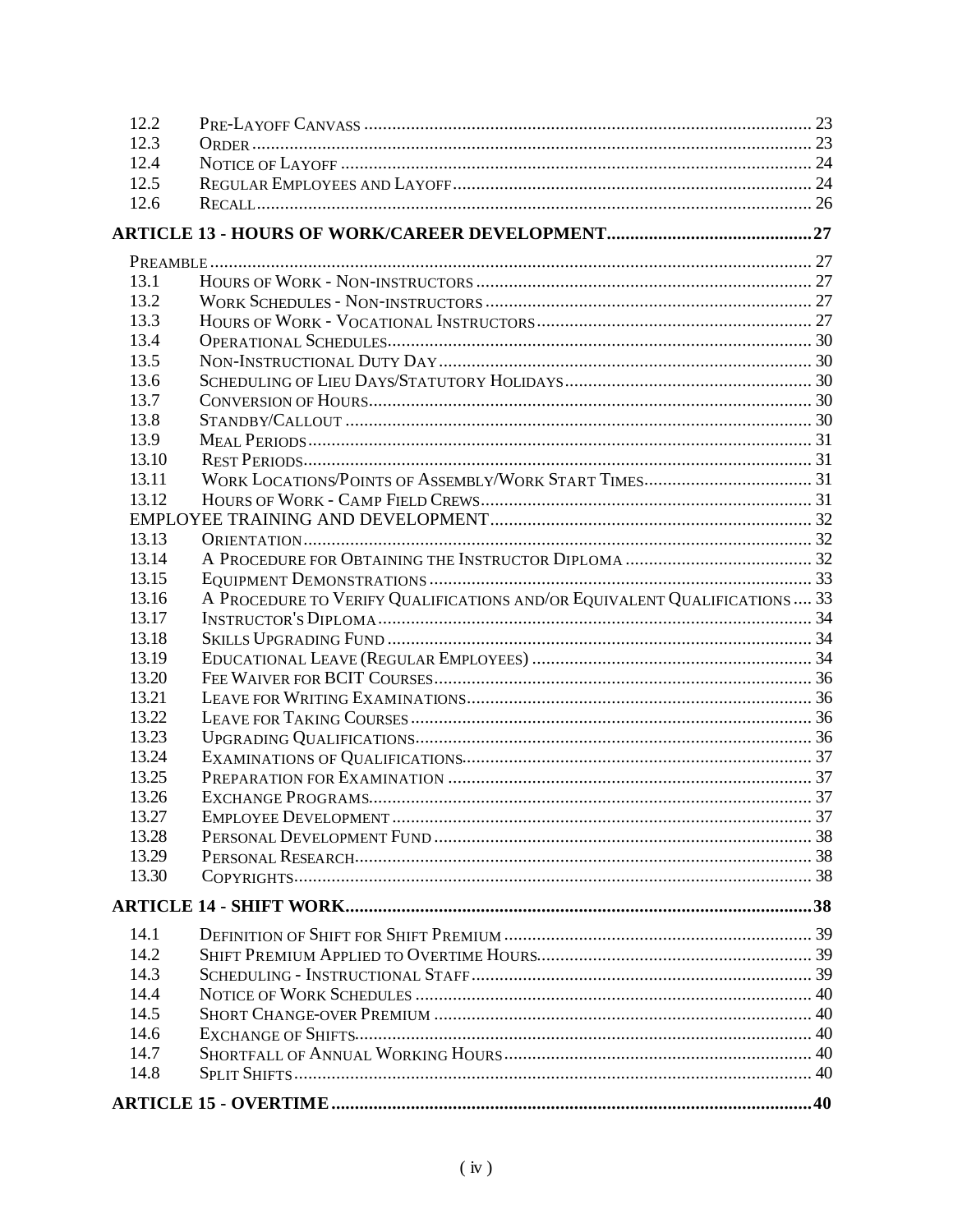| 15.1  |                                                                        |  |
|-------|------------------------------------------------------------------------|--|
| 15.2  |                                                                        |  |
| 15.3  |                                                                        |  |
| 15.4  |                                                                        |  |
| 15.5  |                                                                        |  |
| 15.6  |                                                                        |  |
| 15.7  |                                                                        |  |
| 15.8  |                                                                        |  |
| 15.9  |                                                                        |  |
| 15.10 |                                                                        |  |
| 15.11 |                                                                        |  |
|       |                                                                        |  |
| 16.1  |                                                                        |  |
| 16.2  |                                                                        |  |
| 16.3  |                                                                        |  |
| 16.4  |                                                                        |  |
| 16.5  |                                                                        |  |
| 16.6  |                                                                        |  |
| 16.7  |                                                                        |  |
|       |                                                                        |  |
| 17.1  |                                                                        |  |
| 17.2  |                                                                        |  |
| 17.3  |                                                                        |  |
| 17.4  |                                                                        |  |
| 17.5  |                                                                        |  |
| 17.6  |                                                                        |  |
| 17.7  |                                                                        |  |
| 17.8  |                                                                        |  |
| 17.9  |                                                                        |  |
| 17.10 |                                                                        |  |
| 17.11 |                                                                        |  |
| 17.12 |                                                                        |  |
|       |                                                                        |  |
|       | ARTICLE 18 - SHORT TERM ILLNESS AND INJURY AND LONG TERM DISABILITY 48 |  |
|       |                                                                        |  |
| 19.1  |                                                                        |  |
| 19.2  |                                                                        |  |
| 19.3  |                                                                        |  |
| 19.4  |                                                                        |  |
| 19.5  |                                                                        |  |
| 19.6  |                                                                        |  |
| 19.7  |                                                                        |  |
| 19.8  |                                                                        |  |
| 19.9  |                                                                        |  |
| 19.10 |                                                                        |  |
| 19.11 |                                                                        |  |
| 19.12 |                                                                        |  |
| 19.13 |                                                                        |  |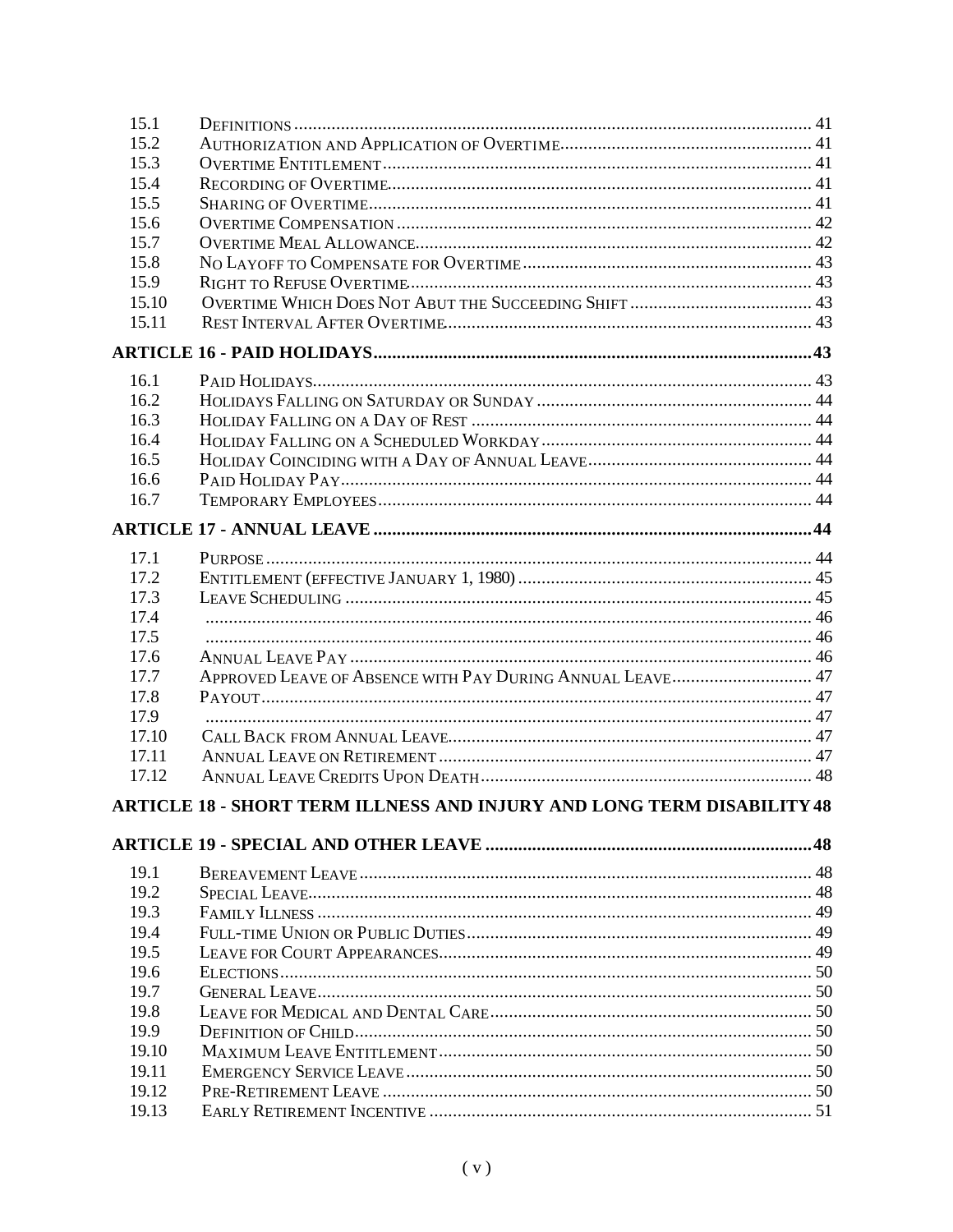| 20.1  |  |
|-------|--|
| 20.2  |  |
| 20.3  |  |
| 20.4  |  |
| 20.5  |  |
|       |  |
| 21.1  |  |
| 21.2  |  |
| 21.3  |  |
| 21.4  |  |
| 21.5  |  |
| 21.6  |  |
| 21.7  |  |
| 21.8  |  |
| 21.9  |  |
| 21.10 |  |
| 21.11 |  |
| 21.12 |  |
| 21.13 |  |
|       |  |
| 22.1  |  |
| 22.2  |  |
| 22.3  |  |
| 22.4  |  |
|       |  |
|       |  |
| 24.1  |  |
| 24.2  |  |
| 24.3  |  |
| 24.4  |  |
| 24.5  |  |
| 24.6  |  |
| 24.7  |  |
| 24.8  |  |
| 24.9  |  |
| 24.10 |  |
| 24.11 |  |
|       |  |
| 25.1  |  |
| 25.2  |  |
| 25.3  |  |
| 25.4  |  |
| 25.5  |  |
|       |  |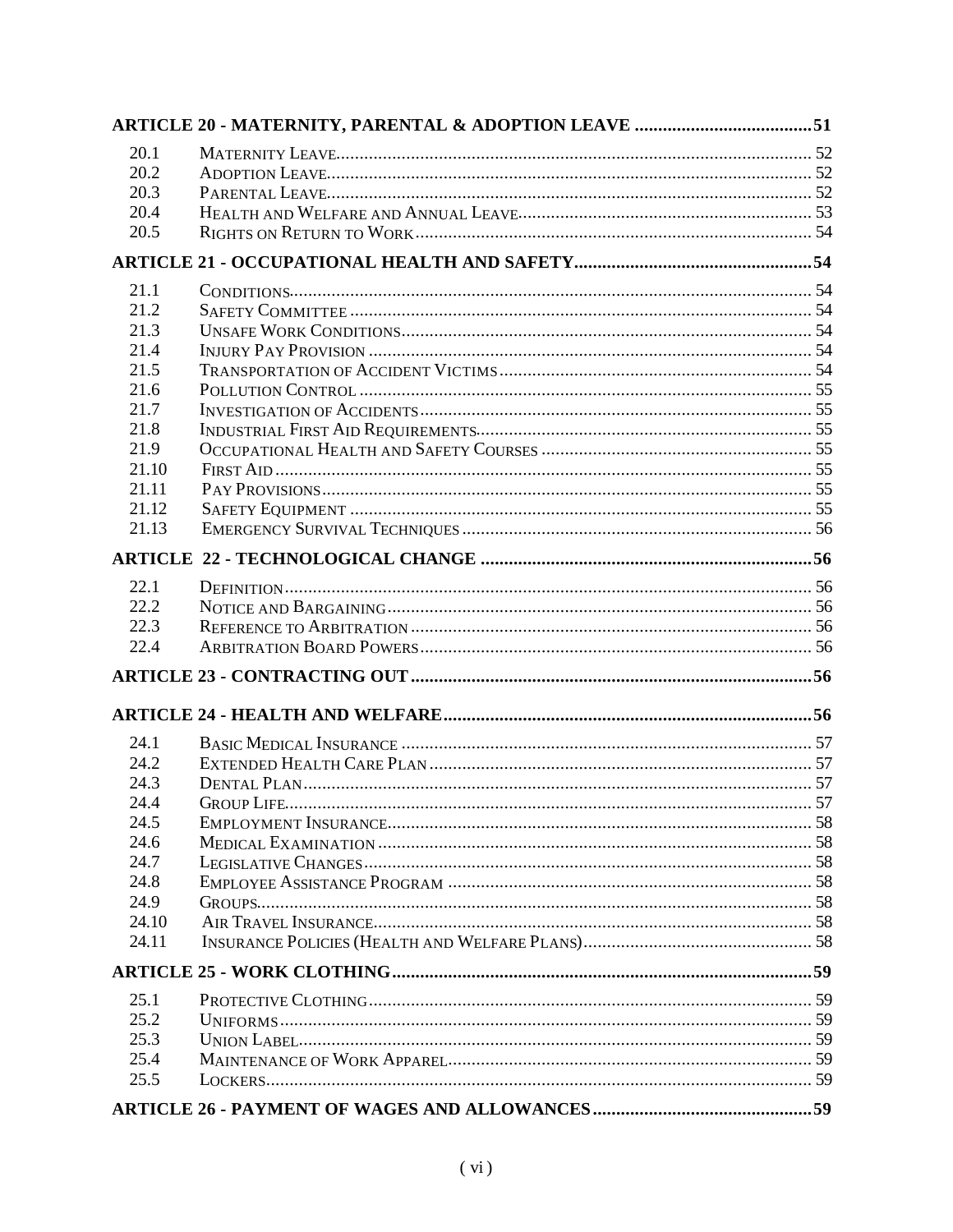| 26.1  |                                                                         |  |
|-------|-------------------------------------------------------------------------|--|
| 26.2  |                                                                         |  |
| 26.3  |                                                                         |  |
| 26.4  |                                                                         |  |
| 26.5  |                                                                         |  |
| 26.6  |                                                                         |  |
| 26.7  |                                                                         |  |
| 26.8  |                                                                         |  |
| 26.10 |                                                                         |  |
| 26.11 |                                                                         |  |
|       |                                                                         |  |
| 27.1  |                                                                         |  |
| 27.2  |                                                                         |  |
| 27.3  |                                                                         |  |
| 27.4  |                                                                         |  |
| 27.5  | RECREATIONAL USE OF EMPLOYER'S VEHICLES AND COMMUNICATION FACILITIES 70 |  |
| 27.6  |                                                                         |  |
| 27.7  |                                                                         |  |
| 27.8  |                                                                         |  |
| 27.9  |                                                                         |  |
| 27.10 |                                                                         |  |
| 27.11 |                                                                         |  |
| 27.12 |                                                                         |  |
|       |                                                                         |  |
|       |                                                                         |  |
| 28.1  |                                                                         |  |
| 28.2  |                                                                         |  |
| 28.3  |                                                                         |  |
| 28.4  |                                                                         |  |
| 28.5  |                                                                         |  |
|       |                                                                         |  |
| 29.1  |                                                                         |  |
| 29.2  |                                                                         |  |
| 29.3  |                                                                         |  |
| 29.4  |                                                                         |  |
|       |                                                                         |  |
|       |                                                                         |  |
| 30.1  |                                                                         |  |
| 30.2  |                                                                         |  |
| 30.3  |                                                                         |  |
| 30.4  | EMPLOYER'S REPRESENTATIVE DESIGNATED TO HANDLE GRIEVANCES AT THE SECOND |  |
|       |                                                                         |  |
|       |                                                                         |  |
| 31.1  |                                                                         |  |
| 31.2  |                                                                         |  |
| 31.3  |                                                                         |  |
| 31.4  |                                                                         |  |
| 31.5  |                                                                         |  |
| 31.6  |                                                                         |  |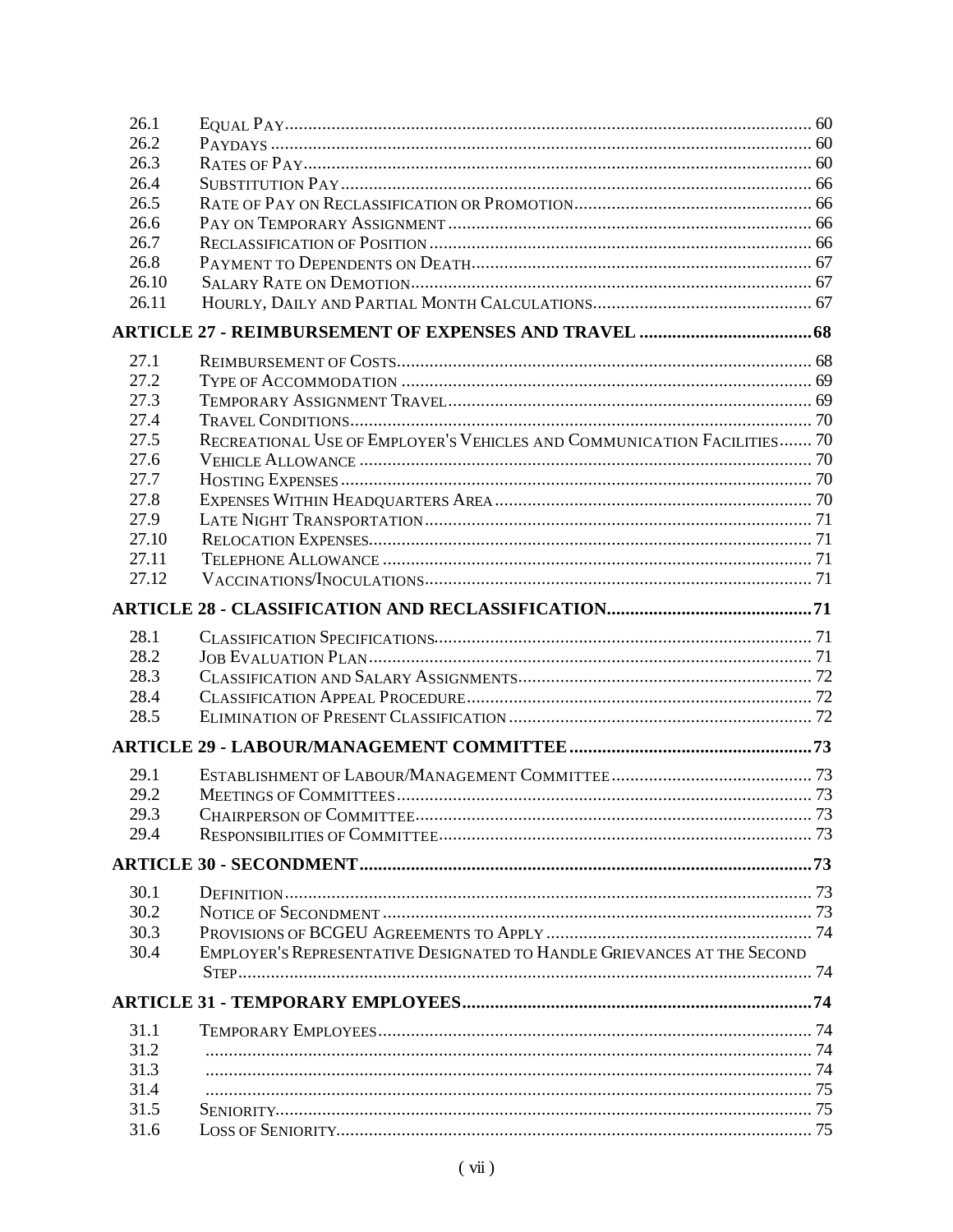| 31.7           |                                                                                                                                                                                                                                                                                                                                                                                                                            |     |
|----------------|----------------------------------------------------------------------------------------------------------------------------------------------------------------------------------------------------------------------------------------------------------------------------------------------------------------------------------------------------------------------------------------------------------------------------|-----|
| 31.8           |                                                                                                                                                                                                                                                                                                                                                                                                                            |     |
|                | <b>ARTICLE 32 - CONTINUING EDUCATION/PART-TIME STUDIES/INDUSTRY SERVICES</b>                                                                                                                                                                                                                                                                                                                                               |     |
|                |                                                                                                                                                                                                                                                                                                                                                                                                                            |     |
| 32.1           |                                                                                                                                                                                                                                                                                                                                                                                                                            |     |
| 32.2           |                                                                                                                                                                                                                                                                                                                                                                                                                            |     |
| 32.3           |                                                                                                                                                                                                                                                                                                                                                                                                                            |     |
|                |                                                                                                                                                                                                                                                                                                                                                                                                                            |     |
| 33.1           |                                                                                                                                                                                                                                                                                                                                                                                                                            |     |
| 33.2           |                                                                                                                                                                                                                                                                                                                                                                                                                            |     |
| 33.3           |                                                                                                                                                                                                                                                                                                                                                                                                                            |     |
| 33.4           |                                                                                                                                                                                                                                                                                                                                                                                                                            |     |
| 33.5           |                                                                                                                                                                                                                                                                                                                                                                                                                            |     |
| 33.6           |                                                                                                                                                                                                                                                                                                                                                                                                                            |     |
| 33.7           |                                                                                                                                                                                                                                                                                                                                                                                                                            |     |
| 33.8           |                                                                                                                                                                                                                                                                                                                                                                                                                            |     |
| 33.9           |                                                                                                                                                                                                                                                                                                                                                                                                                            |     |
| 33.10          |                                                                                                                                                                                                                                                                                                                                                                                                                            |     |
| 33.11          |                                                                                                                                                                                                                                                                                                                                                                                                                            |     |
| 33.12          |                                                                                                                                                                                                                                                                                                                                                                                                                            |     |
| 33.13          |                                                                                                                                                                                                                                                                                                                                                                                                                            |     |
| 33.14<br>33.15 |                                                                                                                                                                                                                                                                                                                                                                                                                            |     |
| 33.16          |                                                                                                                                                                                                                                                                                                                                                                                                                            |     |
|                |                                                                                                                                                                                                                                                                                                                                                                                                                            |     |
|                |                                                                                                                                                                                                                                                                                                                                                                                                                            |     |
| $*34.1$        |                                                                                                                                                                                                                                                                                                                                                                                                                            |     |
| $*34.2$        |                                                                                                                                                                                                                                                                                                                                                                                                                            |     |
| 34.3           |                                                                                                                                                                                                                                                                                                                                                                                                                            |     |
| 34.4<br>34.5   |                                                                                                                                                                                                                                                                                                                                                                                                                            |     |
|                |                                                                                                                                                                                                                                                                                                                                                                                                                            |     |
|                |                                                                                                                                                                                                                                                                                                                                                                                                                            | .85 |
|                |                                                                                                                                                                                                                                                                                                                                                                                                                            |     |
|                |                                                                                                                                                                                                                                                                                                                                                                                                                            |     |
|                |                                                                                                                                                                                                                                                                                                                                                                                                                            |     |
|                |                                                                                                                                                                                                                                                                                                                                                                                                                            |     |
|                |                                                                                                                                                                                                                                                                                                                                                                                                                            |     |
|                |                                                                                                                                                                                                                                                                                                                                                                                                                            |     |
|                |                                                                                                                                                                                                                                                                                                                                                                                                                            |     |
|                | $\begin{array}{c}\n\textbf{I} \textbf{I} \textbf{I} \textbf{I} \textbf{I} \textbf{I} \textbf{I} \textbf{I} \textbf{I} \textbf{I} \textbf{I} \textbf{I} \textbf{I} \textbf{I} \textbf{I} \textbf{I} \textbf{I} \textbf{I} \textbf{I} \textbf{I} \textbf{I} \textbf{I} \textbf{I} \textbf{I} \textbf{I} \textbf{I} \textbf{I} \textbf{I} \textbf{I} \textbf{I} \textbf{I} \textbf{I} \textbf{I} \textbf{I} \textbf{I} \text$ |     |

# LETTER OF UNDERSTANDING #2 -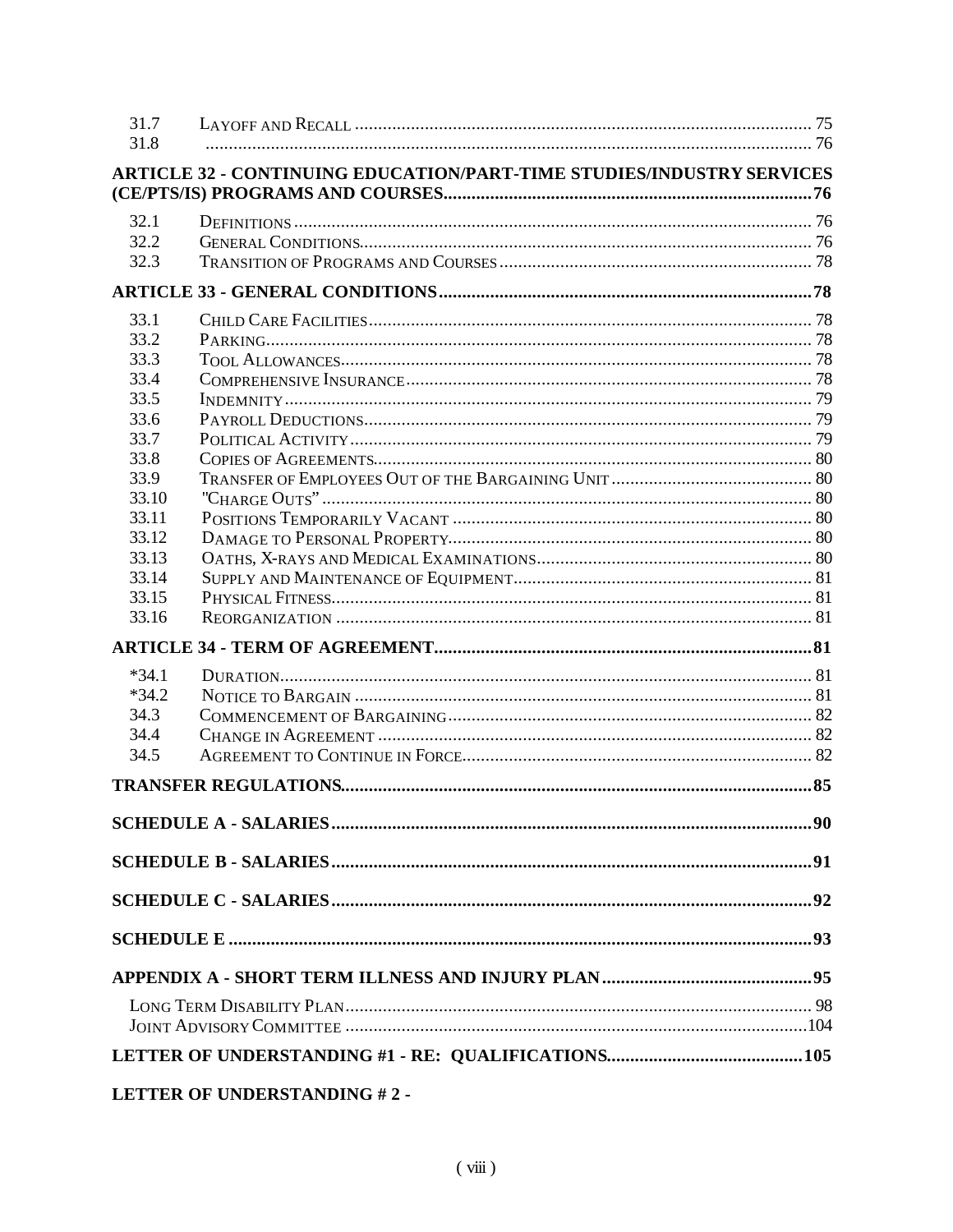|                                     | LETTER OF UNDERSTANDING #3 - RE: CAREER DEVELOPMENT 107       |
|-------------------------------------|---------------------------------------------------------------|
|                                     |                                                               |
|                                     | LETTER OF UNDERSTANDING #5 - RE: COURSE EVALUATION REPORTS110 |
| <b>LETTER OF UNDERSTANDING #6 -</b> |                                                               |

 **RE: SCHEDULE E - PART I - PIPING TRADES SPECIALIZATION GROUPING......111 LETTER OF UNDERSTANDING #7 - RE: SALARY SCHEDULES....................................113 LETTER OF UNDERSTANDING #8 -**

| RE: SCHEDULE E - SPECIALIZATIONS AND SPECIALIZATION GROUPINGS114 |  |
|------------------------------------------------------------------|--|
|                                                                  |  |
|                                                                  |  |
|                                                                  |  |
|                                                                  |  |
| MEMORANDUM OF AGREEMENT - RE: JURISDICTIONAL OVERLAP 129         |  |
| <b>MEMORANDUM OF AGREEMENT -</b>                                 |  |
| RE: VOLUNTARY TRANSFER BETWEEN BARGAINING UNITS<br>129           |  |

**INDEX........................................................................................................................................131**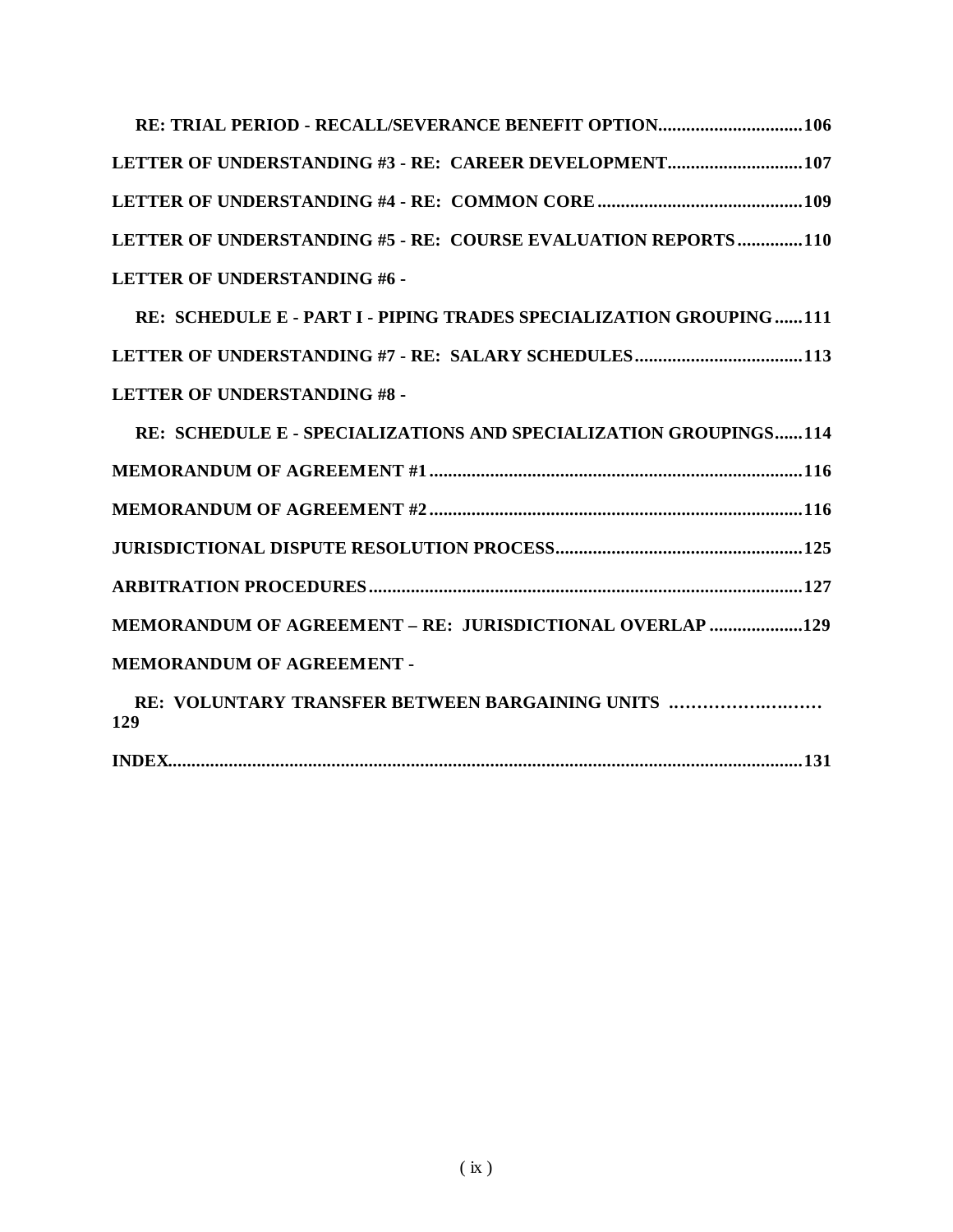### **DEFINITIONS**

For the purpose of this Agreement:

(1) *"bargaining unit"* is the unit for collective bargaining for which the B.C. Government and Service Employees' Union is certified and includes: All Vocational Instructors and those Employees engaged in vocational-related activities, including research, coordination and development, except those Employees within the Bargaining Units for which the BCIT Faculty and Staff Association or the BCGEU Support Staff are certified, and except those Employees specifically excluded by Statute, employed by the B.C. Institute of Technology.

(2) *"continuous employment and continuous service"* means uninterrupted employment with the Amalgamated British Columbia Institute of Technology and includes continuous service as at March 31, 1986 with the Public Service and the Pacific Vocational Institute.

(3) *"day of rest"* in relation to an Employee, means a day other than a holiday on which an Employee is not ordinarily required to perform the duties of his/her position. This does not include Employees on leave of absence;

(4) *"demotion"* means a change from an Employee's position to one with a lower maximum salary;

(5) There shall be two categories of Employee covered by the terms of this Agreement: *"Regular"* and *"Temporary"* Employees; *"Employee"* means a member of the Bargaining Unit and includes:

(a) A *"Regular Employee"* means an Employee who is employed for work which is of a continuous full-time nature or an Employee whose initial or subsequent appointment is four and one-half (4½) calendar months (97.875 days) or more or who becomes a Regular Employee pursuant to 31.1(b) and does not include:

- (i) a temporary;
- (ii) a person excluded by Section 1 of the Labour Code of British Columbia;
- (iii) a person excluded pursuant to Article 2.1 of the Agreement.

(b) *"Temporary Employee"* means an Employee appointed pursuant to Article 31 for a period less than four and one-half (4½) calendar months (97.875 days) and who does not meet the terms specified in Article 31.1(b).

(6) *"Employer"* means the British Columbia Institute of Technology (BCIT);

(7) *"field status"* Employees who are normally required to work away from their point of assembly and who, on a day-to-day basis, do not work in an office, institution, plant, or other similar fixed location which is their normal point of assembly.

(8) *"headquarters or geographic location"* is that area within a radius of twenty (20) miles of where an Employee ordinarily performs his/her duties. Within the Greater Vancouver Regional District geographic location for transfer purposes is that area within a radius of ten (10) miles of where an Employee ordinarily performs his/her duties. When Employees are transferred the headquarters area may be redefined where exceptional circumstances such as unusual road conditions exist.

(9) *"holiday"* means the twenty-four (24) hour period commencing at 0001 hours of a day designated as a paid holiday in this Agreement.

(10) *"hours of operation"* are the hours established by the Employer to provide adequate service to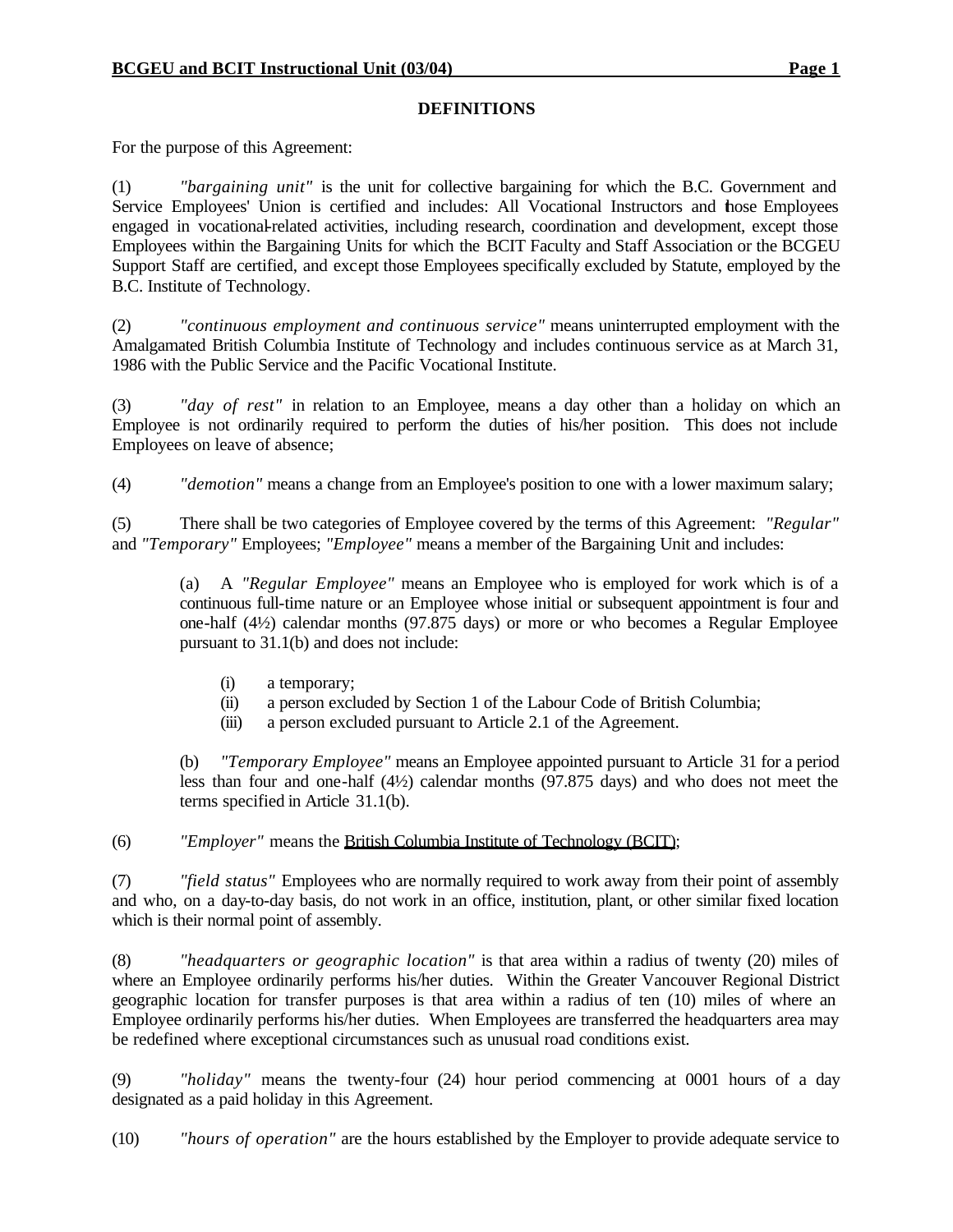the public and to fulfil the functions of the work unit.

(11) *"hours travelled"* means hours spent travelling from point to point on an hourly or daily basis laid down by the Employer and does not include meal breaks and lodging time, or time spent other than travelling.

(12) *"lateral transfer"* refers to the movement of an Employee from one position to another which does not constitute a demotion or promotion.

(13) *"layoff"* is a cessation of employment as a result of a reduction of the amount of work required to be done by the Employer and where, should work become available, Employees will be recalled in accordance with Article 12 or Article 31 of this Agreement.

(14) *"leave of absence with pay"* means to be absent from duty with permission and with pay. *"Leave of absence without pay"* means to be absent from duty with permission but without pay.

(15) *"pay"* means rate of compensation for the job.

(16) *"probation"* means that period of probation which is the six (6) calendar months following appointment or promotion during which the Employer may reject for just cause a person appointed or promoted to such position or which the Employer may extend for a further period not exceeding six (6) calendar months under similar conditions, and the Union shall be so advised; and upon the successful completion of which, the person shall be confirmed.

(17) *"promotion"* means a change from an Employee's position to one with a higher maximum salary level.

(18) *"resignation"* means a voluntary notice by the Employee that he/she is terminating his/her service on the date specified.

When an Employee provides the Employer with written notice, the resignation will be deemed accepted one working day from the time the written resignation was submitted and may be retracted by the Employee within this period.

When an Employee provides the Employer with a verbal resignation, the Employer may confirm the resignation in writing. The resignation will be deemed accepted one working day from the time the written confirmation is delivered to the Employee's address currently on file with the Employer.

(19) *"rest period"* is a paid interval which is included in the workday and is intended to give the Employee an opportunity to have refreshments or a rest.

(20) *"seasonal field Employees"* are those Employees who occupy positions which permit them to be normally domiciled at their permanent headquarters but who are assigned field duties on a seasonal basis, returning to their permanent headquarters when not working in the field.

(21) *"shift schedule"* is the pattern of work hours established through negotiations to meet the hours of operation.

(22) *"termination"* is the separation of an Employee from the Employer for cause pursuant to Articles 10, 11, and 31, of this Agreement.

(23) *"transfer"* refers to the movement of an Employee from one geographic location to another.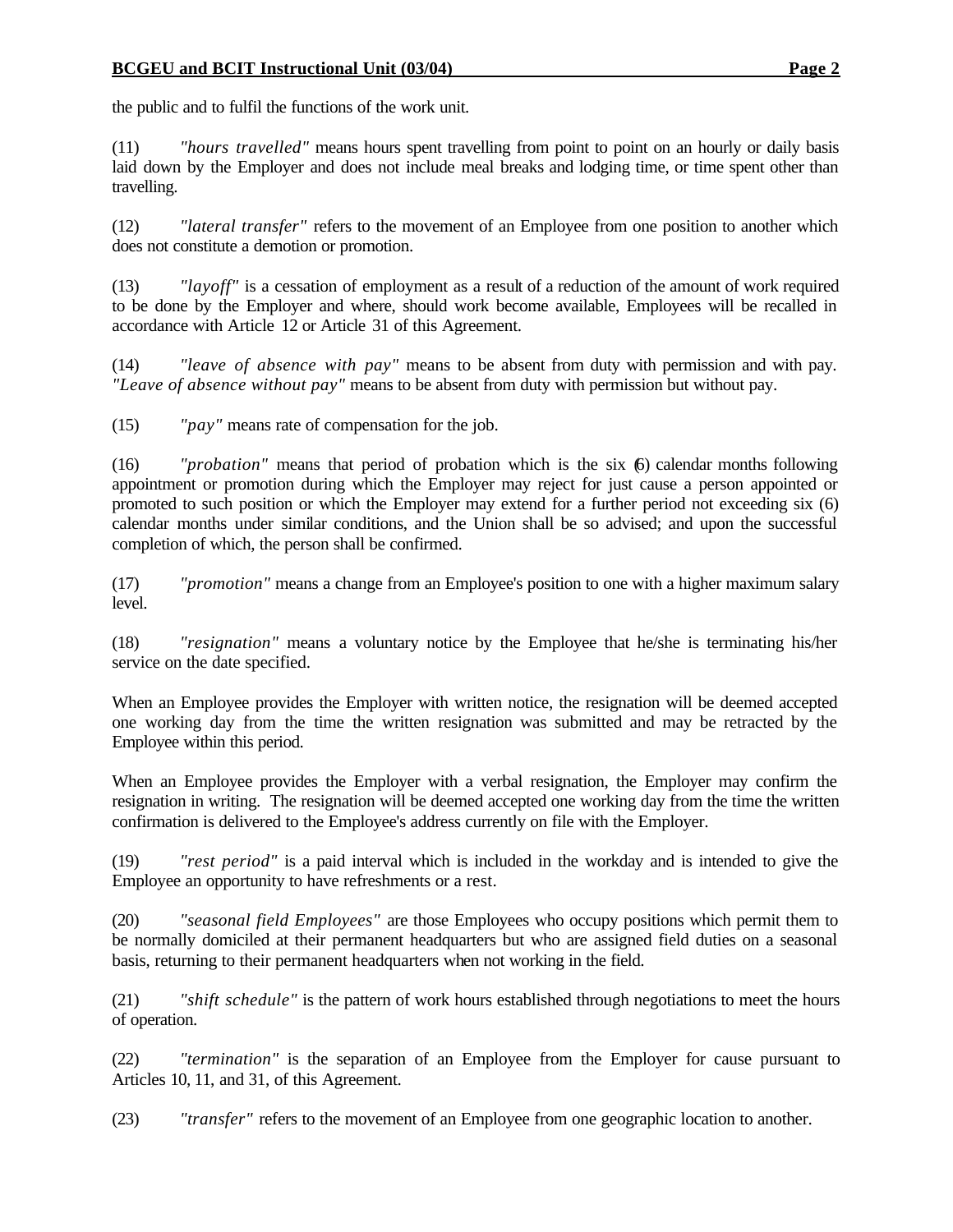(24) *"travel status"* with respect to an Employee means absence of the Employee from his/her headquarters or geographic location on the Employer's business with the approval of the Employer, but travel status does not apply to Employees temporarily assigned to a position outside of their headquarters or geographic location or to field status Employees.

(25) *"Union"* means the B.C. Government and Service Employees' Union.

(26) *"workday"* is a period of twenty-four (24) consecutive hours commencing with the starting time of any shift. For the purpose of calculating compensatory overtime rates only the time worked prior to but adjoining to a shift, shall be deemed as time worked after a shift.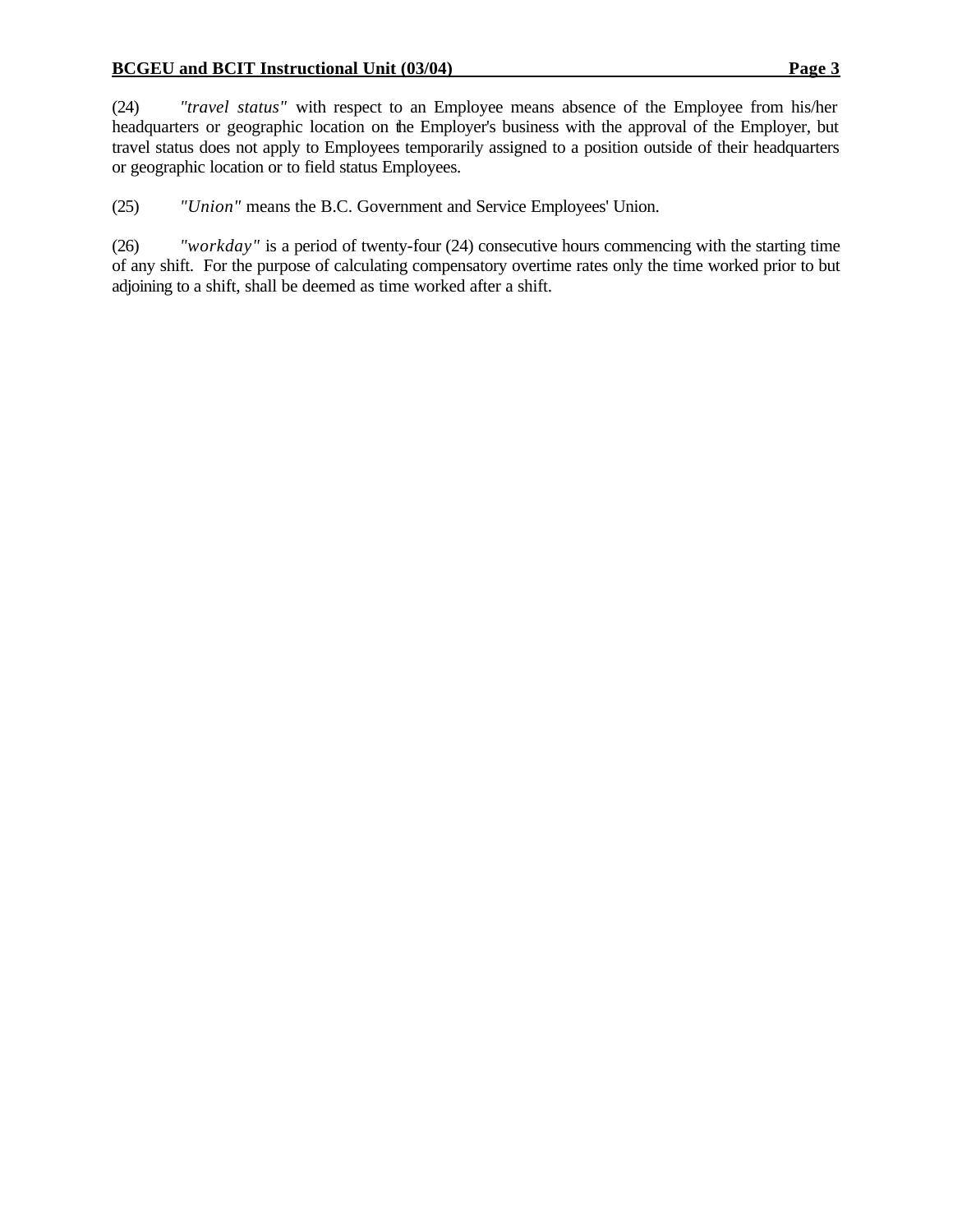# **ARTICLE 1 - PREAMBLE**

## **1.1 Purpose of Agreement**

(a) The purpose of this Agreement is to establish and maintain orderly collective bargaining procedures between the Employer and the Union.

(b) The Parties to this Agreement share a desire to improve the quality of service to the public of British Columbia. Accordingly, they are determined to establish, within the framework provided by the law, an effective working relationship at all levels of the Employer's service in which members of the Bargaining Unit are employed.

## **1.2 Future Legislation**

In the event that any future legislation renders null and void or materially alters any provision of this Agreement, the remaining provisions shall remain in effect for the term of the Agreement, and the Parties hereto shall negotiate a mutually agreeable provision to be substituted for the provision so rendered null and void or materially altered.

## **1.3 Conflict with Regulations**

In the event that there is a conflict between the contents of this Agreement and any regulation made by the Employer, or on behalf of the Employer, this Agreement shall take precedence over the said regulation.

### **1.4 Notice of Legislative Change**

The Employer agrees that no proposal submitted by the Employer to amend, repeal or revise the BCIT Act, Colleges and Provincial Institutes Act, the Labour Code or regulations made pursuant thereto, which would affect the terms and conditions of employment of Employees covered by this Agreement shall be put forward without first notifying the Union in writing of the nature of the proposal.

## **1.5 Use of Singular Terms**

Wherever the singular is used in this Agreement, the same shall be construed as meaning the plural if the context requires unless otherwise specifically stated.

## **1.6 Human Rights Code**

The Parties hereto subscribe to the principles of the Human Rights Act of British Columbia.

### **1.7 Harassment and Discrimination**

(a) The Union and the Employer recognize the right of Employees to work and students to learn in an environment free of harassment and discrimination.

(b) The Parties agree that the policy and procedures respecting complaints of harassment and discrimination shall be those found in the *"Harassment and Discrimination Policy and Procedures"*.

(c) The Harassment and Discrimination Policy and Procedures may be amended from time to time by mutual agreement of the Parties.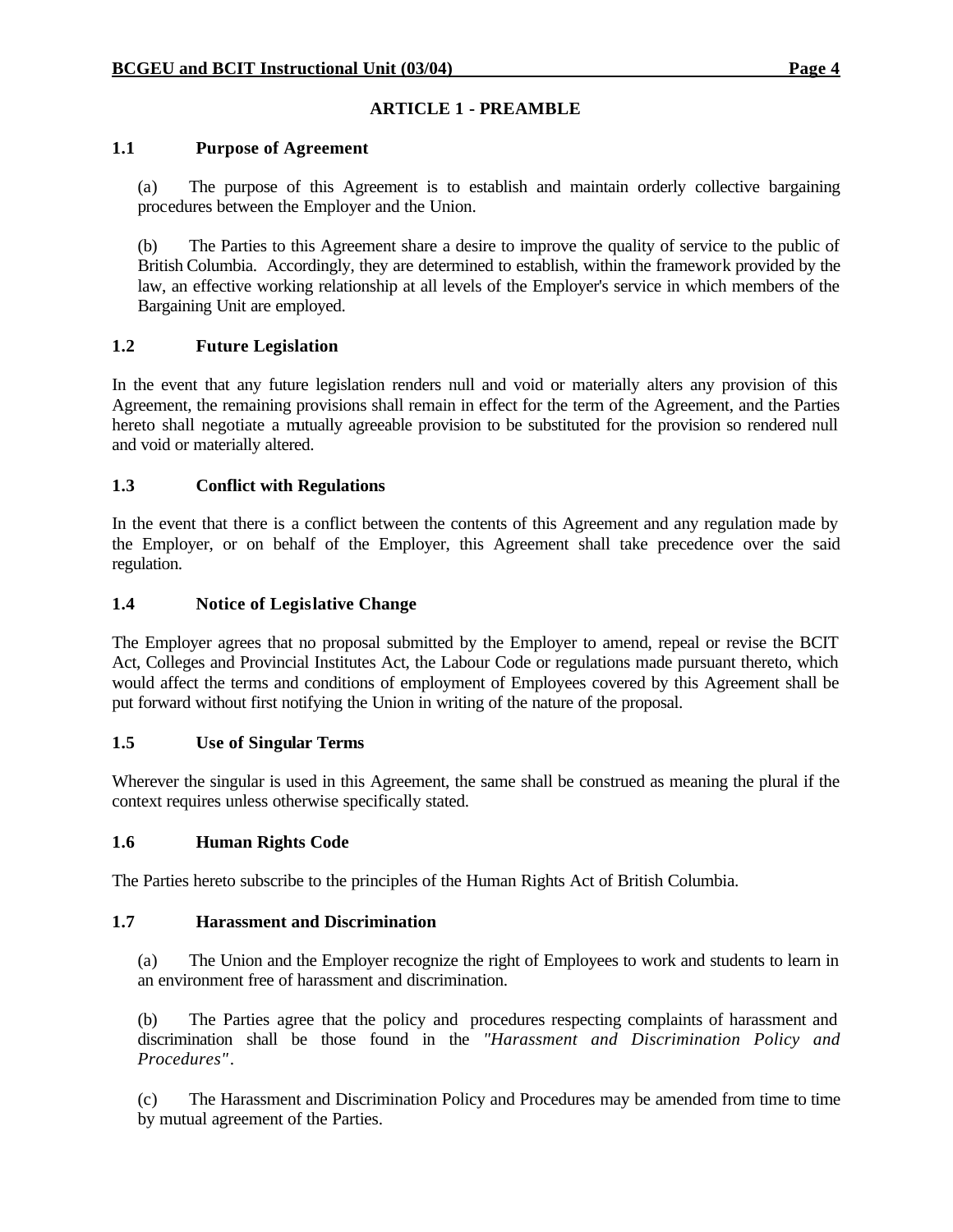(d) The Employer undertakes to discipline an Employee who engages in conduct contrary to the provisions of the Harassment and Discrimination Policy.

(e) Notwithstanding Clause 16 of the *"Harassment and Discrimination Policy and Procedures"*, it shall form part of the Collective Agreement and remain in effect for the duration of this Collective Agreement.

(f) Copies of the Harassment and Discrimination Policy and Procedures will be available to Employees on request at the offices of the Deans and Associate Deans.

# **1.8 Management Rights**

The Union acknowledges that the management of the Institute and the direction of the Employees in the Bargaining Unit is exclusive to the Employer except as this Agreement otherwise provides.

# **ARTICLE 2 - UNION RECOGNITION AND RIGHTS**

# **2.1 Bargaining Unit Defined**

The Bargaining Unit shall consist of all Employees covered by the Certificate of Bargaining issued by the Labour Relations Board except those persons employed in a managerial or confidential capacity.

The Parties recognize that referral to the legislated authority is the ultimate step to resolve a dispute and that the Parties will make every attempt to freely and fully negotiate the matter of exclusions and to resolve the issues as expeditiously as possible.

Where the Employer seeks to exclude a position, representation shall be made to the Union in writing. Where agreement is not reached within fourteen (14) days of receipt of initial representation, the matter shall be submitted to the legislated authority for adjudication.

The Employer shall make every attempt to provide time prior to making an appointment for the process outlined above to be completed. Where it becomes necessary to fill a new position in dispute the incumbent will not be considered in the unit until determination is made by the legislated authority. Established or upgraded positions in the Bargaining Unit shall not be excluded except by mutual agreement or a decision of the legislated authority.\*<sup>1</sup>

# **2.2 Bargaining Agent or Recognition**

The Employer recognizes the B.C. Government and Service Employees' Union as the exclusive bargaining agent for all Employees to whom the certification issued by the Labour Relations Board applies.

# **2.3 Correspondence**

The Employer agrees that all correspondence between the Employer and the Union related to matters covered in this Agreement shall be sent to the President of the Union or his/her designate and to the Chairperson of the Bargaining Unit.

The Employer agrees that a copy of any correspondence between the Employer and any Employee in the

 $\overline{\phantom{a}}$ <sup>1</sup>\*Legislated authority for the purpose of this clause means the legislated authority determined to have jurisdiction.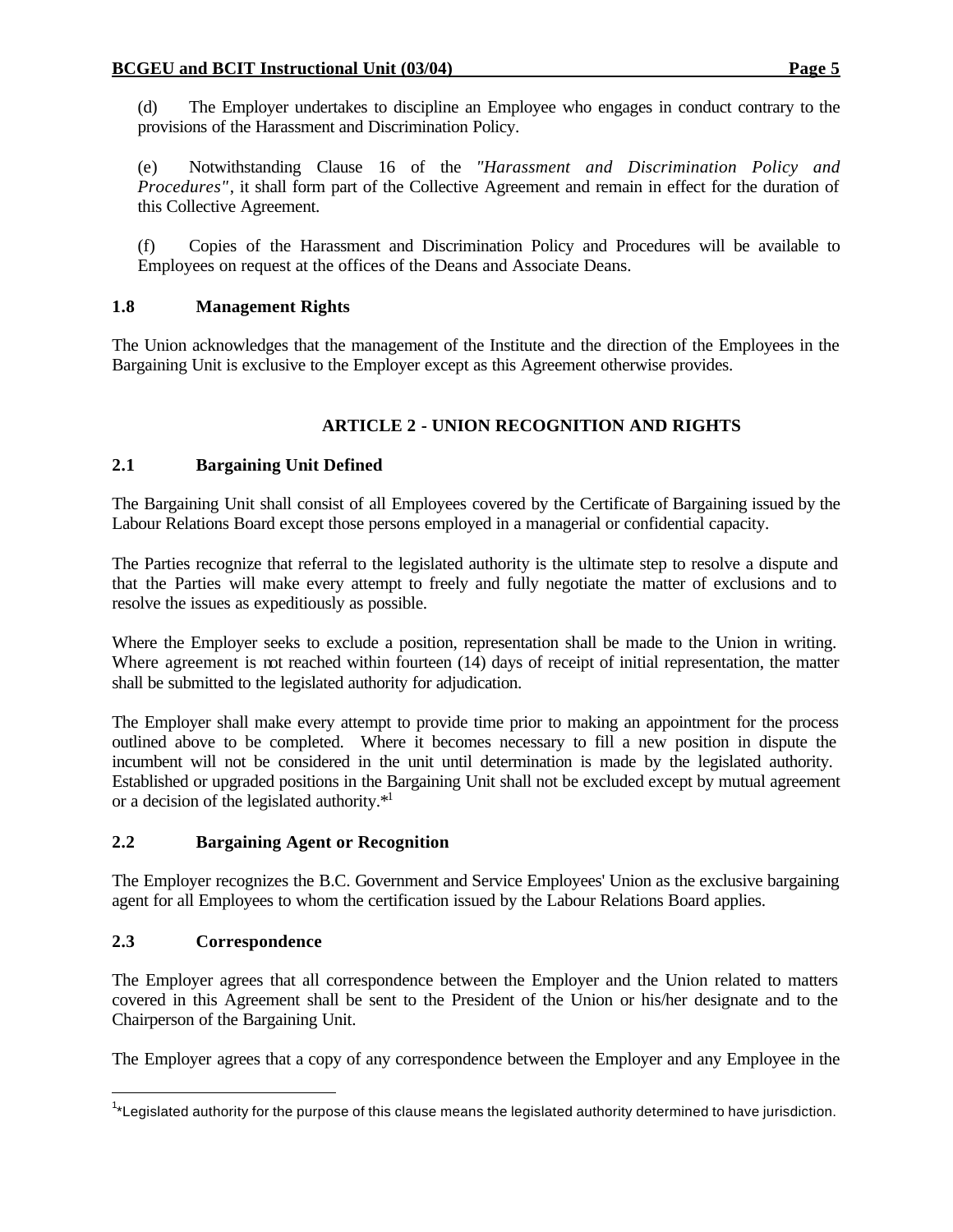Bargaining Unit covered by this Agreement pertaining to the interpretation or application of any clause in this Agreement as it applies to that Employee, shall be forwarded to the President of the Union or his/her designate, and to the Chairperson of the Bargaining Unit.

## **2.4 No Other Agreement**

No Employee covered by this Agreement shall be required or permitted to make a written or oral agreement with the Employer or its representatives which may conflict with the terms of this Agreement.

## **2.5 No Discrimination for Union Activity**

The Employer and the Union agree that there shall be no discrimination, interference, restriction or coercion exercised or practised with respect to any Employee for reason of membership or activity in the Union.

### **2.6 Recognition and Rights of Stewards**

The Employer recognizes the Union's right to select stewards to represent Employees. The Employer and the Union will agree on a reasonable number of shop stewards taking into account both operational and geographic considerations.

The Union will provide the Employer with a list of the Employees designated as stewards and indicate the jurisdiction of each steward.

A steward or his/her alternate shall obtain the permission of his/her immediate supervisor before leaving his/her work to perform duties as a steward. On resuming his/her normal duties, the steward shall notify his/her supervisor. Leave for this purpose shall not be unreasonably withheld and will be with pay.

The duties of stewards shall include:

(a) Investigation of complaints of an urgent nature.

(b) Investigation of grievances and assisting any Employee whom the steward represents in presenting and preparing the grievance in accordance with the grievance procedure.

- (c) Supervision of ballot boxes and other related functions during ratification votes.
- (d) Attending meetings at the request of the Employer.

### **2.7 Bulletin Boards**

The Employer shall provide bulletin board facilities for the exclusive use of the Union, the sites to be determined by mutual agreement. The use of such bulletin board facilities shall be restricted to the business affairs of the Union.

## **2.8 Union Insignia**

(a) A Union member shall have the right to wear or display the recognized insignia of the Union. The Union agrees to furnish to the Employer at least one Union shop card, for each of the Employer's places of operation covered by this Agreement, to be displayed on the premises. Such card will remain the property of the Union and shall be surrendered upon demand.

(b) The recognized insignia of the Union shall include the designation *"BCGEU"*. This designation shall, at the Employee's option, be placed on stenography typed by a member of the Union. This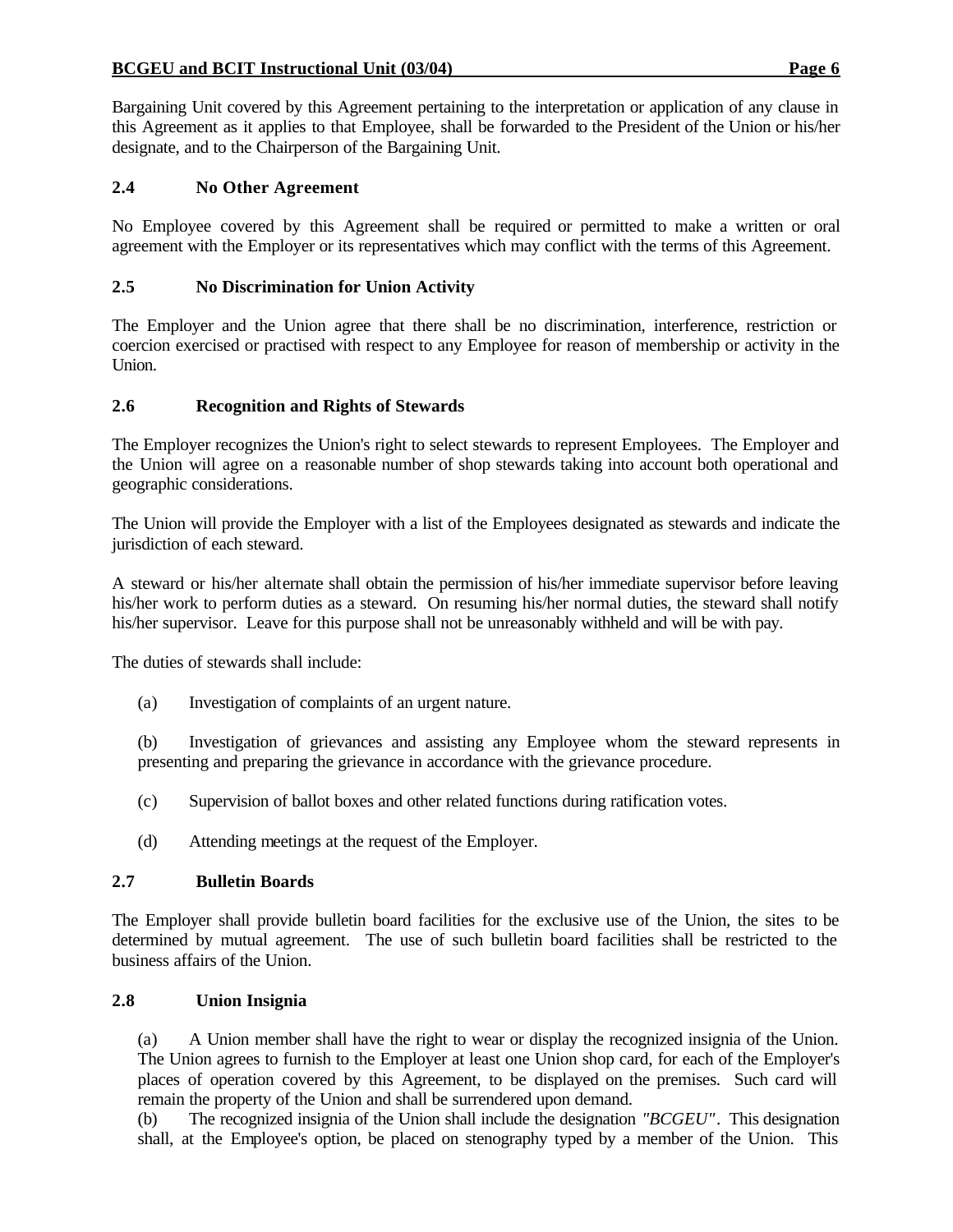# **2.9 Right to Refuse to Cross Picket Lines**

(a) All Employees covered by this Agreement shall have the right to refuse to cross a picket line arising out of a dispute as defined in the Labour Code of British Columbia. Any Employee failing to report for duty shall be considered to be absent without pay. Failure to cross a picket line encountered in carrying out the Employer's business shall not be considered a violation of this Agreement nor shall it be grounds for disciplinary action.

(b) No Employee covered by this Agreement shall be required to handle any product declared by the B.C. Federation of Labour to be a *"hot product"*.

# **2.10 Time Off for Union Business**

(a) *Without pay* - Leave of absence without pay and without loss of seniority will be granted:

(1) to an elected or appointed representative of the Union to attend conventions of the Union and bodies to which the Union is affiliated;

(2) for elected or appointed representatives of the Union to attend to Union business which requires them to leave their general work area;

(3) for four (4) Employees who are representatives of the Union on the Bargaining Committee to attend meetings of the Bargaining Committee;

(4) to Employees called by the Union to appear as witnesses before an Arbitration Board or the Labour Relations Board of B.C.;

(b) *With pay* - Leave of absence with basic pay, and without loss of seniority will be granted:

(1) for four (4) Employees who are appointed members of the Union's Bargaining Committee to carry on the negotiations with the Employer;

(2) to Employees appointed by the Union as Union representatives to joint Union/Management Committees as specified in this Agreement to attend meetings of the Committees;

(3) to Employees designated to sit as an observer on a Selection Panel in accordance with Article 11.3.

(c) Where an Employee has his/her days of annual leave displaced for reasons contained in Article 2.10(a)(3) (4) and 2.10(b)(1) (2), those days shall be rescheduled at a later date by mutual agreement between the Employer and the Employee. Where rescheduling is not possible within the calendar year, a carryover of five (5) displaced days shall be granted by the Employer in addition to the entitlement in Article 17.8. The balance of displaced leave shall be paid out or may be carried over by mutual agreement.

To facilitate the administration of this Article when leave without pay is granted, the leave shall be given with basic pay and the Union shall reimburse the Employer for salary and benefit costs, including travel time incurred. Leave of absence under this article shall include sufficient travel time. It is understood that Employees granted leave of absence pursuant to this article shall receive their current rates of pay while on leave of absence with pay.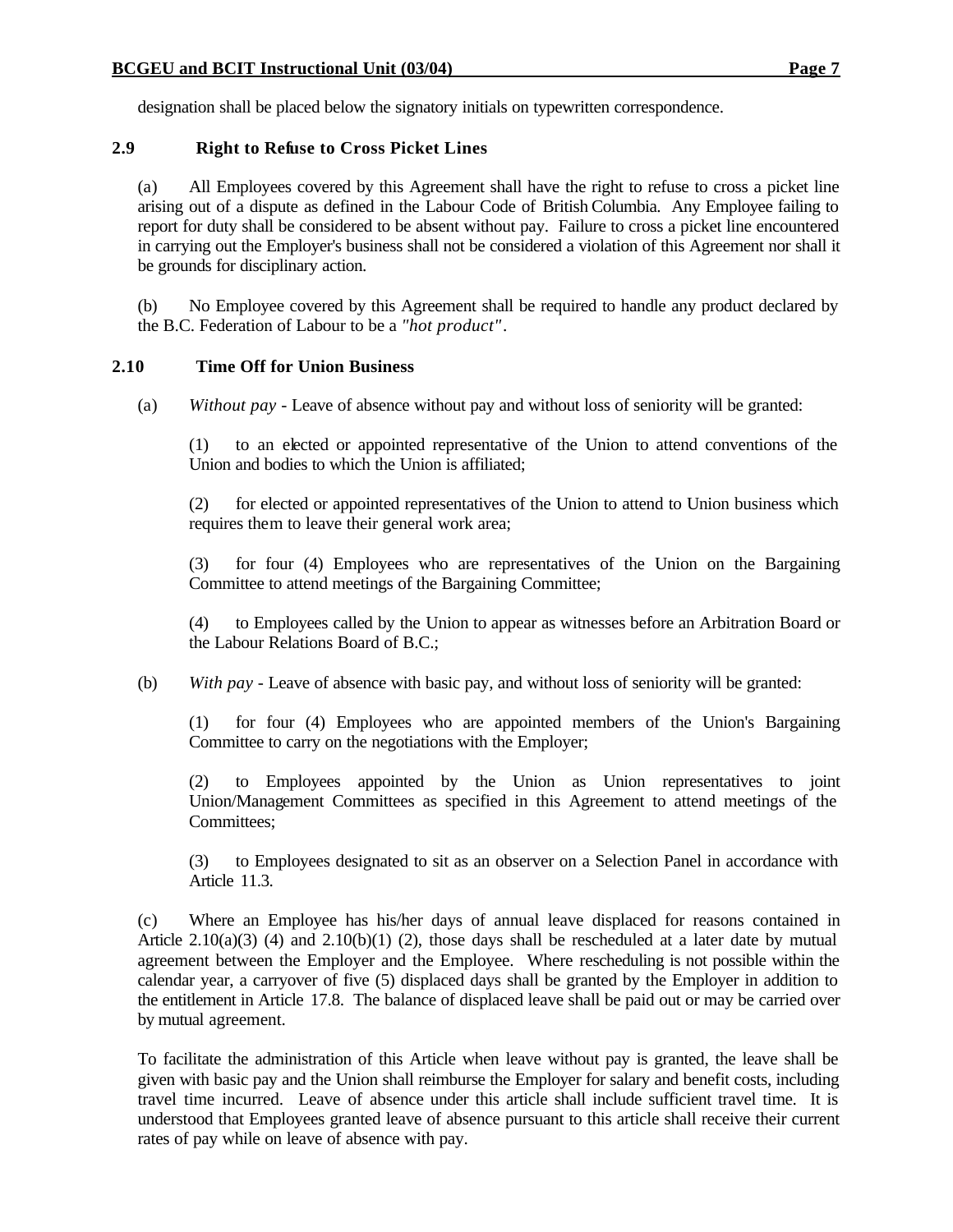The Union shall provide the Employer with reasonable notice prior to the commencement of leave under this Article. The Employer agrees that any of the above leaves of absence shall not be unreasonably withheld.

### **2.11 Emergency Services**

The Parties recognize that in the event of a strike or lockout, situations may arise of an emergency nature. To this end, the Employer and the Union will agree to provide services of an emergency nature.

### **ARTICLE 3 - UNION SECURITY**

(a) All Employees in the Bargaining Unit who, on March 8, 1974, were members of the Union or thereafter became members of the Union shall, as a condition of continued employment, maintain such membership (subject to the provisions of Section 11 of the Labour Code of British Columbia).

(b) All Employees hired on or after March 8, 1974 shall, as a condition of continued employment, become members of the Union and maintain such membership, upon completion of thirty (30) days as an Employee (subject only to the provisions of Section 11 of the Labour Code of British Columbia).

(c) Nothing in this Agreement shall be construed as requiring a person who was an Employee prior to March 8, 1974, to become a member of the Union.

## **ARTICLE 4 - CHECK-OFF OF UNION DUES**

(a) The Employer shall, as a condition of employment, deduct from the monthly wages or salary of each Employee in the Bargaining Unit, whether or not the Employee is a member of the Union, the amount of the regular dues payable to the Union by a member of the Union.

(b) The Employer shall deduct from any Employee who is a member of the Union any assessments levied in accordance with the Union Constitution and/or Bylaws and owing by the Employee to the Union.

(c) Deductions shall be made in each payroll period and membership dues or payments in lieu thereof shall be considered as owing in the period for which they are so deducted.

(d) All deductions shall be remitted to the President of the Union not later than twenty-eight (28) days after the date of deduction and the Employer shall also provide a list of names of those Employees from whose salaries such deductions have been made together with the amount deducted from each Employee.

(e) Before the Employer is obliged to deduct any amount under Section (a) of this article, the Union must advise the Employer in writing of the amount of its regular dues. The amount so advised shall continue to be the amount to be deducted until changed by further written notice to the Employer signed by the President of the Union. Upon receipt of such notice, such changed amount shall be the amount deducted.

(f) From the date of the signing of this Agreement and for its duration, no Employee organization other than the Union shall be permitted to have membership dues or other monies deducted by the Employer from the pay of the Employees in the Bargaining Unit.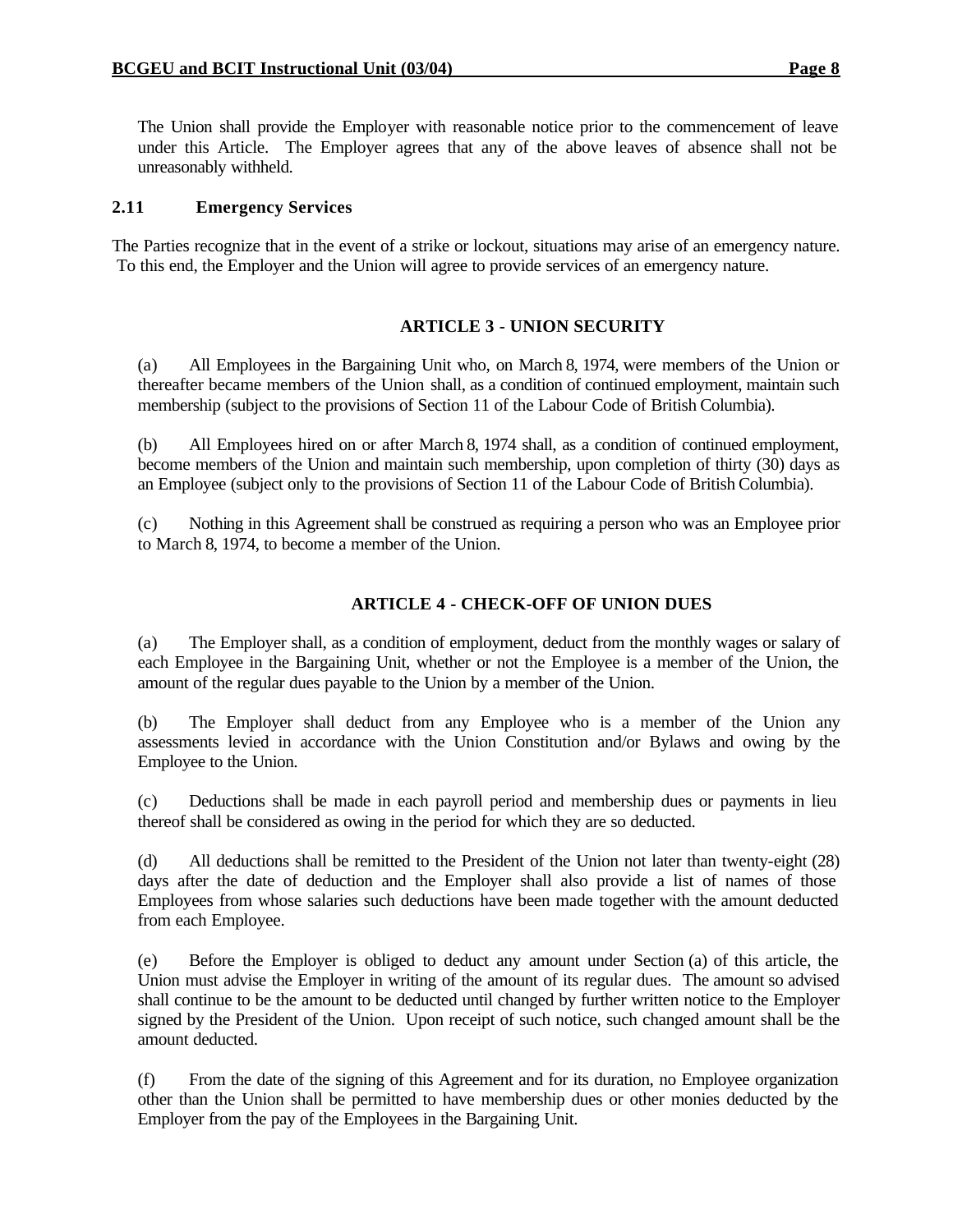(g) The Employer shall supply each Employee, without charge, a receipt for income tax purposes in the amount of the deductions paid to the Union by the Employee in the previous year. Such receipts shall be provided to the Employees prior to March 1st of the succeeding year.

(h) An Employee shall, as a condition of continued employment, complete an authorization form providing for the deduction from an Employee's monthly wages or salary the amount of the regular dues payable to the Union by a member of the Union.

## **ARTICLE 5 - EMPLOYER AND UNION SHALL ACQUAINT NEW EMPLOYEES**

(a) The Employer agrees to acquaint new Employees with the fact that a Collective Agreement is in effect and with the conditions of employment set out in the articles dealing with Union Security and Dues Check-off. A new Employee shall be advised of the name and location of his/her steward. Whenever the steward is employed in the same work area as the new Employee, the Employee's immediate supervisor will introduce him/her to his/her steward. Where operational requirements permit, the Employer agrees that a Union steward will be given an opportunity to interview each new Employee within regular working hours, without loss of pay, for fifteen (15) minutes sometime during the first thirty (30) days of employment for the purpose of acquainting the new Employee with the benefits and duties of Union membership and the Employee's responsibilities and obligations to the Employer and the Union.

(b) In order to facilitate the administration of this section, the Chairperson of the Bargaining Unit shall be notified in writing by the Employer of the hiring of all new Employees within five (5) days of their appointment.

## **ARTICLE 6 - EMPLOYER-UNION RELATIONS**

## **6.1 Representation**

No Employee or group of Employees shall undertake to represent the Union at meetings with the Employer without the proper authorization of the Union. To implement this, the Union shall supply the Employer with the names of its officers and similarly, the Employer shall supply the Union with a list of its supervisory or other personnel with whom the Union may be required to transact business.

## **6.2 Union Representatives**

The Employer agrees that access to its premises will be granted to representatives of the Union when dealing or negotiating with the Employer, as well as for the purpose of investigating and assisting in the settlement of a grievance.

Representatives of the Union shall notify the excluded designated supervisory official in advance of their intention and their purpose for entering and shall not interfere with the operation of the department or section concerned.

In order to facilitate the orderly, as well as the confidential investigation of grievances, the Employer will make available to Union representatives or stewards temporary use of an office or similar facility.

The Employer recognizes that in some circumstances it is difficult for the President or his/her Union representative to meet with Employees outside of normal working hours. In such cases, the President or his/her designate shall submit a request in writing to the Employer to meet with Employees during working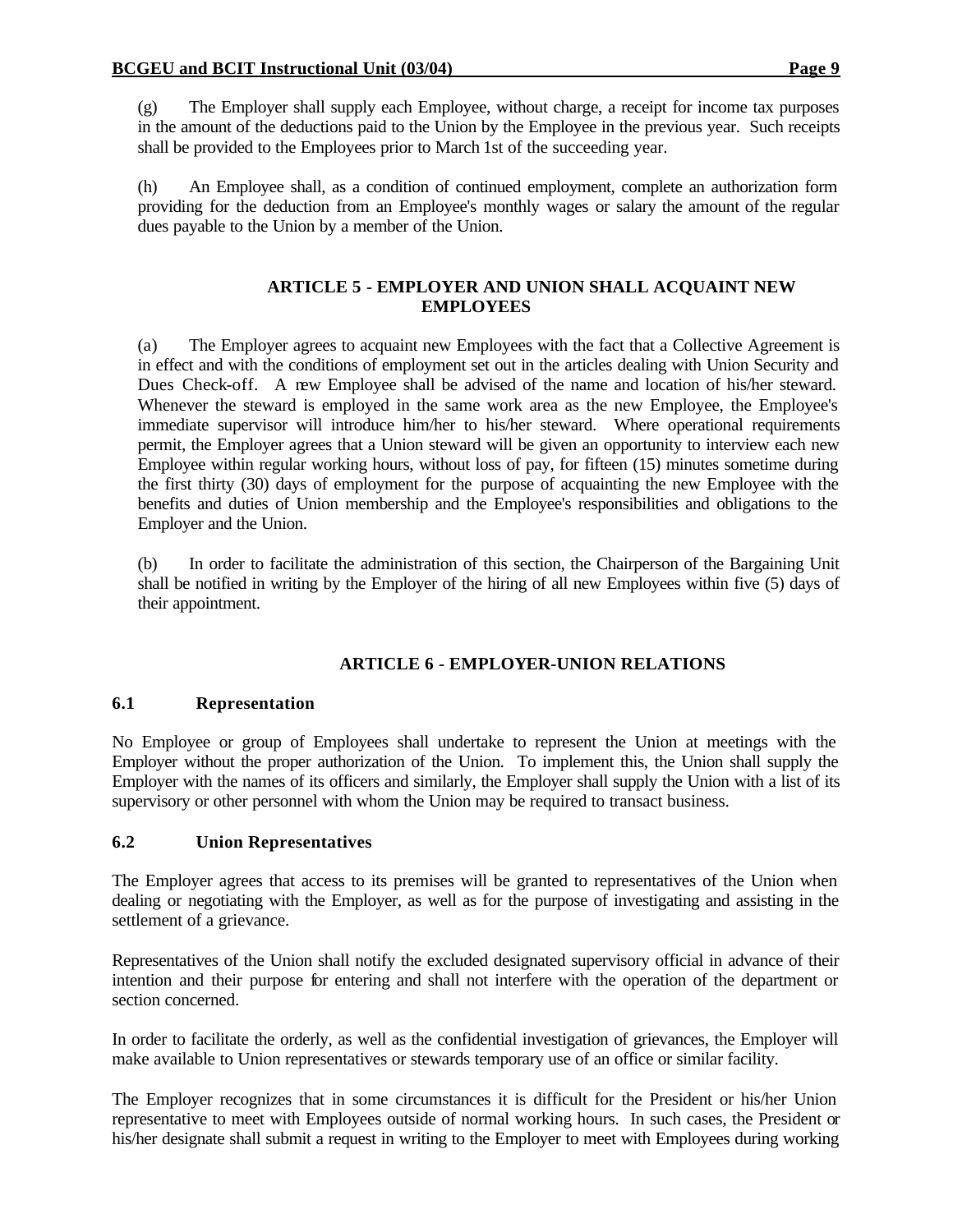hours in their normal place of work. Subject to operational requirements, the Employer shall grant permission for such a meeting not to exceed one hour's (1) duration. Attendance at such meetings shall be considered time worked.

The Employer may, upon written request from the President or his/her designate, allow reasonable time for a designated representative of the Union on the agenda of any course, training session, or seminar sponsored by the Employer. Such permission will not be unreasonably withheld.

# **6.3 Technical Information**

The Employer agrees to provide to the Union such information that is available relating to Employees in the Bargaining Unit, as may be required by the Union for collective bargaining purposes.

## **6.4 Policy Meetings**

The Employer and the Union recognize the importance and necessity of the principals of the Parties to this Agreement meeting regularly to discuss problems which may arise from time to time.

# **ARTICLE 7 - GRIEVANCES**

## **7.1 Grievance Procedure**

The Employer and the Union recognize that grievances may arise concerning;

(a) differences between the Parties respecting the interpretation, application, operation or any alleged violation of a provision of this Agreement, or arbitral award, including a question as to whether or not a matter is subject to arbitration; or

(b) the dismissal, discipline or suspension of an Employee bound by this Agreement.

The procedure for resolving a grievance shall be the grievance procedure in this Article.

# **7.2 Step 1**

In the first step of the grievance procedure, every effort shall be made to settle the dispute with the designated excluded supervisor. The aggrieved Employee shall have the right to have his/her steward present at such a discussion. If the dispute is not resolved orally, the aggrieved Employee may submit a written grievance, through the Union steward, to Step 2 of the grievance procedure.

The Employer shall provide the Union with a list of the appropriate designated excluded supervisors and his/her area of responsibility within the Institute.

In the event the appropriate designated excluded supervisor is not available, the grievance may be presented to the Institute's Labour Relations Officer or the Director of Labour Relations.

# **7.3 Time Limit to Present Initial Grievance**

An Employee who wishes to present a grievance at Step 2 of the grievance procedure, in the manner prescribed in Article 7.4, must do so no later than thirty (30) days after the date;

(a) on which he/she was notified orally or in writing, of the action or circumstances giving rise to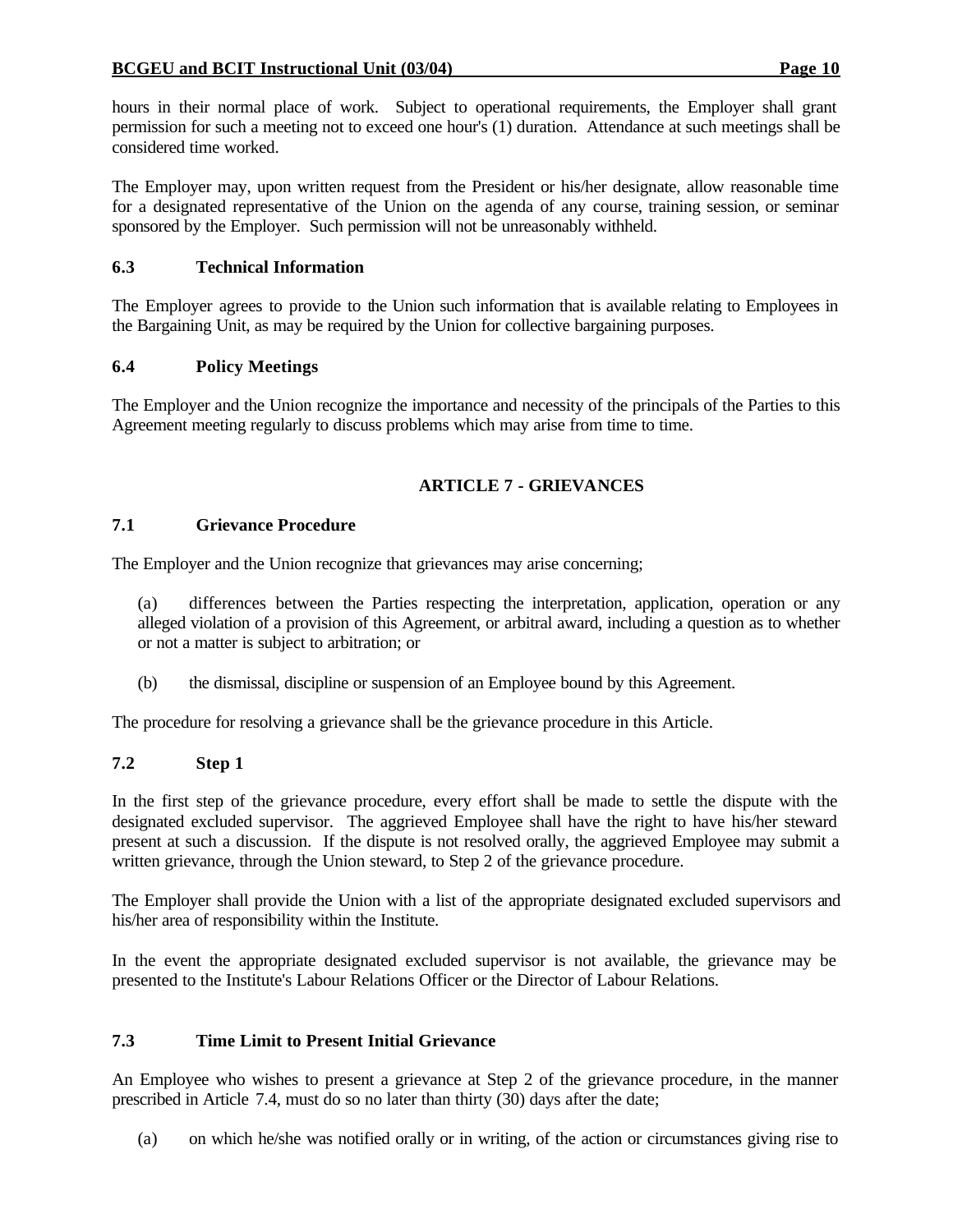the grievance;

(b) on which he/she first became aware of the action or circumstances giving rise to the grievance.

## **7.4 Step 2**

(a) Subject to the time limits in 7.3, the Employee may present a grievance at this level by:

(1) recording this grievance on the appropriate grievance form, setting out the nature of the grievance and the circumstances from which it arose;

(2) stating the article or articles of the Agreement infringed upon or alleged to have been violated, and the remedy or correction required; and

(3) transmitting this grievance to the designated excluded supervisor through the Union steward.

(b) The designated excluded supervisor shall:

(1) forward the grievance to the representative of the Employer authorized to deal with grievances at Step 2; and

(2) provide the Employee with a receipt stating the date on which the grievance was received.

## **7.5 Time Limit to Reply at Step 2**

The representative designated by the Employer to handle grievances at Step 2 shall reply in writing to an Employee's grievance within fourteen (14) days of receiving the grievance at Step 2.

## **7.6 Step 3**

The President of the Union, or his/her designate, may present a grievance at Step 3:

- (a) Within fourteen (14) days after the decision has been conveyed to him/her by the representative designated by the Employer to handle grievances at Step 2;
- (b) Within fourteen (14) days after the Employer's reply was due.

### **7.7 Time Limit to Reply at Step 3**

The representative designated by the Employer to handle grievances at Step 3 shall reply in writing to the grievance within fourteen (14) days of receipt of the grievance at Step 3.

### **7.8 Failure to Act**

If the President of the Union, or his/her designate, does not present a grievance to the next higher level within the prescribed time limits, the grievance will be deemed to be abandoned. However, the Union shall not be deemed to have prejudiced its position on any future grievance.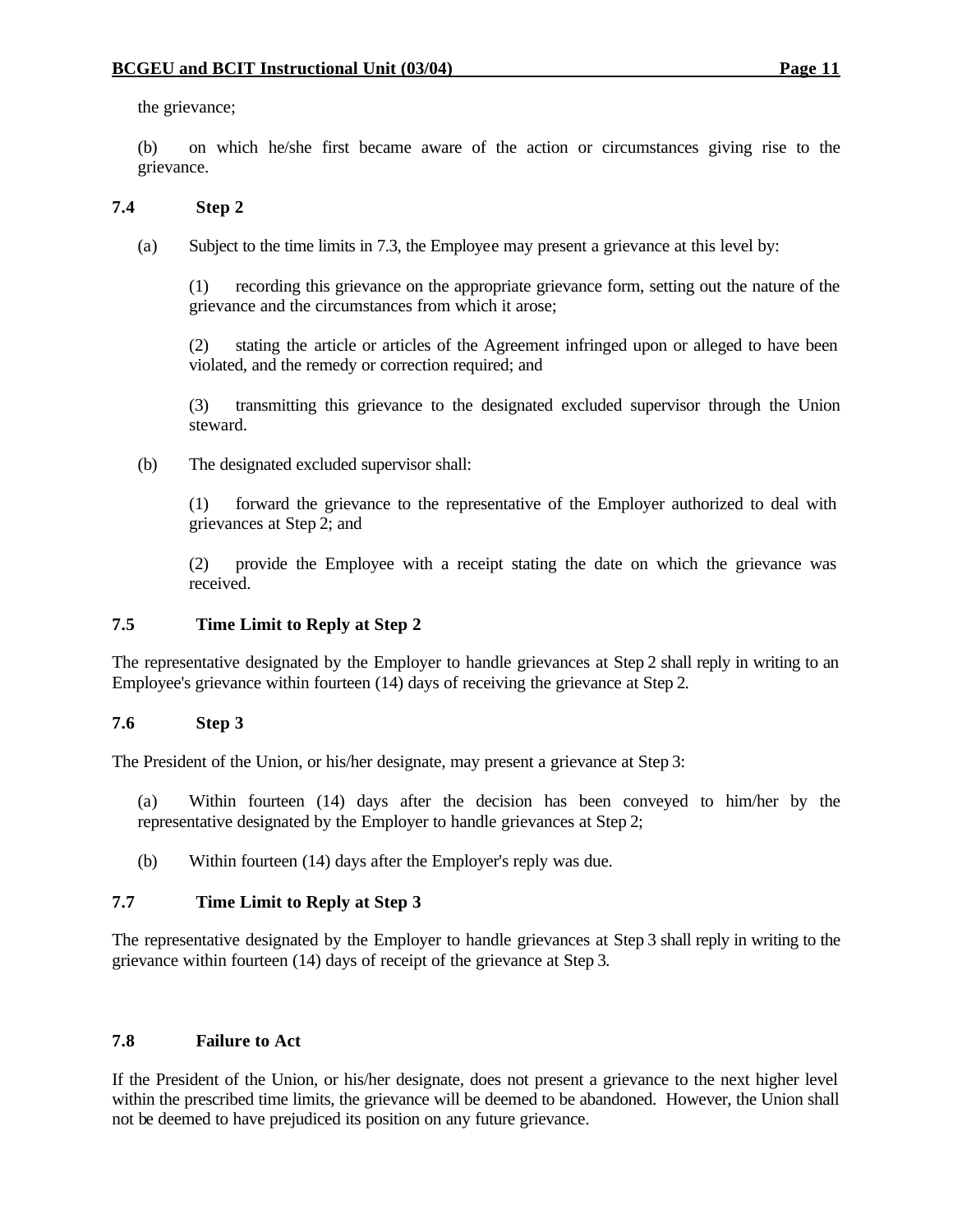## **7.9 Time Limit to Submit to Arbitration**

Failing satisfactory settlement at Step 3, and pursuant to Article 8, the President, of the Union or his/her designate, may inform the Employer of his/her intention to submit the dispute to arbitration (Article 8.1, the Alternative Grievance Resolution Procedure (Article 8.9) or Fast Track Arbitration (Artic le 8.10) within:

- (a) thirty (30) days after the Employer's decision has been received;
- (b) thirty (30) days after the Employer's decision was due.

### **7.10 Administrative Provisions**

(a) Grievances and replies at Step 3 of the grievance procedure and notification to arbitrate shall be by registered mail.

(b) Grievances, replies and notification shall be deemed to be presented on the day on which they are registered, and received on the day they were delivered to the appropriate office of the Employer or the Union.

(c) In the event of a dispute, strike, lockout or other work stoppage in the Canada Post Office, within British Columbia, this section shall not apply.

## **7.11 Expedited Arbitration**

### (a) *Dismissal or Suspension Grievances*

(1) The Employer shall notify an Employee in writing of its decision to suspend, or discharge the Employee and shall in the notice indicate the reasons for the action.

(2) A copy of the written notice of dismissal or suspension shall be forwarded to the President of the Union within five (5) days of the action being taken.

(3) The Employee, within five (5) working days of receiving the notice, may file a grievance regarding the Employer's action.

(4) The grievance shall be heard by an arbitration board (or a single arbitrator if mutually agreed) within ten (10) working days of filing. The Chairperson (or single arbitrator) shall be selected from a mutually agreed list on the basis of the person who is available to hear the case within ten  $(10)$  days.

(5) The Parties may each name a nominee to the board, but the nominees must be available on the date acceptable to the Chairperson.

(6) The arbitration board shall announce its decision orally or by letter within ten (10) working days of the hearing, with written reasons to follow.

(b) *Layoff/Recall, 13.3(f) and (h) Annual Leave, and Schedule "E", Part II*

Any grievance pursuant to Articles 12, 13.3(f) and (h), 17.3 and 17.5 or Schedule *"E"*, Part II of this Agreement may be filed pursuant to the procedures in 7.11 (b).

(1) The Employee who wishes to file a grievance pursuant to 7.11(b), must do so no later than five (5) working days after the date,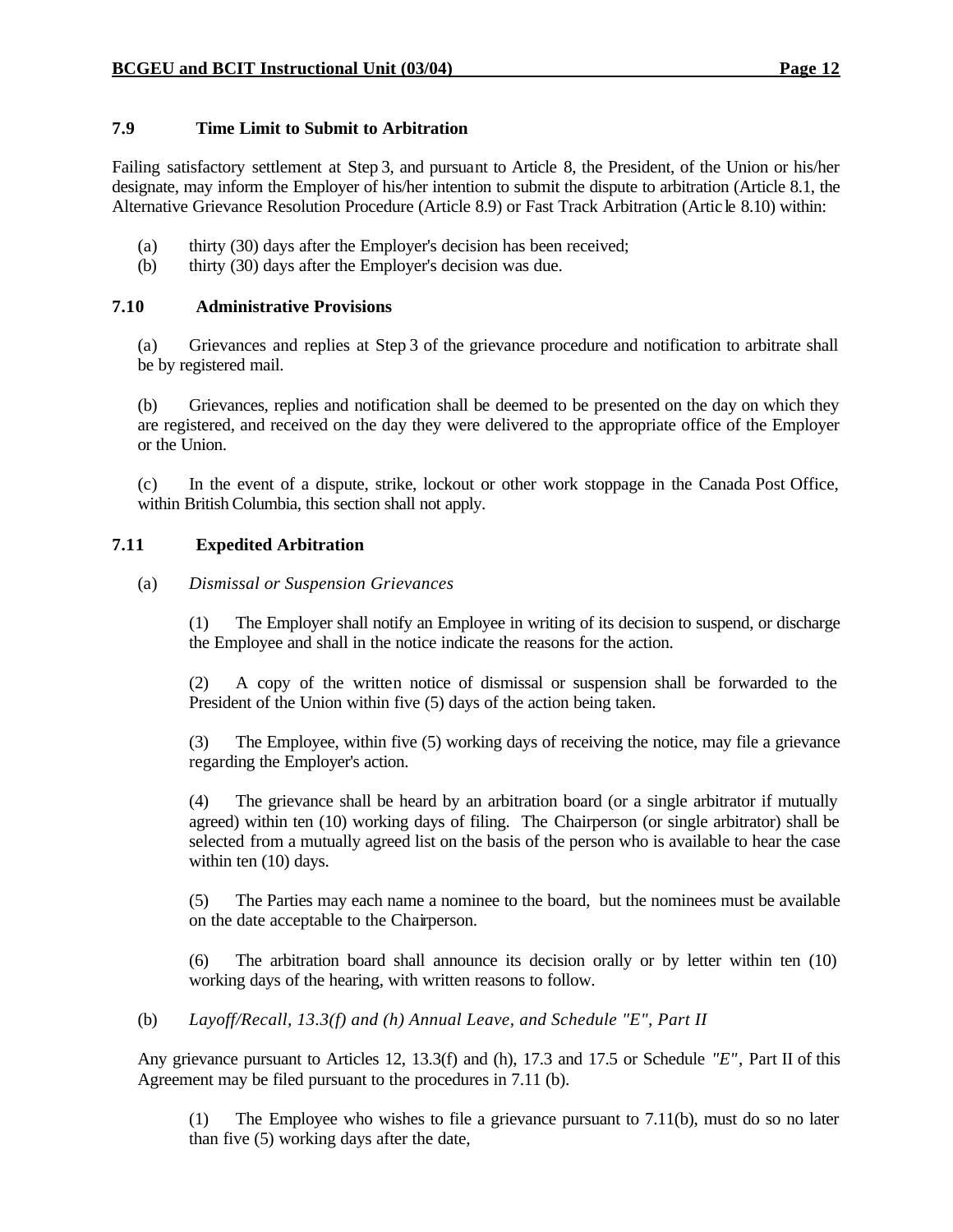(i) on which he/she was notified orally or in writing of the action or circumstances giving rise to the grievance; or

(ii) on which he/she first became aware of the action or circumstances giving rise to the grievance.

(2) The grievance shall be heard by an arbitration board (or a single arbitrator if mutually agreed) within ten (10) working days of filing. The Chairperson (or single arbitrator) shall be selected from a mutually agreed list on the basis of the person who is available to hear the case within ten (10) days. If the grievance is not referred to arbitration within four (4) months of date of filing under this Article, Article 7.8 will apply.

(3) The Parties may each name a nominee to the board, but the nominees must be available on the date acceptable to the Chairperson.

(4) The arbitration board shall announce its decision orally or by letter within ten (10) working days of the hearing, with written reasons to follow.

### **7.12 Deviation from Grievance Procedure**

The Employer agrees that, after a grievance has been initiated by the Union, the Employer's representatives will not enter into discussion or negotiation with respect to the grievance, either directly or indirectly, with the aggrieved Employee without the consent of the Union.

In the event that, after having initiated a grievance through the grievance procedure, an Employee endeavours to pursue the same grievance through any other channel, then the Union agrees that, pursuant to this article, the grievance shall be considered to have been abandoned.

## **7.13 Policy Grievance**

Where either Party to this Agreement disputes the general application, interpretation or alleged violation of an article of this Agreement, the dispute shall be discussed initially with the Employer or the Union, as the case may be, within sixty (60) days of the occurrence. Where no satisfactory agreement is reached, either Party may submit the dispute to arbitration, as set out in Article 8 of this Agreement.

## **7.14 Technical Objections to Grievances**

It is the intent of both Parties to this Agreement that no grievance shall be defeated merely because of a technical error other than time limitations in processing the grievance through the grievance procedure. To this end an arbitration board shall have the power to allow all necessary amendments to the grievance and the power to waive formal procedural irregularities in the processing of a grievance in order to determine the real matter in dispute and to render a decision according to equitable principles and the justice of the case.

## **7.15 Effective Date of Settlements**

Settlements reached at any step of the grievance procedure in this Article, other than 7.13, shall be applied retroactively to the date of the occurrence of the action or situation which gave rise to the grievance, but not prior to the effective date of the Agreement in effect at the time of the occurrence or the date set by a board of arbitration.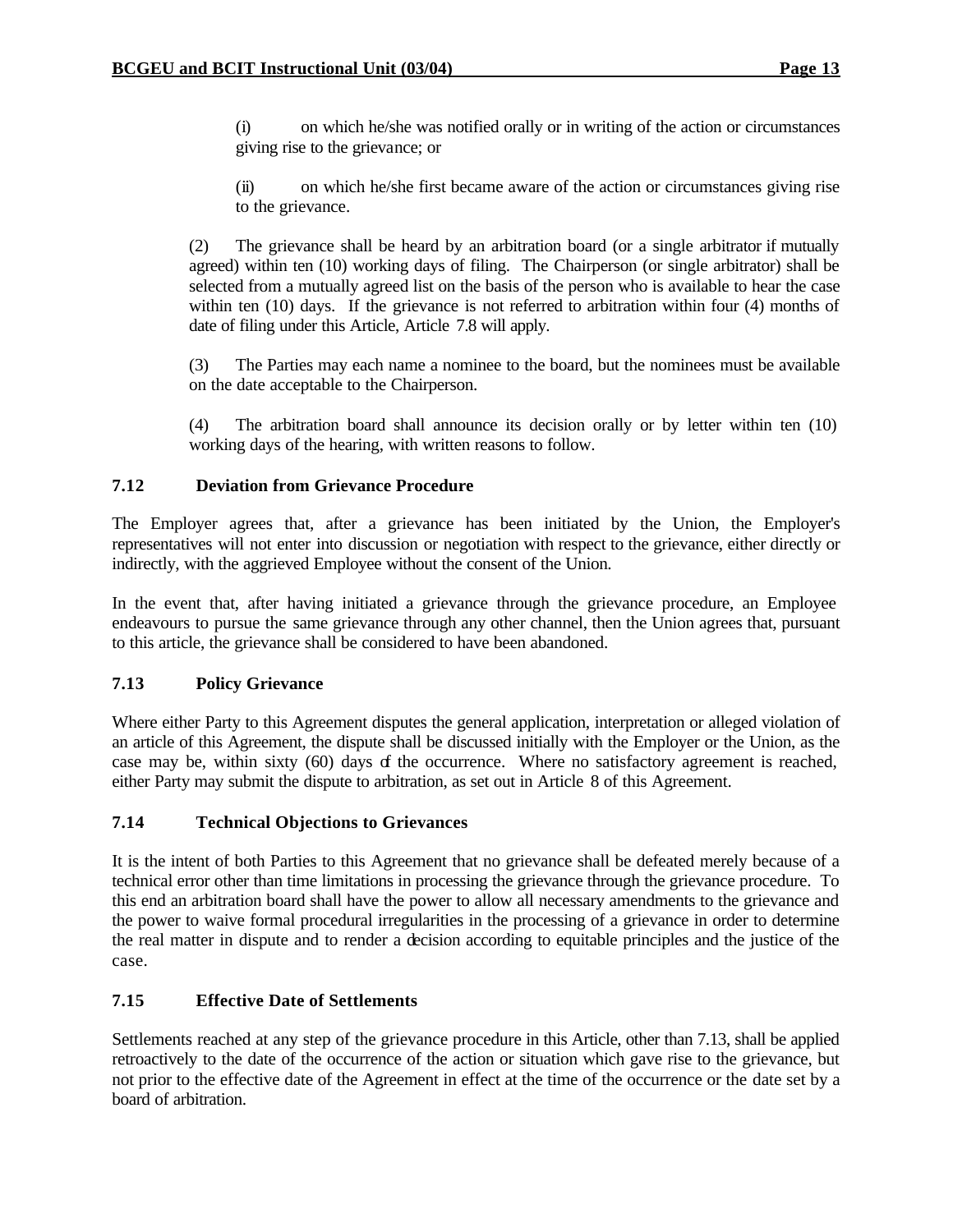## **7.16 Amending of Time Limits**

The time limits fixed in this grievance procedure may be altered by mutual consent of the Parties, but the same must be in writing.

## **ARTICLE 8 - ARBITRATION**

### **8.1 Notification**

Where a difference arising between the Parties relating to the interpretation, application or administration of this Agreement, including any questions as to whether a matter is arbitrable, or where an allegation is made that a term or condition of this Agreement has been violated, either of the Parties may, after exhausting the grievance procedure in Article 7, notify the other Party within thirty (30) days of the receipt of the reply at the third step, of its desire to submit the difference or allegations to arbitration.

### **8.2 Composition of the Board of Arbitration**

When a Party has requested that a grievance be submitted to arbitration, it shall indicate to the other Party to the agreement within seven (7) days of:

(a) Its intention to submit the matter in dispute to a single arbitrator to be agreed upon by both Parties. Should either Party not agree to submit the dispute to a single arbitrator, both Parties shall then have seven (7) days to name their appointee pursuant to (b) of this Article; or

(b) The name of its appointee to a Board of Arbitration. Within seven (7) days thereafter the other Party shall indicate the name of its appointee to the Board of Arbitration. The two appointees shall then meet to select an impartial chairperson.

### **8.3 Failure to Appoint**

If the recipient of the notice fails to appoint an arbitrator, or the two appointees fail to agree upon a chairperson within seven (7) days of their appointment, the appointment shall be made pursuant to Section 95 of the Labour Code.

### **8.4 Board Procedure**

The Board may determine its own procedure in accordance with the Labour Relations Code of B.C. and shall give full opportunity to all Parties to present evidence and make representations. It shall hear and determine the difference or allegation and shall make every effort to render a decision within thirty (30) days of the conclusion of the hearing.

### **8.5 Decision of Board**

The decision of the majority shall be the decision of the Board. Where there is no majority decision, the decision of the chairperson shall be the decision of the Board. The decision of the Arbitration Board shall be final, binding and enforceable on the Parties pursuant to the Labour Relations Code. The Board shall have the power to dispose of a discharge or discipline grievance by any arrangement which it deems just and equitable. However, the Board shall not have the power to change this Agreement or to alter, modify or amend any of its provisions.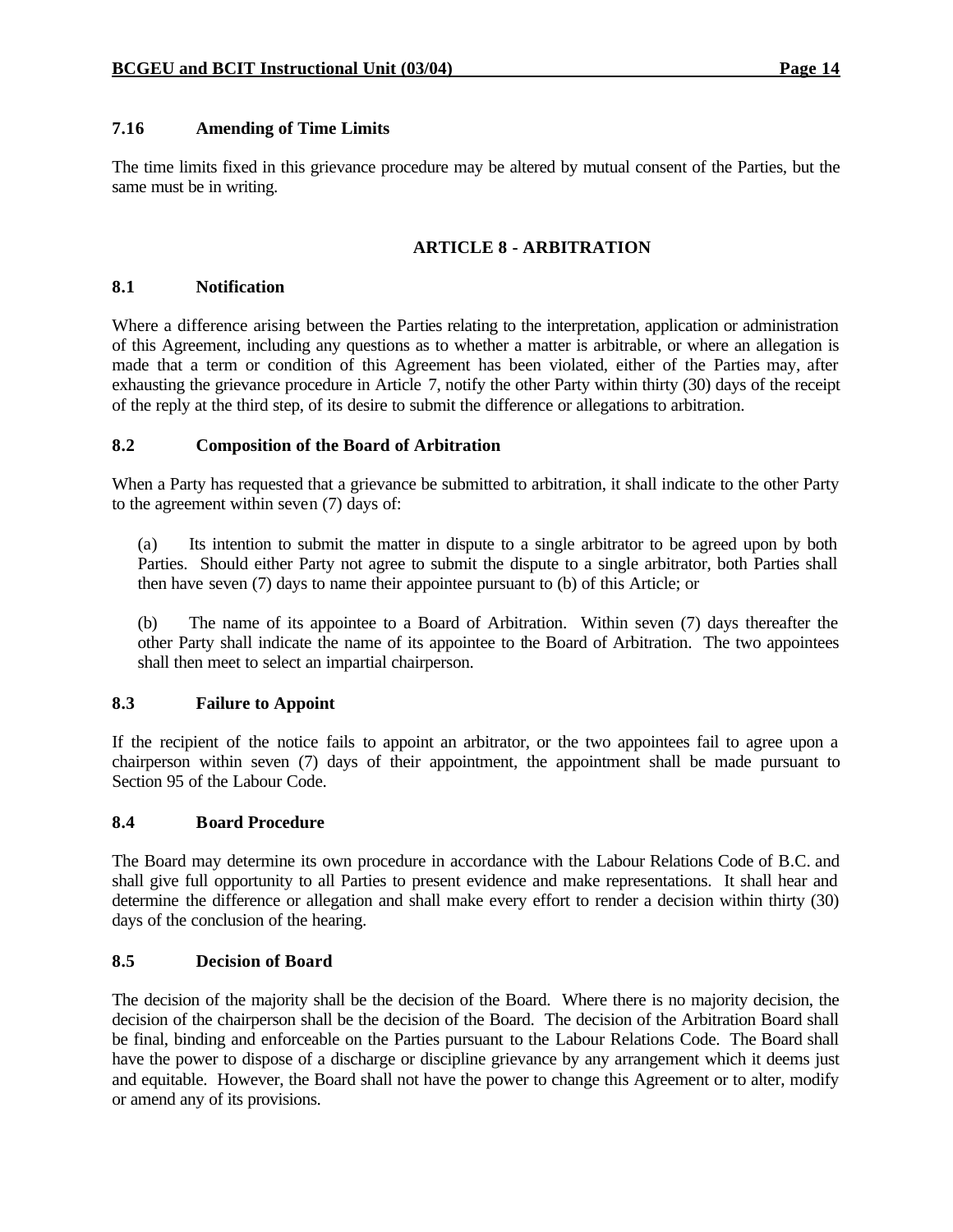## **8.6 Disagreement on Decision**

Should the Parties disagree as to the meaning of the Board's decision, either Party may apply to the chairperson of the Arbitration Board to reconvene the Board to clarify the decision, which it shall make every effort to do within seven (7) days.

## **8.7 Expenses of Arbitration Board**

Each Party shall pay:

- (a) The fees and expenses of the arbitrator it appoints;
- (b) One-half (½) of the fees and expenses of the chairperson.

## **8.8 Amending Time Limits**

The time limits fixed in the arbitration procedure may be altered by mutual consent of the Parties but the same must be in writing.

## **8.9 Alternate Grievance Resolution Procedure**

(a) The Parties may mutually agree to the following procedure as an alternative to submitting matters of dispute to the formal arbitration procedure or the expedited arbitration procedure.

(b) If a difference arises between the Parties relating to the dismissal, discipline or suspension of an Employee, or to the interpretation, application, operation or alleged violation of this Agreement, including any question as to whether a matter is arbitrable, during the term of the Collective Agreement, John Kinzie, or a substitute agreed to by the Parties, shall at the request of either Party:

- (1) investigate the difference;
- (2) define the issue in the difference; and
- (3) make written recommendations to resolve the difference

within thirty (30) days of the date of receipt of the request; and, for thirty (30) days from that date, time does not run in respect of the grievance procedure.

(c) The Parties agree that these hearings shall be conducted on a without prejudice basis and that the written recommendations of the third Party shall be of no precedential value and shall not thereafter be referred to by the Parties in respect of any other matter.

Should a dispute not be resolved through the above procedure, either Party may submit the matter to arbitration pursuant to Article 7.11, 8.1 or 8.10.

The provisions of Article 8.9 shall have effect with respect to those grievances filed subsequent to the ratification of the Collective Agreement.

## **8.10 Fast Track Arbitration**

The Parties agree to the following fast track arbitration process for those grievances filed after the date of ratification of the Agreement:

(a) The Parties shall meet every four (4) months or as often as required to review all outstanding grievances to determine by mutual agreement those grievances suitable for this process, and shall set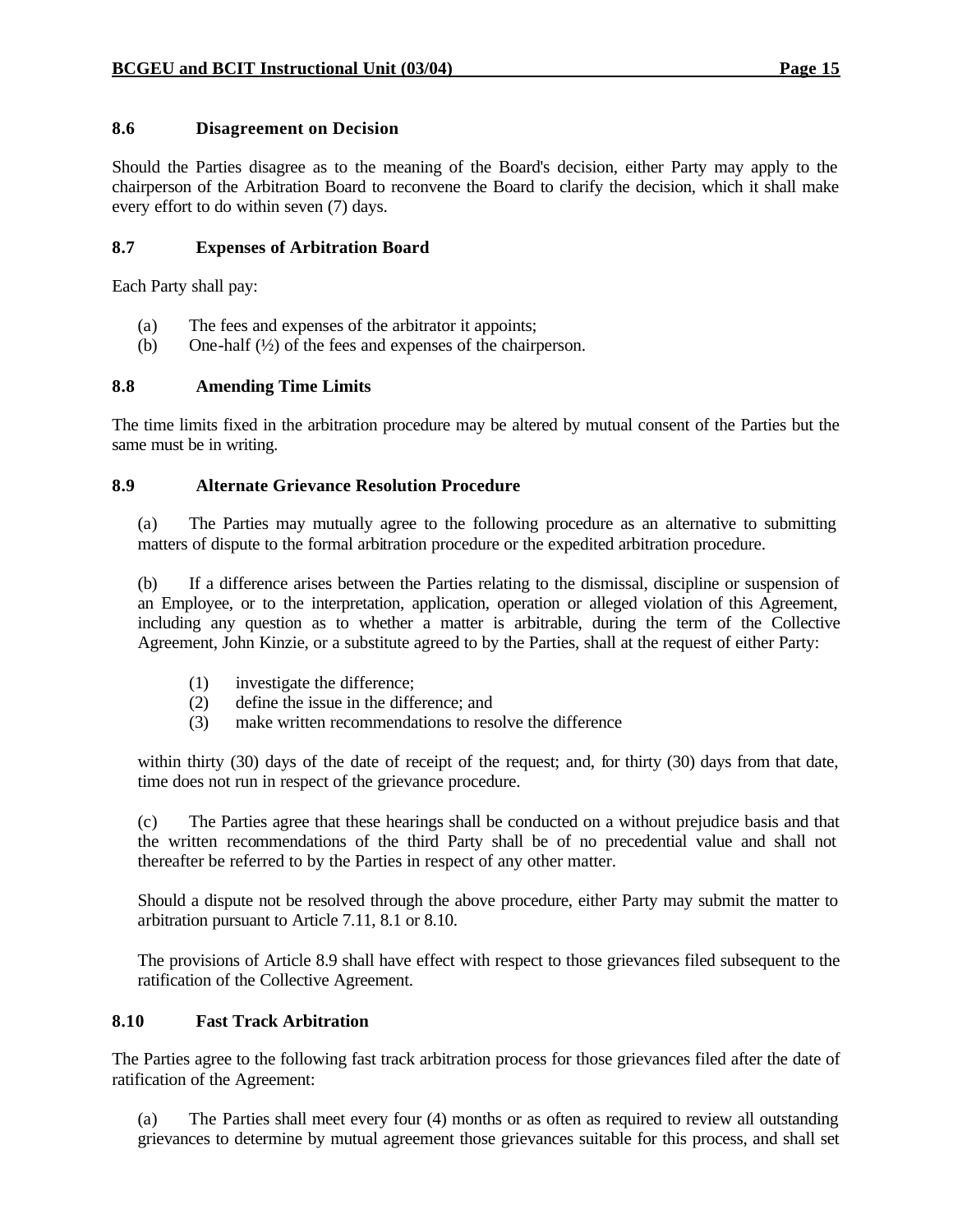dates for hearings of groups of grievances considered suitable for fast track arbitration.

(b) All grievances shall be considered suitable for and resolved by fast track arbitration except grievances in the nature of:

- (1) dismissal;
- (2) suspension in excess of twenty (20) workdays;
- (3) policy grievances;

(4) grievances requiring substantial interpretation of a provision of the Collective Agreement;

- (5) grievances requiring presentation of extrinsic evidence;
- (6) rejection on probation;
- (7) grievances where a Party intends to raise a preliminary objection;
- (8) demotions.

By mutual agreement, a grievance falling into any of these categories may be placed into the fast track arbitration process.

(c) The Parties shall mutually agree upon single arbitrators who shall be appointed to hear and resolve groups of grievances.

(d) The arbitrator shall hear the grievance and shall render a decision within two (2) working days of such hearings. No written reasons for the decision shall be provided beyond that which the arbitrator deems appropriate to convey a decision.

(e) Arbitration awards shall be of no precedential value and shall not thereafter be referred to by the Parties in respect of any other matter.

(f) All settlements of fast track arbitration cases prior to hearing shall be without prejudice.

(g) A grievance determined by either Party to fall within one of the categories listed in (b) above may be removed from the fast track arbitration process at anytime prior to hearing and forwarded to a regular arbitration hearing pursuant to Article 7.11(a) and (b) or Article 8.1. However, every effort will be made by the Party removing the grievance from the fast track arbitration to provide at least two (2) weeks' notice prior to the date set for the hearing of its intent to remove a grievance from the cases scheduled for hearing.

(h) The Parties shall equally share the cost of the fees and expenses of the arbitrator and hearing rooms.

## **ARTICLE 9 - DISMISSAL, SUSPENSION AND DISCIPLINE**

## **9.1 Burden of Proof**

In all cases of discipline, the burden of proof of just cause shall rest with the Employer.

### **9.2 Dismissal**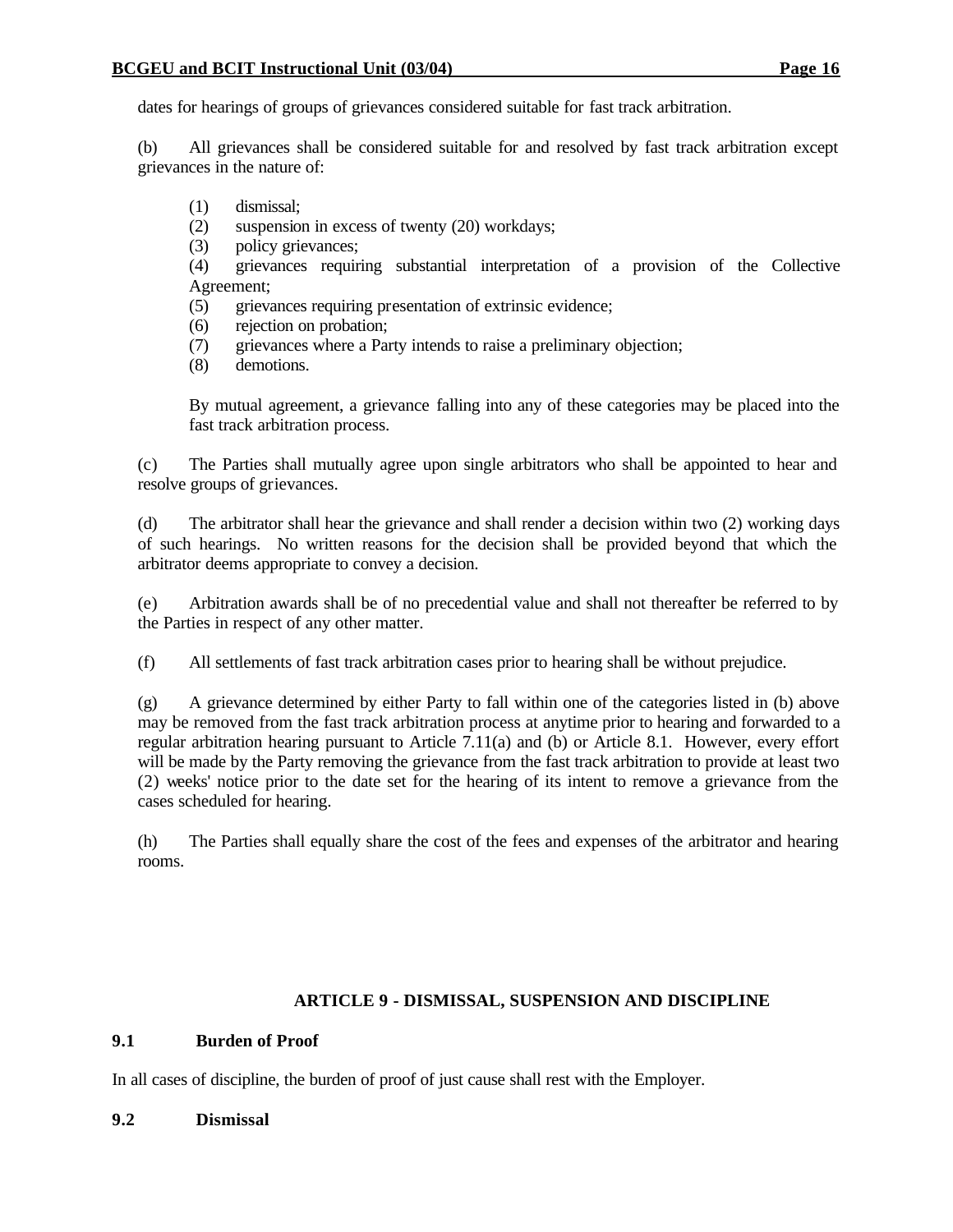The Employer, through authorized management, may dismiss any Employee for just cause. Notice of dismissal shall be in writing and shall set forth the reasons for dismissal.

### **9.3 Suspension**

The Employer, through authorized management, may suspend an Employee for just cause. Notice of suspension shall be in writing and shall set forth the reasons for the suspension.

### **9.4 Dismissal and Suspension Grievance**

All dismissals and suspensions will be subject to formal grievance procedure under Article 7 of this Agreement. A copy of the written notice of dismissal or suspension shall be forwarded to the President of the Union within five (5) days of the action being taken.

### **9.5 Right to Grieve Other Disciplinary Action**

Disciplinary action grievable by the Employee shall include written censures, letters of reprimand, and adverse reports of performance evaluation. An Employee shall be given a copy of any such document placed on the Employee's file which might be the basis of disciplinary action. Should an Employee dispute any such entry in his/her file, he/she shall be entitled to recourse though the grievance procedure and the eventual resolution thereof shall become part of his/her personnel record. Upon the Employee's request any such document, other than official evaluation reports, shall be removed from the Employee's file after the expiration of twelve (12) months from the date it was issued provided there has not been a further infraction. The Employer agrees not to introduce as evidence in any hearing any document from the file of an Employee, the existence of which the Employee was not aware at the time of filing.

### **9.6 Evaluation Reports**

(a) Where a formal appraisal of an Employee's performance is carried out, the Employee shall be given sufficient opportunity to read and review the appraisal. Provision shall be made on the form for an Employee to sign. The form shall provide for the Employee's signature in two places, one indicating that the Employee has read and accepts the appraisal, and the other indicating that the Employee disagrees with the appraisal. The Employee shall sign in one of the places provided. No Employee may initiate a grievance regarding the contents of an evaluation report unless the signature indicates disagreement with the appraisal. An Employee shall, upon request, receive a copy of this evaluation report at time of signing. An evaluation report shall not be changed after an Employee has signed it, without the knowledge of the Employee, and any such changes shall be subject to the grievance procedure of this Agreement.

(b) The Parties agree that the Labour/Management Committee will mutually agree on the content and format of any formal course evaluation forms.

(c) Course evaluation reports completed by students will not be used as evidence in any disciplinary action taken against an instructor.

### **9.7 Personnel Files**

(a) Every Employee has the right of access to his/her personnel record kept in the Human Resources Office during normal working hours.

(b) The President of the Union, or his/her designate, shall, with the written authority of an Employee, be entitled to review an Employee's personnel file in the office in which the file is normally kept, in order to facilitate the investigation of a grievance.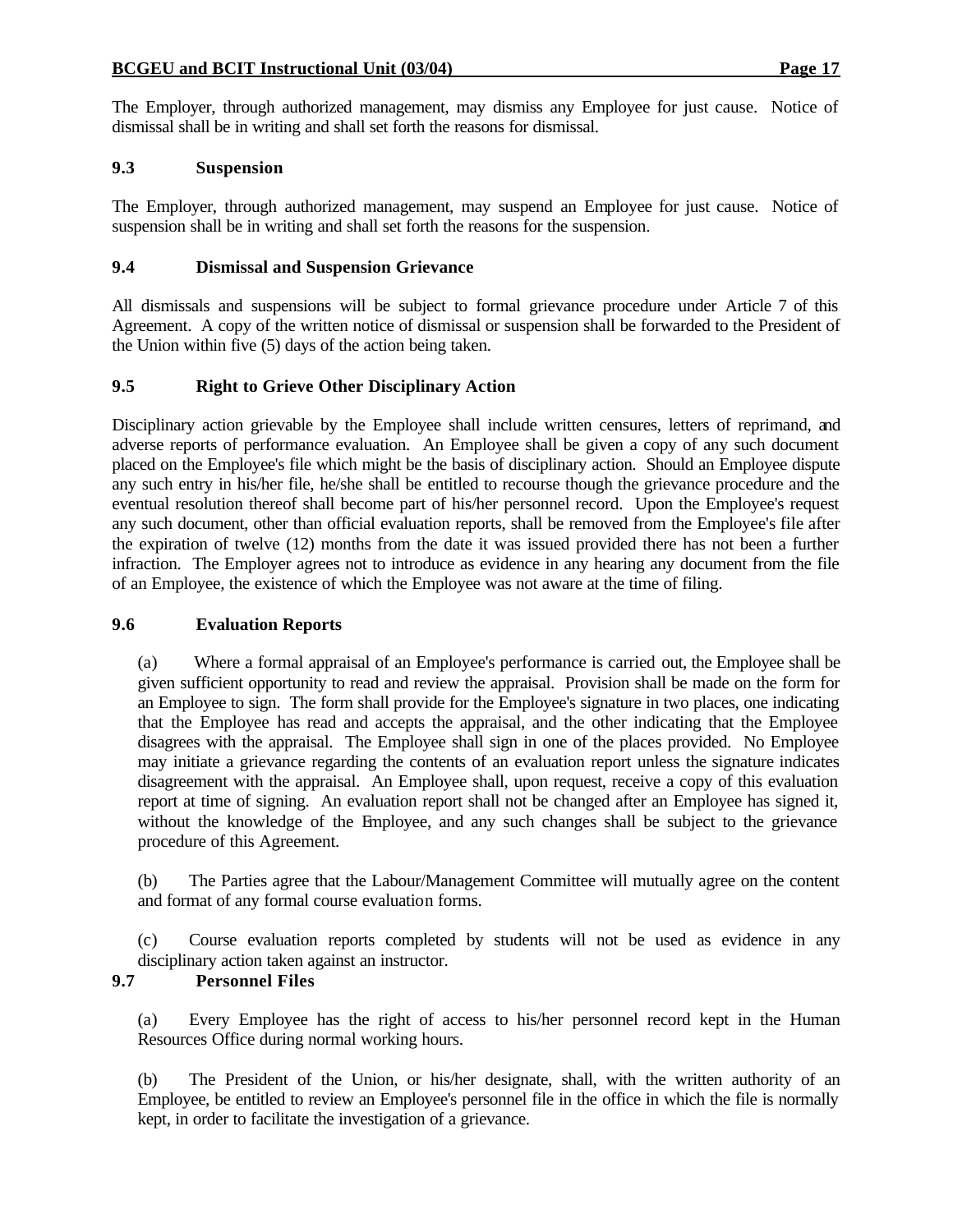(c) The Employee or the President of the Union or his/her designate as the case may be, shall give the Employer adequate notice prior to having access to such files. Files will be reviewed in the presence of a Personnel Officer or an appropriate designate.

## **9.8 Right to Have a Steward Present**

(a) An Employee shall have the right to have his/her steward present at any discussion with supervisory personnel which the Employee believes might be the basis of disciplinary action. Where a supervisor intends to interview an Employee for disciplinary purposes the supervisor shall make every effort to notify the Employee in advance of the purpose of the interview in order that the Employee may contact his/her steward, providing that this does not result in an undue delay of the appropriate action being taken.

(b) A steward shall have the right to consult with a staff representative of the Union and to have a local Union representative present at any discussion with supervisory personnel which the steward believes might be the basis of disciplinary action against the steward; providing that this does not result in an undue delay of the appropriate action being taken.

## **9.9 Rejection During Probation**

The Employer may reject any probationary Employee for just cause. A rejection during probation shall not be considered a dismissal for the purpose of Article 9.4. The test of just cause for rejection shall be a test of suitability of the probationary Employee for continued employment in the position to which he/she has been appointed, provided that the factors involved in suitability could reasonably be expected to affect work performance.

Where an Employee feels he/she has been aggrieved by the decision of the Employer to reject the Employee during the probationary period, he/she may appeal the decision through the grievance procedure as per Article 7 of this Agreement.

### **9.10 Abandonment of Position**

An Employee who fails to report for duty for ten (10) consecutive working days without informing the Employer of the reason for his/her absence will be presumed to have abandoned his/her position. An Employee shall be afforded the opportunity to rebut such presumption and demonstrate that there were reasonable grounds for not informing the Employer.

### **ARTICLE 10 - SENIORITY**

### **10.1 Seniority Defined**

For the purpose of this Agreement:

(a) *"Service seniority"* shall mean the length of continuous service as a regular Employee of the Institute. An Employee transferred to the Pacific Vocational Institute from the public service on April 1, 1978, shall retain his/her length of service seniority in the Institute. Regular Employees in the Public Service of British Columbia as of June 30, 1974, shall be credited with service seniority equivalent to their length of continuous service as a permanent Employee or their length of service as a continuous temporary Employee with the Employer prior to that date.

(b) *"Classification seniority"* for a regular Employee shall be from that date upon which an Employee is last appointed to his/her present classification with the status of a regular Employee.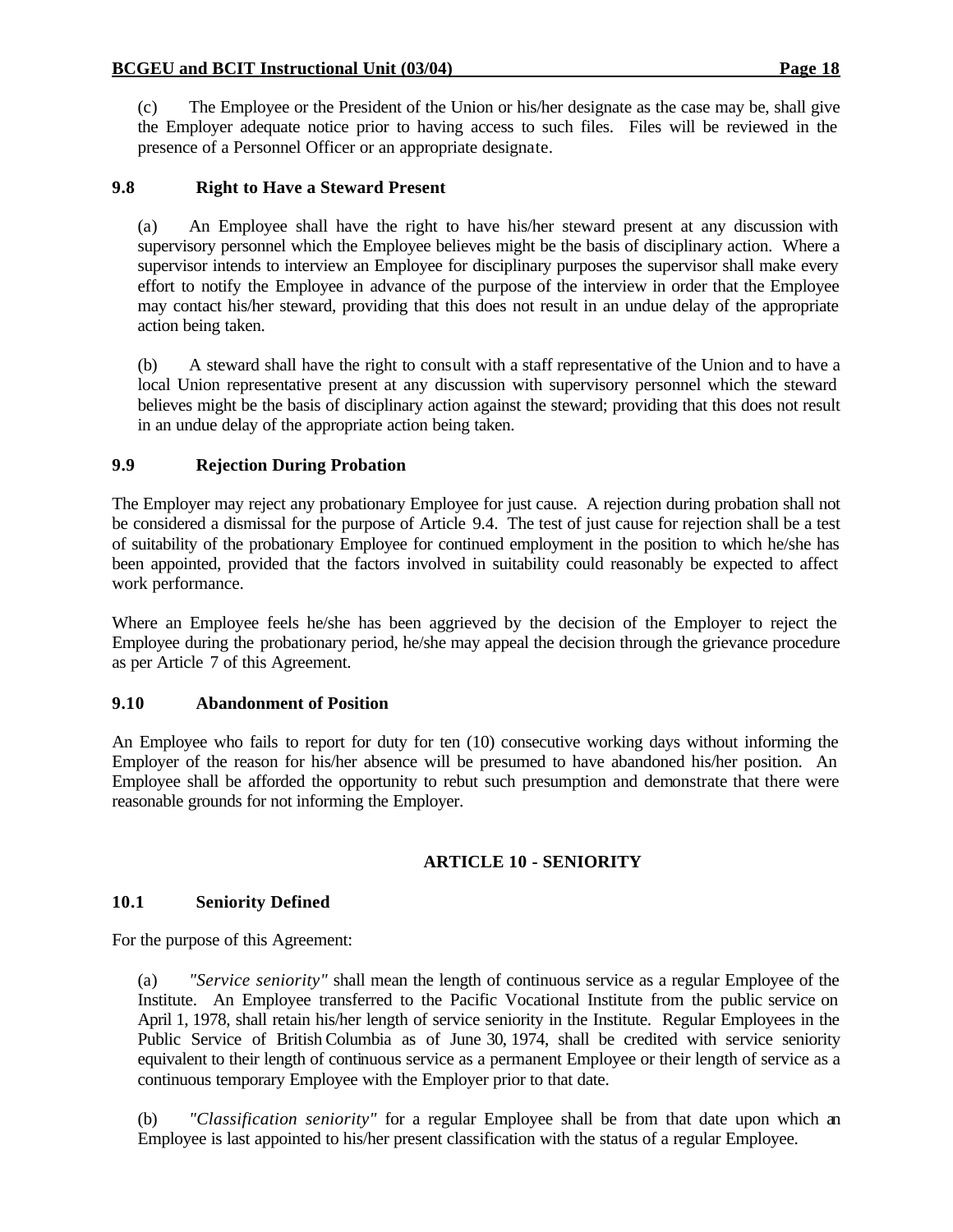(c) Notwithstanding the provisions of 10.1(b), a regular Employee who is demoted shall have time previously spent at the level to which he/she is demoted included in his/her classification seniority, other than cases where an Employee takes a voluntary demotion in accordance with Article 11.5 or 11.6 of this Agreement or is demoted through no fault of his/her own. In the latter cases, the Employee shall have classification seniority equivalent to all time previously spent at the level to which he/she is demoted, together with all time spent in any higher classification within the same classification series or related series.

(d) The seniority of Employees formerly defined as auxiliary who became *"regular"* Employees of the Institute as of January 16, 1980, will have auxiliary seniority credited on an accrued basis to establish their seniority.

Where there is a disagreement between the Employee and the Employer as to the amount of seniority, the matter will be referred to the Bargaining Principals. If agreement cannot be reached at that level, the matter will be referred to arbitration pursuant to Artic le 8.

Days worked after January 1, 1976 will be accumulated to establish the former auxiliary's service seniority.

## **10.2 Seniority List**

The Employer shall maintain a service seniority list showing the date each regular Employee commenced employment in the Public Service and/or Institute service. An up-to-date service seniority list shall be sent to the President of the Union semi-annually.

### **10.3 Loss of Seniority**

A regular Employee on leave of absence without pay, other than: leave of absence for an elected or appointed position in the Union; or on maternity, adoption and parental leave pursuant to Article 20; or on educational leave pursuant to Article 13.19 or Article 13.22; shall not accrue seniority for leave periods over thirty (30) calendar days.

In the case of educational leave, the Employer shall maintain coverage for the Employee's medical, extended health, dental, group life, and long-term disability benefits, and shall pay the Employer's share of these premiums.

A regular Employee who is on leave of absence without pay in an elected or appointed position of the Union shall continue to accrue seniority without benefits during the leave period, provided that, upon returning, the Employee shall accept the first available position in his/her original classification at the work location nearest his/her residence.

An Employee shall lose his/her seniority as a regular Employee in the event that:

- (a) he/she is discharged for just cause;
- (b) subject to 10.4, he/she voluntarily terminates his/her employment or abandons his/her position;
- (c) he/she is on layoff for more than one (1) year.

### **10.4 Re-employment**

A regular Employee who resigns his/her position and within sixty (60) days is re-employed as a regular Employee shall be granted a leave of absence without pay covering those days absent and shall retain, effective the date of re-employment, all provisions and rights in relation to seniority and other fringe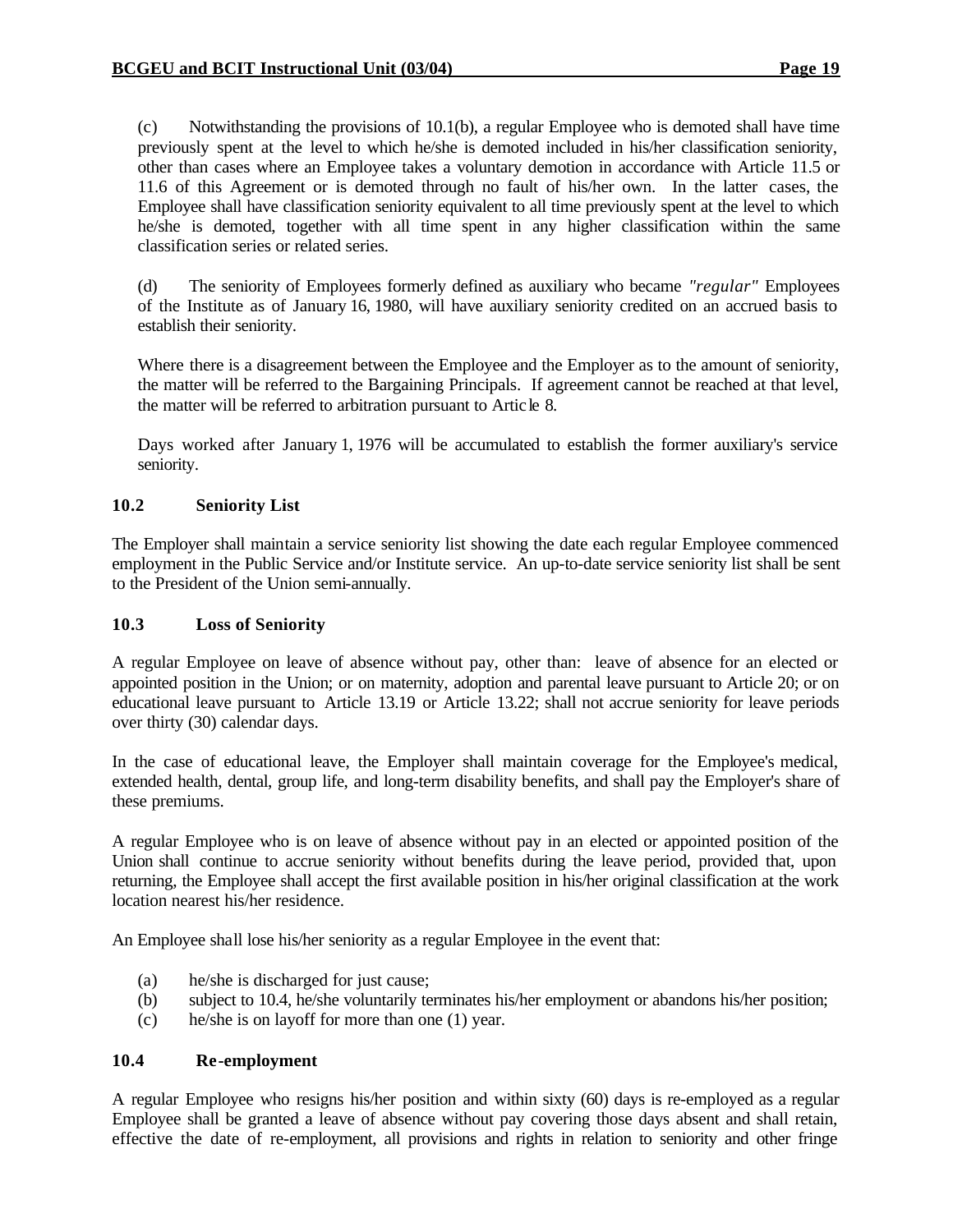benefits, provided he/she has not withdrawn his/her superannuation contributions.

### **10.5 Bridging of Service**

If a regular Employee terminates after August 1, 1979, as a result of a decision to raise a dependent child or dependent children, and is re-employed, upon application he/she shall be credited with length of service accumulated at time of termination for the purpose of benefits based on service seniority. The following conditions shall apply:

(a) The Employee must have been a regular Employee with at least three (3) years of service seniority at time of termination;

(b) The resignation must indicate the reason for termination;

(c) The break in service shall be for no longer than six (6) years; and during that time the Employee must not have been engaged in remunerative employment for more than six (6) months;

(d) The previous length of service shall not be reinstated until successful completion of the probationary period on re-employment.

### **10.6 Seniority Tie Breaker**

The Employer and the Union agree that where there is a tie in seniority between two or more Employees, a determination of seniority shall be made in the following manner:

(a) Where two or more regular Employees whose start date as regular Employees is the same, auxiliary, substitute and temporary seniority of each Employee shall be referred to for the purpose of determining the order of seniority of the regular Employees involved.

(b) Where a seniority tie is not resolved by (a) above, a game of chance shall be administered jointly by the shop steward and a representative from the Human Resources Department.

## **ARTICLE 11 - PROMOTIONS, STAFF CHANGES AND POSTINGS**

### **11.1 Appointment Policy**

(a) All appointments, promotions and transfers shall be based on merit. The factors used to determine merit shall be education, skills, knowledge, experience, years of continuous employment and any other matters which are necessary or desirable, having regard to the nature of the duties to be performed and consistent with the position description requirements.

(b) Where two or more applicants have qualifications, ability and experience which are approximately equal, the applicant with the greater seniority shall be awarded the position.

## **11.2 Postings**

(a) When a regular vacancy occurs which the Employer intends to fill, or a new position is created within the Bargaining Unit the Employer shall notify the Union in writing and post notice of the position on each appropriate notice board throughout the Institute for a minimum of one (1) week, so that all members will know about the vacancy or new position. All regular positions must be posted except those made pursuant to Article 11.6.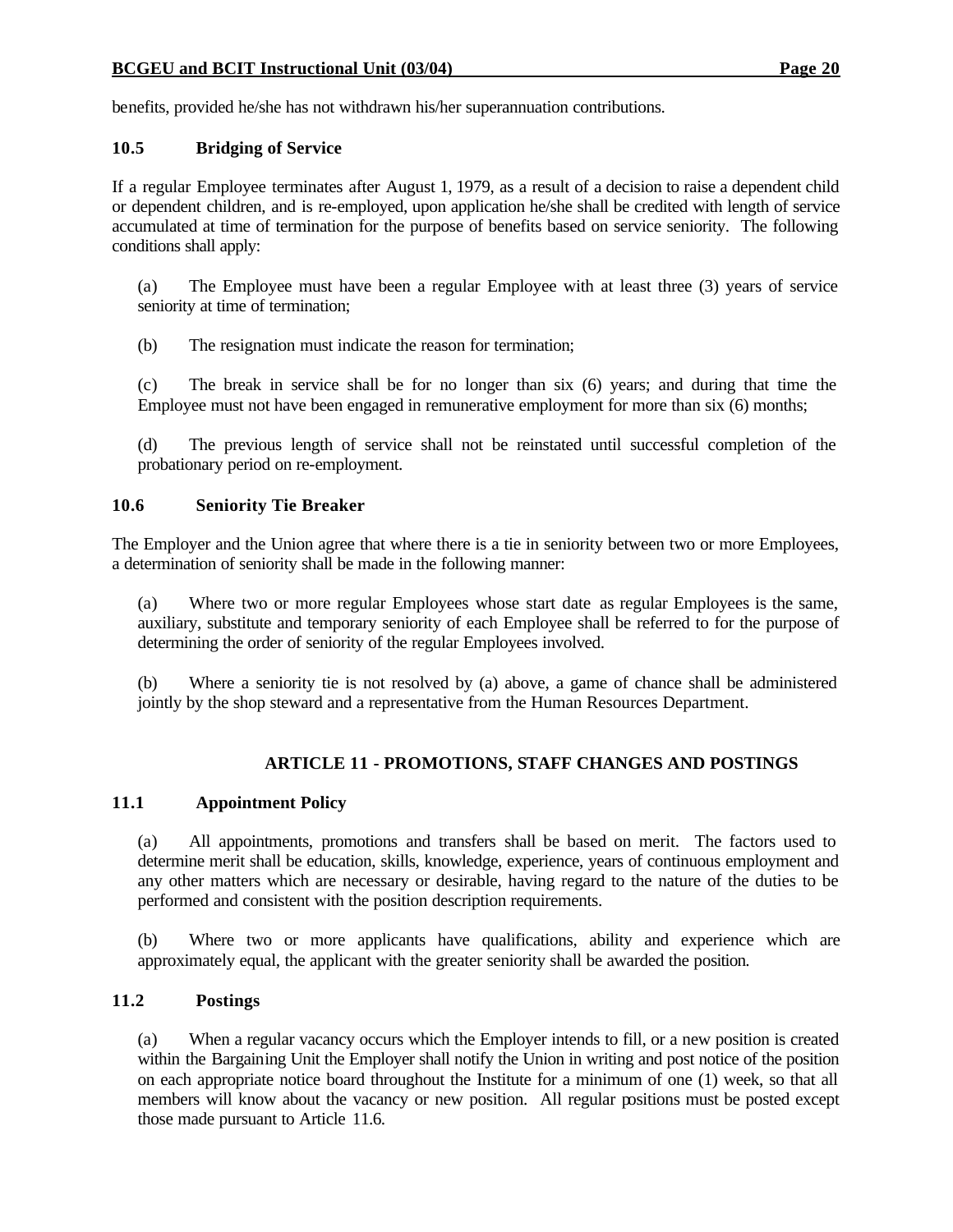(b) Notices shall be posted on the appropriate bulletin board at least fourteen (14) days prior to the closing date of the competition.

(c) Such notice shall contain the following information: nature of position, qualifications, experience, required knowledge and education, skills, shifts, wage or salary rate or range.

All job postings shall state *"this position is open to male and female applicants"*.

# **11.3 Union Observer**

The President of the Union or his/her designate may sit as an observer on any selection panel for positions in the Bargaining Unit. The observer shall be a disinterested Party. This section shall not apply to excluded positions. An Employee shall not suffer any loss of wages as a result of sitting as an observer on a selection panel.

## **11.4 Notification**

Unsuccessful in-service applicants to posted positions will be notified of the name and classification of the successful applicant. The unsuccessful applicants shall be notified in writing of the reasons why they were unsuccessful if they request such reasons within fourteen (14) days of being notified of the name and classification of the successful applicant. Where no requests have been received within fourteen (14) days, the appointment of the successful applicant may be confirmed.

# **11.5 Relocations**

It is understood by the Parties that, as a general policy, Employees shall not be required to relocate from one geographic location to another against their will. However, the Employer and the Union recognize that in certain cases relocations may be in the interests of the Employer and/or the Employee. In such cases an Employee will be fully advised of the reason for his/her relocation, as well as the possible result of refusal to be relocated.

## **11.6 Transfers Without Posting**

Lateral transfers or voluntary demotions may be granted, without posting for:

(a) Compassionate or medical grounds to regular Employees who have completed their probationary period;

(b) All Employees who have become incapacitated by industrial injury or industrial illness.

In such cases, the Screening Committee outlined in 11.11 shall consider any applications or requests presented to the Committee. Each request for special consideration shall be judged solely on its merit.

# **11.7 Interview Expenses**

An in-service applicant for a posted position who is not on leave of absence without pay and who has been called for a panel interview shall be granted leave of absence with base pay and shall have his/her authorized expenses paid. An Employee granted leave under this section shall notify his/her supervisor as soon as he/she is notified of this requirement to appear for an interview.

## **11.8 Right to Appeal**

Where an Employee feels he/she has been aggrieved by any decision of the Employer relating to promotion, demotion or transfer, the Employee may file a grievance in accordance with the grievance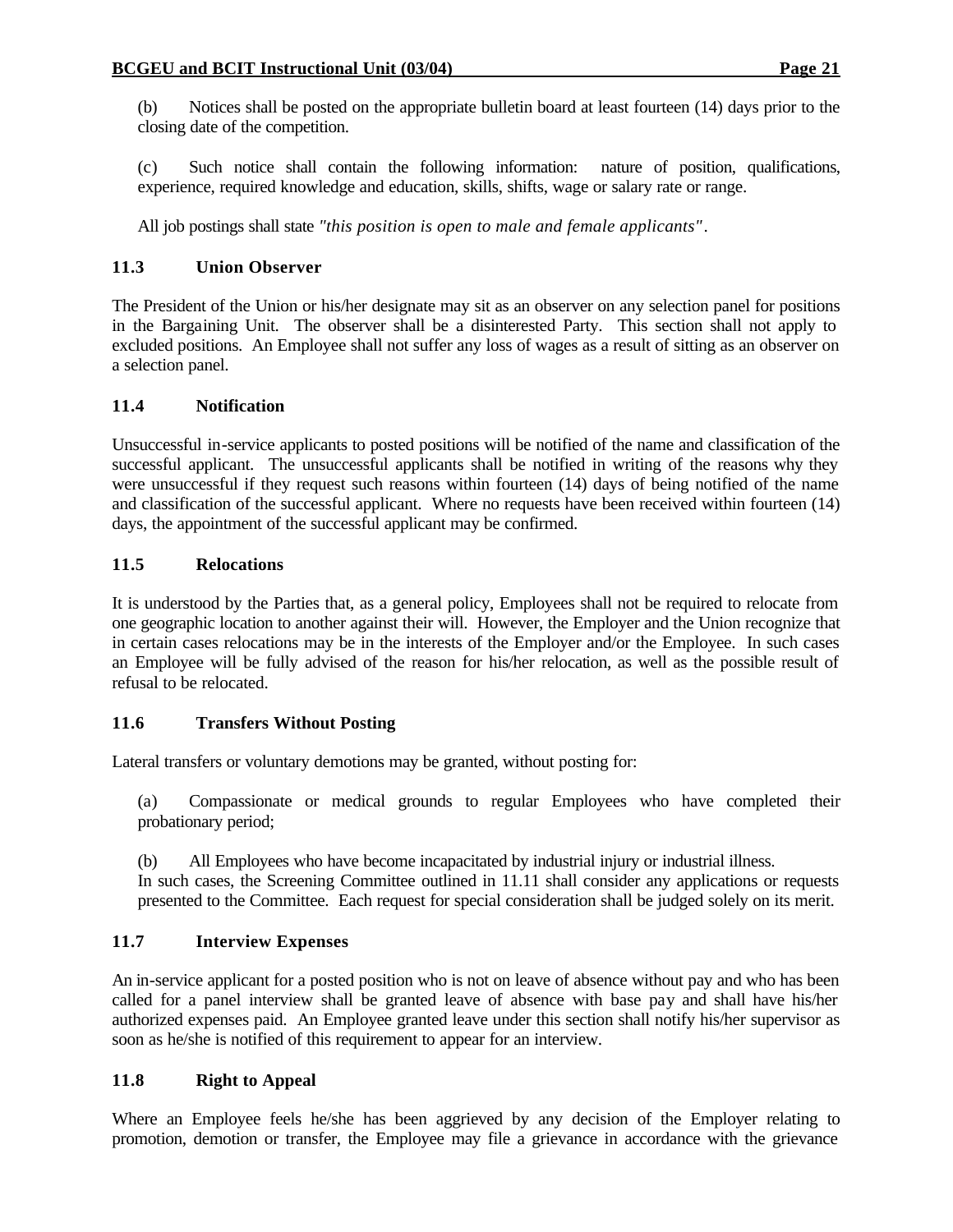procedure as set out in Article 7 of this Agreement. Notwithstanding Article 7 of this Agreement, such a grievance shall be initiated at the third step of the grievance procedure within fourteen (14) days of the notification of the promotion, demotion or transfer. Where a grievance has been filed, no permanent transfers or placements shall take place until the grievance has been adjudicated.

### **11.9 Probation**

Upon appointment or promotion, an Employee will serve a probationary period of six (6) calendar months in the position to which appointed. This probationary period may be extended by the Employer for an additional period of up to six (6) calendar months.

During the probationary period, the Employer may dismiss the Employee for just and reasonable cause. The test of just and reasonable cause for dismissal of a probationary Employee shall be a test of suitability of the probationary Employee for continued employment in the position to which he/she has been appointed, provided that the factors involved in suitability could reasonably be expected to affect work performance.

Upon successful completion of probation, a regular Employee shall be confirmed in the position by the Employer. In a case involving a promotion or lateral transfer, the unsuccessful candidate shall revert to a position at the same level occupied prior to the promotion or lateral transfer.

Where an Employee's probation has been extended, and where an Employee disagrees with the decision, he/she may seek recourse through the grievance procedure.

### **11.10 Changes in Status - Probation**

A temporary Employee who has been appointed as a regular Employee in the same position without a break in service, may have all or part of the continuous period of service applied to the probationary period.

### **11.11 Screening Committee**

(a) The Screening Committee shall review cases of regular Employees who have completed their initial probationary period, who have become incapacitated through temporary disablement or permanent partial disablement, and who as a result are precluded from performing the duties of their own occupation. The Committee shall also review cases of all Employees who have become incapacitated through industrial injury or industrial illness.

(b) Following the review of such cases, the Screening Committee, taking into account the best interests of the Employee and the Employer, shall make recommendations to the Employer in accordance with their agreed terms of reference.

(c) Where the Screening Committee is unable to decide upon recommendations for a particular case, it shall be referred to the Bargaining Principals for final disposition.

(d) The Screening Committee shall consist of a qualified medical practitioner, as chairperson and four (4) members. Two (2) members shall be appointed by the Employer and two (2) members shall be appointed by the Union.

## **ARTICLE 12 - LAYOFF**

In the event of the need to layoff Employee(s) as a result of a decrease in the amount of work to be done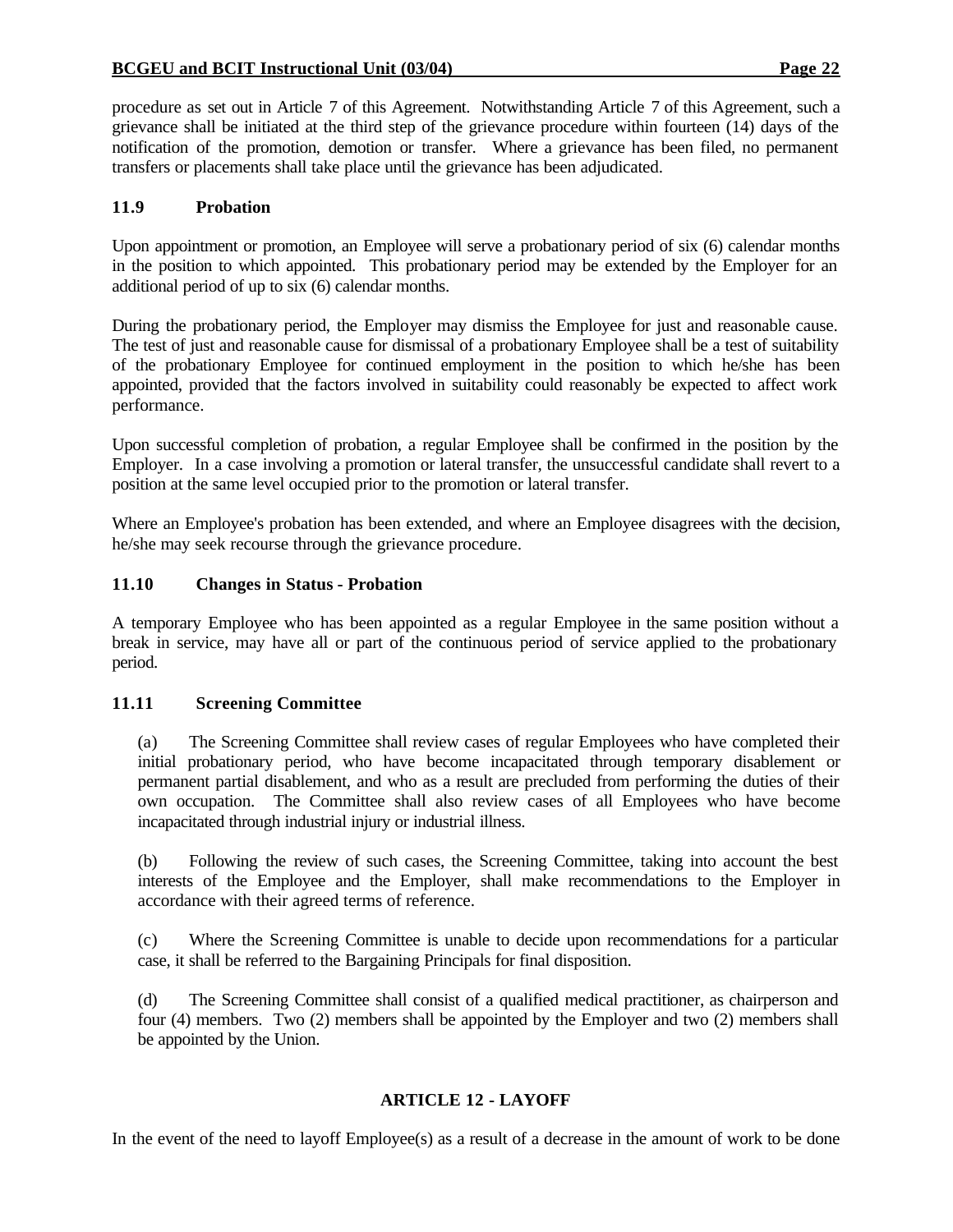for reasons including decreased student enrolment; program redundancy or program elimination, reduction or change; or budget limitation, the Employer shall give the Employee(s), affected written notice, including the reason and the specialization in which the layoff is to take place, and shall advise the Union in writing of the Employee(s), number of Employee(s), reason, and specialization(s) in which the layoff is to take place.

# **12.2 Pre-Layoff Canvass**

(a) Where the Employer identifies to the Union a need to proceed with a layoff of Employees pursuant to Article 12.1, the Employer shall, prior to issuing a layoff notice to any Employee under Article 12, canvass any Employee or group of Employees within the area identified for reduction in order to invite on a voluntary basis:

(1) placement of an Employee(s) into a vacant position(s);

(2) resignation of an Employee(s) with severance and other benefits as provided for in Article 12; or

(3) where eligible, early retirement.

(b) Where an Employee(s) selects an option or accepts an offer of placement, which shall be confirmed in writing by the Employer, such acceptance is final and binding on the Employee.

(c) Responses from Employees to the Pre-Layoff Canvass will only be received by the Employer for consideration if submitted within ten (10) days of issuance of a written notice to the Employee or group of Employees within the area identified for reduction and to the Union of the Pre-Layoff Canvass.

(d) Where the number of Employees choosing to exercise their options under this provision exceeds the number of positions to be reduced, the determination shall be on the basis of seniority.

(e) Pre-Layoff canvass will apply, except under the following conditions:

(1) Emergency Service Leave - Article 19.14 (provided the period of leave does not exceed twelve (12) months);

(2) General Leave of Absence (provided the period of leave does not exceed twelve (12) months);

(3) Union Leave of Absence (provided the period of leave does not exceed twelve (12) months);

- (4) Educational Leave (provided the period of leave does not exceed twelve (12) months);
- (5) Maternity/Adoption Leave;
- (6) Curriculum Development;
- (7) Annual Leave Replacement (provided the period does not exceed six (6) months).

## **12.3 Order**

With a specialization, as defined in Schedule *"E"*, the order of layoff shall be: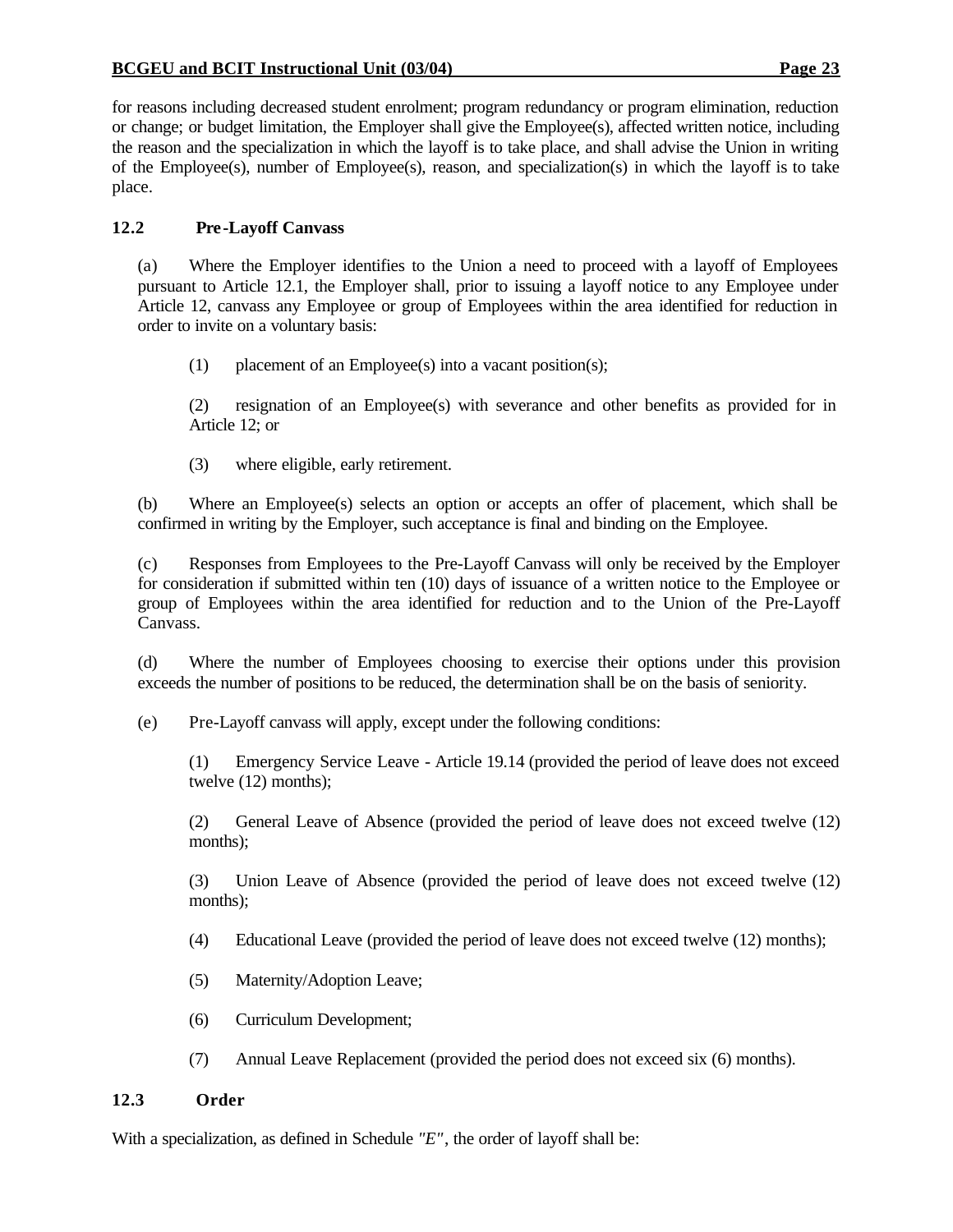- (a) first any temporary Employees shall be laid off in reverse order of service seniority,
- (b) then regular Employees shall be laid off in reverse order of service seniority

providing the remaining Employees within the specialization have the necessary skills, abilities and qualifications to fill the remaining positions.

### **12.4 Notice of Layoff**

Where a regular Employee is to be laid off by the Employer, ten (10) weeks' notice shall be given. If the Employee has not had the opportunity to work for the full period of notice, he/she shall be paid in lieu of work for that part of the notice period during which work was not available.

### **12.5 Regular Employees and Layoff**

(a) A regular Employee who is to be laid off shall elect:

(1) to displace an Employee with less service seniority in accordance with Article 12.5(b) or 12.5(c). Where an Employee elects to displace another Employee with less service seniority, he/she shall notify the Employer within ten (10) days of his/her receipt of notice of layoff; or

Where an Employee exercises his/her right to displace an Employee with less service seniority, the Union and the Bargaining Unit Chairperson shall be notified in writing by copy of the acknowledgement letter to the Employee. The Bargaining Unit Chairperson or his/her designate, if requested by the Employee, can sit as an observer at all interviews dealing with the displacement option exercised by the Employee.

(2) opt for early retirement and if eligible,

(i) receive retirement benefits provided by this Agreement under Articles 19.15 and 26.9 and;

(ii) receive the following Annual Leave entitlement for the final calendar years of service:

| <b>Vacation Years</b>   | Workdays |
|-------------------------|----------|
| Tenth                   | 23       |
| Eleventh                | 24       |
| Twelfth to nineteenth   | 25       |
| Twentieth to thereafter | 30       |

or, earned Annual Leave pursuant to 17.2, whichever is greater. Any Annual Leave taken by the Employee during the year of entitlement will be deducted from the entitlement; and

(iii) receive severance benefit provided for in Article  $12.5(a)(4)$ .

(iv) an Employee who elects severance pay and is subsequently re-employed, shall not be entitled to re-credit seniority for the purposes of Article 12.5.

(3) to remain available for recall in accordance with Article 12.6 or Letter of Understanding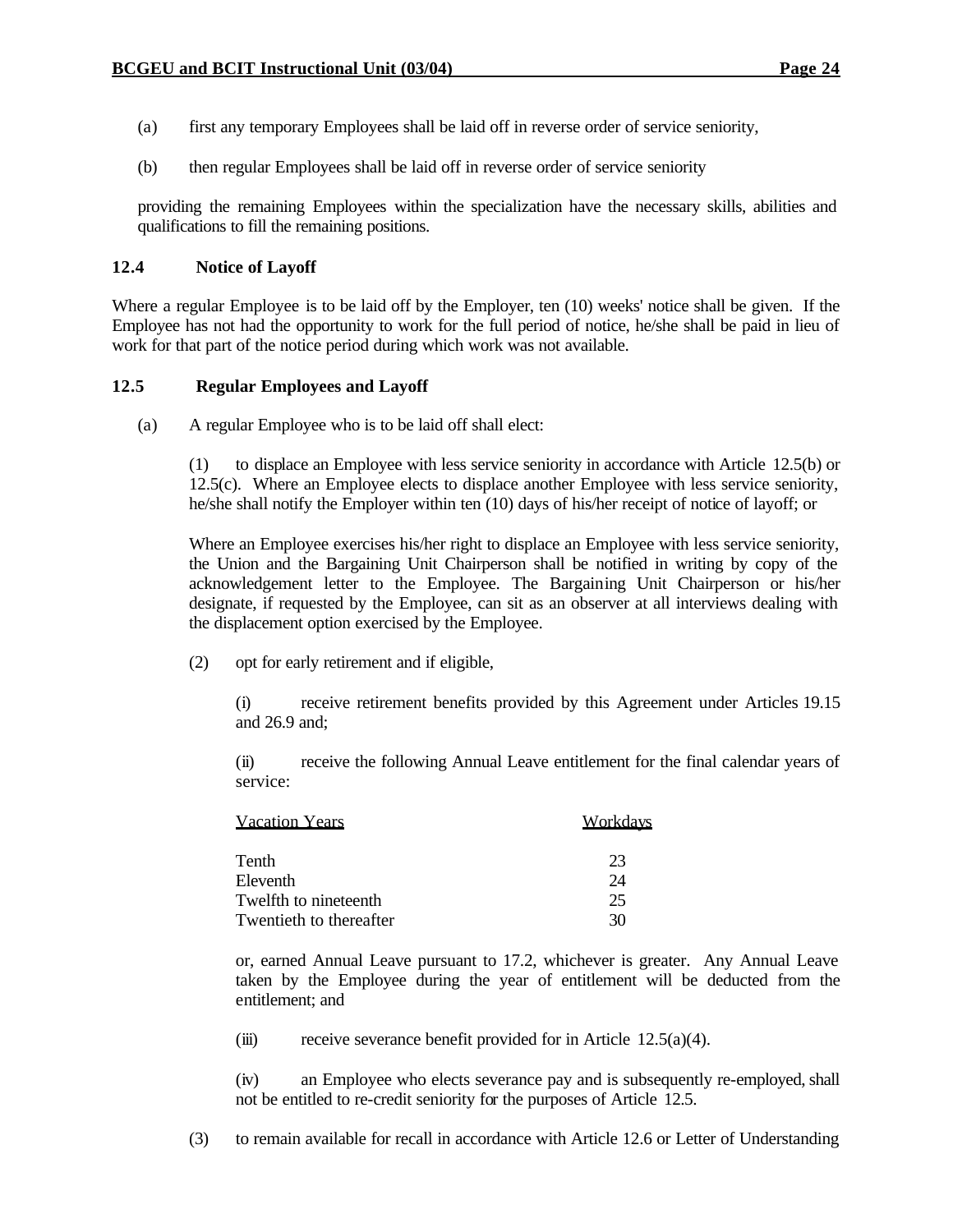#2; or

(4) to resign and receive severance pay as follows:

- (i) for the first year of completed employment; one (1) month's current salary
- (ii) for the second year of completed employment; one (1) month's current salary
- (iii) for each completed year thereafter; one-half  $(\frac{1}{2})$  month's current salary.

The Employee will not receive an amount greater than six (6) months' current salary as severance pay.

(5) If an Employee does not elect option (1) within ten (10) working days, he/she shall not be eligible to displace another Employee. An Employee shall advise the Employer within six (6) weeks of receiving notice of layoff which of options (2), (3) or (4) he/she elects.

(b) A regular Employee, subject to layoff, who has less than three (3) years' service seniority and who has the necessary skills, abilities and qualifications may fill a vacancy that is to be filled, or displace an Employee who has less service seniority, within the same specialization grouping. The Employee who is displaced, in the event more than one possibility exists, shall be the one with the least service seniority.

Displacement of an incumbent Employee shall not occur in a course of a specified length during the last two weeks (2) of training.

For such periods of delay, an Employee will not be paid his/her salary, however, he/she may utilize first his/her Unused Unscheduled Annual Leave entitlement and secondly his/her Scheduled Annual Leave entitlement. During any period of delay, all other terms of the Collective Agreement will apply.

Article 13.3(g) shall apply.

Displacement shall not occur if it would constitute a promotion.

(c) A regular Employee, subject to layoff, who has three (3) years' or more service seniority, and who has the necessary skills, abilities and qualifications may fill a vacancy that is to be filled, or displace an Employee who has less service seniority:

- Stage 1) first within the same specialization grouping,
- Stage 2) next within the Institute except Common Core,
- Stage 3) then within the Institute including Common Core.

The Employee who is displaced in the event more than one possibility exists shall be the one with the least service seniority within the appropriate stage.

Displacement of an incumbent Employee shall not occur in a course of a specified length during the last two (2) weeks of training.

For such a period of delay, an Employee shall utilize his/her Unused Unscheduled Annual Leave entitlement after which the Employer will pay the Employee at his/her regular salary for the balance of the period that he/she is unable to displace an incumbent Employee, but at its option, the Employer may assign the Employee to alternative duties.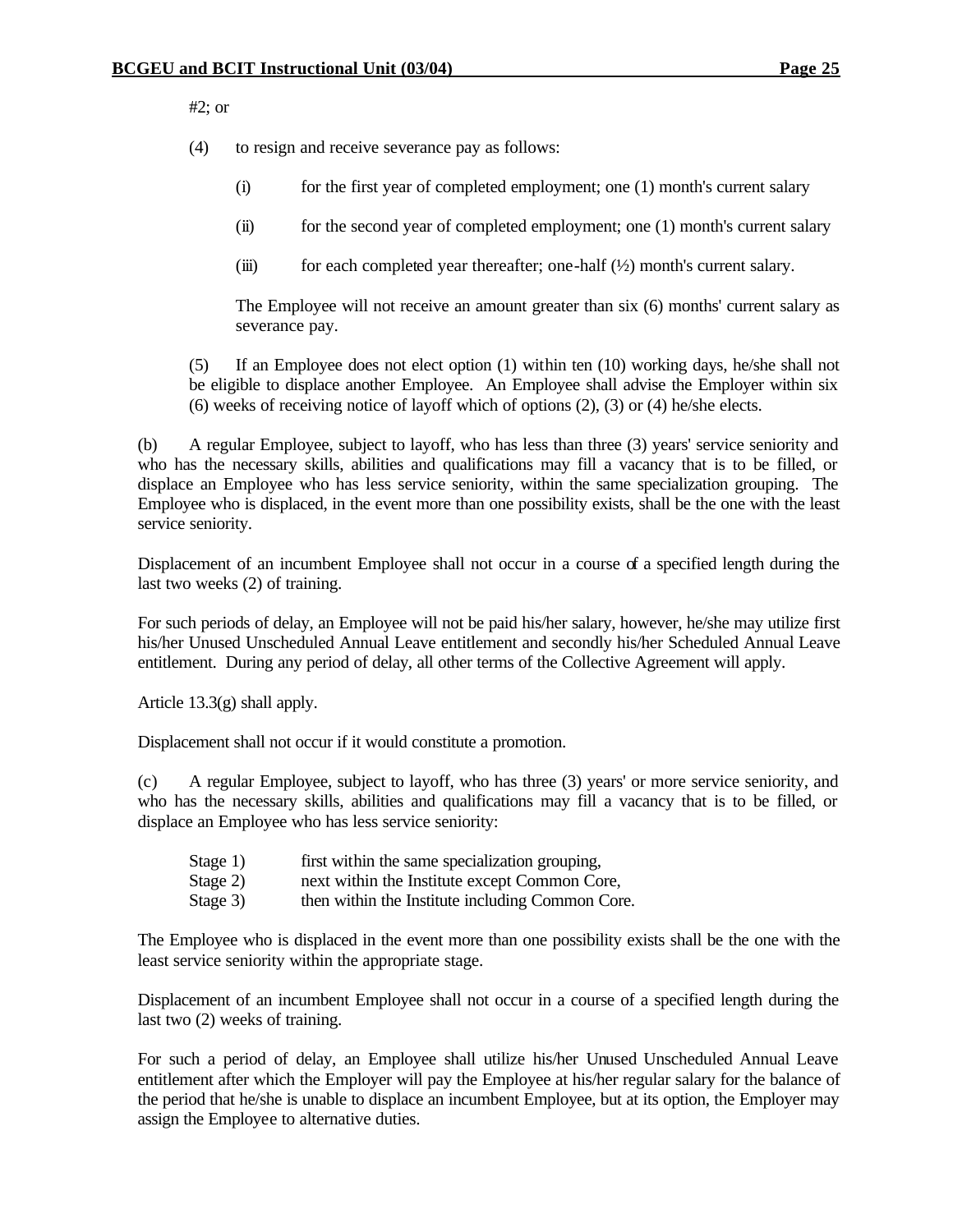Article 13.3(g) shall apply.

Displacement shall not occur if it would constitute a promotion.

(d) If at the time of layoff, a subsequent appointment for the Employee has been approved and the accrued and unused annual leave is equal to or greater than the layoff period, the Employee may schedule his/her annual leave within the layoff period. If an appointment for a laid off Employee is subsequently approved such that the paid out, annual leave is equal to or greater than the layoff period, then the Employee's seniority will be credited for that period.

(e) Employees who displace an Employee with less seniority will be protected by Article 26.7(b). However, the Employee must accept job offers in higher rated positions in the Bargaining Unit for which he/she has the necessary skills, abilities and qualifications, or forfeit the protection of 26.7(b).

(f) A layoff notice given to a regular Employee will not be rescinded by the Employer unless by mutual agreement with the Employee once the Employee has elected either of the severance or early retirement options.

# **12.6 Recall**

(a) An Employee on layoff shall be offered any regular vacancy or temporary vacancy in the Bargaining Unit which is to be filled within twelve (12) months of the date of layoff if the Employee has less than fifteen (15) years of seniority, eighteen (18) months if the Employee has greater than or equal to fifteen (15) years of seniority, and for which the Employee has the necessary skills, abilities and qualifications to perform the work. An Employee on layoff shall be recalled in order of service seniority. Temporary Employees shall be recalled after regular Employees.

A laid off regular Employee will have precedence over any other Employee for the vacancy. The order of seniority will be used between laid off Employees to determine to whom the vacancy is offered.

(b) The Employer shall notify laid off Employees of such vacancies. It is the responsibility of the laid off Employee to ensure that the Employer is duly notified of his/her current address and telephone number.

(c) An Employee shall not accumulate seniority while on layoff.

(d) A laid off Employee who has received notice or pay in lieu of notice and is recalled for a period of three (3) months or less or for Short Term Disability relief of up to four (4) months, shall not be entitled to receive notice or pay in lieu of notice if laid off again within this period.

(e) A laid off Employee(s) who has received notice or pay in lieu of notice and is recalled and works for a period in excess of the periods defined in (d) above shall be entitled to receive notice or pay in lieu of notice in accordance with Article 12.4. Where a period of layoff between recall periods is two (2) weeks or less, the recall periods shall be considered to be one period for the purposes of 12.6(e).

(f) Regular Employees who are recalled shall accumulate regular service seniority for the period of work for which he/she has been recalled. Upon completion of regular, temporary, or CE/PTS/IS work and for the purposes of Article 10.3(c) he/she shall re-establish his/her right to a further recall period as specified in Article 12.6(a).

(g) An Employee who has received pay in lieu of notice pursuant to Article 12.4 will not be paid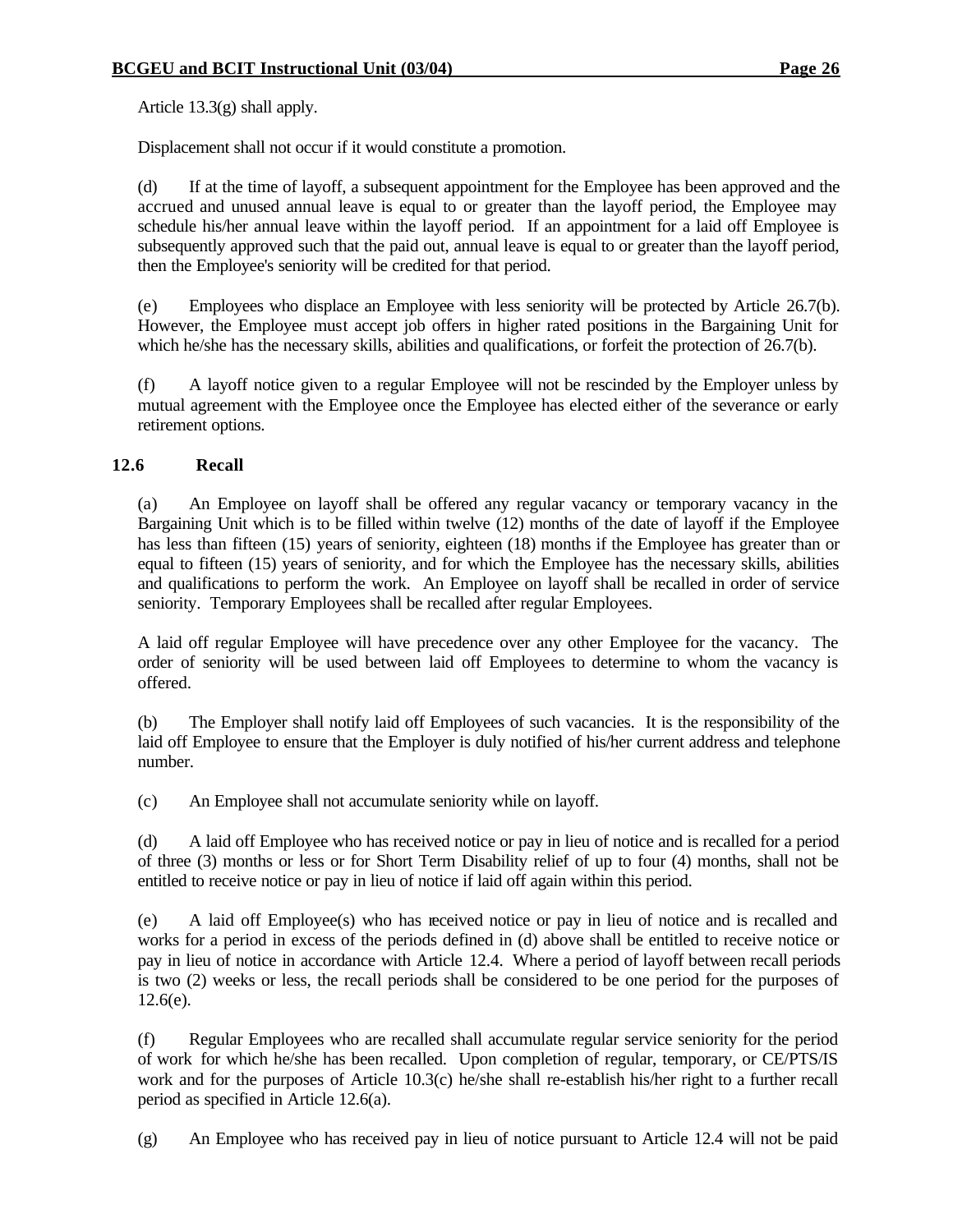for any overlap in time if he/she is recalled before the equivalent period of notice is exhausted.

## **ARTICLE 13 - HOURS OF WORK/CAREER DEVELOPMENT**

### **Preamble**

The Parties recognize the Employer's right to establish hours of operation and the Union's right to negotiate shift schedules to meet the hours of operation in accordance with the provisions of this article.

### **13.1 Hours of Work - Non-instructors**

The normal hours of work of non-instructional Employees in the Bargaining Unit shall be seven (7) hours per day between the hours of 8:00 a.m. to 5:00 p.m. exclusive of meal periods for five (5) consecutive days between Monday and Friday inclusive.

### **13.2 Work Schedules - Non-instructors**

Except as provided for in Article 13.1, changes in work schedules for non-instructional Employees shall be negotiated between the Employer and the President of the Union or his/her designate. A record of the Employee's work schedule shall be maintained at the local level.

### **13.3 Hours of Work - Vocational Instructors**

(a)

(1) Vocational Instructors shall be assigned thirty (30) hours of work per week exclusive of meal breaks and rest periods. The normal workweek for Vocational Instructors shall be Monday to Friday.

(2) (i) The positions of Chief Instructors may be established at the Institute's sole discretion to provide leadership and to facilitate learning and instruction in the assigned area. However, the Institute agrees to maintain and continue the position of Chief Instructor for each program cluster unless there are demonstrable reasons for discontinuing the position(s). These positions shall be filled by Employee(s) who hold full-time, continuous instructor positions. It is the Institute's expectation that a Chief Instructor will normally instruct a minimum of twenty percent (20%) of an Instructor's student contact time.

(ii) The period of appointment for a Chief Instructor will normally be for three (3) years. The process for selection of a Chief Instructor will be by a competitive selection process. The Dean of the School will appoint a committee consisting of the appropriate Associate Dean, an instructor from the relevant program cluster, and one (1) instructor from another trade program cluster. The purpose of this Committee is to find the best qualified candidate within the program cluster. The Labour/Management Committee will define the selection process and selection criteria for Chief Instructors.

(iii) Normally, in order to perform the duties of Chief Instructor, a minimum of twenty-five percent (25%) release time from instructional duties will be provided. For programs having four (4) to eight (8) instructors a minimum of forty percent (40%) release time will be provided, and for programs having nine or more instructors the appointed Chief Instructor will have seventy-five percent (75%) release time. Nothing in this Agreement shall prevent a Chief Instructor from filling-in, for a short period of time, for an instructor who is, for example: ill; attending an Educational Council; or an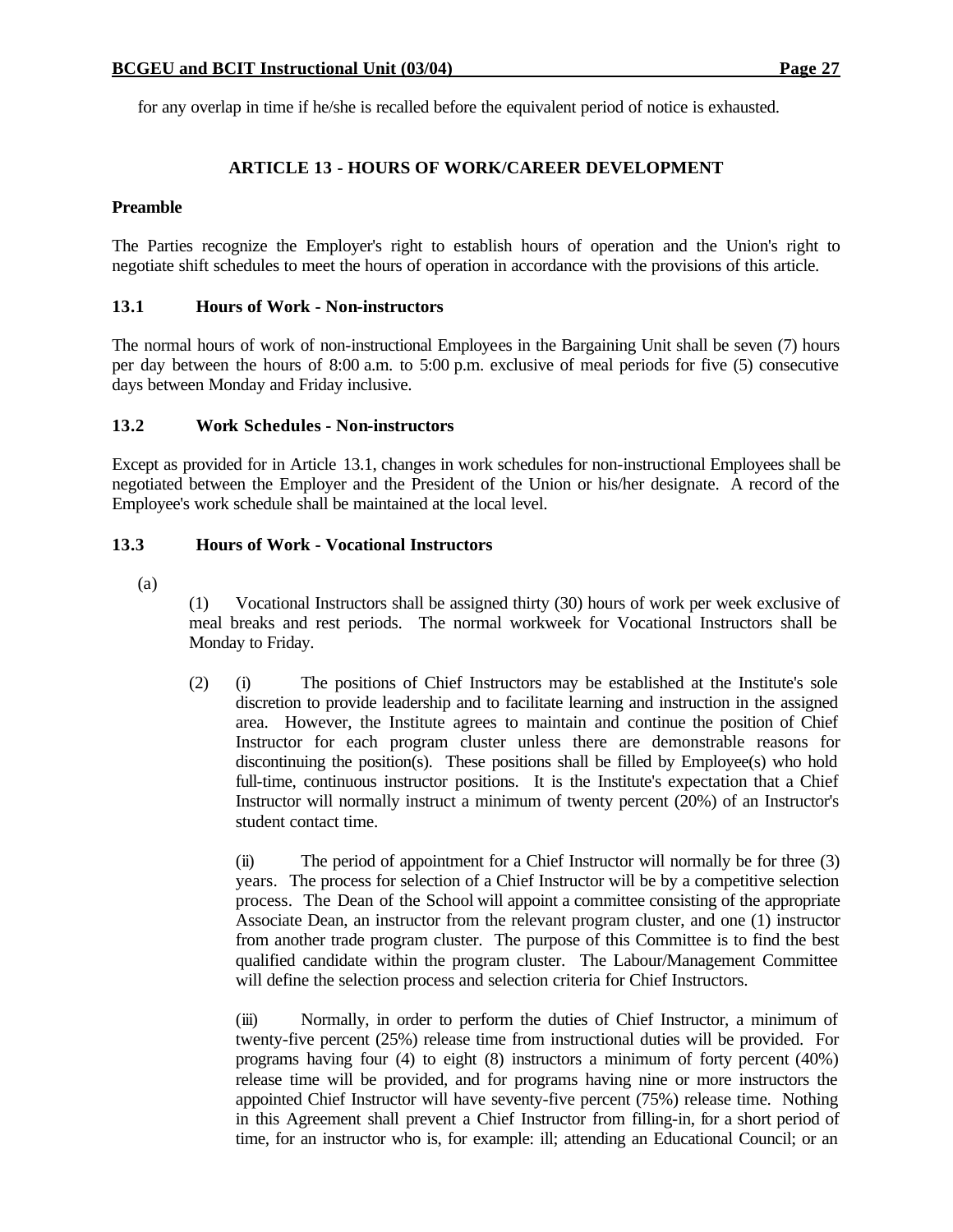Articulation; or safety meeting.

(iv) Chief Instructors shall be paid a stipend of one hundred and fifty dollars (\$150) per month in addition to his/her regular pay. The stipend shall be paid during the period of appointment as a Chief Instructor.

### (v) *Chief Instructor Search Process*

When it has been established that a Chief Instructor vacancy exists, the search process below shall be followed:

- · the responsible Associate Dean shall inform the applicable program cluster/program/department of the opening;
- the Department shall review the cluster requirements, the terms of reference, duties and special requirements of the Chief Instructor (the Associate Dean shall collect the information for the Search Committee);
- the Associate Dean announces the competition and posts announcements;
- the Dean appoints the Search Committee. (The Department submits the name of their chosen representative to the Dean.) The chosen person must understand and be apprised of all of the issues and concerns of the Department. The Dean appoints the third person from another trade program cluster and confirms the appointments to the Search Committee;
- the Associate Dean arranges the interview of all candidates;
- the results are finalized by the Search Committee;
- the Search Committee makes recommendations to the Dean. If the Search Committee has not reached a consensus, then a minority report is to be submitted to the Dean detailing the minority concerns;
- the Dean shall make an offer to the Instructor;
- the Chief Instructor is appointed;
- · after one (1) year, the appointment will be reviewed/confirmed;
- the additional two (2) year appointment shall be confirmed;
- after three (3) years, the needs of the position will be reviewed and Article 13.3(a)2(ii) applies.

(b) For the purpose of this Article, *"instructional hour"* means a scheduled student-contact hour in a classroom, laboratory, shop or any other related instructional area.

(c) The Parties recognize that hours of work as in 13.3(a) includes more than classroom instruction. The following functions are included:

- (1) classroom instruction
- (2) shop and laboratory instruction and supervision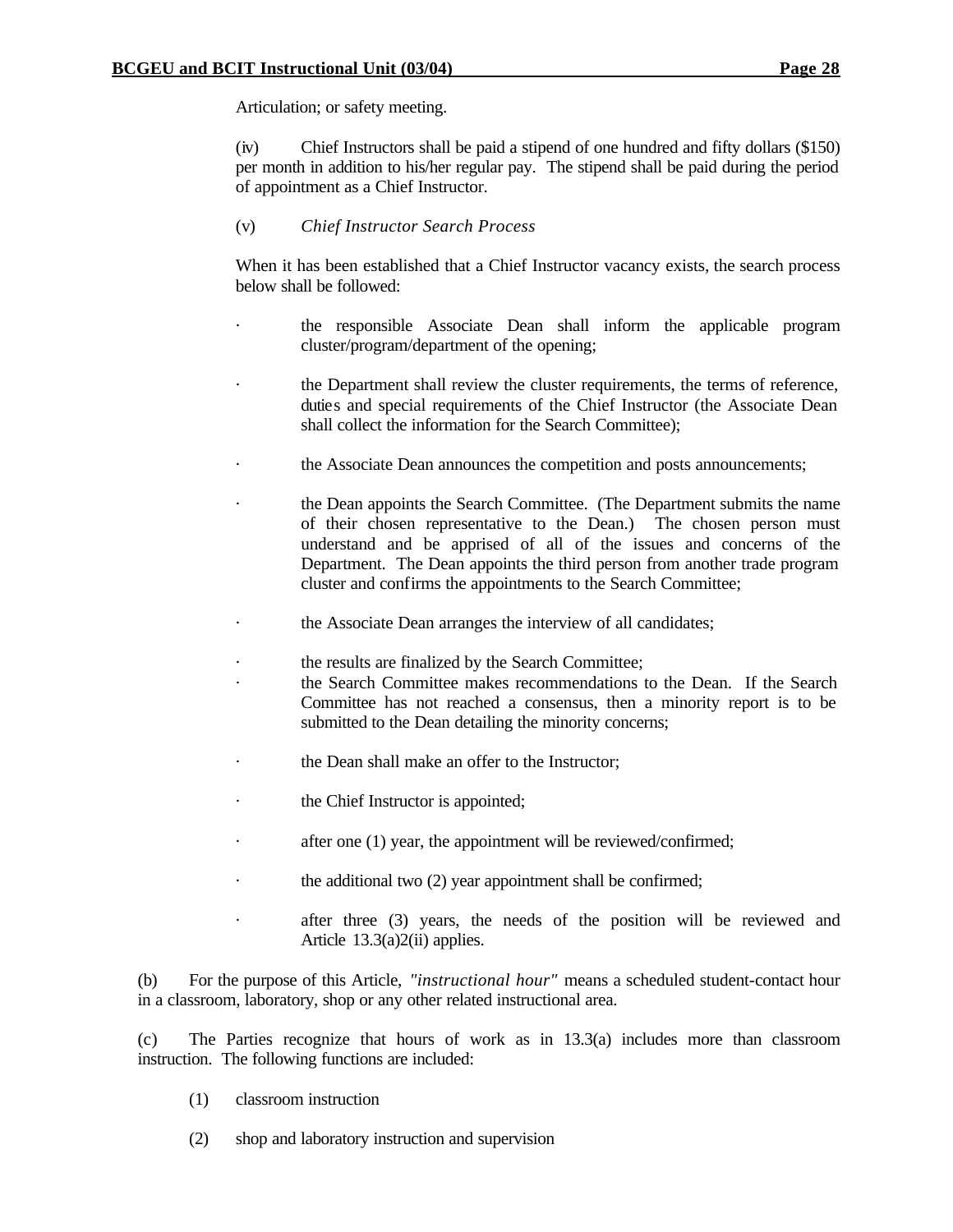(3) instructional counselling, evaluation and preparation

(4) administrative responsibilities, including assignments, examination marking and student evaluation.

(5) curriculum maintenance and program enhancement

(6) administrative processes required to ensure appropriate resources are in place to deliver training.

- (7) other duties directly related to the instruction of trades and vocational programs.
- (8) Input into development of modifications to workshop and instructional areas.

Instructor's schedules shall provide for five (5) hours per week for the performance of functions (3) through (8) in the instructional area during which time, the instructor(s) shall ensure the students have been given learning assignments normal to the course and training objectives.

During this time, classroom instruction, shop and/or laboratory instruction and supervision will not be required.

(d) Function (3) through (8) time shall be scheduled by the instructor in consultation with the Chief Instructor (or excluded supervisor where applicable). Where this time has been scheduled and due to operational requirements of the Employer the Employee is not permitted or able to exercise the scheduled time or to reschedule the time within the workweek, the Employee will be paid at the overtime rate. This clause is not to be construed as providing an alternative to 13.3(c).

(e) In order to accommodate functions (3) through (8) duties or where duty requires more time than provided for in (c) for functions (3) through (8), the instructor, in consultation with the Chief Instructor and Associate Dean, may combine classes at parallel or compatible levels of progress for such activities as common lectures; study; visual presentations; presentation to students of common learning material by external lecturers and industry trainers; supervision and monitoring of examinations; or the supervision and monitoring of assigned classroom study periods; for more than one class at the same time.

Where presentation of learning material is provided by non-service personnel such as external lecturers and/or industry trainers at the workplace, the Employer may, with the prior approval of the Dean of the School or the appropriate Associate Dean, provide an honorarium in recognition of the contribution of those non-service personnel.

#### Honorarium:

\$50 per half  $(\frac{1}{2})$  day or major portion thereof \$100 per day or major portion thereof

Article 27.7 may also apply subject to prior approval of the Dean of the School or the appropriate Associate Dean.

(f) Classes shall not be scheduled where unsafe conditions could result.

(g) An instructor assigned to instruct course material other than his/her regular programs for a period exceeding five (5) days, will be provided adequate time for orientation to the instructional and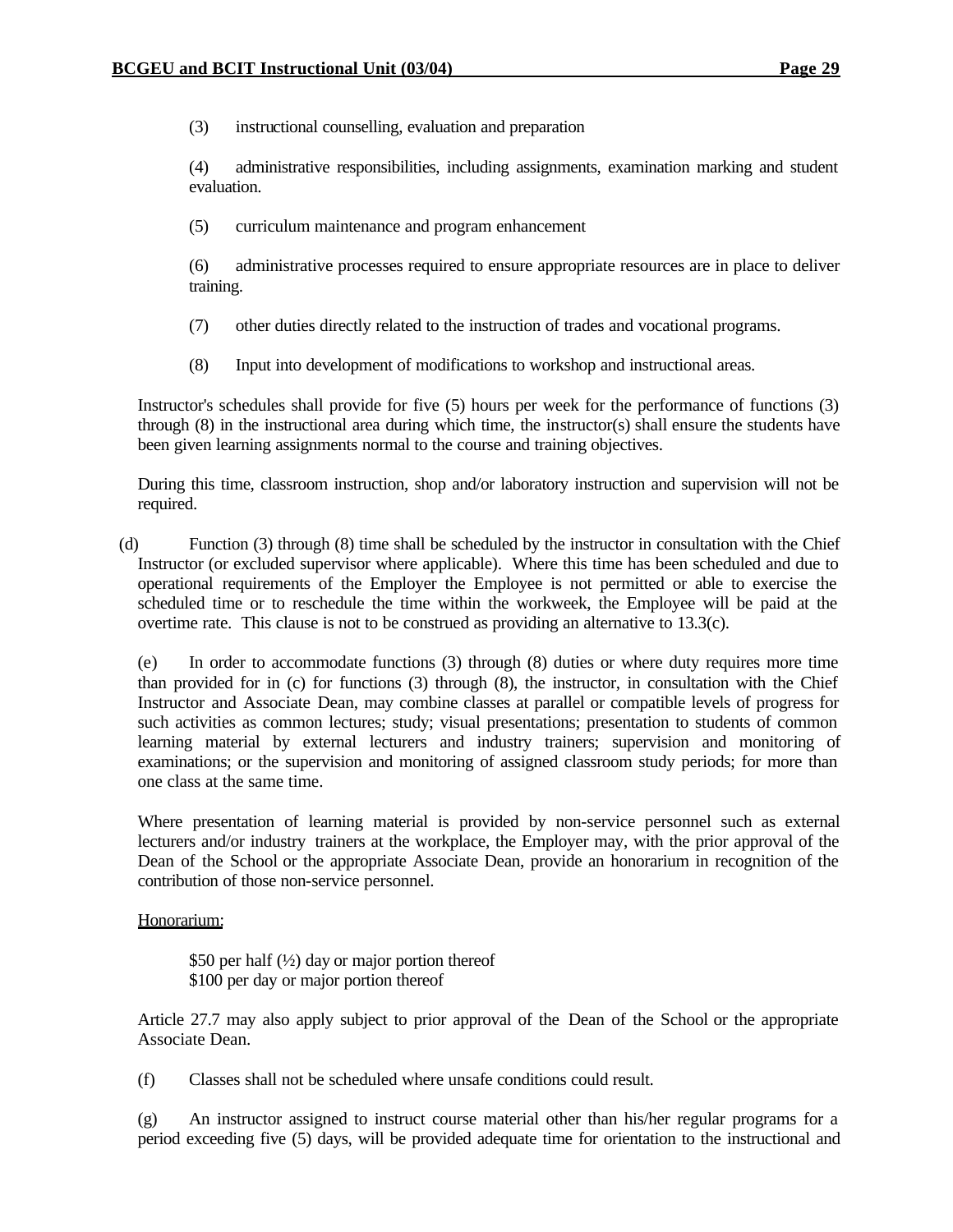learning environment. Temporary assignments shall be assigned equitably.

(h) The Parties agree that the number of students in traditional industrial-type shop training activities will generally not exceed established practice.

The Parties recognize that in other training activities, should instructional or related work load be such that an instructor reasonably believes it to be excessive, instructional assistance will, upon request, be provided.

#### **13.4 Operational Schedules**

(a) The Employer shall give the Union sixty (60) days' notice of changes in the hours of operation that affect the work schedule s of Employees. Where circumstances beyond the Employer's control require the introduction of changes in the hours of operation with less than sixty (60) days available for notice the Employer shall give the maximum notice possible.

(b) Following the receipt of notice the Employer and the Union designated representatives shall meet to negotiate mutually agreeable work schedules.

(c) If the Parties cannot agree the matter shall be resolved through the arbitration procedure outlined in Article 8 of this Agreement.

#### **13.5 Non-Instructional Duty Day**

In order to allow Employees time to prepare for incoming classes and to conclude the affairs of previous classes, provisions shall be made for the scheduling of non-instructional duty days, ten (10) working days for each instructor in any one calendar year. This provision shall also apply to those instructors in a continuous intake course. The non-instructional duty day entitlement for instructors who do not teach a full year shall be pro-rated accordingly. Implementation of this clause shall begin on January 1, 1980 and be fully implemented by April 1, 1980.

#### **13.6 Scheduling of Lieu Days/Statutory Holidays**

(a) Pursuant to Articles 16.3 and 16.4 of the Agreement, lieu days accruing from statutory or designated holidays shall be taken either immediately before or after the paid holiday but in any event not more than two (2) weeks from the date of the paid holiday. If the lieu day is not taken within two (2) weeks it shall be immediately scheduled on the annual leave roster.

(b) When statutory or designated holidays fall within a two (2) week scheduling block, the additional hours to be worked in order to average seventy (70) hours during the two (2) week block may be carried over to the next two (2) week scheduling block, if the scheduling of those additional hours is not possible during the original two (2) week period.

(c) Upon written request, an Employee will be notified of his/her lieu day entitlement by February 15th of each year.

#### **13.7 Conversion of Hours**

Scheduling of lieu days, annual leave and/or designated paid holidays shall be on the basis of six (6) hours per day for instructional staff and seven (7) hours per day for non-instructional staff.

#### **13.8 Standby/Callout**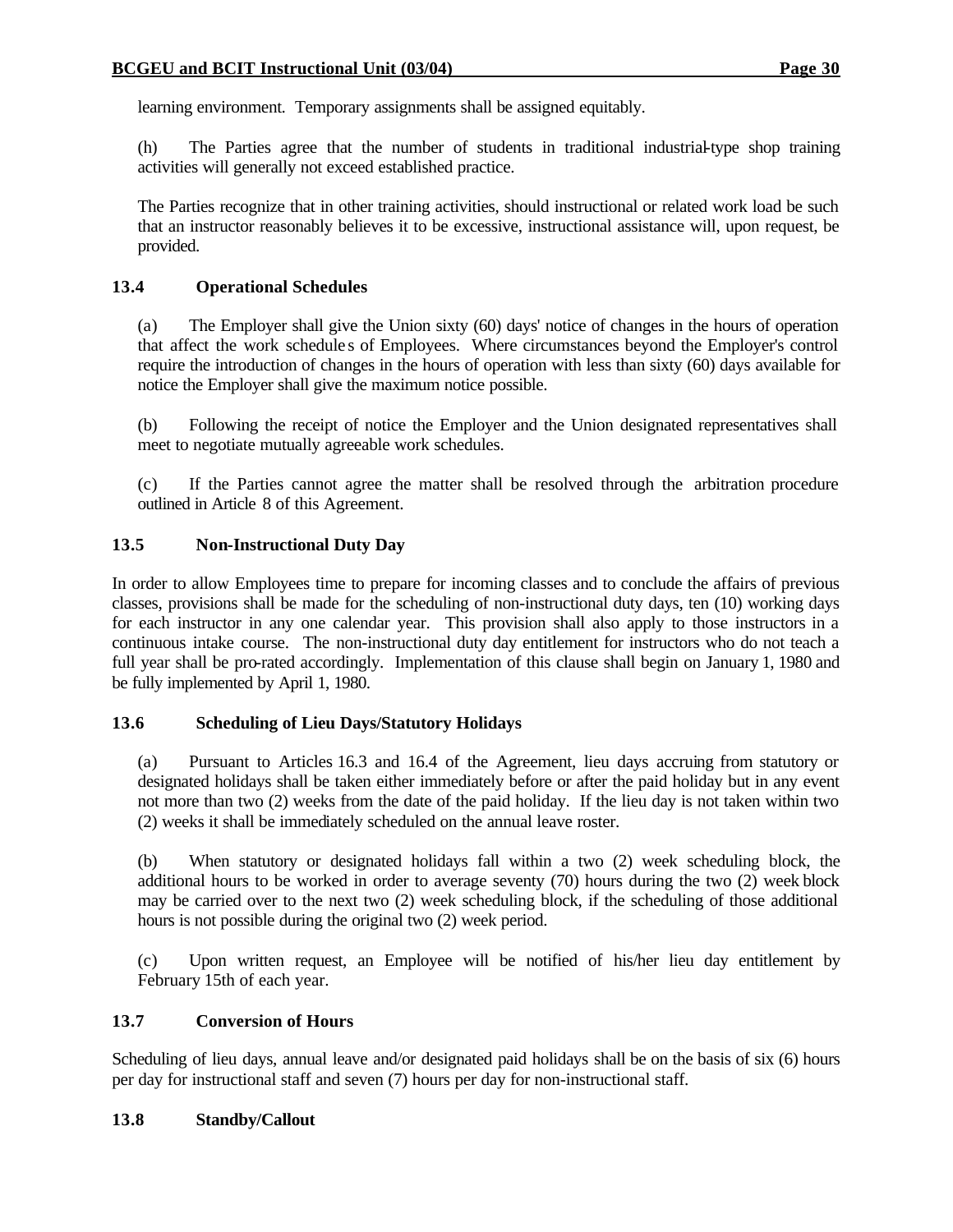(a) The Employer will consult with the Union prior to initiating standby programs where they have not existed previously. This provision does not apply to standby situations made necessary by emergency conditions.

(b) If the Employer decides to implement standby or callout, the provisions contained in Articles 13.10, 15.9 (2nd paragraph) and 15.10 of the August 1, 1979 to July 31, 1981 Collective Agreement will apply.

## **13.9 Meal Periods**

(a) Meal periods shall be between thirty (30) and sixty (60) minutes in length and subject to mutual agreement between the Employer's and the Union's designated representatives at the local level.

(b) An Employee shall be entitled to take his/her meal period away from the work station. Where this cannot be done, the meal period shall be considered as time worked and compensated for subject to Article 15.6.

(c) Meal periods shall be scheduled as closely as possible to the middle of the workday.

## **13.10 Rest Periods**

All Employees shall have two (2) fifteen (15) minute rest periods in each work period in excess of six (6) hours, one (1) rest period to be granted before and one (1) after the meal period. Employees working a shift of three and one-half (3½) hours, but not more than six (6) hours, shall receive one (1) rest period during such a shift. Rest periods shall not begin until one (1) hour after the commencement of work or not later than one (1) hour before either the meal period or the end of the shift. Rest periods shall be taken without loss of pay to the Employee.

### **13.11 Work Locations/Points of Assembly/Work Start Times**

(a) Every Employee covered by this Agreement shall be assigned a designated headquarters. When temporarily assigned another work location, time spent in travel from the Employee's residence to the new work location in excess of time normally spent in travel from the Employee's residence to his/her designated headquarters shall be considered time worked.

(b) When Employees are required to report to a central location in order to be assigned their work location, their workday shall commence from the time they are required to report for assignment.

(c) Where a work unit is staffed by Employees who are covered under more than one (1) Agreement and where there is a work dependency between such Employees, the start time shall be established for the members having the largest representation in the work unit.

If one or more of the components in the work unit has a point of assembly negotiated in an Agreement and there is a work dependency between such Employees then the point of assembly for all Employees in the work unit shall be as negotiated for the members of the component having the largest representation in the work unit.

## **13.12 Hours of Work - Camp Field Crews**

If the Employer decides to implement Camp Field Crews, the provisions contained in Article 13.14 of the August 1, 1979 to July 31, 1981 Collective Agreement will apply.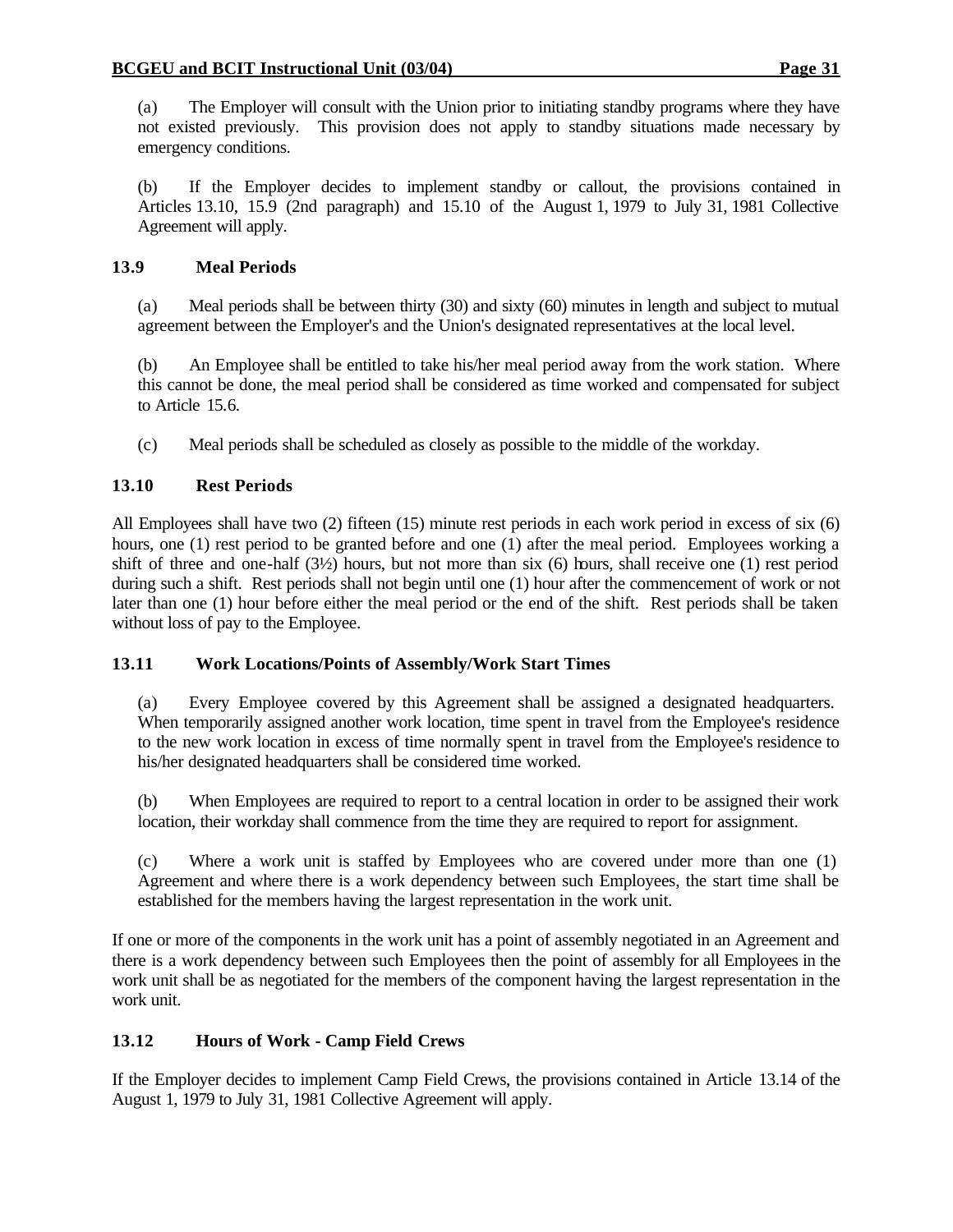### **EMPLOYEE TRAINING AND DEVELOPMENT**

The Institute proposes this new provision of the Collective Agreement be structured as follows. The intent of this provision is to combine existing language of Employee training and development articles into one comprehensive article.

### **13.13 Orientation**

All newly employed Vocational Instructors shall receive teaching instruction and orientation before being required to assume a normal instructional work load. A new Employee's Associate Dean, or designate, will assist in arranging this teaching instruction and orientation at the first available opportunity.

The Parties agree that circumstances may arise which may delay the scheduling of these activities until the next scheduled course.

The Career Development Committee shall meet to approve a program for the purpose of facilitating this initial teaching instruction and orientation and make recommendations to the Bargaining Principals for its implementation.

### **13.14 A Procedure for Obtaining the Instructor Diploma**

In order to facilitate the enrolment and progress in the Instructor Diploma Program for regular Employees (instructional staff) in accordance with Article 17.1(b) of the Collective Agreement, the Director of Human Resources or his/her designate shall forward in writing to the Office of the Dean of the School, the names of all newly employed regular Employees (instructional) and/or those Employees (instructional) who have achieved regular status pursuant to the Collective Agreement.

(a) The Chief Instructor, in consultation with the Learning Resources Unit will schedule those regular Employees for training and orientation pursuant to Article 13.13. Normally these training sessions will be held during the second week of January, early May and the end of August.

(b) The Institute shall encourage enrolment of regular Employees in the Ministry's Instructor Diploma Program in the first year of employment as a regular Employee by providing with the letter of appointment the necessary program and counselling information.

(c) The Office of the Dean of the School shall monitor the progress of regular Employees once they are enroled in the Ministry's Instructor Diploma Program. The Employee shall notify the appropriate Associate Dean of their enrolment in the Instructional Diploma Program.

(d) The Employee shall provide written notification of his/her completion of the Instructor Diploma Program to the Director of Human Resources or his/her designate, for inclusion in the Employee's personnel file.

This notification shall include the effective date of completion and a copy of the Employee's diploma issued by the Ministry of Advanced Education, Training and Technology for inclusion in the Employee's personnel file. The Human Resources Department will notify the appropriate Associate Dean.

(e) The Director of Human Resources or his/her designate shall process the notification of the Employee's completion of the Ministry's Instructor Diploma Program in order to ensure the application and compliance with Article 26 and Memorandum of Understanding #2 of the Collective Agreement.

(f) Where a regular Employee considers that he/she has an equivalency of the Instructor Diploma,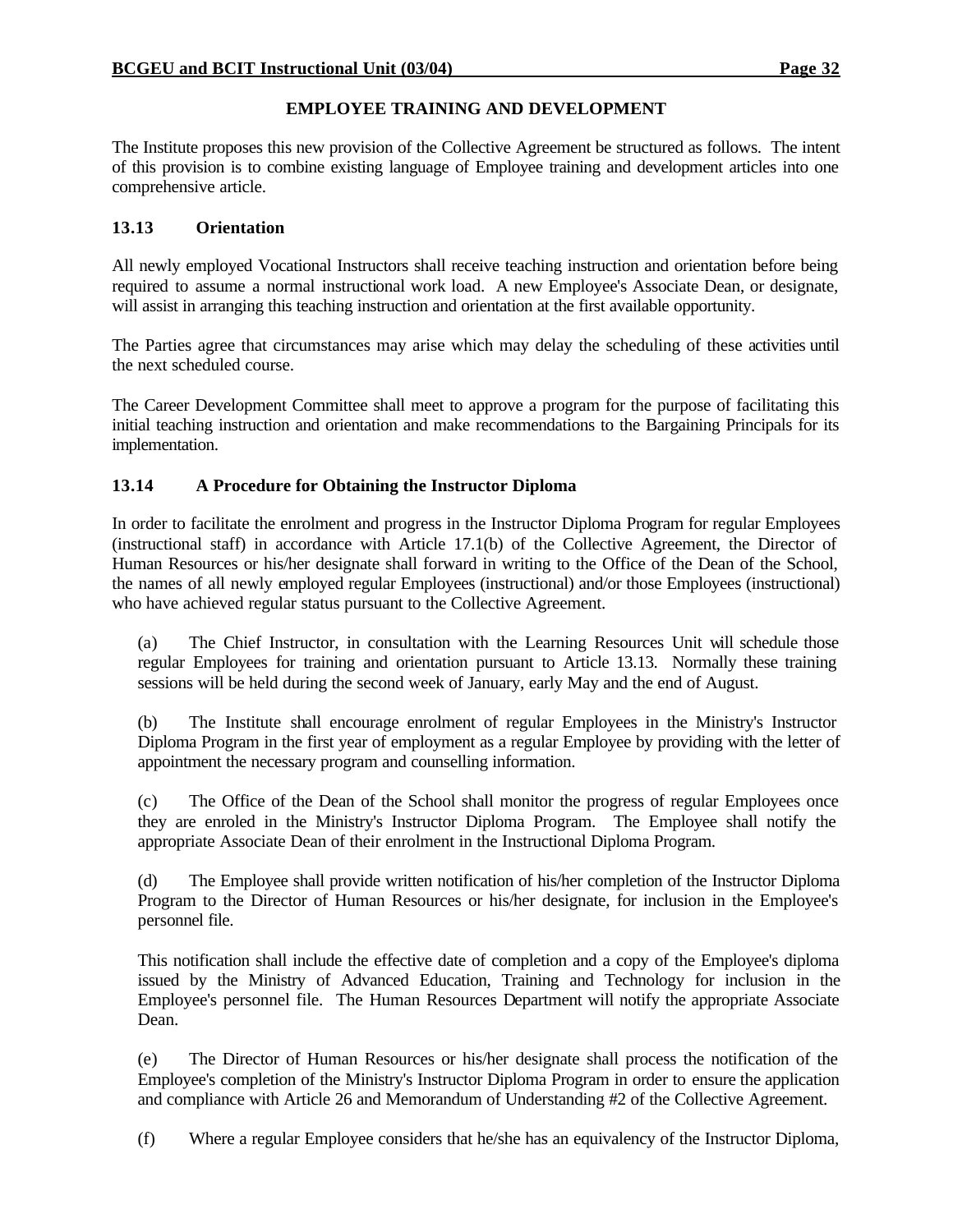he/she will, in a timely manner, submit certification(s), transcript(s), proof of competency, or other credentials, as an Industrial Trainer, Vocational Instructor, or equivalency to the Instructor Diploma Program, to the appropriate branch of the Ministry of Advanced Education, Training and Technology, for adjudication and determination as to whether those credentials are equivalent to the Instructor Diploma. If the Ministry has made the determination of equivalency, the Employee shall provide confirming documents to the Director of Human Resources or his/her designate. Items (d) and (e) above shall then apply. The Employee shall not be required to comply with Article 17.1(b) and the Employee shall be granted increments on his/her annual increment date without restriction once it is determined that the credentials submitted by the Employee are equivalent to the Instructor Diploma.

(g) The Labour/Management Committee shall review and monitor the application of this procedure so that Employees can be assisted in the completion of the requirements of the Instructor Diploma Program in a timely manner.

### **13.15 Equipment Demonstrations**

Where an Employee is, or will be, required to operate technical equipment or use new methods during the course of his/her duties, and where seminars, demonstrations or conferences are held pertaining to such technical equipment or new methods, the Employee shall, upon approval of his/her application, be entitled to attend such demonstrations, conferences or seminars. Time spent in travel and in attendance will be considered as time worked.

### **13.16 A Procedure to Verify Qualifications and/or Equivalent Qualifications**

The Employer and the Union agree to use the following procedures to verify qualifications for designated and non-designated trades and other occupations.

(a) Where an Employee submits any certification(s) which requires verification of equivalency in order to determine the qualification, the Employee will submit the certification(s) to the Ministry of Advanced Education, Training and Technology (MAETT) for adjudication and determination of the equivalent trade qualification for the Province of British Columbia.

The Employer and the Union agree that once a confirmation of equivalency has been made and accepted by MAETT, the certification(s) will be recognized by the Employer as equivalent to a British Columbia Trade Qualification Certificate. The Employee may then seek to obtain an Interprovincial Certificate of Qualification through MAETT.

The Employer and the Union agree that it is the Employee's responsibility to ensure that timely submission of all certification(s) is made for adjudication and determination by MAETT, and that use of this process cannot hold up procedures of the Collective Agreement, (for example, the displacement option under Article 12).

(b) Where an Employee submits certification(s) for non-designated trades and other occupations which require verification of equivalency, the Employee will submit the certification(s) to the appropriate recognized authority for adjudication and determination of equivalency.

(c) Where a Regular Employee considers he/she has the equivalency of an Instructor Diploma, he/she will, in a timely manner, submit certification(s), transcript(s), proof of competency, or other credentials, as an Industrial Trainer, Vocational Instructor, or equivalency to the Instructor Diploma Program, to the appropriate branch of the Ministry of Advanced Education, Training and Technology, for adjudication and determination as to whether those credentials are equivalent to the Instructor Diploma.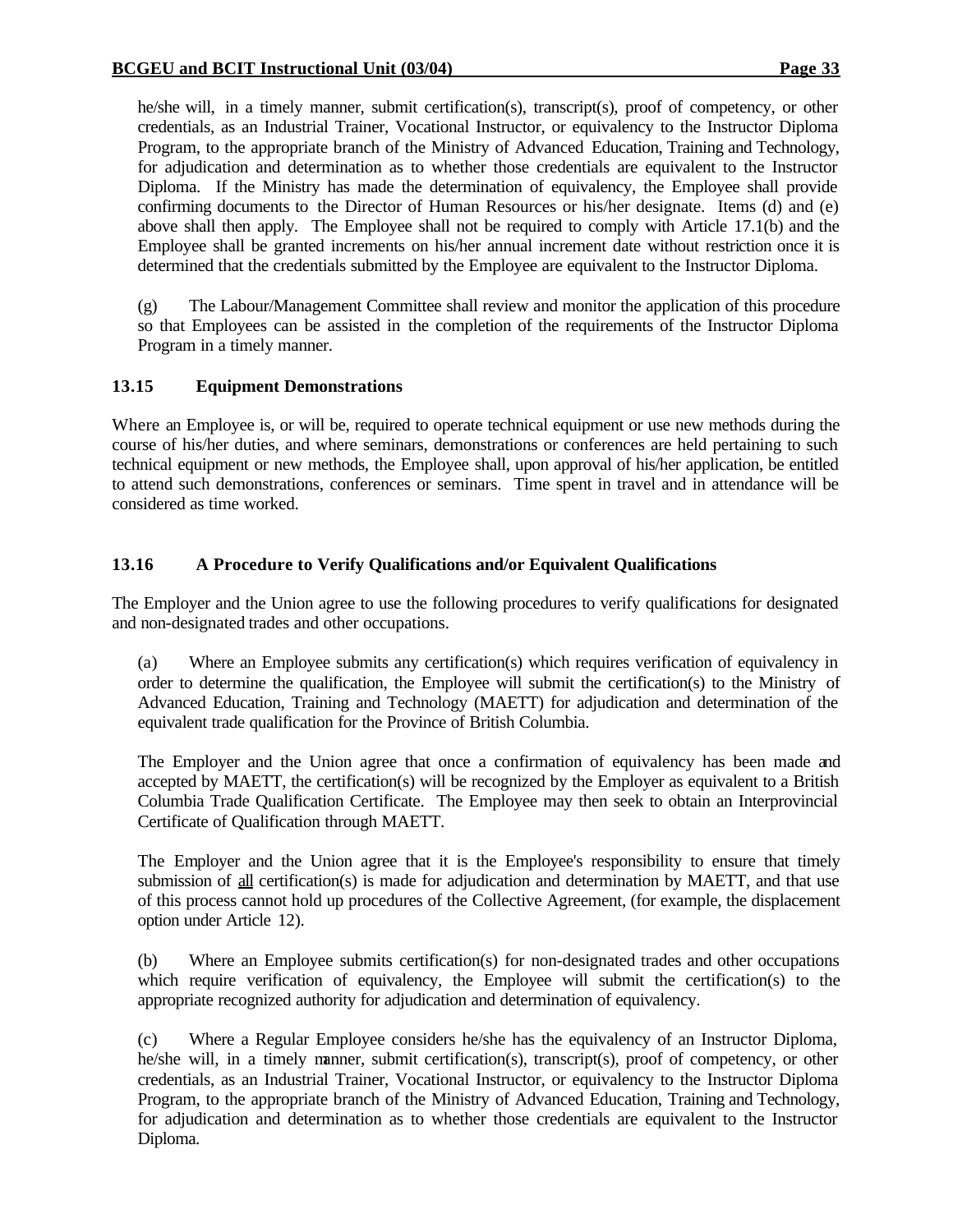The Employee shall not be required to comply with Article 17.1(b) and the Employee shall be granted increments on his/her annual increment date without restriction once it is determined that the credentials submitted by the Employee are equivalent to the Instructor Diploma.

Where the requisite equivalencies have been appropriately determined and confirmed, the Employee shall be deemed to be qualified. (See Article 26.3(c)).

#### **13.17 Instructor's Diploma**

For career advancement in related areas in the Employer's service, where the job specification requires a bachelor's degree, the possession of a vocational instructor's diploma or certificate shall be considered on a parity basis.

#### **13.18 Skills Upgrading Fund**

There shall be established at the start of each fiscal year a Skills Upgrading Fund equivalent to four hundred dollars (\$400) per Employee which shall be pooled and administered by the Career Development Committee established pursuant to Artic le 13.19 (formerly 19.8).

The pooled amount of the Skills Upgrading Fund shall be segregated from the Career Development Fund for the first nine (9) months of each fiscal year. On the first day of the tenth month, the remaining portion of the Fund that has been unused shall become part of the Career Development Fund and subject to Article 13.19. The Dean of School shall maintain a record of the Skills Upgrading Fund and disbursement from those funds. The Career Development Committee shall receive and review the allocation and utilization of the Skills Upgrading Fund on a quarterly basis.

The intent of the Fund is that it be used by Employees in the program cluster areas to upgrade their technical or instructional skills. These activities could include specific trade-related activities in which one or more Employees could be involved, programs periodically put on by industry related to a program cluster area, or instructional skills upgrading activities conducted by BCIT or recognized external agencies.

These types of skills upgrading activities may be from one (1) day to three (3) weeks in duration**.**

Employees shall submit an application form to the Career Development Committee through the Dean of School at least four (4) weeks in advance of the occurrence of the skills upgrading activity. All pertinent information regarding the skills upgrading activity shall be contained in the application form to enable the Career Development Committee to make its decision on the application for Skills Upgrading Funding by the Employee(s).

When the Career Development Committee has made the decision regarding the application by an Employee(s), the Dean of School shall make all necessary arrangements and disbursements.

An Employee may be required to submit a written report to the Chief Instructor and Associate Dean upon completion of the training activity.

#### **13.19 Educational Leave (Regular Employees)**

The Employer supports the concept of leave for the purposes of advanced or special training which will be of benefit to the Employee or the Employer, and in certain cases for programs of independent study and/or research where criteria for evaluating the Employee's performance on such leave can be established.

Educational leave granted by the Employer to regular Employees requesting such leave shall be in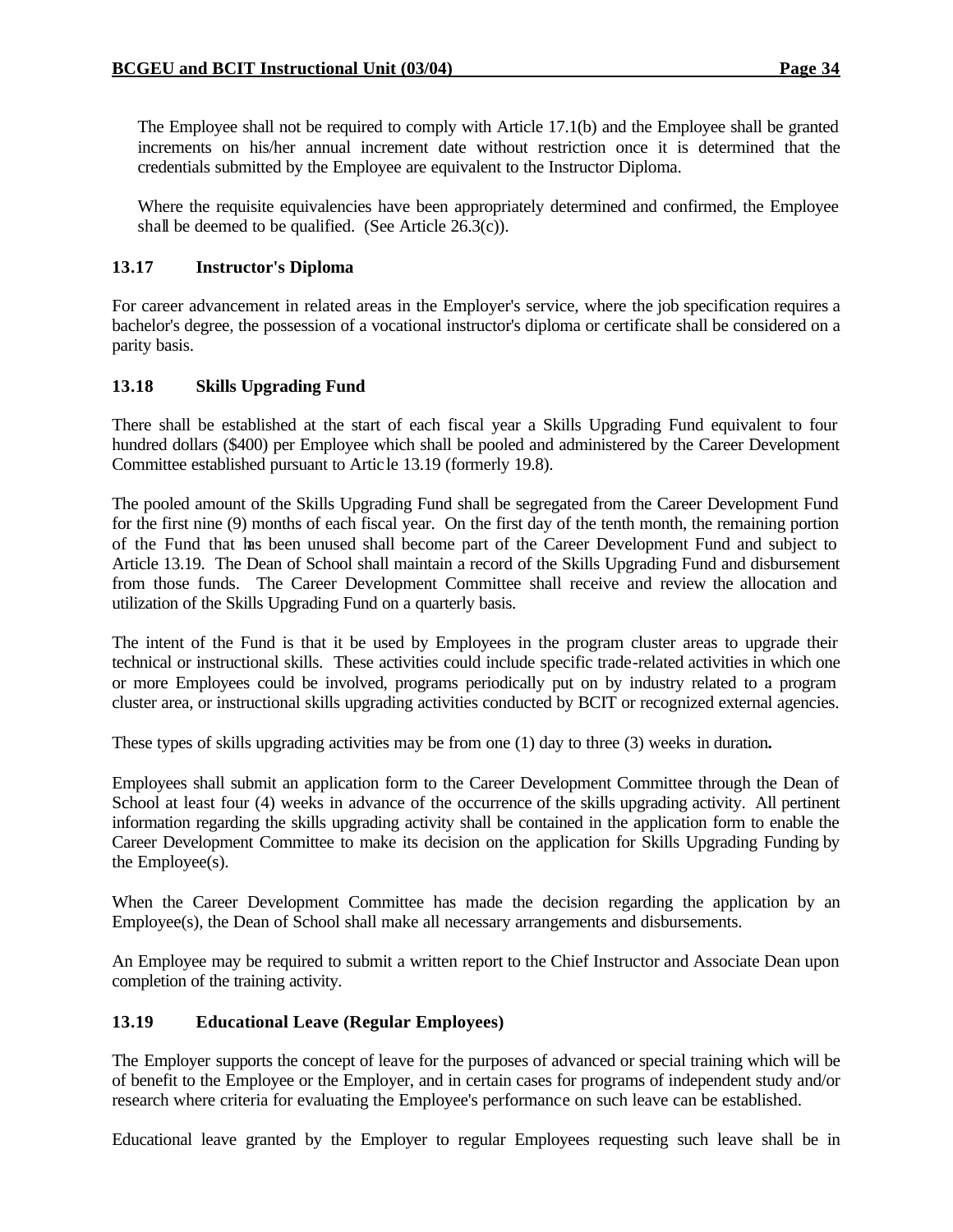accordance with the following provisions:

(a) (1) The duration of educational leave granted to regular Employees to take advanced or special training which will be of benefit to the Employee or the Employer may be for varying periods from two (2) weeks up to one (1) year, which may be renewed by mutual agreement.

(2) In certain cases, educational leave may be approved for programs of independent study and/or research when the criteria for evaluating the Employee's performance on such leave can be clearly established and can be shown to be of significant benefit to the Employee and the Employer.

(3) Applications for educational leave of three (3) weeks or more in duration shall be submitted by the Employee at least five (5) months prior to the starting date requested **for the**  leave (except in emergency situations).

The Employee's Manager, within two (2) weeks of receipt of the application, shall forward it with comments to the Career Development Committee for review and recommendation.

(4) The Career Development Committee shall be composed of three (3) Employees selected by the Employees and three (3) persons selected by the Employer.

(5) Within one (1) month of the date of the submission to the Committee, the application together with the Committee's recommendation shall be forwarded to the Institute President for decision.

(6) The applicant shall be advised of the Institute President's decision within two (2) months from the date of the original application. If the application is denied, the applicant shall be given the reasons in writing.

(7) If an Employee wishes to grieve the Employer's decision, the grievance shall commence at Step 3 of the grievance procedure.

(8) Educational leave for three (3) weeks or longer shall be with up to one hundred percent (100%) of pay, and normally such leave will be granted with sixty (60) percent of pay.

(9) An Employee granted such leave shall be required to sign a statement to the effect that he/she undertakes to remain in the service of the Employer for a period equivalent to three (3) times the length of the leave multiplied by the percentage of pay at which the leave was granted. Should the Employee leave the service of the Employer before the period expires, the Employee shall refund to the Employer, on a pro-rata basis, the amount paid to the Employee including expenses, during the leave.

(10) Termination of employment by the Employee, or by the Employer for just and reasonable cause nullifies any obligation by the Employer under this Article.

(11) For information purposes, the Employer agrees to supply the Career Development Committee with the budgeting allotment for education and skill upgrading, for the ensuing year as soon as available after its approval.

(12) Subject to operational requirements and budgetary considerations, educational leave will be granted to the maximum number of Employees who make application.

(13) Termination of employment by the Employee or by the Employer for just cause will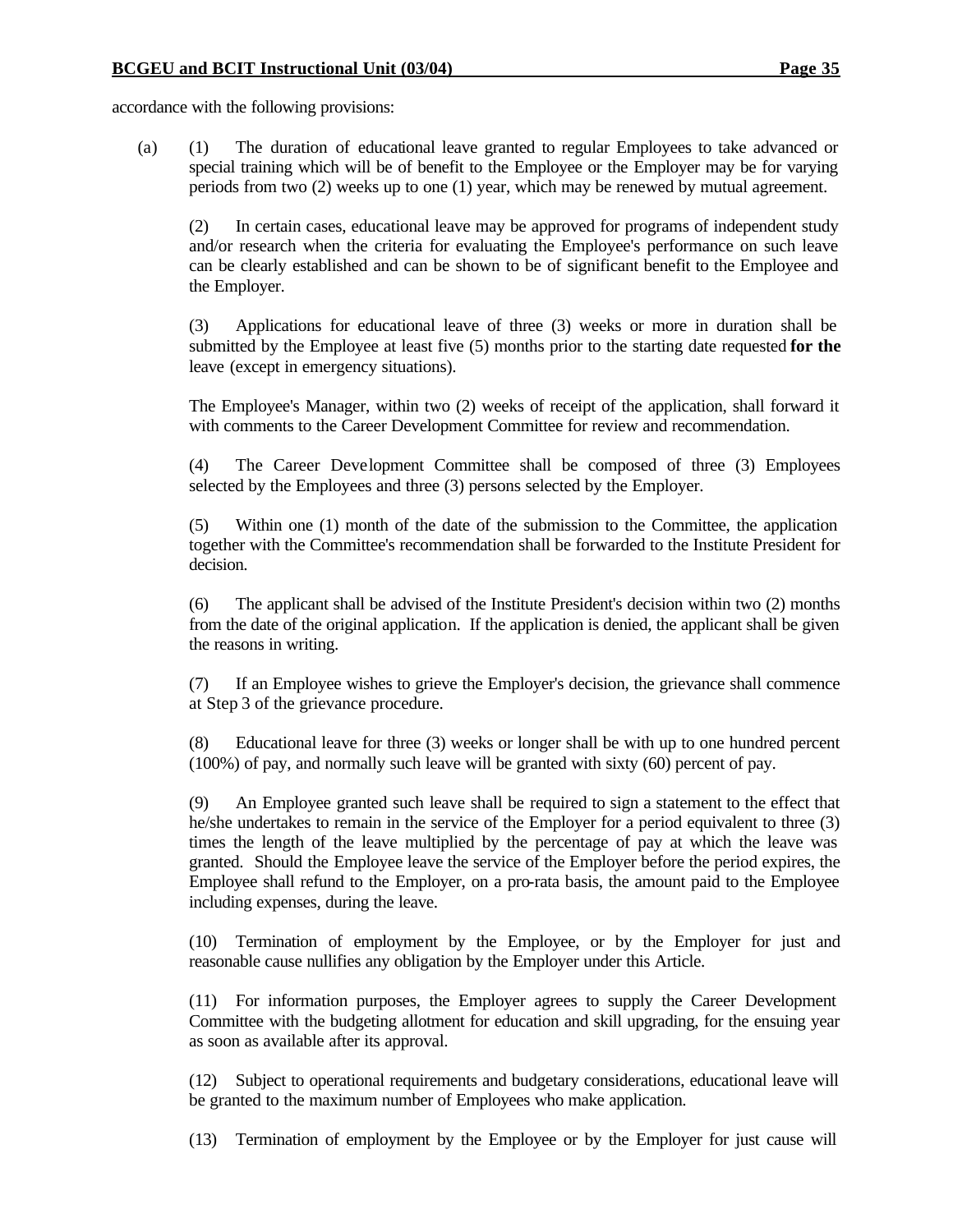nullify any obligation of assistance by the Employer under this Article.

(14) If an Employee fails to return to work on the pre-arranged date without reasonable cause, the Employee shall be required to repay in full all monies paid under this Article.

(15) In the event that an individual receives outside support, such as a scholarship, fellowship or bursary, the total of outside support plus salary support shall not exceed the individual's basic salary for the period of study leave. In the event of such combined support exceeding the basic salary, the excess amount shall be deducted from the Employee's salary. It is the responsibility of the Employee to report all additional sources of support to the Employer.

(b) The Career Development Committee shall provide the Employer with criteria for the evaluation of applications for educational leave and the amount of basic salary and allowances. The Career Development Committee may also establish subcommittees on education and training. These subcommittees will be responsible for making recommendations to the Career Development Committee regarding in-service training needs and programs and training assistance.

(See Article 10.3, Loss of Seniority)

### **13.20 Fee Waiver for BCIT Courses**

Employees will be able to take any continuing education courses offered by the Institute without paying the tuition fee provided that:

- (a) the Employee satisfies normal course prerequisites; and
- (b) no fee-paying student is displaced.

(See Article 10.3, Loss of Seniority)

### **13.21 Leave for Writing Examinations**

Leave of absence with pay shall be granted to allow Employees time to write examinations for courses approved by the Employer. Employees shall advise the Employer of the time and place of the examination when they are made aware of the time and place.

#### **13.22 Leave for Taking Courses**

(a) An Employee shall be granted leave with pay to take courses at the request of the Employer. The Employer shall bear the full cost of the course, including tuition fees, entrance or registration fees, laboratory fees, and course-required books, necessary travelling and subsistence expenses, and other legitimate expenses where applicable. Fees are to be paid by the Employer when due.

(b) A regular Employee may be granted leave without pay, or leave with partial pay, to take courses in which the Employee wishes to enrol.

(See Article 10.3, Loss of Seniority)

### **13.23 Upgrading Qualifications**

Where the Employer requires an Employee to upgrade his/her skills or qualifications in order to operate or maintain new equipment, the cost of training, and normal living and travel expenses as laid down in this Agreement will be borne by the Employer.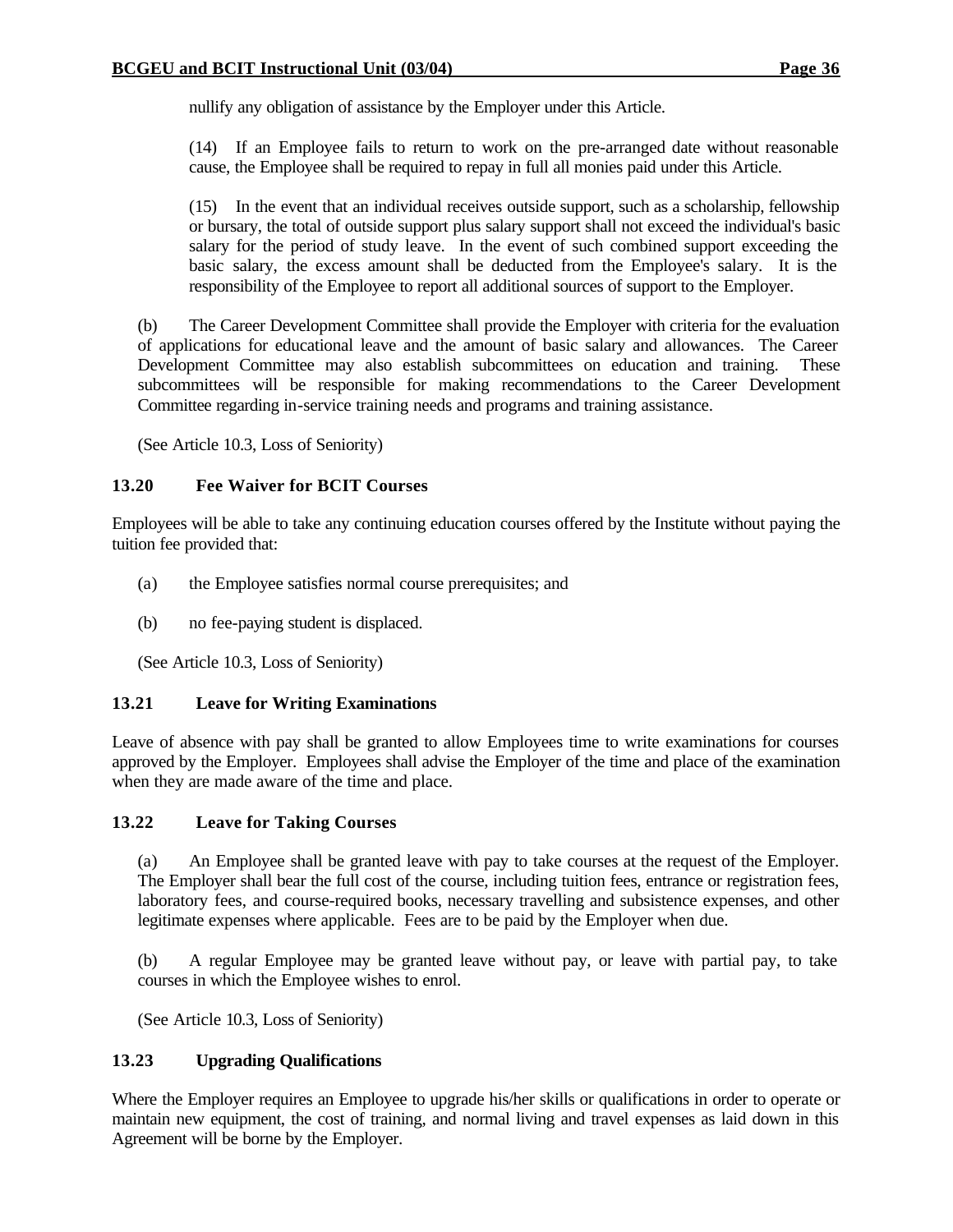### **13.24 Examinations of Qualifications**

Employees shall be permitted to write any in-service examinations required by the Employer upon completion of the necessary terms of service and/or upon completion of the required in-service training program. Employees who fail to successfully complete any in-service examinations shall, upon request, receive a copy of their examination paper and shall be eligible to be re-examined at the first available opportunity after completion of a further six (6) months' service.

### **13.25 Preparation for Examination**

Where work loads permit, Employees shall be granted reasonable time during the regular workday to prepare for examinations held by the Employer and to complete courses offered by the Employer. The Parties recognize, however, that the Employees who avail themselves of the provisions of this article have a responsibility to devote some of their own time to prepare themselves for examinations and to complete courses.

#### **13.26 Exchange Programs**

The Employer agrees that exchange programs between the Employer and other jurisdictions, public and private, will be encouraged. Employees will be given the opportunity to participate in exchange programs at full pay and allowances.

#### **13.27 Employee Development**

The Parties acknowledge the importance of promoting the quality of instructional/client service. The Employer further acknowledges the importance of providing constructive support to Employees in order to enhance their instructional delivery. In recognition of these objectives:

(a) The Parties shall agree on the contents of a student questionnaire, which shall be used to seek information necessary to enhance instructional delivery.

(b) The Parties agree that the student questionnaires shall be distributed regularly by the Instructor responsible for each course.

(c) The Parties agree that student questionnaire results shall be returned to the Employee, the Employee's Chief Instructor and the Associate Dean.

(d) Where, on the basis of these results the need for delivery enhancement is identified, the Employee and his Chief Instructor and/or Associate Dean shall meet to develop strategies aimed at enhancing instructional delivery. The Employer agrees to provide resources and release time to Employees pursuant to the provisions of the Collective Agreement to assist Employees in the implementation of these strategies.

(e) Employees may, on their request, invite a Union steward to attend meetings held pursuant to Section (d).

(f) Meetings conducted pursuant to Section (d) shall occur no more than two (2) times per calendar year.

(g) The Employer agrees that completed student questionnaires shall be returned to Employees following the conclusion of meetings held pursuant to Section (d). The Employer further agrees that completed student questionnaires, in whole or in part, shall not be placed on an Instructor's personnel file nor used as evidence in any disciplinary action, including arbitration proceedings, taken against an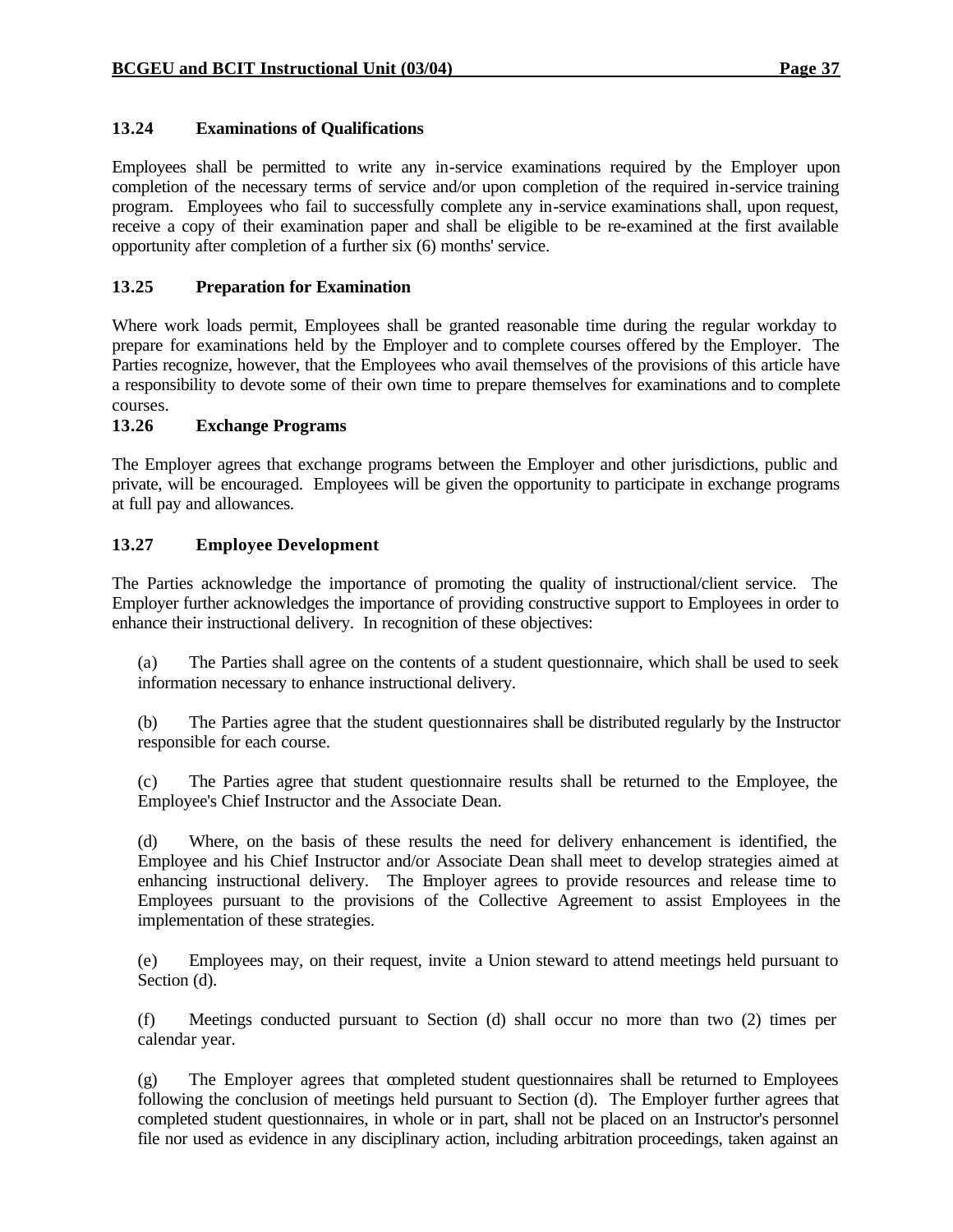Instructor. The Employer may compile summary statistical reports by specialization based on the results of student questionnaires provided they contain no reference to specific Employees. If a specialization has fewer than four (4) Employees it will be combined with another specialization in its grouping for the purpose of compiling summary statistical reports.

(h) The Parties recognize the importance of having Managers and Chief Instructors understand the spirit and intent of this provision of the Collective Agreement. Accordingly, within sixty (60) days of the ratification of the Agreement, the Bargaining Committees shall convene a meeting with Managers and Chief Instructors to review the operation of this new provision of the Agreement. The Labour/Management Committee shall thereafter convene an annual meeting of Managers and Chief Instructors to review whether the administration of this provision has been consistent with its spirit and intent.

### **13.28 Personal Development Fund**

(a) The Parties agree to establish a Personal Development Committee comprised of an equal number of representatives from the Union and the Employer.

(b) The Employer agrees that effective November 1, 1997 and every year thereafter, it shall provide funding to the Personal Development Committee in an amount equal to one percent (1%) of basic pay for each Employee in the Bargaining Unit.

(c) It is agreed that maintenance of currency of subject knowledge, improvement of performance of duties and maintenance and improvement of Employee competence are the primary purpose of these funds.

(d) The Personal Development Committee shall meet to determine how to allocate these funds in a manner that best achieves the purpose stated in (c) above.

### **13.29 Personal Research**

Subject to approval by the Employer, an Employee may use facilities normally used in the course of his/her duties to carry out personal research or projects. The cost of materials shall be borne by the Employee. Such approval shall not be unreasonably withheld by the Employer.

#### **13.30 Copyrights**

(a) The Employer and the Union agree that original articles, technical papers, information reports and/or instructional notes prepared by the Employee within the course of his/her duties for the Employer, shall be retained by the Employer.

The Employer further agrees that the Employee may be granted permission to quote selected portions of such material in a larger work or to publish the material in related journals.

(b) The Employer agrees that an Employee may prepare articles, technical papers and/or instructional notes on his/her own time, and copyright for such material shall be vested in the Employee.

(c) Confidential information shall not be disclosed without the written permission of the Employer.

### **ARTICLE 14 - SHIFT WORK**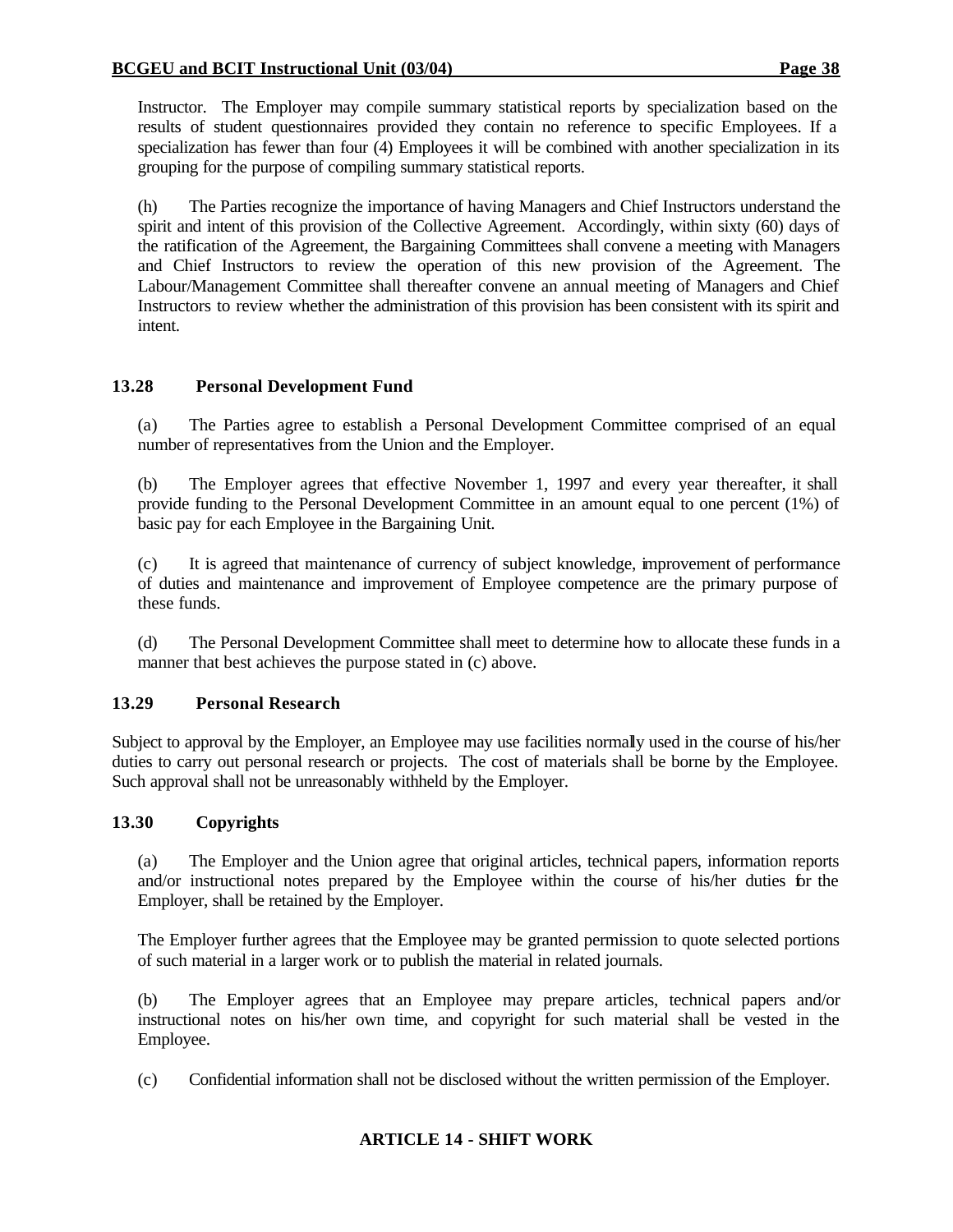#### **14.1 Definition of Shift for Shift Premium**

- (a) *Identification of Shifts*
	- (1) Day shift the hours worked between 4:30 a.m. and 2:59 p.m. inclusive;
	- (2) Afternoon shift the hours worked between 3:00 p.m. and 8:59 p.m. inclusive;
	- (3) Night shift the hours worked between 9:00 p.m. and 4:29 a.m. inclusive.

All hours worked into the successive shift shall be paid at the appropriate shift differential.

- (b) *Shift premium* 
	- $\triangleright$  sixty cents (60¢) per hour for afternoon shift
	- $\triangleright$  seventy cents (70¢) per hour for night shift

### **14.2 Shift Premium Applied to Overtime Hours**

Shift premiums will apply to overtime hours worked in conjunction with a shift. An Employee who is called out between 9:00 p.m. and 4:29 a.m. shall receive the night shift premium for each hour worked during the callout period up to the commencement of his/her regularly scheduled shift.

#### **14.3 Scheduling - Instructional Staff**

(a) In order to meet the Employer's training and operational commitments, Employees may be scheduled by the Employer with a starting time between 7:00 a.m. and 5:00 p.m. and terminating appropriately.

The following factors shall be taken into account in setting work schedules:

- (1) potential for overcrowding
- (2) disruption of schedules for training which has already commenced
- (3) stability of work schedules
- (4) costs to the Employer and/or improved efficiency and/or improved service.

While in normal circumstances, problems relating to such matters will be dealt with at the shop/departmental level, unresolvable matters of this nature will be referred to the Labour/Management Committee for discussion and the formulation of proposals for resolution.

In normal circumstances, work schedules will be set up to allow sufficient time between the shop segments of instruction for classes to clear the area.

(b) (1) Employees on shifts shall be rotated to ensure equitable working conditions. Regular Employees hired to work first shifts only will not be required to rotate shifts unless it is necessary to maintain a program.

(2) Employees hired prior to December 31, 1975 shall be deemed to be first shift Employees. First shift Employees will work afternoon or night shift when shiftable Employees are unavailable to perform the work.

(c) Regular class schedules outside of those set down in (a) above may be varied by mutual agreement between the Employer and the Union. Notice of intent to vary these schedules shall be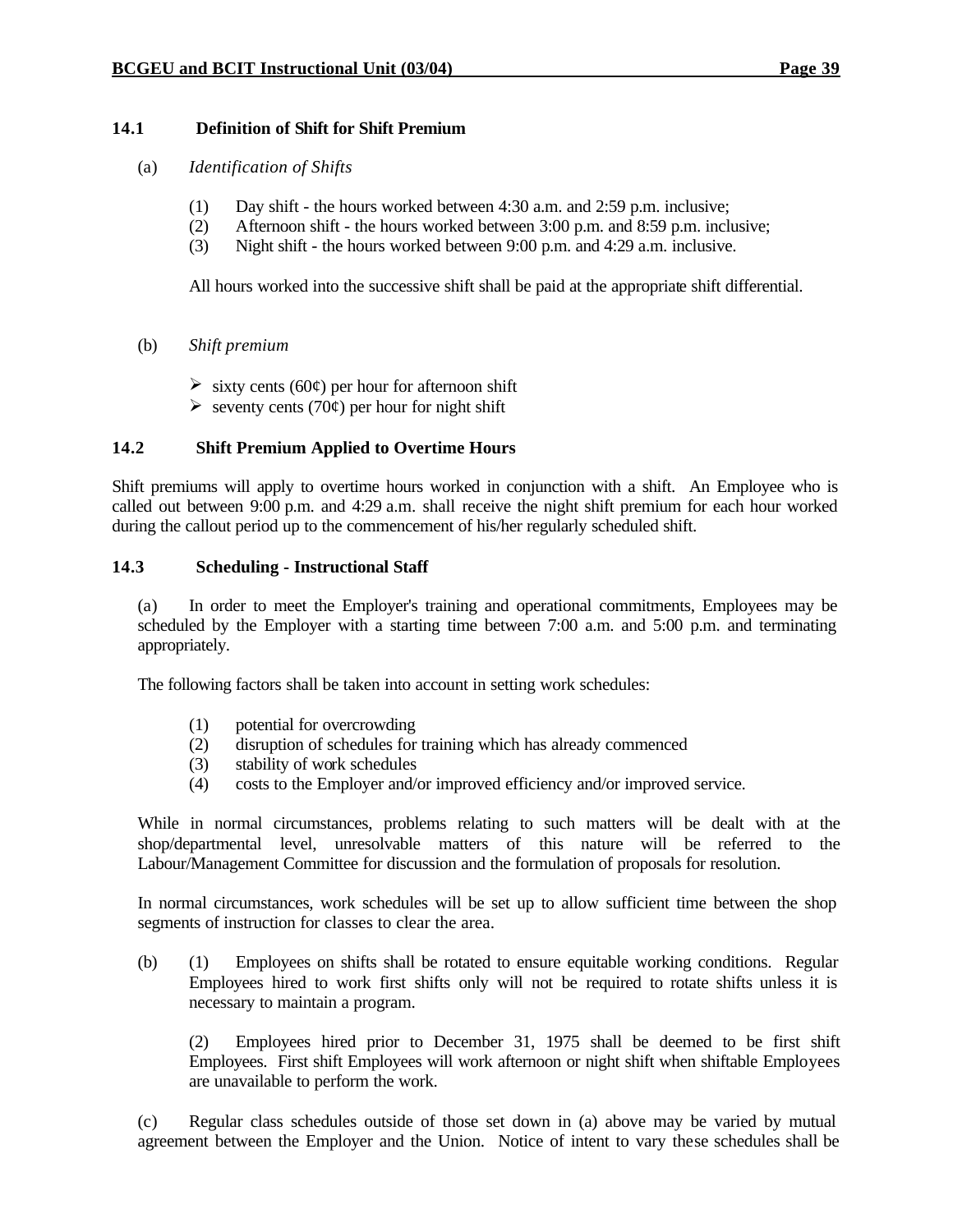sent to the President of the Union.

(d) Nothing in this Collective Agreement shall be construed as requiring an instructor to work anything other than a Monday to Friday workweek. Work on weekends will be by mutual agreement only.

### **14.4 Notice of Work Schedules**

Work Schedules for regular Employees shall be posted at least fourteen (14) days in advance of the starting day of a new schedule.

(a) In the event that the work schedules or shift for a regular Employee or a temporary Employee working a schedule shift roster is changed without forty-eight (48) hours' advance notice and such change is the result of the actions of another Employee covered by this Agreement utilizing the benefits provided for by the provisions of this Agreement, the Employee will receive a premium of sixty cents ( $60¢$ ) per hour in addition to his/her regular pay, for work performed on the first shift to which he/she changed.

(b) In the event that either an Employee's (other than a Chief Instructor's) instructional work assignment (as defined in functions one and two of Article  $13.3(c)$ ) is changed significantly or an Employee's schedule or shift is changed, and any of the foregoing without five (5) days' advance notice, and the change results from causes other than defined in (a) above, the Employee shall receive a premium at the applicable overtime rate for work performed on the first shift to which he/she changed, except that if the change results from no fault of the Employer he/she shall not receive a premium at overtime rates but shall receive the premium defined under (a) above.

#### **14.5 Short Change-over Premium**

(a) If shifts are scheduled so that there are not twenty-four (24) hours between the start of an Employee's shift and the start of his/her next shift, a premium calculated at the overtime rates will be paid for hours worked on the succeeding shift within the twenty-four (24) hour period.

(b) Where an Employee exercises seniority rights to work shifts, one of which falls within the twenty-four (24) hour period from the start of the previous shift, the Employee shall not be entitled to claim the premium rate referred to in paragraph (a).

### **14.6 Exchange of Shifts**

Employees may exchange shifts with the approval of the Employer, provided that, whenever possible, sufficient advance notice in writing is given and provided that there is no increase in cost to the Employer.

#### **14.7 Shortfall of Annual Working Hours**

There shall be no pay back for shortfall of annual working hours in the shift systems determined in this Agreement.

#### **14.8 Split Shifts**

There shall be no split shifts scheduled except by mutual agreement between the Employer and the Union. (For Vocational Instructors there shall be no split shifts.)

### **ARTICLE 15 - OVERTIME**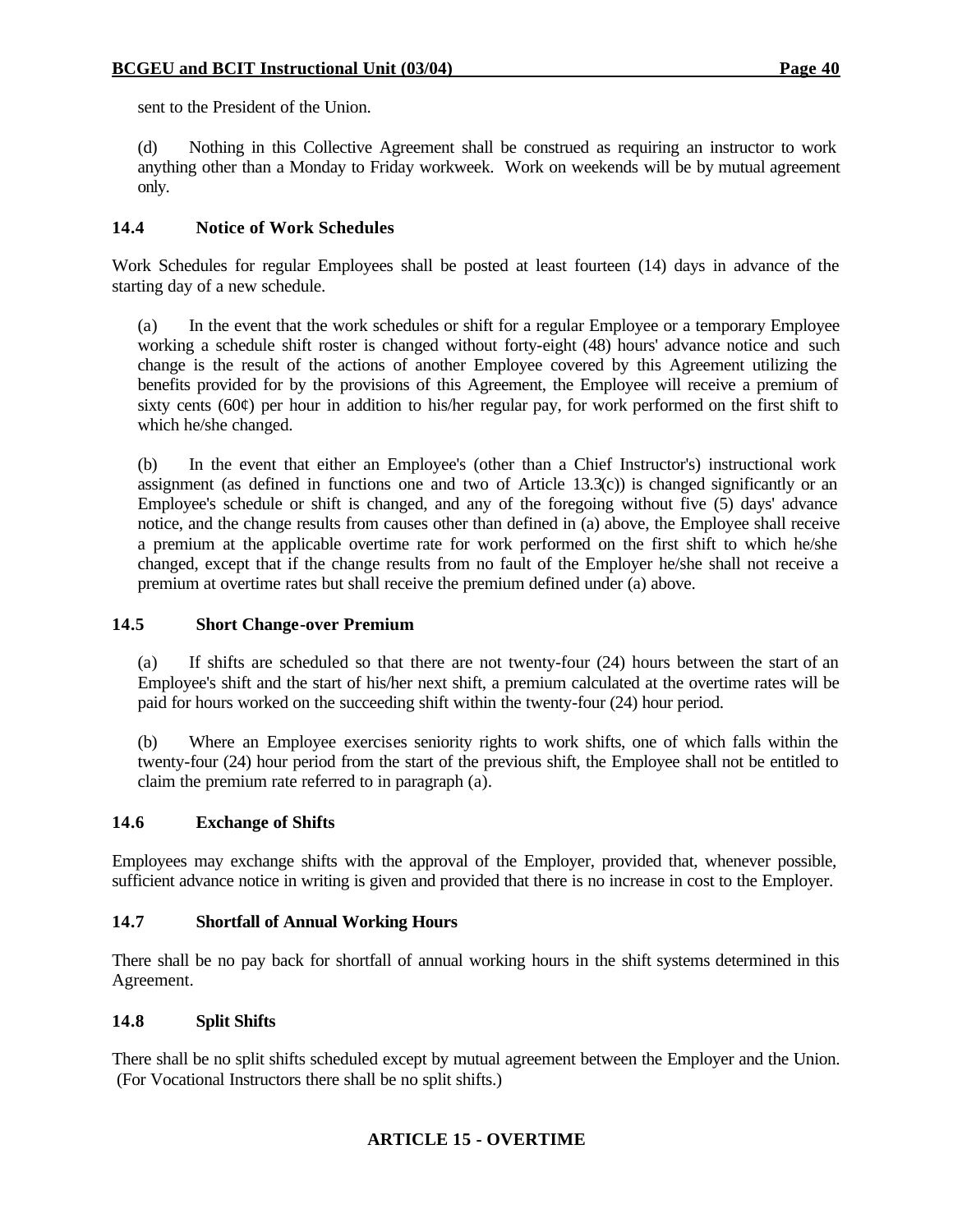### **15.1 Definitions**

(a) *"Overtime"* means work performed by a full-time Employee in excess or outside of his/her regularly scheduled hours of work.

- (b) *"Straight-time rate"* means the hourly rate of remuneration.
- (c) *"Time and one-half"* means one and one-half times the straight-time rate.
- (d) *"Double time"* means twice the straight-time rate.
- (e) *"Double time and one-half"* means two and one-half times the straight-time rate.

#### **15.2 Authorization and Application of Overtime**

(a) An Employee who is required to work overtime shall be entitled to overtime compensation when:

- (1) the overtime worked is authorized in advance by the Employer; and
- (2) the Employee does not control the duration of the overtime worked.

(b) Notwithstanding the foregoing, the Employer and the Union recognize that the nature of the work carried out by persons in some classifications is such that it may not be possible for the Employee to obtain prior authorization for the necessary overtime work. In such cases the Employee shall use his/her discretion in working the overtime and the Employer shall be considered to have authorized the overtime in advance. However, the Employer reserves the right, subject to the grievance procedure, to determine the legitimacy of the overtime claimed. In order to facilitate a fair and reasonable administration of the clause, the Employer will draw up regulations defining the circumstances under which an Employee may undertake overtime work without prior authorization. Copies of these regulations will be supplied to the Labour/Management Committee.

#### **15.3 Overtime Entitlement**

(a) An Employee will be entitled to compensation for authorized overtime in excess of the scheduled daily hours.

(b) Overtime shall be compensated in thirty (30) minute increments, however, Employees shall not be entitled to any compensation for periods of overtime of less than five (5) minutes per day.

#### **15.4 Recording of Overtime**

Employees shall record starting and finishing times for overtime worked on a form determined by the Employer.

At the end of each pay period the Employee shall indicate to the Employer's designated representative the amount of overtime worked and the option of compensation elected. Where the Employee opts for payment in cash, the Employer shall make every reasonable effort to make payments by the end of the month following the month in which overtime was worked.

### **15.5 Sharing of Overtime**

Overtime work shall be allocated equitably considering availability and location of Employees.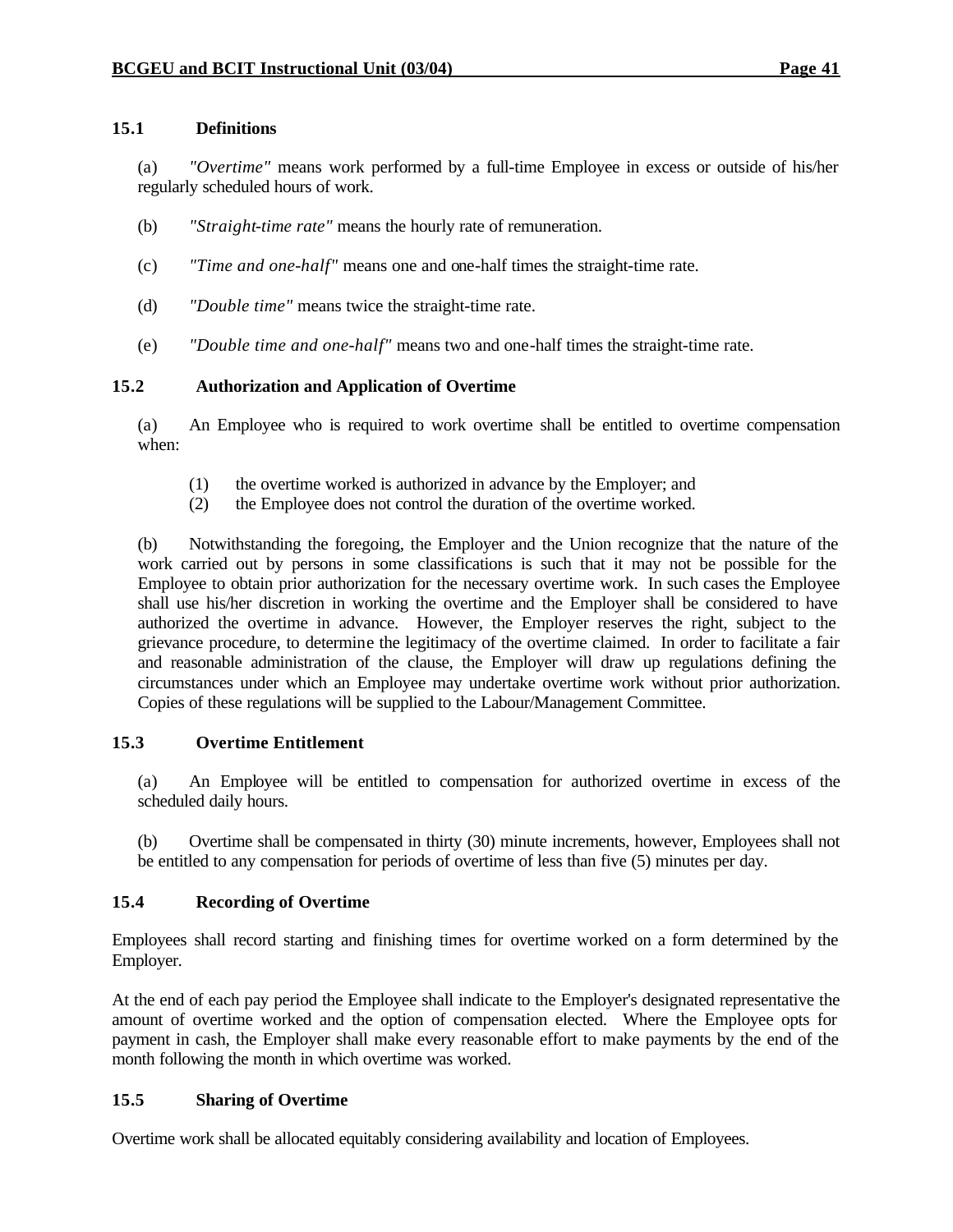#### **15.6 Overtime Compensation**

(a) Overtime worked shall be compensated at the following rates:

(1) time and one-half for the first two (2) hours of overtime on a regularly scheduled workday; and

- (2) double time for hours worked in excess of (1);
- (3) double time for all hours worked on a day of rest.

The compensation of overtime in (1) and (2) is to be on a daily basis and not cumulative.

Employees shall have the option of receiving cash for overtime compensation or equivalent compensatory time off, or a combination of both. If the Employee opts for compensatory time off, such time off shall be taken at a time mutually agreed between the Employer and the Employee.

(See Article 13.9(b), Meal Periods.)

(b) An Employee who works on a designated holiday which is not a scheduled workday shall be considered to have worked overtime and shall receive his/her regular day's pay, and shall receive additional compensation at the rate of double time for all hours worked; except for Christmas and New Year's when the additional compensation shall be at the rate of double time and one-half (2½) for all hours worked.

(c) An Employee on travel status who is required to travel on the Employer's business outside his/her regular working hours shall be compensated at the applicable overtime rates for all hours travelled. The Employer may determine the means of such travel.

(d) Upon written request an Employee may receive notification in writing of any accumulated compensatory time off as of February 15th of each year.

Any compensatory time off or overtime due at March 31st or on termination shall be paid in cash.

### **15.7 Overtime Meal Allowance**

(a) When an Employee is required to work a minimum of two and one-half  $(2\frac{1}{2})$  hours' overtime immediately before or after completion of his/her scheduled daily hours, he/she shall be provided with a meal or shall be reimbursed in the amount of nine dollars  $(\frac{69}{12})$ . A meal break of one-half ( $\frac{1}{2}$ ) hour with pay will be given.

(b) If the Employee continues to work overtime beyond three (3) hours, a further meal or allowance and meal break as above shall be provided upon completion of an additional four (4) hours worked, and upon the completion of every three (3) hours worked thereafter.

(c) When an Employee is not on stand-by and is called out for overtime prior to his/her scheduled shift and it was not possible to give sufficient notice<sup> $2$ </sup> to permit preparation of the meal normally taken to work, the Employer shall provide the meal or pay the overtime meal allowance.

 $\overline{a}^2$ \*Sufficient time means one-half (½) hour to permit preparation of the meal normally taken to work.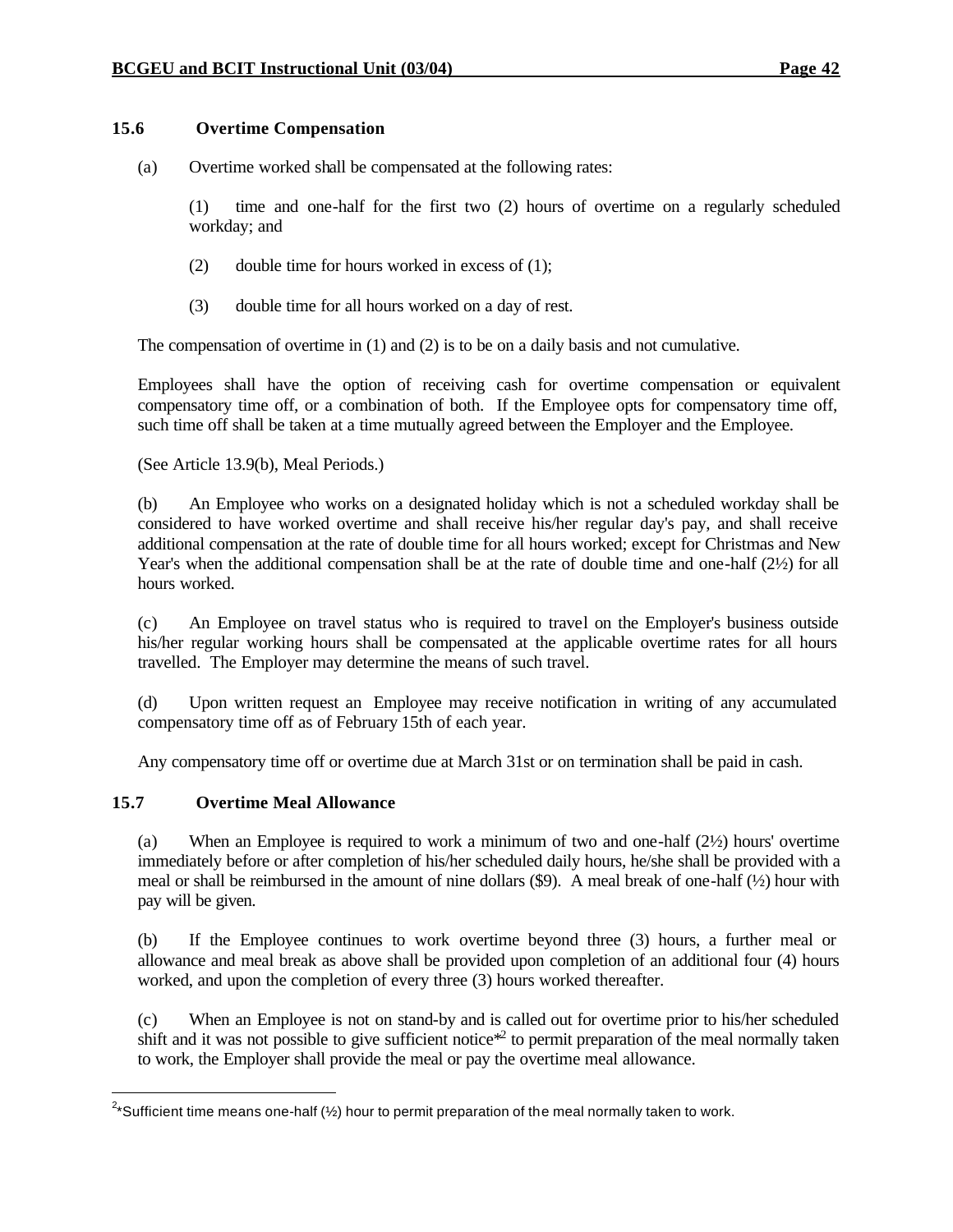(d) In the case of an Employee called out on overtime to work on a rest day, this section will apply only to hours worked outside his/her regular shift times for a normal workday.

(e) Where any of the meals provided under (a), (b), (c), or (d) above duplicate a meal for which an Employee is entitled because of travel status or field allowance, then the Employee shall receive only one benefit for each meal.

### **15.8 No Layoff to Compensate for Overtime**

Employees shall not be required to layoff during regular hours to equalize any overtime worked.

#### **15.9 Right to Refuse Overtime**

All Employees shall have the right to refuse to work overtime, except when required to do so in emergency situations, without being subject to disciplinary action for so refusing.

#### **15.10 Overtime Which Does Not Abut the Succeeding Shift**

(a) When overtime is worked, there shall be an elapsed time of eight (8) hours between the end of the overtime and the time the Employee reports for duty on the next regular shift, with no shortfall out of his/her regular shift.

(b) If the elapsed eight (8) hour period following results in only two (2) hours or less of their regular shift available for work, Employees shall not be required to report for work on that shift, with no shortfall.

#### **15.11 Rest Interval After Overtime**

An Employee required to work overtime adjoining his/her regularly scheduled shift shall be entitled to eight (8) clear hours between the end of the overtime work and the start of his/her next regular shift. If eight (8) clear hours are not provided, overtime rates shall apply to hours on the next regular shift.

### **ARTICLE 16 - PAID HOLIDAYS**

#### **16.1 Paid Holidays**

The following have been designated as paid holidays:

| New Year's Eve Day          | Labour Day              |
|-----------------------------|-------------------------|
| New Year's Day              | <b>Thanksgiving Day</b> |
| Good Friday                 | Remembrance Day         |
| <b>Easter Monday</b>        | Christmas Eve Day       |
| Victoria Day                | Christmas Day           |
| Canada Day                  | <b>Boxing Day</b>       |
| <b>British Columbia Day</b> |                         |

It is understood that Heritage Day shall be recognized as a designated paid holiday upon proclamation. Any other holiday proclaimed as a holiday by the Federal, Provincial or Municipal Governments for the locality in which an Employee is working shall also be a paid holiday.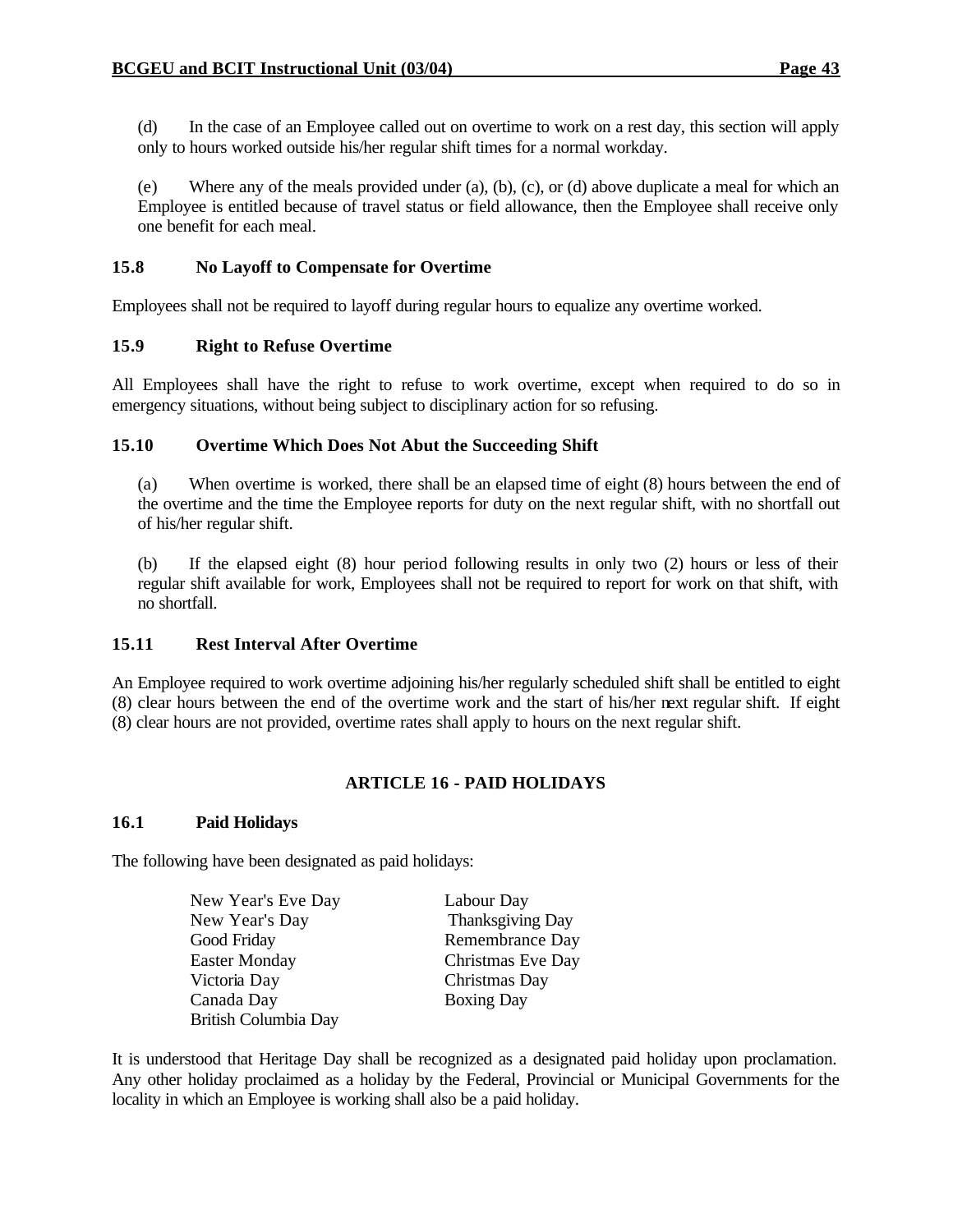### **16.2 Holidays Falling on Saturday or Sunday**

(a) For an Employee whose workweek is from Monday to Friday and when any of the abovenoted holidays falls on a Saturday and is not proclaimed as being observed on some other day, the following Monday shall be deemed to be the holiday for the purpose of this Agreement; and when a holiday falls on a Sunday and it is not proclaimed as being observed on some other day, the following Monday (or Tuesday, where the preceding section already applies on the Monday), shall be deemed to be the holiday for the purpose of this Agreement.

(b) Where there is a work dependency between Employees covered by this Agreement and private sector Employees, the Parties may, by mutual agreement, amend (a) above.

### **16.3 Holiday Falling on a Day of Rest**

(a) When a paid holiday falls on an Employee's day of rest, the Employee shall be entitled to a day off with pay in lieu.

(b) If the Employee is called in to work on the day designated as the lieu day pursuant to (a) above, he/she shall be compensated at double time rates.

#### **16.4 Holiday Falling on a Scheduled Workday**

An Employee who works on a designated holiday which is a scheduled workday shall be compensated at the rate of double time for hours worked, plus a day off in lieu of the holiday; except for Christmas and New Year's when the compensation shall be at the rate of double time and one-half (2½) for hours worked, plus a day off subject to this Agreement.

#### **16.5 Holiday Coinciding with a Day of Annual Leave**

Where an Employee is on annual leave and a day of paid holiday falls within that period, the paid holiday shall not count as a day of annual leave.

### **16.6 Paid Holiday Pay**

Payment for paid holidays will be made at an Employee's basic pay, except if an Employee has been working in a higher paid position than his/her regular position for a majority of the sixty (60) working days preceding his/her holiday, in which case he/she shall receive the higher rate.

#### **16.7 Temporary Employees**

(a) Temporary Employees who work the day before and the day after a paid holiday or who have worked fifteen (15) of the previous thirty (30) days, shall be compensated for the holiday.

This section shall not apply to Employees who have been terminated and are not on layoff status.

(b) A temporary Employee who is qualified in (a) to receive compensation for the holiday and who is required to work on that day shall be compensated at the same rate as a regular Employee in the same situation.

#### **ARTICLE 17 - ANNUAL LEAVE**

**17.1 Purpose**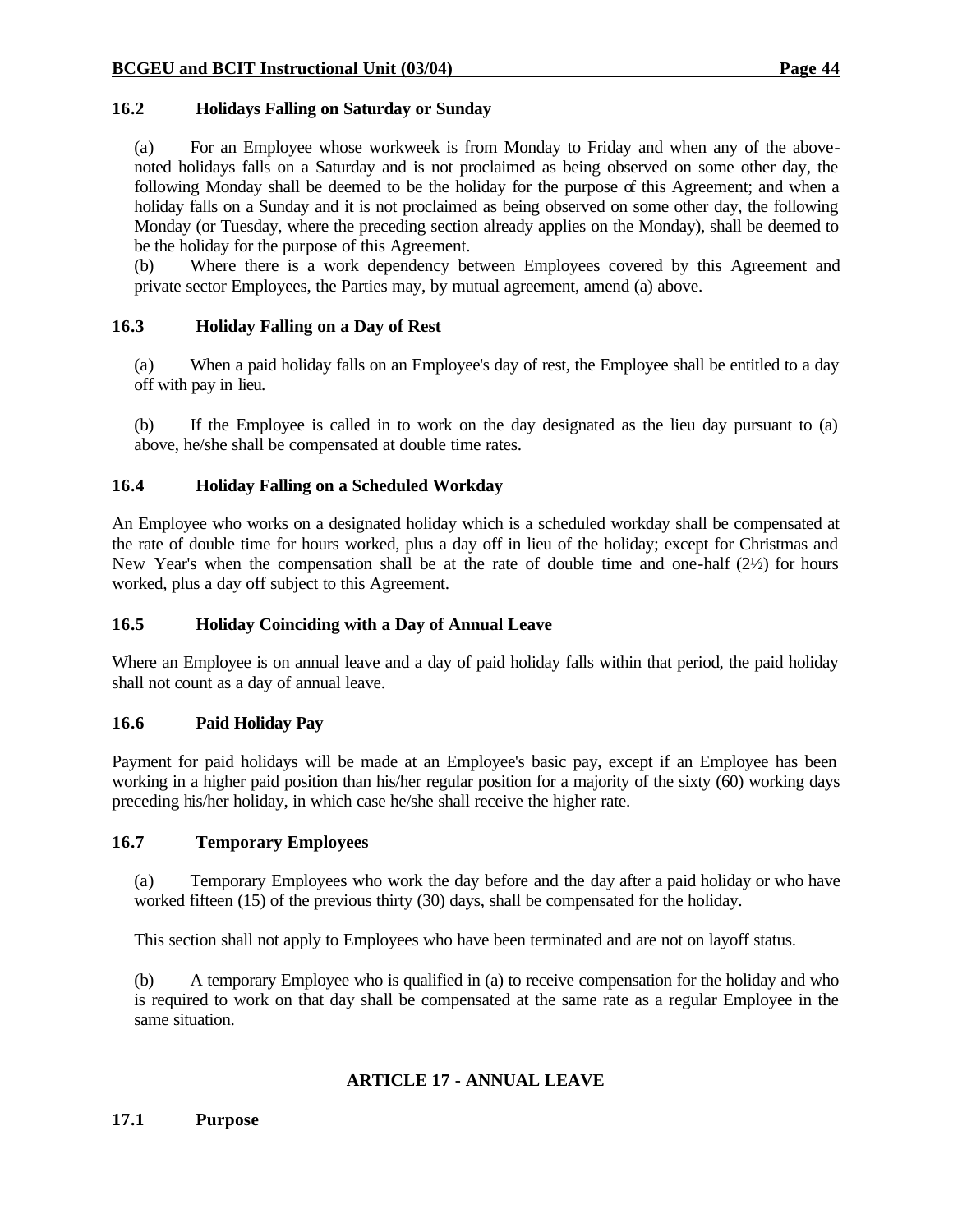(a) Annual leave is to be used for annual vacation, industry and inter-institutional liaison and career development.

#### (b) **Instructor Diploma**

(1) in the case of an instructor who does not hold an Instructor's Diploma, necessary time off work to attain the Diploma shall be considered as part of annual leave.

(2) courses required by the Employer leading to an Instructor's Diploma shall be conducted under the supervision of the appropriate institution or agency. Courses leading to the Instructor's Diploma shall be commenced during the first year of employment.

(3) the Employer will reimburse a regular Employee for tuition fees and course required materials for the Instructor Diploma Program.

(4) an Employee involved in liaison or career development, if approved in advance, may be reimbursed for any and all necessary expenses incurred.

#### **17.2 Entitlement (effective January 1, 1980)**

Annual leave entitlement is:

(a) *For an instructor* - Forty-six (46) days per calendar year, earned on the basis of 3-5/6 working days per calendar month in which at least ten (10) days pay at straight-time rates has been received.

(b) *For any other Employee* - Thirty-six (36) days per calendar year earned on the basis of three (3) working days per calendar month in which at least ten (10) days' pay at straight-time rates has been received.

(c) Annual leave entitlement is to be divided into:

- (i) scheduled annual leave;
- (ii) unscheduled annual leave of ten (10) days; and
- (iii) Christmas Holiday.

(d) Upon reaching twenty (20) years service (including war service), an Employee will be eligible for Annual Leave as follows:

- (i) Instructors fifty (50) days;
- $(ii)$  Others forty  $(40)$  days.

(e) For the purposes of planning under Article 17.3 (Leave Scheduling) and Article 12.5(b) and (c) (Delayed Displacement), an Employee shall start the calendar year as if he/she had his/her full annual leave entitlement (instructors forty-six (46) or fifty (50) days as appropriate, non-instructors thirty-six (36) or forty (40) days as appropriate).

#### **17.3 Leave Scheduling**

(a) The scheduling and taking of scheduled annual leave shall be on a calendar year basis.

(b) *Preference in Scheduled Annual Leave* - Scheduled annual leave preferences shall be granted on the basis of service seniority in the work units. An Employee shall be entitled to receive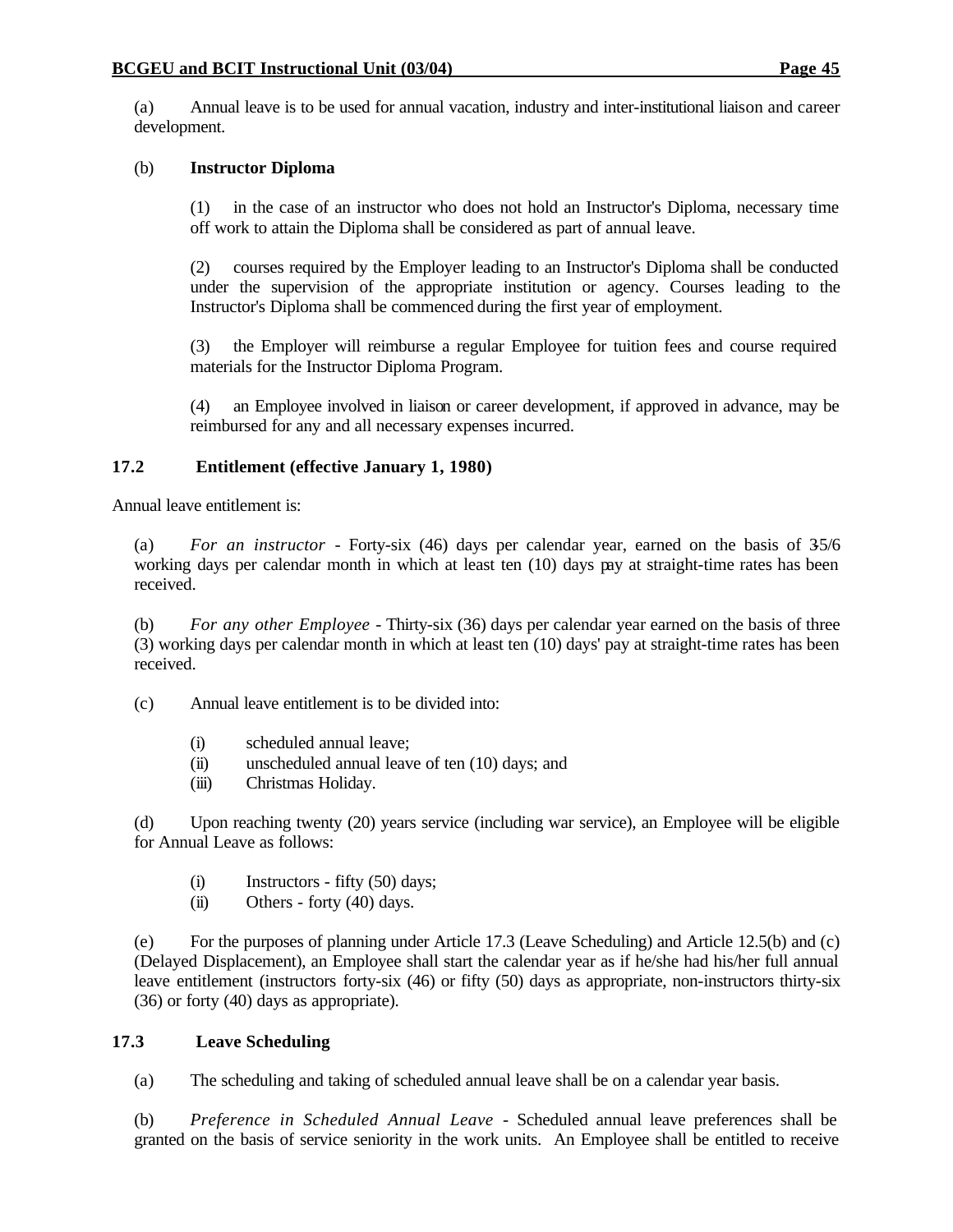his/her vacation in an unbroken period. If an Employee decides to break his/her entitlement into more than one continuous group of workdays, he/she shall be entitled to use his/her seniority for only one (1) such group of days in a calendar year.

Where scheduling of scheduled annual leave results in a residual of annual leave, this will normally be scheduled and taken in a single block.

### (c) *Scheduled Annual Leave*

(1) A training plan will be provided to each department by January 15th of each year to assist in the development of Scheduled Annual Leave schedules. The Scheduled Annual Leave schedules shall be forwarded to the Employer for approval and be posted in the Department by March 1st. Such approval will not be unreasonably withheld.

(2) An Employee who does not exercise his/her seniority rights within two (2) weeks of receiving the proposed scheduled annual leave schedule, shall not be entitled to exercise those rights in respect of any such time previously selected by an Employee with less seniority.

(3) Scheduled Annual Leave schedules, once approved by the Employer, shall not be changed, other than in cases of emergency, except by mutual agreement between the Employee and the Employer.

(4) Where an Employee is absent due to illness, or approved short term leave in the Lower Mainland area, the Employer will make every reasonable effort to contact the Employee so that his/her vacation scheduling rights may be exercised.

(d) *Unscheduled Annual Leave* - The unscheduled annual leave entitlement may be taken, in full or in part, at anytime upon notice of seven (7) days, with approval which will not be withheld unless the absence interferes with the Institute's students training program, or requires the hiring of a replacement instructor. If any Unscheduled Annual Leave is not taken in the year of entitlement, such unused days, up to a maximum of five (5), may be added to the scheduled annual leave for the subsequent calendar year.

(e) A Christmas holiday with pay shall be granted to regular Employees from December 24th to January 1st inclusive, but shall not include the general (statutory) holidays which fall in this period or days deemed as holidays in lieu.

## **17.4**

A General (Statutory) Holiday which occurs during Scheduled Annual Leave is not considered to be part of the Annual Leave entitlement.

## **17.5**

The Employer may exercise the prerogative of scheduling the whole of the Employee's Scheduled Annual Leave, provided that it is in the prime time annual leave period from May 1st to September 30th.

### **17.6 Annual Leave Pay**

(a) Payment for Annual Leave will be made at an Employee's basic pay, except if an Employee has been working in a higher paid position than his/her regular position for a majority of his/her regularly scheduled hours in the sixty (60) working days preceding his/her Annual Leave, in which case he/she shall receive the higher rate.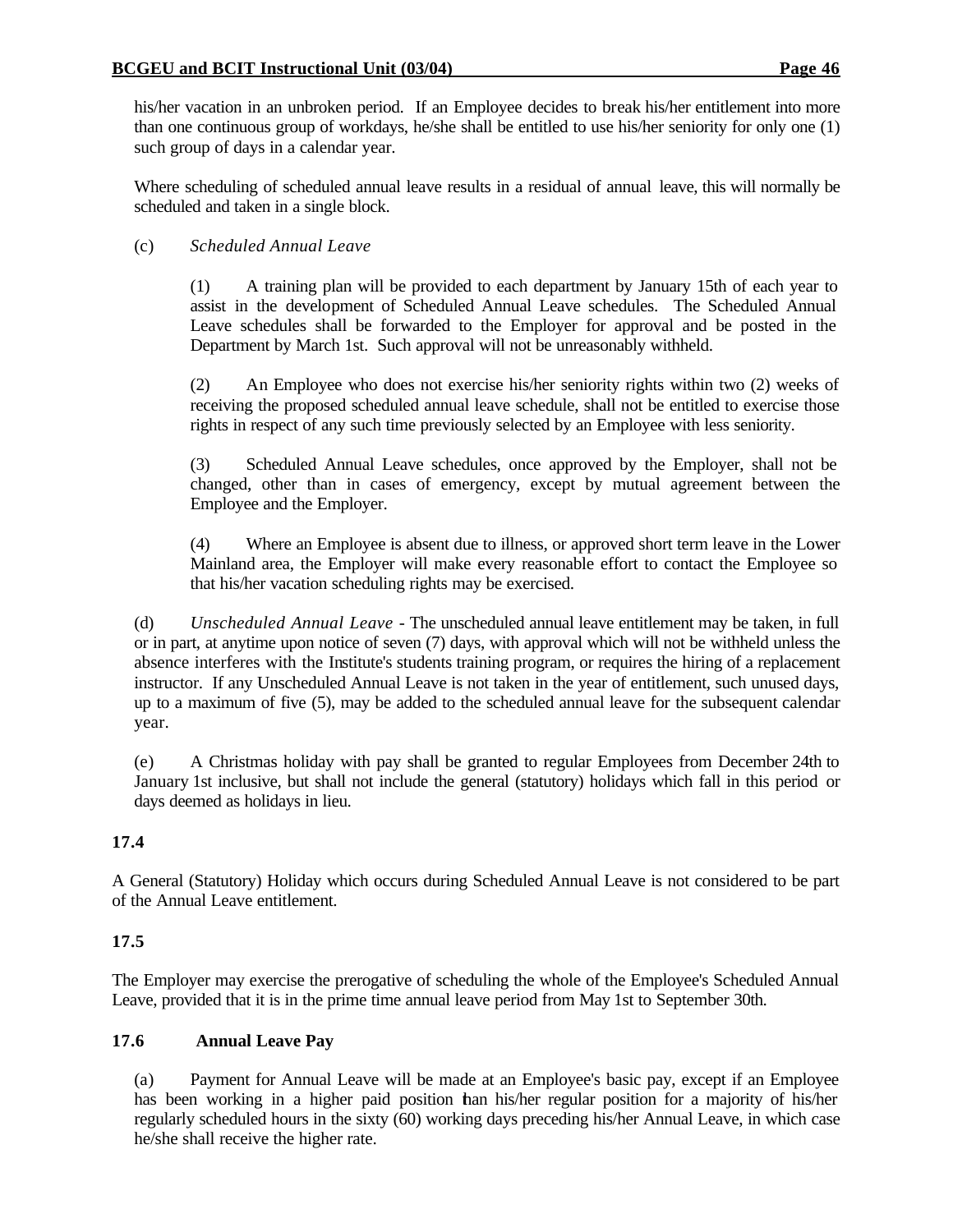(b) Once per calendar year, upon thirty (30) days' written notice that the Employee plans to travel and cannot reasonably access his/her credit union or bank account, the Employee shall be entitled to receive, prior to the commencement of a vacation, a payroll advance equivalent to the amount of any regular paycheque(s) issued during the vacation period.

### **17.7 Approved Leave of Absence with Pay During Annual Leave**

When an Employee is in receipt of the Short Term Illness and Injury Plan benefits or on leave with pay in accordance with Articles 19.1, 19.5, 19.7 and 19.8 during annual leave, there shall be no deduction from the annual leave credits for such le ave. The period of annual leave so displaced shall be taken at a mutually agreed time. An Employee intending to claim displaced annual leave must advise the Employer and provide necessary documentation within seven (7) days of returning to work.

### **17.8 Payout**

It is the intent of the Parties that Annual Leave be taken in the year in which earned. In the unusual circumstances that the full annual leave entitlement is not taken by the end of the calendar year, the days remaining to the Employee's credit will be paid out by February 15th of the subsequent year unless carried over in accordance with Article 17.9 or unless paid out at the time of ending of employment.

### **17.9**

Where it is through no fault of the Employee that the full Annual Leave entitlement has not been taken within the calendar year in which it is earned, a carryover of unused days shall be granted by the Employer unless otherwise requested by the Employee.

### **17.10 Call Back from Annual Leave**

(a) Employees who have commenced their Annual Leave shall not be called back to work, except in cases of extreme emergency.

The Chairperson of the Bargaining Unit shall receive verbal notification of the Employee(s) called back from Annual Leave at the same time as the Employee(s) is called back to work.

(b) When, during any Annual Leave period, an Employee is recalled to duty, he/she shall be reimbursed for all expenses incurred thereby by him/herself, in proceeding to his/her place of duty and in returning to the place from which he/she was recalled upon resumption of vacation, upon submission of receipts (except for meals) to the Employer.

(c) Time necessary for travel in returning to his/her place of duty and returning again to the place from which he/she was recalled shall not be counted against his/her remaining Annual Leave entitlement.

### **17.11 Annual Leave on Retirement**

An Employee scheduled to retire and to receive a Superannuation allowance under the applicable pension plan or who has reached the mandatory retiring age, shall be granted full Annual Leave entitlement for the final calendar year of service.

*Interpretation* -- That *"final calendar year of service"* means the calendar year in which the last day he/she reports for duty falls.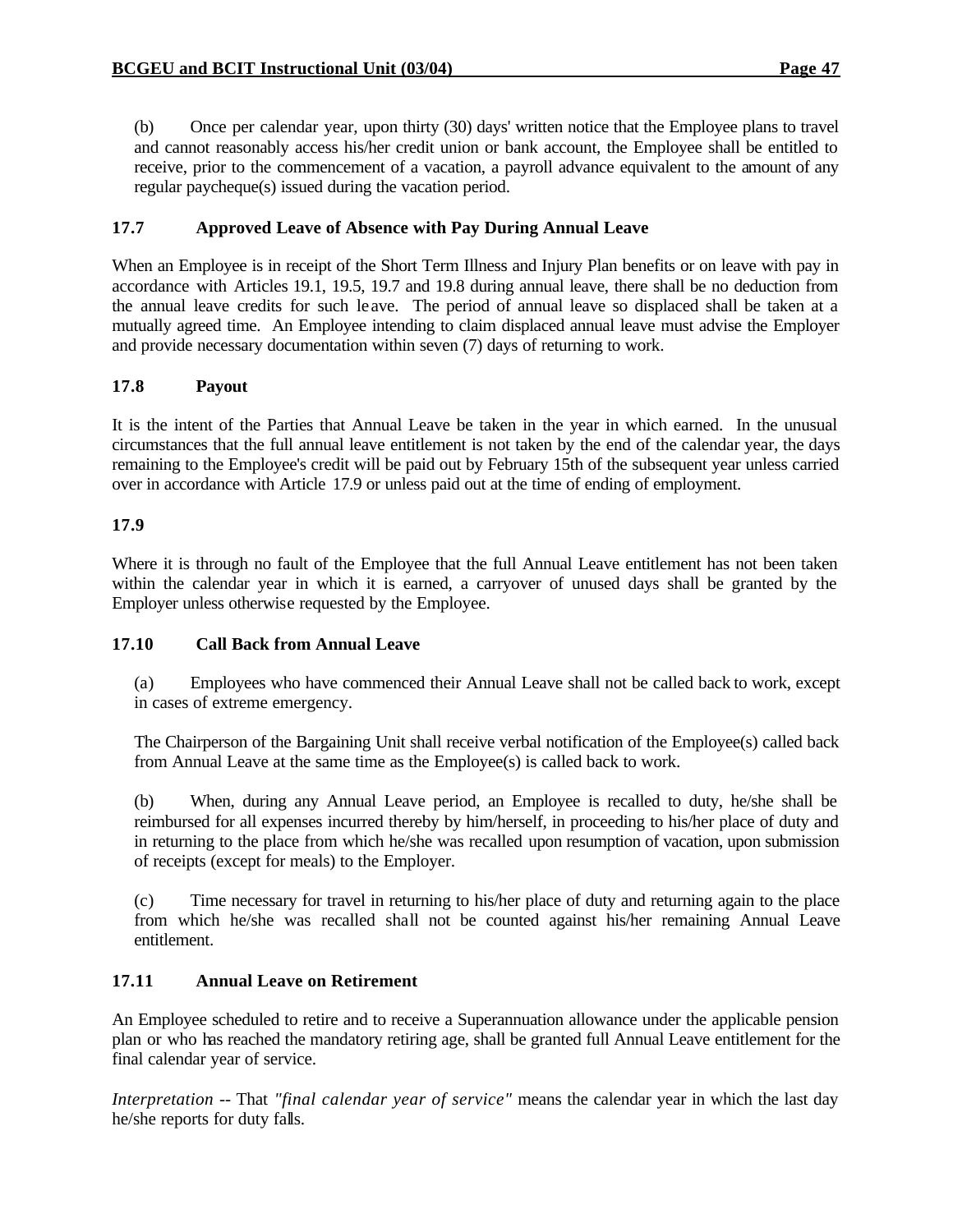### **17.12 Annual Leave Credits Upon Death**

Earned but unused Annual Leave shall be made payable, upon termination due to death, to the Employee's dependent, or where there is no dependent, to the Employee's estate.

### **ARTICLE 18 - SHORT TERM ILLNESS AND INJURY AND LONG TERM DISABILITY**

Employees shall be entitled to coverage for short term illness and injury and long term disability in accordance with agreed upon regulations which will be subject to review and revision during the period of this Agreement by negotiations between the Parties and included as Appendix A to this Agreement.

## **ARTICLE 19 - SPECIAL AND OTHER LEAVE**

### **19.1 Bereavement Leave**

(d) In the case of bereavement in the immediate family, an Employee not on leave of absence without pay shall be entitled to special leave, at his/her regular rate of pay, from the date of death to and including the day of the funeral with, if necessary, an allowance for immediate return travelling time. Such leave shall normally not exceed five (5) workdays.

(e) Immediate family is defined as an Employee's parent, wife, husband, child, brother, sister, father-in-law, mother-in-law and any other relative permanently residing in the Employee's household or with whom the Employee permanently resides.

(f) In the event of the death of the Employee's grandparent, grandchild, son-in-law, daughter-inlaw, brother-in-law or sister-in-law, the Employee shall be entitled to special leave for one (1) day for the purpose of attending the funeral.

(g) If an Employee is on vacation leave at the time of bereavement, the Employee shall be granted bereavement leave and be credited the appropriate number of days to annual leave credits.

### **19.2 Special Leave**

(a) Where leave from work is required, an Employee shall be entitled to special leave at his/her regular rate of pay for the following:

- (1) marriage of the Employee three (3) days;
- (2) attend wedding of the Employee's child one (1) day;
- (3) birth or adoption of the Employee's child two (2) days;
- (4) serious household or domestic emergency one (1) day;
- (5) moving household furniture and effects one (1) day;
- (6) attend his/her formal hearing to become a Canadian citizen one (1) day;
- (7) attend funeral as pall-bearer or mourner one-half  $(\frac{1}{2})$  day;
- (8) court appearance for hearing of Employee's child one (1) day.

(b) Two (2) weeks' notice is required for leave under subsections  $(a)(1)$ ,  $(a)(2)$ ,  $(a)(5)$  and  $(a)(6)$ .

(c) For the purposes of subsections (a)(2), (a)(4), (a)(5), (a)(6), (a)(7) and (a)(8), leave with pay will be only for the workday on which the situation occurs.

(d) For the purpose of determining eligibility for special leave under (5), an Employee will qualify if he/she is maintaining a self-contained household and if he/she is changing his/her place of residence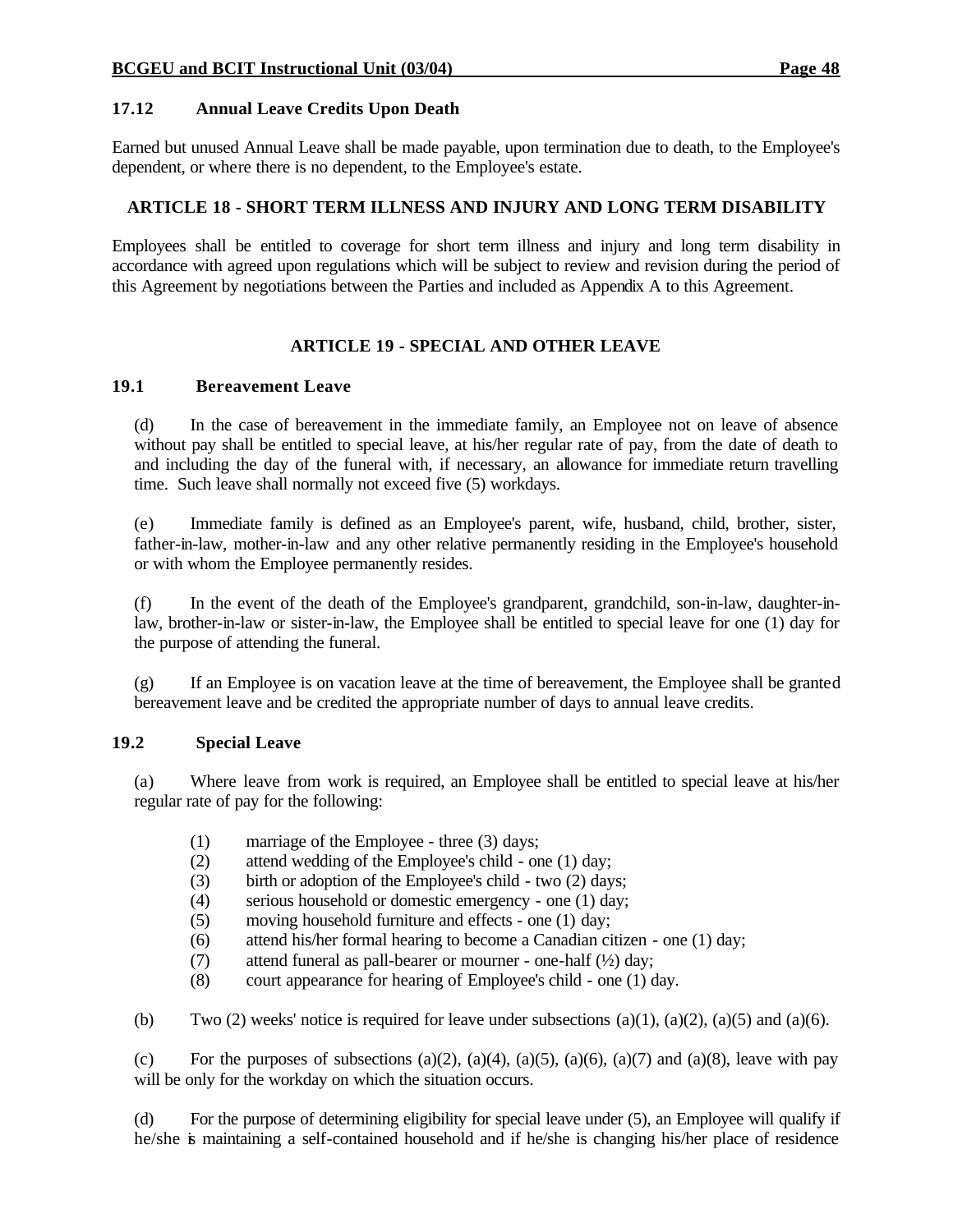which necessitates the moving of household furniture and effects during his/her normal working hours, and if he/she has not already qualified for special leave under  $(a)(5)$  on two occasions within the preceding twelve (12) months.

### **19.3 Family Illness**

(a) In the case of illness of a child of an Employee, and when no one at the Employee's home other than the Employee can provide for the needs of the ill child, the Employee shall be entitled, after notifying his/her supervisor, to use up to a maximum of two (2) days' paid leave at any one time for this purpose.

(b) The Employer may request a report from a qualified medical practitioner when it appears that a pattern of consistent absence is developing. The cost of the medical report will be borne by the Employer.

### **19.4 Full-time Union or Public Duties**

The Employer shall grant, on written request, leave of absence without pay:

(a) For Employees to seek election in a Municipal, Provincial or Federal election, for a maximum of ninety (90) days;

(b) For Employees selected for a full-time position with the Union or any body to which the Union is affiliated for a period of two (2) years;

(c) For Employees elected to a public office for a maximum period of five (5) years.

(d) for an Employee elected to a position in the B.C. Government and Service Employees' Union. The leave shall be for a period of two years and shall be renewed upon request.

### **19.5 Leave for Court Appearances**

(a) The Employer shall grant paid leave to Employees, other than Employees on leave without pay, who serve as jurors or witnesses in a court action, provided such court action is not occasioned by the Employee's private affairs.

(b) In cases where an Employee's private affairs have occasioned a court appearance, such leave to attend at court shall be without pay.

(c) An Employee in receipt of his/her regular earnings while serving at court shall remit to the Employer all monies paid to him/her by the court, except travelling and meal allowances not reimbursed by the Employer.

(d) Time spent at court by an Employee in his/her official capacity shall be at his/her regular rate of pay.

(e) Court actions arising from employment, requiring attendance at court, shall be with pay.

(f) In the event an accused Employee is jailed pending a court appearance, such leave of absence shall be without pay.

(g) For all the above leaves, the Employee shall advise his/her supervisor as soon as he/she is aware that such leave is required.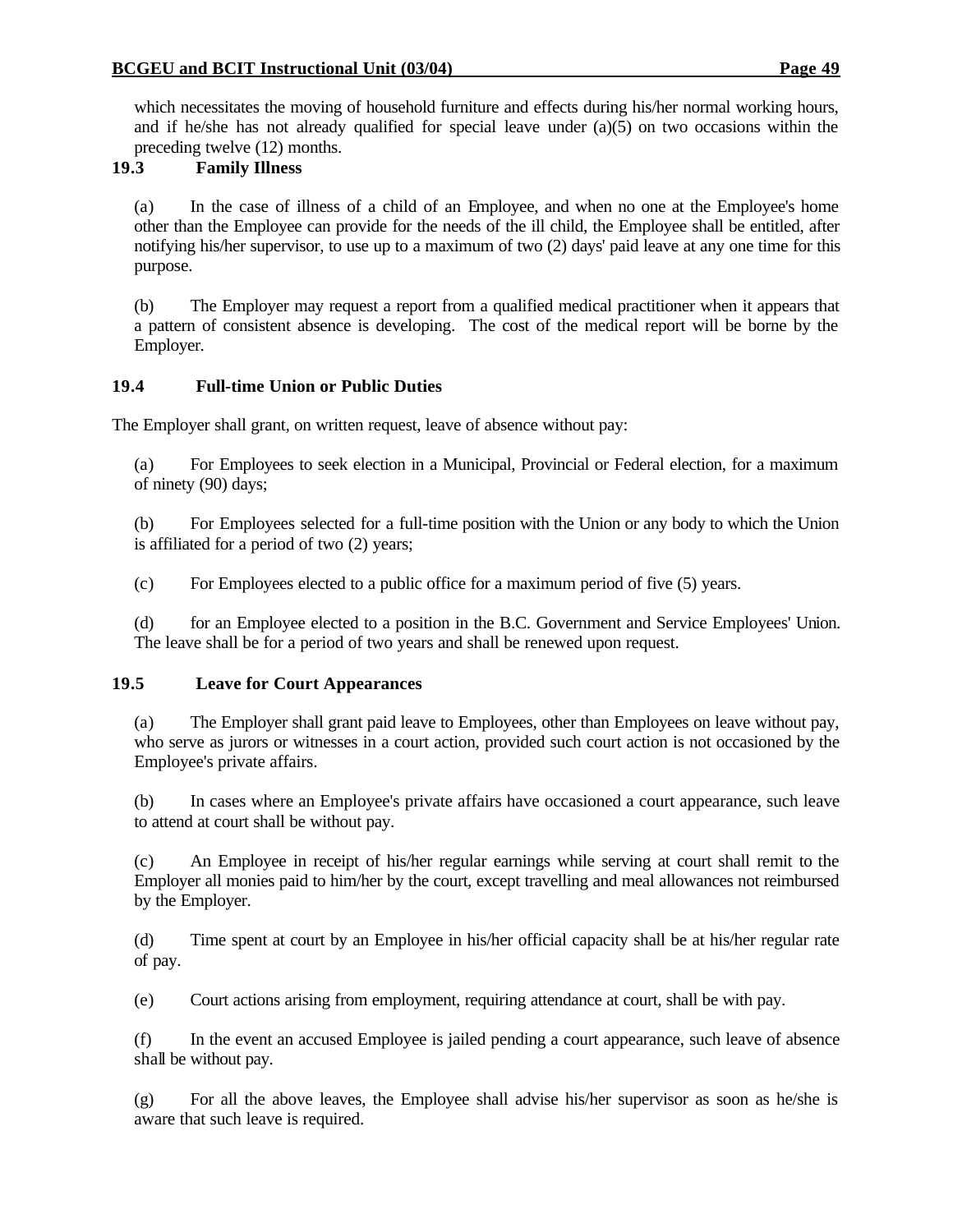#### **19.6 Elections**

Any Employee eligible to vote in a Federal, Provincial or Municipal election or a referendum shall have four (4) consecutive clear hours during the hours in which the polls are open in which to cast his/her ballot.

#### **19.7 General Leave**

Notwithstanding any provisions for leave in this Agreement, the Employer may grant leave of absence without pay to any Employee requesting such leave for emergency or unusual circumstances; such request to be in writing and approved by the Employer. Approval shall not be withheld unjustly. If the leave application is denied, the Employee will receive notification in writing stating the reason(s) for the denial of leave.

#### **19.8 Leave for Medical and Dental Care**

(a) Where it is not possible to schedule medical and/or dental appointments outside regularly scheduled working hours, reasonable time off with pay for medical and dental appointments for an Employee or for dependent children shall be permitted, but where any such absence exceeds two (2) hours, the full-time absence will be charged to the entitlement described in Article 19.10.

(b) Employees in areas where adequate medical and dental facilities are not available shall be allowed to deduct from their credit described in Article 19.10, the necessary return travelling time to receive personal or immediate family medical and dental care at the nearest medical centre.

The Employer may request a certificate of a qualified medical or dental practitioner, as the case may be, stating that treatment could not be provided by facilities or services available at the Employee's place of residence.

#### **19.9 Definition of Child**

Whenever the word *"child"* is used in this Agreement, it shall be deemed to include a ward of the Superintendent of Child Welfare or a child of a spouse.

#### **19.10 Maximum Leave Entitlement**

Maximum leave entitlement under Articles 19.2, 19.3 and 19.8 shall not exceed a total of ten (10) workdays per calendar year, unless additional special leave is approved by the Employer.

#### **19.11 Emergency Service Leave**

- (a) Emergency service leave of absence with pay shall be granted to an Employee:
	- (i) conscripted for emergency service (other than military); or
	- (ii) requested for search and rescue operation service.

(b) If the Employee receives any remuneration for such service while on emergency service leave of absence with pay, the remuneration will be paid over to the Employer.

#### **19.12 Pre-Retirement Leave**

An Employee scheduled to retire and to receive a superannuation allowance under the applicable pension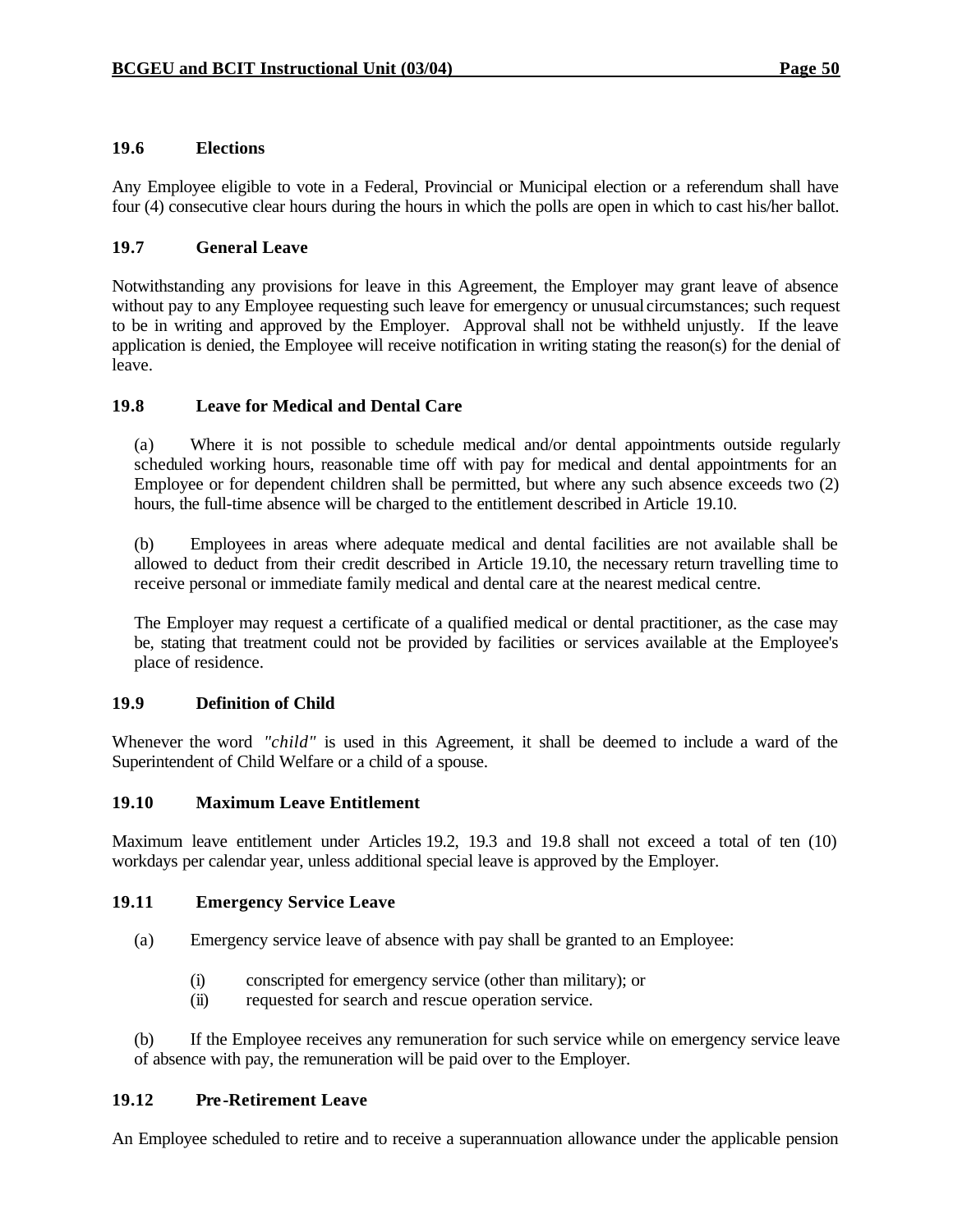#### **BCGEU and BCIT Instructional Unit (03/04) Page 51**

Acts or who has reached the mandatory retiring age, shall be entitled to:

(a) A special paid leave for a period equivalent to fifty percent (50%) of his/her accumulated sick leave credit, to be taken immediately prior to retirement; or

(b) A special cash payment of an amount equivalent to the cash value of fifty percent (50%) of his/her accumulated sick leave credit, to be paid immediately prior to retirement and based upon his/her current rate of pay.

#### **19.13 Early Retirement Incentive**

#### *Definition:*

For the purposes of the provision, early retirement is defined as retirement at or after age 55 and before 64.

#### *Eligibility:*

(a) An Employee must be at the highest achievable step of the salary scale.

(b) An Employee must have a minimum of ten (10) years of full-time equivalent service with the Employer.

#### *Incentive Payment:*

(a) The Employer may offer and an Employee may accept an early retirement incentive based on the age at retirement to be paid in the following amounts.

| <b>Full Years to Normal</b><br>Retirement | Percentage of Annual Salary<br>at Time of Retirement |
|-------------------------------------------|------------------------------------------------------|
| 5 or more                                 | 100%                                                 |
|                                           | 80%                                                  |
|                                           | 60%                                                  |
|                                           | 40%                                                  |
|                                           | 20%                                                  |
| Less than 1                               | $0\%$                                                |

(b) The Employer may opt to pay the early retirement incentive in three (3) equal annual payments over a thirty-six (36) month period.

(c) Eligible Bargaining Unit members may opt for a partial early retirement with a prorated incentive.

### **ARTICLE 20 - MATERNITY, PARENTAL & ADOPTION LEAVE**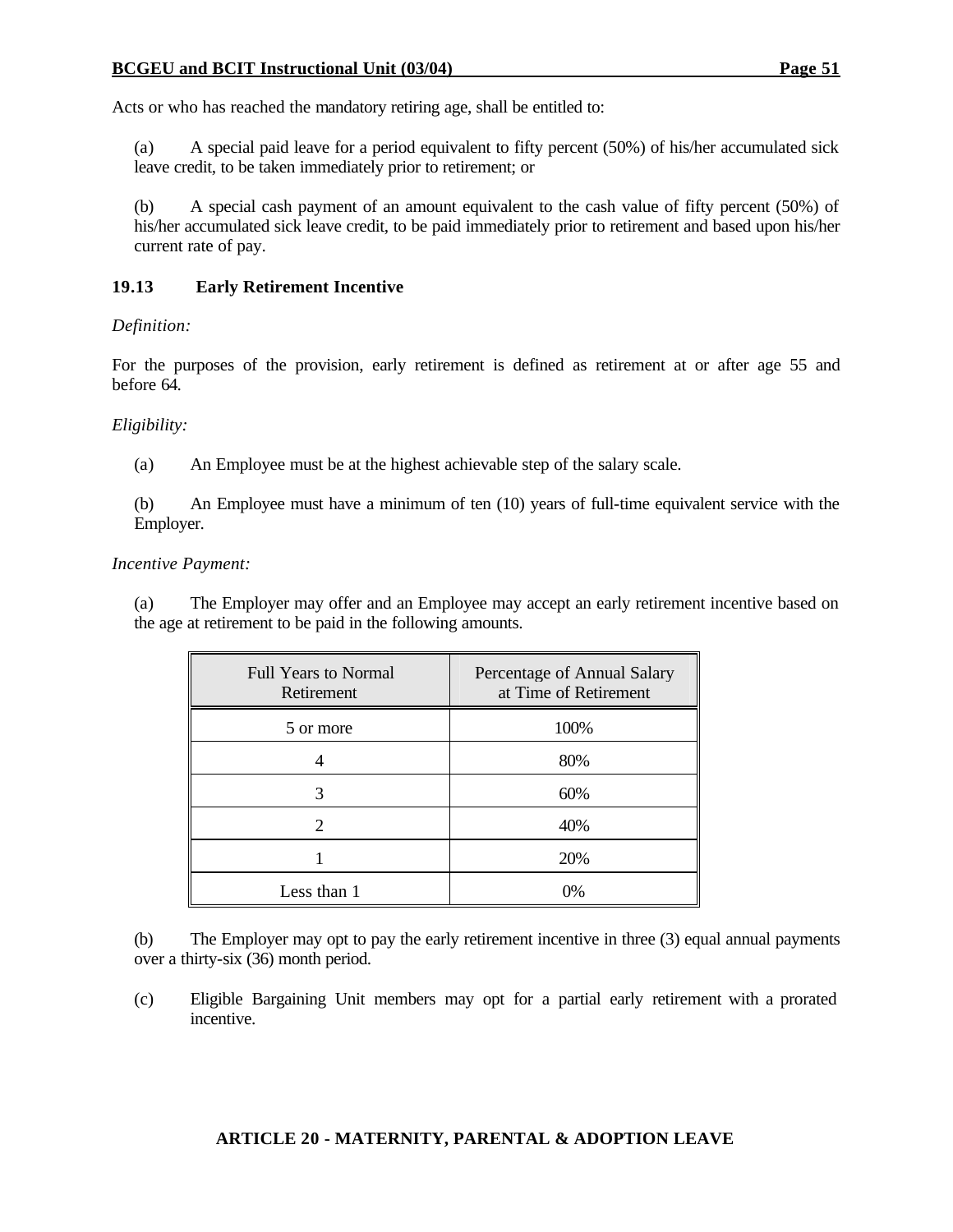### **20.1 Maternity Leave**

A pregnant Employee shall qualify for maternity leave:

(a) Upon request, the Employee will be granted leave of absence without pay for a period of not more than thirty (30) consecutive weeks. Should the pregnant Employee opt for parental leave under Article 20.3, this period of twelve (12) weeks will be included in the thirty (30) week period.

(b) The period of maternity leave without pay shall commence on a date determined by the Employee, but no sooner than eleven (11) weeks prior to the estimated date of birth of the child(ren), and no later than the estimated date of birth of the child(ren).

(c) The request to take maternity leave must be made, in writing, at least four (4) weeks prior to the proposed commencement of the leave, and include the probable date of birth of the child(ren).

(d) In the event that an Employee is unable to work, for health-related reasons, prior to the commencement of the leave period set out in (b) above, the Employee shall be entitled to STIIP benefits, in accordance with Appendix *"A"*, until the commencement of maternity benefits. In no event will maternity leave commence later than the date of birth of the child(ren).

(e) An Employee on maternity leave shall notify the Employer two (2) weeks prior to the expiration of the maternity leave of the date when the Employee shall be returning to work. If no notification is given, the Employee shall be deemed to have abandoned the position per Article 9.10.

(f) In the event an Employee is unable to return to work for health-related reasons following completion of the period of maternity leave set out above, the Employee shall be entitled to STIIP benefits as set out in Appendix *"A"*, except that, where the Employee received STIIP benefits for the same illness or injury prior to commencement of the maternity leave, as set out in (d) above, the subsequent period shall be deemed a recurrent disability as per Appendix A, 1.3(a).

(g) The period of maternity leave shall abut any period of parental leave taken under the provisions of Article 20.3.

(h) Maternity leave shall be extended for up to an additional six (6) months for illness of the newborn child(ren) where a doctor's certificate is presented. The cost of the medical report will be borne by the Employer.

### **20.2 Adoption Leave**

(a) Upon request, an Employee shall be granted leave of absence without pay for up to six (6) months following the adoption of a child. The Employee shall have to furnish proof of adoption.

(b) When both parents are Employees of the Employer, the total period of adoption leave to be taken by either or both parents is six (6) months. The leave shall only be granted to one (1) Employee parent at a time. The parents shall decide the periods which either or both of them will take the leave and will work with their respective manager(s) to enable accommodation of the leave request(s).

(c) Parental leave under the provisions of Article 20.3 will be included in the six (6) month maximum adoption leave period.

#### **20.3 Parental Leave**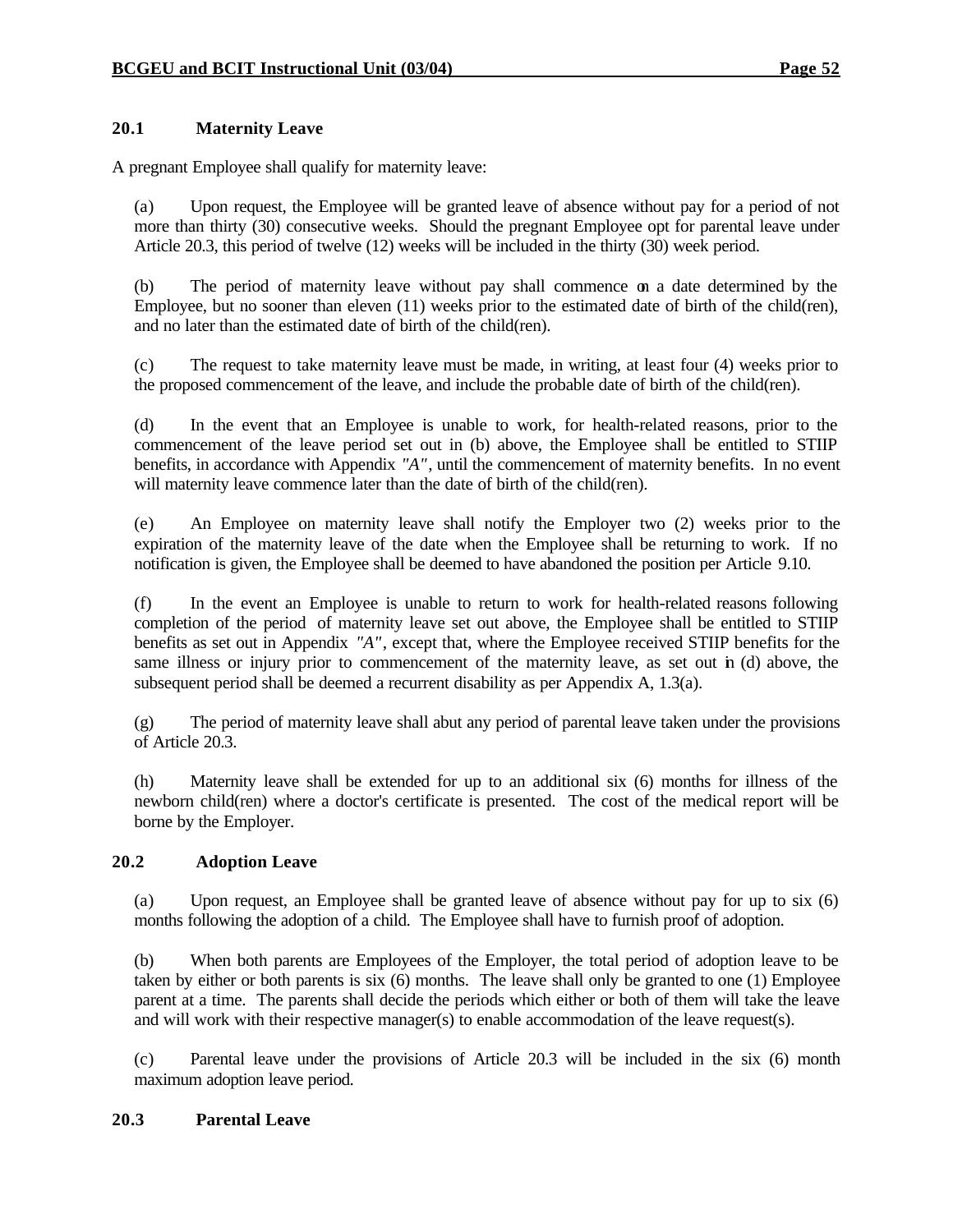Notwithstanding Article 20.1(g), 20.2(c) and 20.3(b), an Employee shall be entitled to a parental leave of absence without pay.

(a) An Employee will be entitled to a leave of up to twelve (12) consecutive weeks' duration in a period commencing:

(1) with the week in which a newborn child(ren) arrives in the Employee's home; or

(2) with the week a child(ren) is placed in the Employee's home for the purpose of adoption;

and ending fifty-two (52) weeks after the week referred to in (1) and (2) above.

(b) Where both parents are Employees of the Employer, the Employees shall determine the apportionment of parental leave between them and shall work with their respective manager(s) to accommodate the leave request(s). The total maternity/parental leave when shared between both parents shall not exceed thirty (30) weeks.

(c) The request to take parental leave must be made, in writing, at least four (4) weeks prior to the proposed commencement of the leave, and be accompanied by:

(1) a certificate of a medical practitioner or other evidence stating the date of birth of the child(ren) or the probable date of birth of the child(ren) if a leave has not been requested under Article 20.1. Cost of the medical report will be borne by the Employer.

or

(2) a letter from the agency placing the child(ren) providing evidence of adoption of the child(ren) if such documentation has not been provided under Article 20.2(a).

### **20.4 Health and Welfare and Annual Leave**

(a) While an Employee is on parental leave, the Employer shall maintain coverage for medical, extended health, dental, group life, accidental death and dismemberment and long-term disability and shall pay the Employer's share of these premiums to a maximum period of twelve (12) weeks.

(b) While an Employee is on maternity leave/parental leave combination, the Employer shall maintain coverage for medical, extended health, dental, group life, accidental death and dismemberment and long-term disability and shall pay the Employer's share of these premiums to a maximum period of thirty (30) weeks. For maternity leave only, the maximum period is eighteen (18) weeks.

(c) While an Employee is on an adoption/parental leave combination, the Employer shall maintain coverage for medical, extended health, dental, group life, accidental death and dismemberment and long-term disability and shall pay the Employer's share of these premiums to a maximum period of six (6) months.

(d) Notwithstanding Articles 17.2(a), (b), (c) and (d) and 17.3(d) and 17.9, annual vacation entitlements and vacation pay shall continue to accrue during the first thirty (30) weeks while an Employee is on maternity/parental leave combination providing the Employee returns to work for a period equal to the period of leave taken (to a maximum of thirty (30) weeks), or during a maximum of eighteen (18) weeks while an Employee is on maternity leave, or during a maximum of twelve (12) weeks while an Employee is on parental leave, or during a maximum period of six (6) months while an Employee is on adoption/parental leave combination providing the Employee returns to work for a period equal to the period of leave taken for adoption/parental leave combination or for maternity or parental leave when the two are not taken in combination. Vacation earned pursuant to this clause may be carried over to the following year, notwithstanding Article 17.3(d) and 17.9.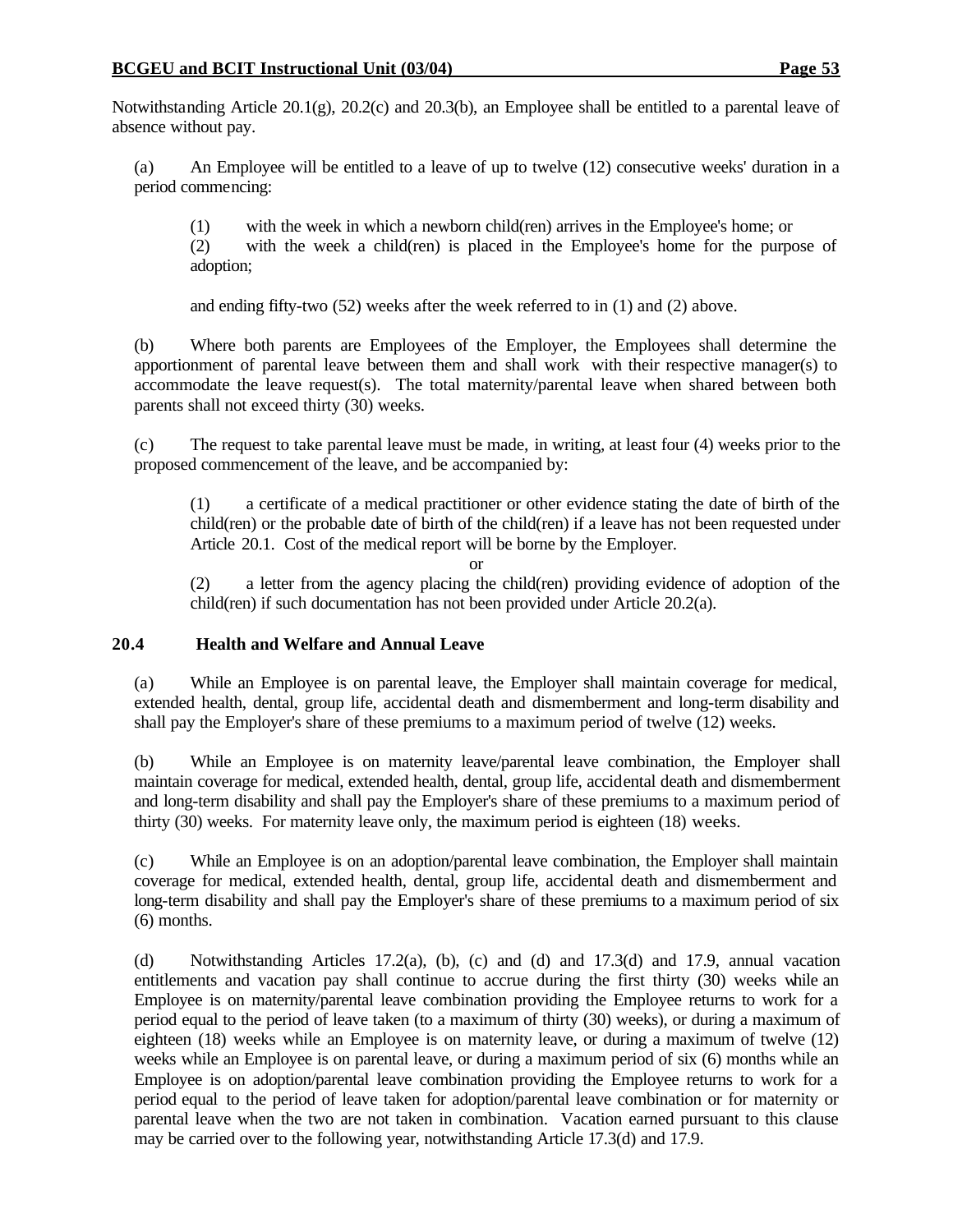### **20.5 Rights on Return to Work**

(a) On return to work from maternity, adoption or parental leave, an Employee shall be placed in his/her former position or in a position of equal rank and salary.

(b) The service of an Employee who is on maternity, adoption, or parental leave, shall be deemed to be continuous for purposes of Article 10--Seniority, Article 12--Layoff, Article 17--Annual Leave and Article 24--Health and Welfare, of this Agreement.

### **ARTICLE 21 - OCCUPATIONAL HEALTH AND SAFETY**

#### **21.1 Conditions**

The Union and the Employer agree that regulations made pursuant to the Workers' Compensation Act, the Factories Act, or any other statute of the Province of British Columbia pertaining to the working environment, shall be fully complied with. First aid kits shall be supplied in accordance with this section.

#### **21.2 Safety Committee**

The Employer and the Union agree to establish Occupational Health and Safety Committees at appropriate locations in the Bargaining Unit. Occupational Health and Safety Committees shall be composed of personnel employed at the location. The composition will be determined locally through management and local Union representatives. Union representatives shall be appointed by the B.C. Government and Service Employees' Union. Where such Committees are formed, they may encompass more than one Bargaining Unit. These Committees will meet pursuant to the Workers' Compensation Board Industrial Health and Safety Regulations at regular intervals to be determined by the Committees, to make recommendations on unsafe, hazardous or dangerous conditions with the aim of preventing and reducing risk of occupational injury and illness. A copy of all minutes of the Occupational Health and Safety Committees shall be sent to the Union and the Employer. Employees who are representatives of the Occupational Health and Safety Committee shall continue to receive the rate of pay they would have been receiving had they not been attending an Occupational Health and Safety Committee meeting or performing related duties as members of that Committee.

#### **21.3 Unsafe Work Conditions**

No Employee shall be disciplined for refusal to work on a job which in the opinion of:

- (a) A member of a safety committee; or
- (b) A person designated by a safety committee; or
- (c) A safety officer

after an on-site inspection and following discussion with a representative of the Employer, does not meet the standards established pursuant to the Workers' Compensation Act.

## **21.4 Injury Pay Provision**

An Employee who is injured on the job during working hours and is required to leave for treatment or is sent home for such injury shall receive payment for the remainder of his/her shift without deduction from sick leave.

### **21.5 Transportation of Accident Victims**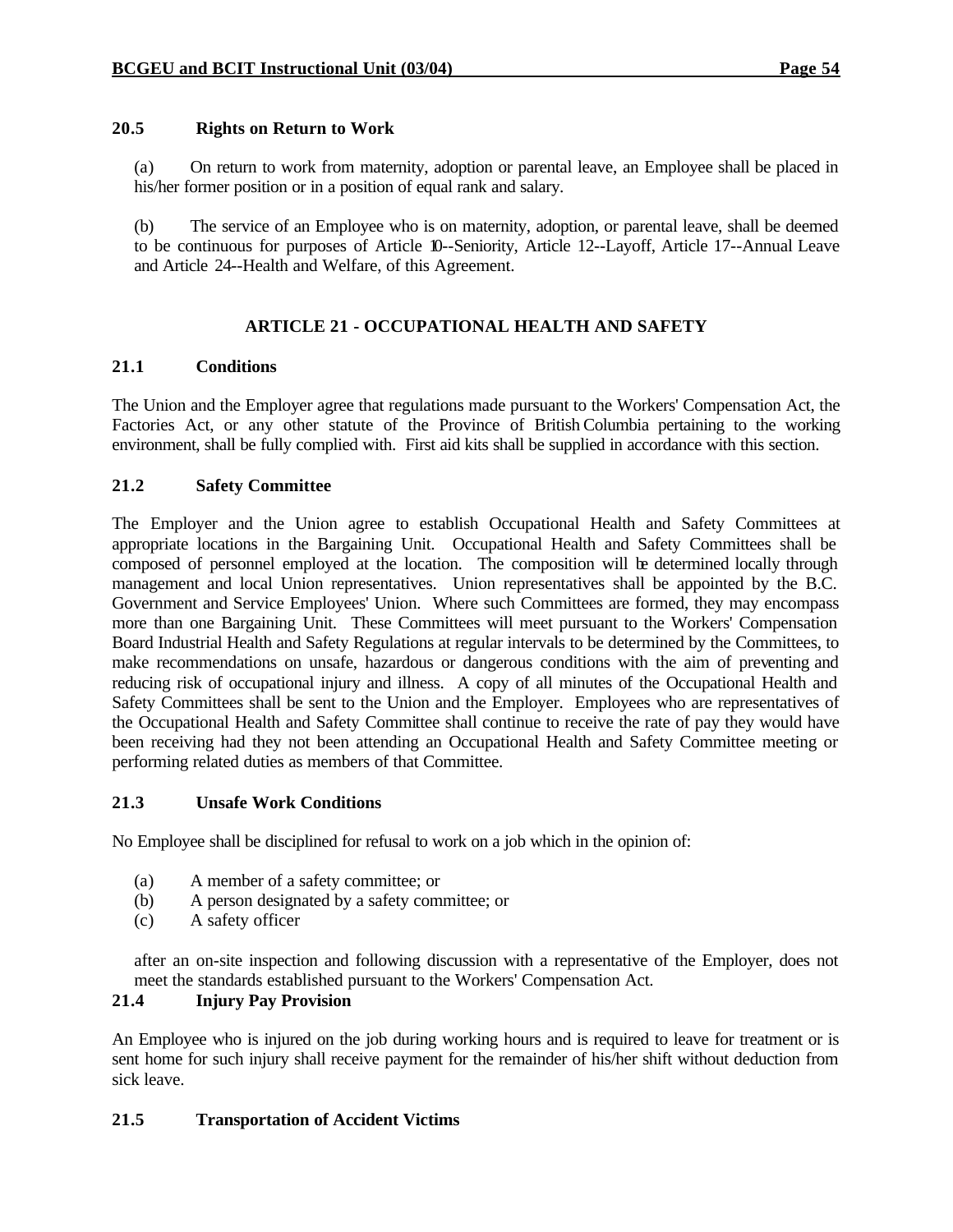#### **BCGEU and BCIT Instructional Unit (03/04) Page 55**

At the time of the occurrence of the accident, transportation to the nearest physician or hospital for Employees requiring medical care as a result of an on-the-job accident and return transportation to the Employee's home or place of work, shall be at the expense of the Employer.

### **21.6 Pollution Control**

The Employer and the Union agree to limit all forms of environmental pollution.

#### **21.7 Investigation of Accidents**

The Occupational Health and Safety Committees, as provided in Article 21.2, shall be notified of each accident or injury and shall investigate and report to the Union and the Employer on the nature and cause of the accident or injury. In the event of a fatality the Employer shall immediately notify the President of the Union of the nature and circumstances of the accident.

#### **21.8 Industrial First Aid Requirements**

(a) The Union and the Employer agree that First Aid Regulations made pursuant to the Workers' Compensation Act shall be fully complied with.

(b) Where the Employer requires an Employee to perform first aid duties in addition to the normal requirements of the job, the cost of obtaining and renewing the Industrial First Aid Certificate shall be borne by the Employer, and leave to take the necessary courses shall be granted with pay.

(c) An additional payment shall be granted to such Employees on the basis of the type of Industrial First Aid Certificate they possess as follows:

Industrial First Aid Certificate, Level 3 - \$85 per month Industrial First Aid Certificate, Level 2 - \$65 per month Industrial First Aid Certificate, Level 1 - \$50 per month

#### **21.9 Occupational Health and Safety Courses**

There shall be established a joint committee composed of three (3) representatives of the Employer and three (3) representatives of the Union. The Committee, in consultation with the Workers' Compensation Board, shall develop a training program for Occupational Health and Safety Committee members dealing with the objectives and duties of Occupational Health and Safety Committees.

#### **21.10 First Aid**

In addition to the requirements of the Workers' Compensation Board, wherever three (3) or more Employees are required to work in an isolated location, one (1) of the Employees shall, whenever possible, hold a valid Industrial First Aid Certificate.

### **21.11 Pay Provisions**

An Employee who serves on a Safety and Health Committee shall receive his/her regular rate of pay for investigating safety matters at anytime in accordance with Article 21.2.

### **21.12 Safety Equipment**

The Employer shall supply all safety equipment required for the job under the Workers' Compensation Board Regulations.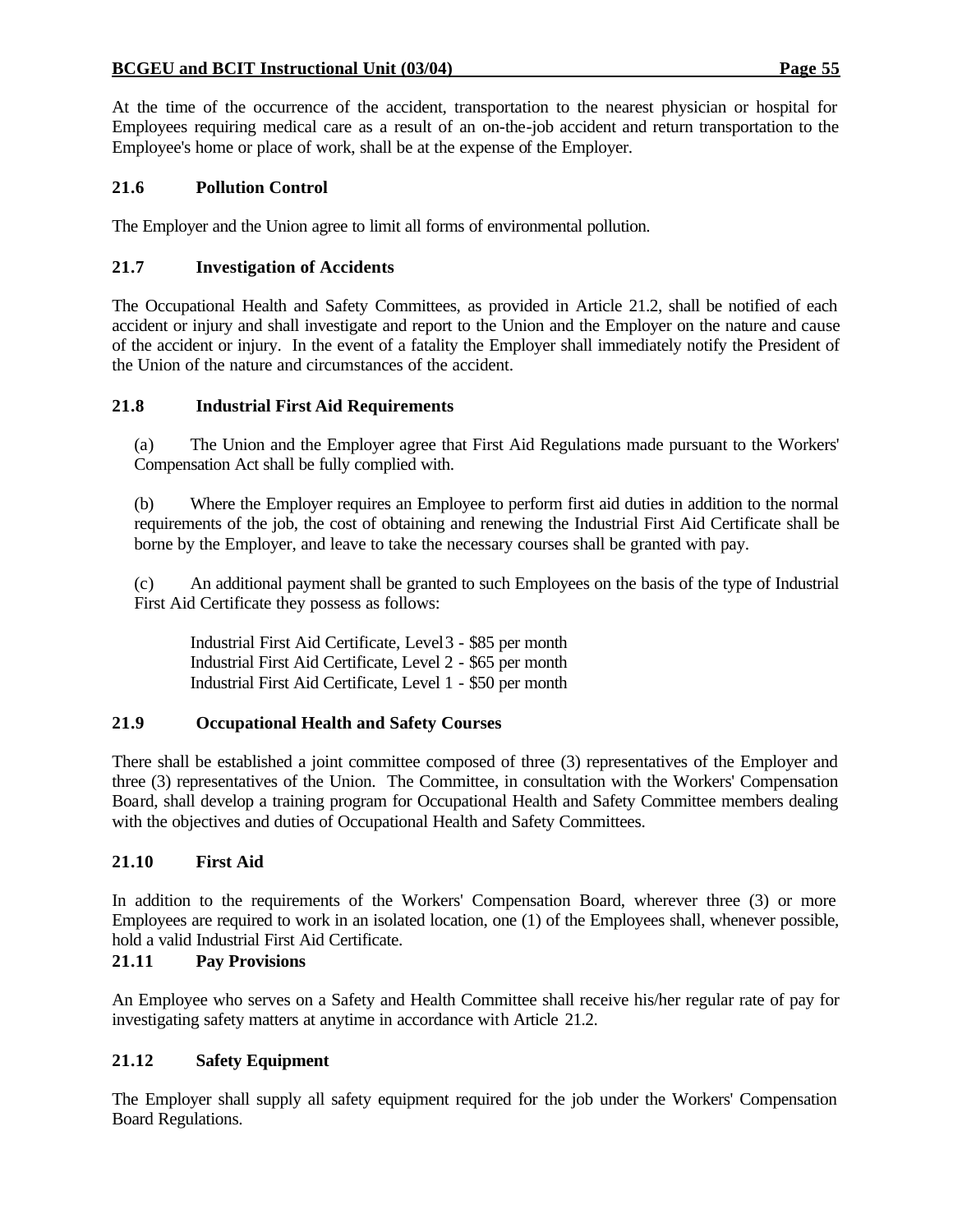### **21.13 Emergency Survival Techniques**

The Employer shall provide courses or valid instructional material which teach essentials of emergency survival techniques for all Employees who are required to work under isolated field conditions or camp situations. Such courses or instructional material are to be provided for all regular and temporary Employees prior to commencement of their field assignments.

### **ARTICLE 22 - TECHNOLOGICAL CHANGE**

### **22.1 Definition**

*"Technological change"* means:

(a) the introduction by an Employer of a change in his work, undertaking or business, or a change in his equipment or material from the equipment or material previously used by the Employer in his work, undertaking or business; or

(b) a change in the manner an Employer carries on his work, undertaking or business related to the introduction of that equipment or material.

### **22.2 Notice and Bargaining**

Where the Employer intends to make a technological change that:

(a) Affects the terms and conditions or security, of employment of a significant number of Employees to whom the Collective Agreement applies; and

(b) Alters significantly the basis upon which the Collective Agreement was negotiated.

It shall give sixty (60) days' notice in writing to the Employees' bargaining agent of the technological change, and the Employer and the Employees' bargaining agent shall, within fourteen (14) days of the date of notice, commence collective bargaining for the purpose of reaching agreement as to the adjustment to the effects of the technological change and in what way, if any, the Collective Agreement should be amended.

### **22.3 Reference to Arbitration**

All disputes arising in relation to adjustment to technological change shall be finally and conclusively settled without stoppage of work by arbitration set up in accord with Article 8 of the Agreement.

## **22.4 Arbitration Board Powers**

The Arbitration Board has the powers contained in Sections 76 and 77 of the Labour Code.

## **ARTICLE 23 - CONTRACTING OUT**

The Employer agrees not to contract out any work presently performed by Employees covered by the Agreement which would result in the laying off of such Employees.

## **ARTICLE 24 - HEALTH AND WELFARE**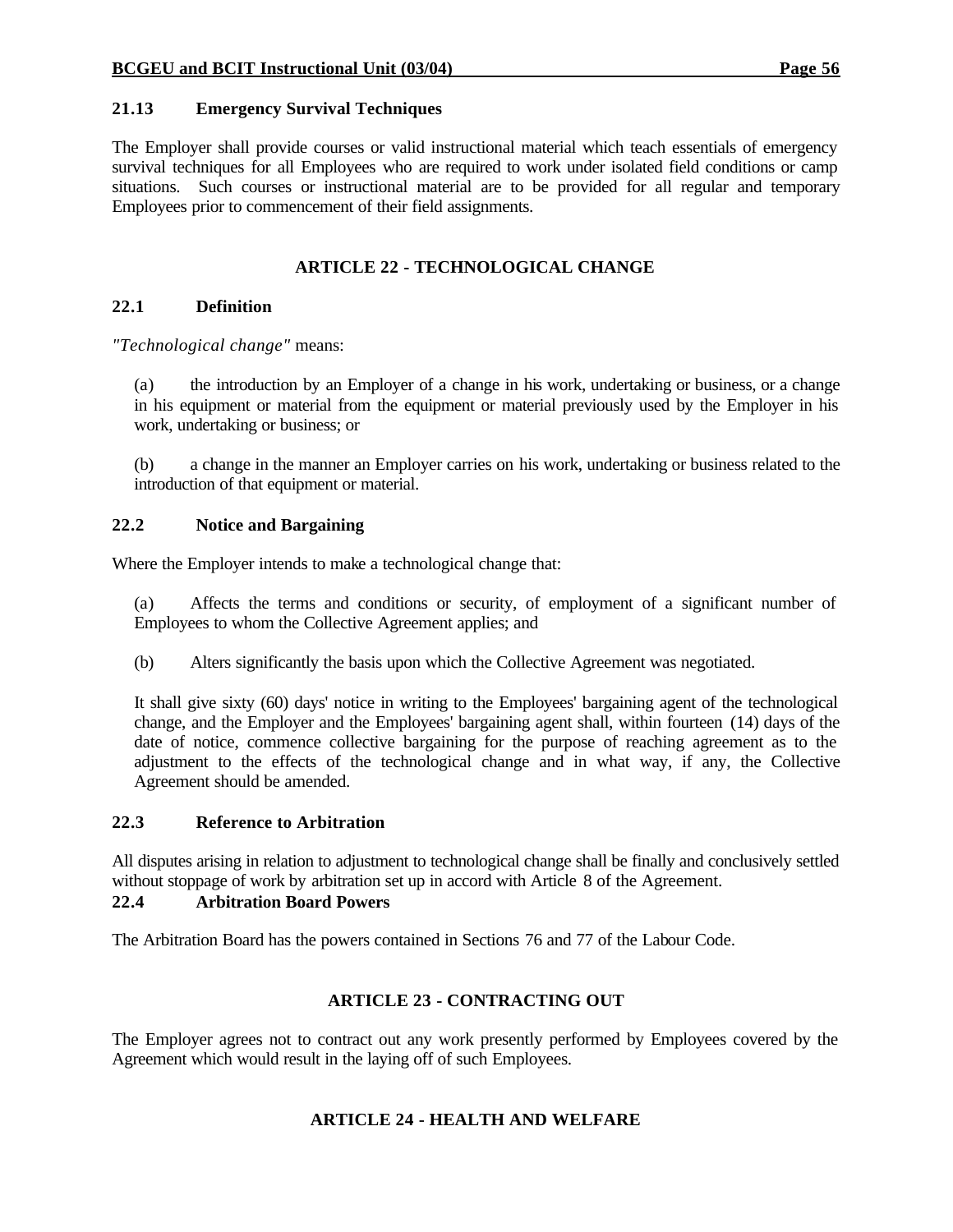### **24.1 Basic Medical Insurance**

All regular Employees may choose to be covered by the medical plan for which the British Columbia Medical Plan is the licensed carrier. Benefits and premiums shall be in accordance with the existing policy of the plan. The Employer will pay one hundred percent (100%) of the regular premium.

### **24.2 Extended Health Care Plan**

The Employer shall pay the monthly premium for regular Employees entitled to coverage under a mutually acceptable extended health care plan. Coverage for emergency out-of province coverage will be at one hundred percent (100%), subject to a lifetime maximum of two hundred and fifty thousand dollars (\$250,000).

#### **24.3 Dental Plan**

The Employer shall pay the monthly premium for Employees entitled to coverage under a mutually acceptable plan which provides:

- (a) Plan A one hundred percent (100%) coverage;
- (b) Plan B sixty-five percent (65%) coverage;
- (c) Plan C sixty percent (60%) coverage.

An Employee is eligible for orthodontic services under Plan C after twelve (12) months' participation in the plan. Orthodontic services are subject to a lifetime maximum payment of two thousand one hundred and sixty dollars (\$2,160) per patient.

#### **24.4 Group Life**

(a) The Employer shall provide a mutually acceptable Group Life Plan with benefits equivalent to twice an Employee's annual salary, (for Employees aged under 45, three (3) times the Employee's annual salary) with a sixty thousand (60,000) dollar minimum. The Employer shall pay one hundred percent (100%) of the premium on the sixty thousand dollar (\$60,000) base and the Employee shall pay the premium for any insurance over sixty thousand dollars (\$60,000).

(b) Employees hired on or after April 1, 1976, shall, as a condition of employment, enroll in the Group Life Plan and shall complete the appropriate payroll deduction authorization forms.

(c) In addition to (a), the Group Life Plan shall include the following provisions for Accidental Death and Dismemberment:

- (1) Accidental Dismemberment:
	- (i) loss of both hands, both feet or both eyes the principal sum;
	- (ii) loss of one hand and one foot the principal sum;
	- (iii) loss of one hand and one eye or one foot and one eye the principal sum;
	- (iv) loss of speech & hearing the principal sum;
	- (v) loss of one arm or one leg three-quarters (¾) of the principal sum;
	- (vi) loss of one hand, one foot or one eye two-thirds (\_) of the principal sum;
	- (vii) loss of speech or hearing one-half  $(\frac{1}{2})$  of principal sum;
	- (viii) loss of thumb and index finger of one hand one-third (\_) of principal sum;
	- (ix) loss of hearing in one ear one-sixth (1/6) of principal sum;
	- (x) loss of use of both arms or both hands the principal sum;
	- (xi) loss of use of one arm three-quarters  $(34)$  of principal sum;
	- (xii) loss of use of one hand two-thirds (\_) of principal sum;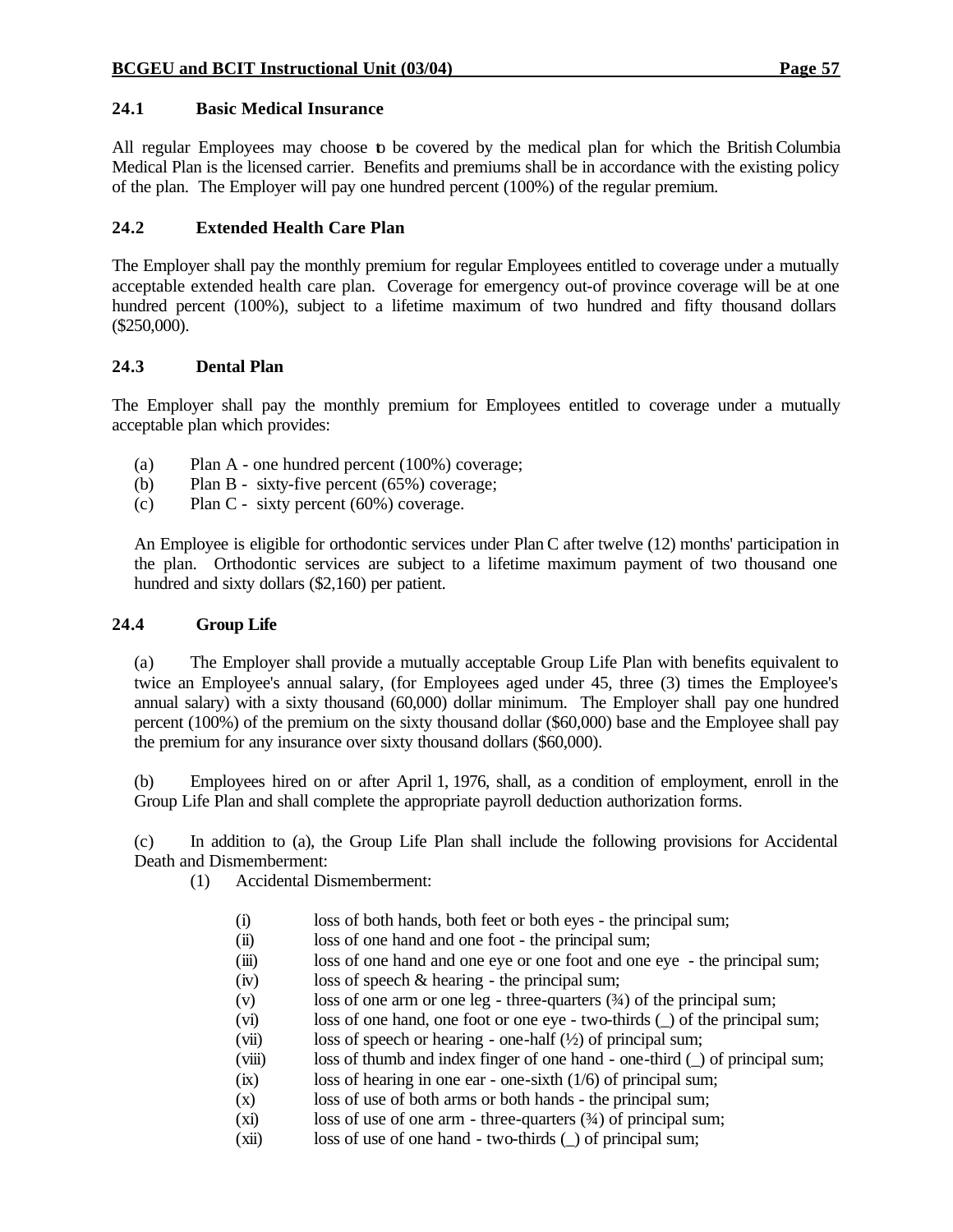- (xiii) paraplegia (total paralysis of both lower limbs) the principal sum.
- (2) Accidental Death

Full twenty-four (24) hour Accidental Death coverage equivalent to coverage under the Group Life Plan.

### **24.5 Employment Insurance**

Employment Insurance coverage will be provided during the life of this Agreement for regular and temporary Employees who would, if employed by a private Employer, be eligible for such coverage under the provisions of the Employment Insurance Act.

### **24.6 Medical Examination**

Where the Employer requires an Employee to submit to a medical examination or medical interview, it shall be at the Employer's expense and on the Employer's time, other than a medical examination required under Appendix A: Section 1.04.

### **24.7 Legislative Changes**

If the premium paid by the Employer for any Employee benefit stipulated in this Agreement is reduced as a result of any legislative or other action by the Government of British Columbia, the amount of the saving shall be used to increase other benefits available to the Employees, as may be mutually agreed between the Parties.

## **24.8 Employee Assistance Program**

The Employer agrees to continue the existing Employee Assistance Program for the duration of this Agreement and to extend this program to all members of the Bargaining Unit.

### **24.9 Groups**

For purposes of benefits plans, the total group covered by the plans, where advantageous, may include all persons in the employ of the Employer including excluded staff and those within any Bargaining Unit.

## **24.10 Air Travel Insurance**

Where Employees are required to travel by air on Employer business, and air travel insurance has not been automatically included in the ticket purchase, then receipts for air travel insurance (up to a maximum of three hundred thousand dollars (\$300,000) benefits) purchased specifically for that flight, shall be considered as part of the Employee's reimbursement expenses provided that air travel arrangements have been coordinated through the Office of the Associate Dean.

### **24.11 Insurance Policies (Health and Welfare Plans)**

(a) A copy of the insurance policies with the carriers for the Extended Health Care, Dental, LTD and Group Life Plans shall be sent to the President of the Union.

(b) The negotiated plans shall form a part of this Agreement.

(c) The Employer will consult the Union before developing any pamphlet explaining the highlights of the plans for distribution to Employees. The cost of such a pamphlet shall be borne by the Employer.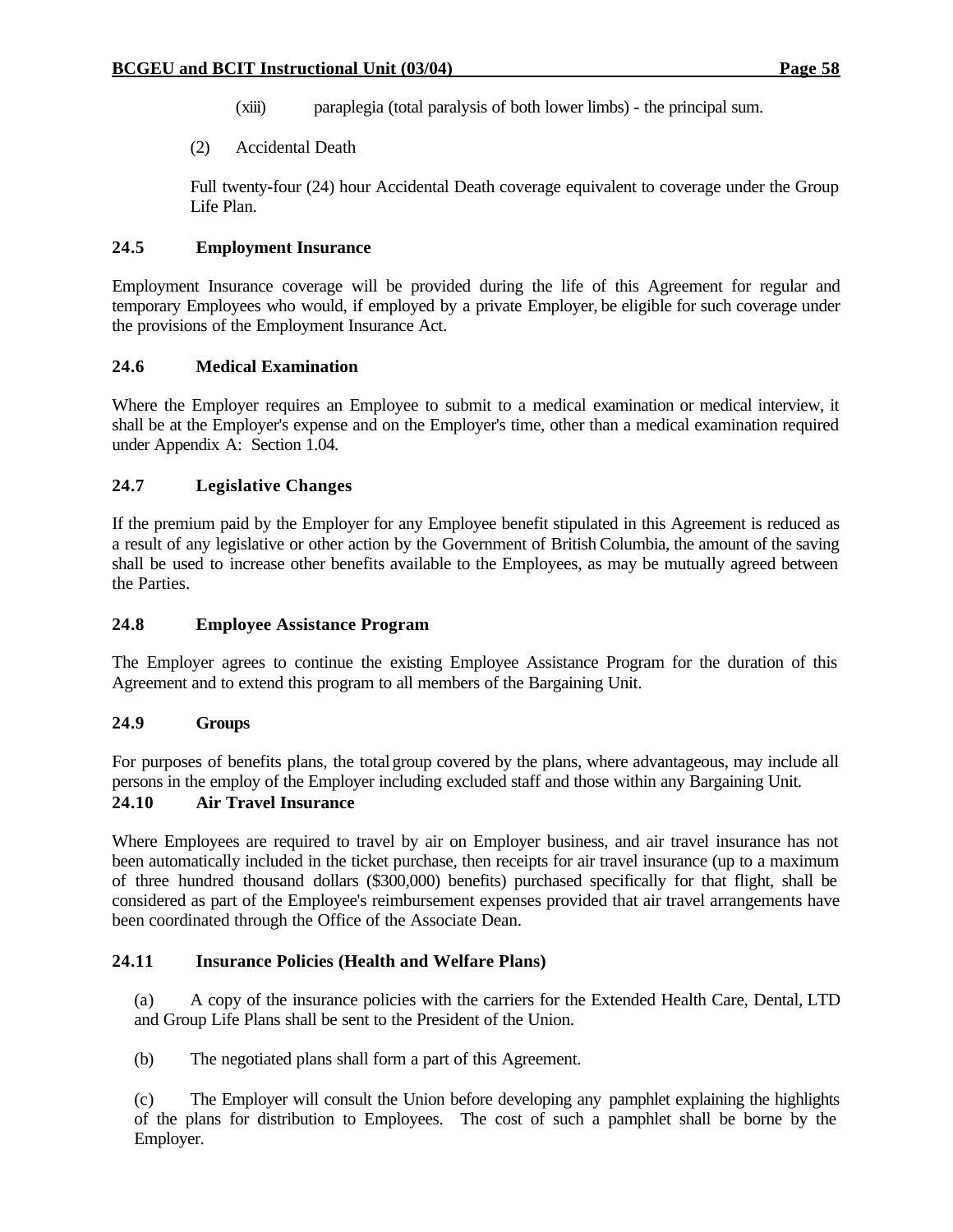(d) In the event that the Employer initiates a change in the master contract carriers during the life of this Agreement, it shall so advise the Union. The Employer agrees that the benefit levels outlined in the master contracts will not be altered or reduced without the consent of the Union.

(e) Extended Health and Dental plan provisions are to be made available to a same sex partner of an Employee as long as the relationship between these two individuals meets the same criteria of *"common law spouse"* as defined by the benefit plan carriers.

### **ARTICLE 25 - WORK CLOTHING**

### **25.1 Protective Clothing**

If a particular type of work clothing or special apparel is required by the nature of the Employee's job, such clothing or apparel shall be provided by the Employer.

Effective the signing date of this Agreement, Employees who in the normal course of performing their duties are required by the Employer to wear safety boots, shall be entitled to a boot allowance of up to one hundred sixty dollars (\$160) every two (2) years for the replacement or refurbishment of safety footwear, upon producing a receipt of purchase.

#### **25.2 Uniforms**

(a) Where the Employer requires the Employee to wear distinctive or identifying clothing, the Employer shall provide such clothing.

(b) Female Employees required to wear uniforms shall be provided with appropriately tailored pant suits at the Employee's request.

(c) Changes in the uniform style or colour shall be made only after consultation between the Parties.

### **25.3 Union Label**

All uniforms and clothing issued by the Employer shall, wherever possible, be Union made and bear a recognized Union label.

### **25.4 Maintenance of Work Apparel**

The Employer shall be responsible for the laundering, dry cleaning and maintenance of all apparel supplied by the Employer. Where an Employee is required to maintain, clean or repair the uniform or clothing issued, the Employee shall receive an allowance of ten dollars (\$10) per month for such maintenance cleaning and repair.

### **25.5 Lockers**

Where Employees are required to change their uniforms in the course of their normal duties, and where space is available, lockers which can be locked, shall be provided.

### **ARTICLE 26 - PAYMENT OF WAGES AND ALLOWANCES**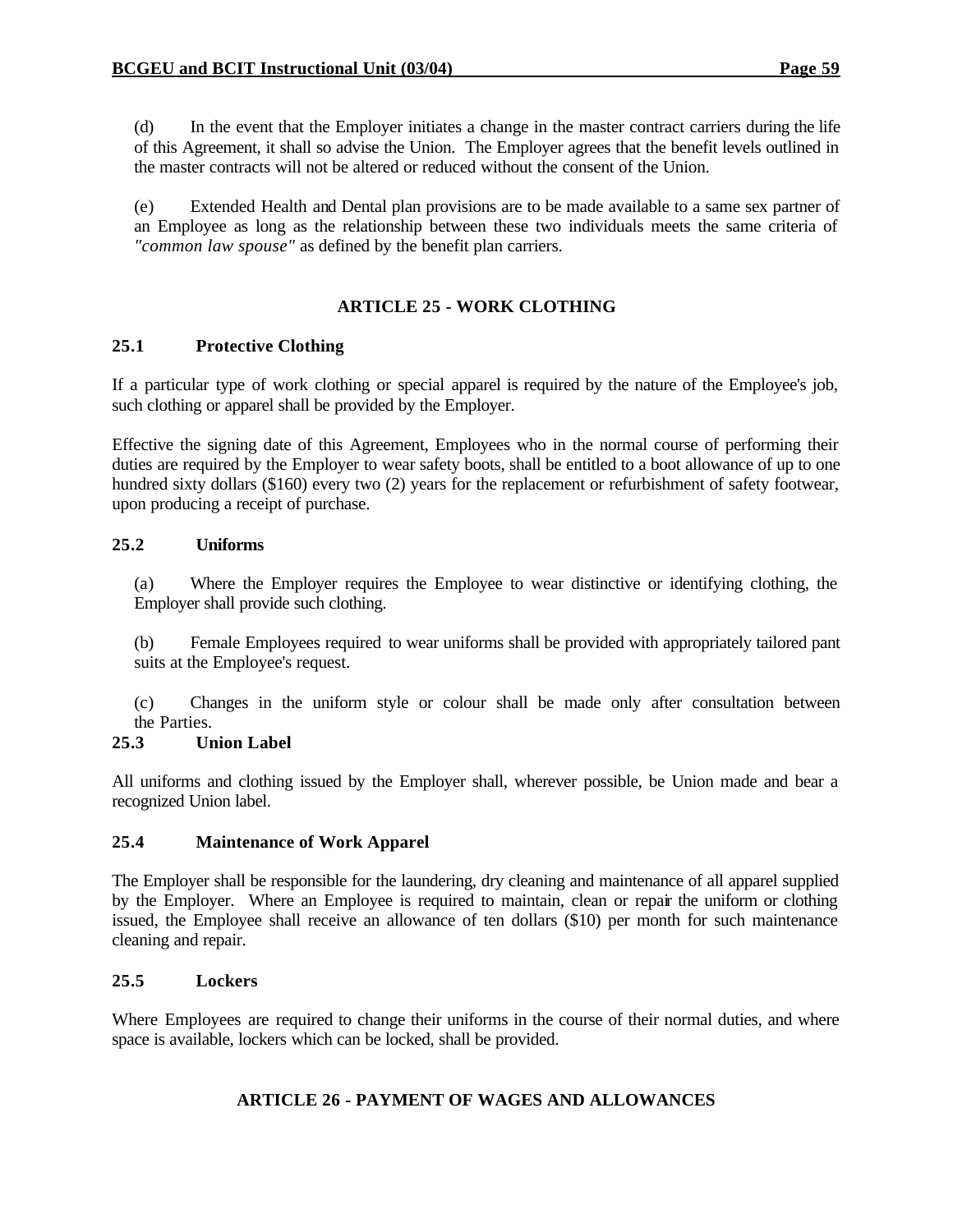### **26.1 Equal Pay**

The Employer shall not discriminate between male and female Employees by employing a person of one sex for any work at a rate of pay that is less than the rate of pay at which a person of the other sex is employed for similar or substantially similar work.

#### **26.2 Paydays**

(a) Employees shall be paid biweekly (Fridays).

(b) When a payday falls on an Employee's rest day, the Employer agrees to issue the Employee's paycheque on the last shift worked prior to the payday, provided the cheque is available.

(c) If the cheque is not available on the payday, the Employer shall arrange for the Employee to be provided with an adequate advance on his/her salary.

(d) The distribution of paycheques shall be done in such a manner that the details of the paycheque shall be confidential.

(e) (1) Persons hired after the ratification of this Collective Agreement shall be required to provide the Employer with written authorization to electronically deposit their cheque to any chartered bank or credit union in the Province of British Columbia.

(2) Upon written request, current Employees may elect to have their cheques electronically deposited to any chartered bank or credit union in the Province of British Columbia.

#### **26.3 Rates of Pay**

The Parties agree that during the life of the renewed Collective Agreement (**April 1, 2001** to **March 31, 2004**), salary adjustments shall be made in the following manner:

#### (a) *Salary Rate Upon Employment*

The hiring rate of pay for a new Employee shall not be higher than the rate of pay for an existing Employee in the same classification with similar work experience, training and education.

Nothing in this Agreement shall prevent a Vocational Instructor from being hired above the Vocational Instructor's minimum rate, to a maximum of the seventh step of the range.

As a result of Memorandum of Agreement #2, the provisions outlined in 26.3(a) above are only intended to be used until the Parties have completed their discussions regarding development of Initial Placement Criteria for instructors in the IETE specialization and for Employees hired into noninstructional specializations.

[*NOTE:* All selection committees will be required to use the following BCGEU Instructor Initial Placement Criteria form when hiring Employees in the Bargaining Unit (see Memorandum of Agreement #2)].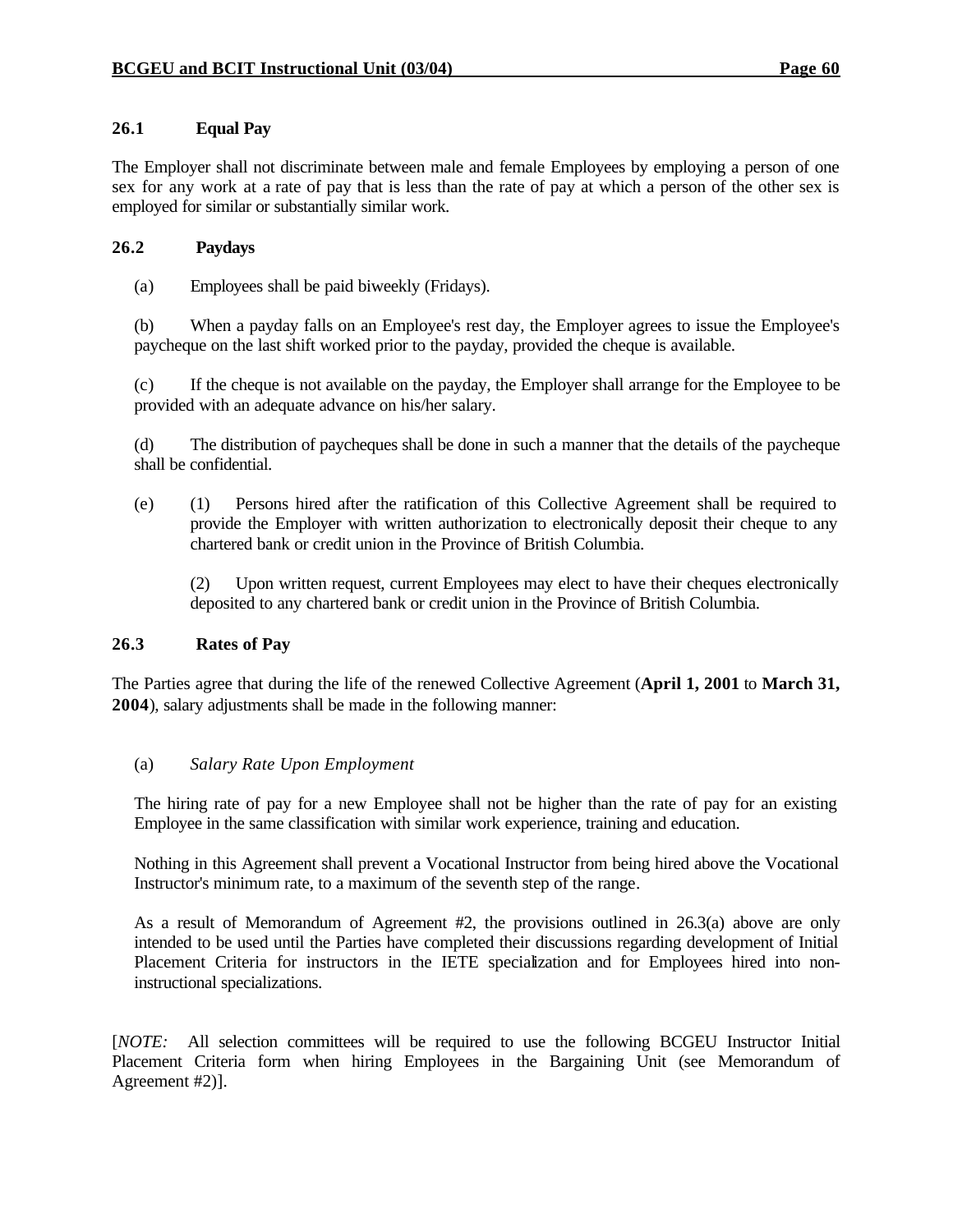### **BCGEU INSTRUCTOR INITIAL PLACEMENT CRITERIA**

|    |                     | A. Standard Qualifications                                                                                                                                  |              |                                                           |
|----|---------------------|-------------------------------------------------------------------------------------------------------------------------------------------------------------|--------------|-----------------------------------------------------------|
|    | 1.                  | $\text{TO/IP}~\text{#}$<br>(or industry certificate or appropriate other credential)                                                                        | Yes          | No                                                        |
|    | 2.                  | Five Years' Experience as Journeyperson or Equivalent                                                                                                       | Yes          | No                                                        |
|    | 3.                  | Previous Supervisory/or Teaching Experience                                                                                                                 | Yes          | No                                                        |
|    | 4.                  | Skills/Abilities to Instruct the Curriculum<br>(communication, writing and inter-personal skills)                                                           | Yes          | No                                                        |
|    |                     | <b>BASIC PLACEMENT ON SALARY SCALE:</b>                                                                                                                     | <b>STEP2</b> |                                                           |
| C. | (See 3 and $3(A)$ ) | $-OR -$<br>One Step for a Minimum of Five Years of Relevant Post-Secondary/Instructional<br>Teaching Experience Where Candidate Does Not Meet Criteria "B". |              |                                                           |
|    | $Institution(s)$ :  | $\left( \text{a)} \right)$<br>$\begin{array}{c} \hline \text{ }\text{(b)} \end{array}$                                                                      |              | Dates: $\frac{1}{\sqrt{1-\frac{1}{2}} \cdot \frac{1}{2}}$ |
|    |                     | and D. One Step for Specialized Technical Training/Diploma/Degree and Relevant<br>Applied Industry Experience (minimum one year).                           |              |                                                           |
|    | Details:            |                                                                                                                                                             |              |                                                           |
|    |                     |                                                                                                                                                             |              |                                                           |
|    |                     | Verified by:<br>Date: $\qquad \qquad$<br>(See $4(A)$ and $4(B)$ )                                                                                           |              |                                                           |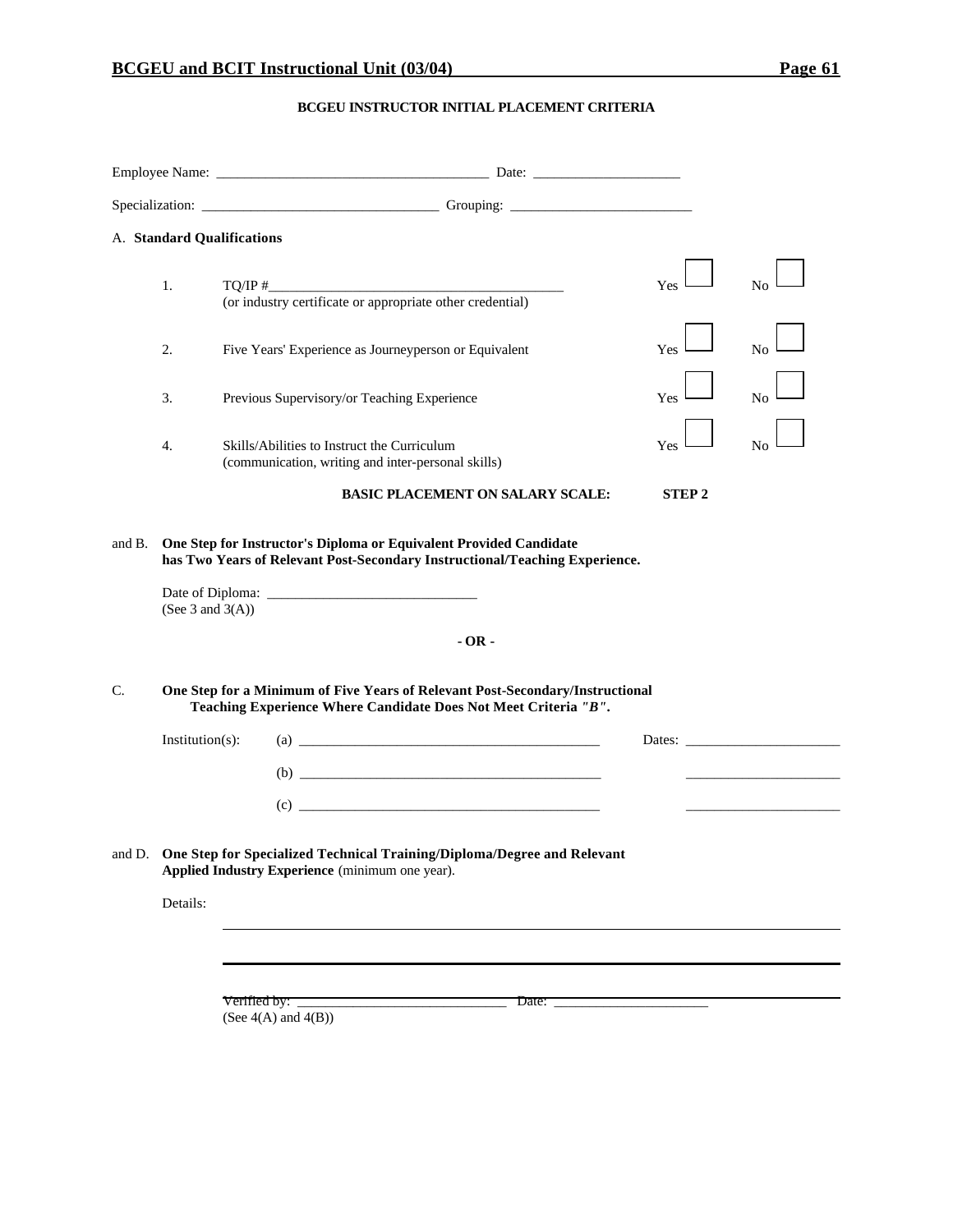#### **CANDIDATE VERIFICATION REPORT**

| Name of Candidate: |                      |                                                            |                                                                                                                                           |          |  |                                |  |  |
|--------------------|----------------------|------------------------------------------------------------|-------------------------------------------------------------------------------------------------------------------------------------------|----------|--|--------------------------------|--|--|
| 1.                 |                      | Employment References Checked: (minimum of two)            |                                                                                                                                           |          |  |                                |  |  |
|                    | A.                   | Name:<br>Comments:                                         |                                                                                                                                           |          |  |                                |  |  |
|                    | <b>B.</b>            | Name:<br>Comments:                                         |                                                                                                                                           |          |  |                                |  |  |
|                    | $\mathbf{C}$ .       | Name:<br>Comments:                                         |                                                                                                                                           |          |  |                                |  |  |
| 2.                 | TQ:<br>IP:<br>Other: | TQ/IP Registration or Other Appropriate Credential:        | <u> 1980 - Johann Stein, marwolaethau a bhann an t-Amhair ann an t-Amhair an t-Amhair an t-Amhair an t-Amhair an</u>                      |          |  | Date: $\qquad \qquad$<br>Date: |  |  |
| 3.                 | School:              | <b>Instructor Diploma or Equivalent:</b><br>Copy attached? | <u> 1980 - Jan Barbarat, martin dina masjid a shekara ta 1980 a shekara ta 1980 a shekara ta 1980 a shekara ta 19</u><br>Yes <sup>1</sup> | $\rm No$ |  |                                |  |  |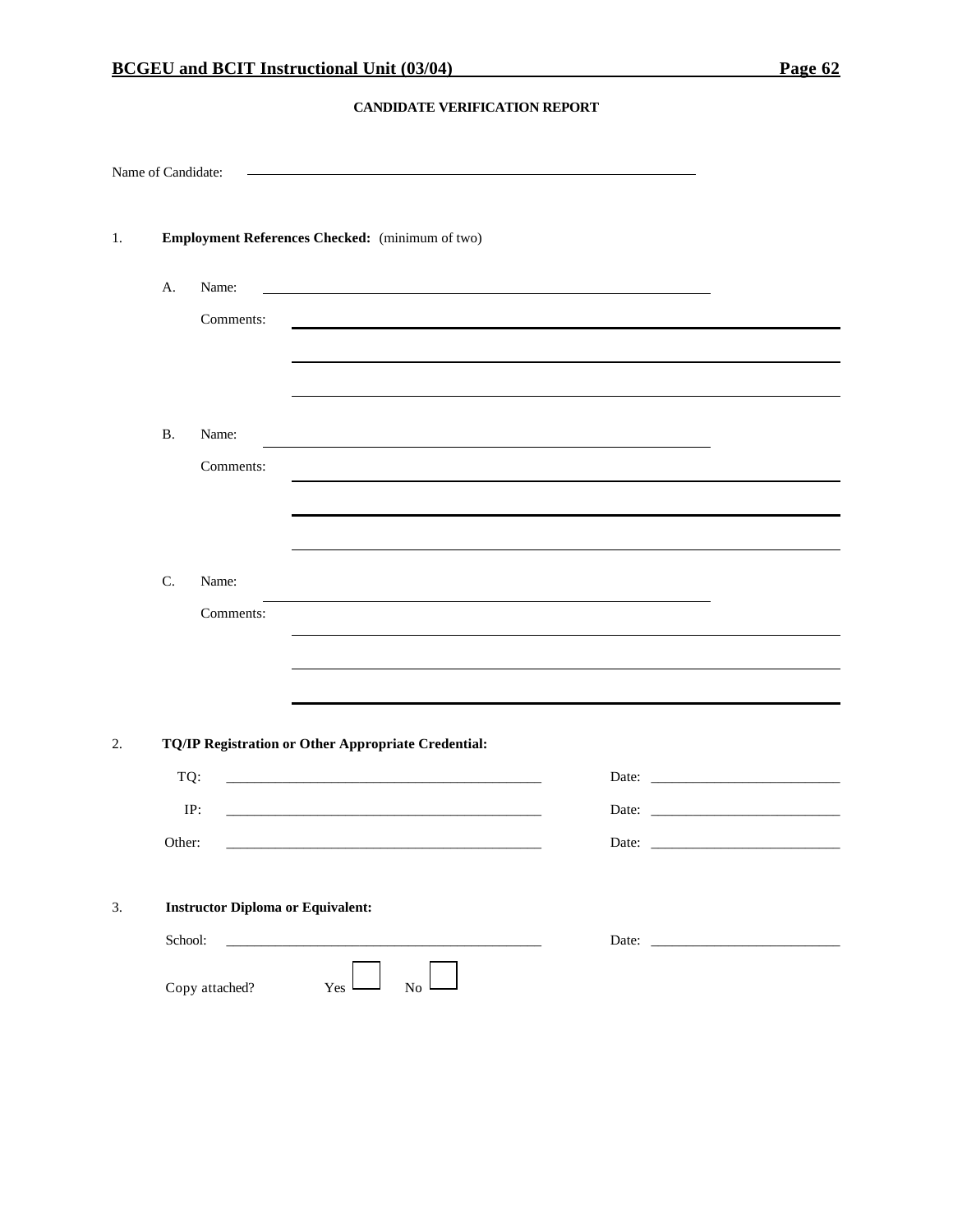# **BCGEU and BCIT Instructional Unit (03/04) Page 63**

| 3(A) | Previous Post-Secondary Institutional/Teaching Experience: |       |                                                                                                                                                                                                                                                                                                                                                                                                                                                                                 |  |  |  |  |
|------|------------------------------------------------------------|-------|---------------------------------------------------------------------------------------------------------------------------------------------------------------------------------------------------------------------------------------------------------------------------------------------------------------------------------------------------------------------------------------------------------------------------------------------------------------------------------|--|--|--|--|
|      | (i)                                                        |       | Employer:                                                                                                                                                                                                                                                                                                                                                                                                                                                                       |  |  |  |  |
|      |                                                            | (a)   | Years: $\frac{1}{\sqrt{1-\frac{1}{2}}\sqrt{1-\frac{1}{2}}\sqrt{1-\frac{1}{2}}\sqrt{1-\frac{1}{2}}\sqrt{1-\frac{1}{2}}\sqrt{1-\frac{1}{2}}\sqrt{1-\frac{1}{2}}\sqrt{1-\frac{1}{2}}\sqrt{1-\frac{1}{2}}\sqrt{1-\frac{1}{2}}\sqrt{1-\frac{1}{2}}\sqrt{1-\frac{1}{2}}\sqrt{1-\frac{1}{2}}\sqrt{1-\frac{1}{2}}\sqrt{1-\frac{1}{2}}\sqrt{1-\frac{1}{2}}\sqrt{1-\frac{1}{2}}\sqrt{1-\frac{1}{2}}\sqrt{1-\frac{1}{2$<br>(b)                                                             |  |  |  |  |
|      |                                                            |       |                                                                                                                                                                                                                                                                                                                                                                                                                                                                                 |  |  |  |  |
|      | (ii)                                                       |       |                                                                                                                                                                                                                                                                                                                                                                                                                                                                                 |  |  |  |  |
|      |                                                            | (a)   | Years: $\frac{1}{\sqrt{1-\frac{1}{2}}\sqrt{1-\frac{1}{2}}\sqrt{1-\frac{1}{2}}\sqrt{1-\frac{1}{2}}\sqrt{1-\frac{1}{2}}\sqrt{1-\frac{1}{2}}\sqrt{1-\frac{1}{2}}\sqrt{1-\frac{1}{2}}\sqrt{1-\frac{1}{2}}\sqrt{1-\frac{1}{2}}\sqrt{1-\frac{1}{2}}\sqrt{1-\frac{1}{2}}\sqrt{1-\frac{1}{2}}\sqrt{1-\frac{1}{2}}\sqrt{1-\frac{1}{2}}\sqrt{1-\frac{1}{2}}\sqrt{1-\frac{1}{2}}\sqrt{1-\frac{1}{2}}\sqrt{1-\frac{1}{2$<br>(b) Program: $\frac{1}{\sqrt{1-\frac{1}{2}} \cdot \frac{1}{2}}$ |  |  |  |  |
|      |                                                            |       |                                                                                                                                                                                                                                                                                                                                                                                                                                                                                 |  |  |  |  |
| 4.   |                                                            |       | Specialized Technical Training and Relevant Experience: (minimum one year)                                                                                                                                                                                                                                                                                                                                                                                                      |  |  |  |  |
|      |                                                            |       | A. Other Certificates/Diplomas/Degrees:                                                                                                                                                                                                                                                                                                                                                                                                                                         |  |  |  |  |
|      |                                                            |       |                                                                                                                                                                                                                                                                                                                                                                                                                                                                                 |  |  |  |  |
|      |                                                            | (i)   | $\sim$ Copy: Yes $\Box$ No $\Box$                                                                                                                                                                                                                                                                                                                                                                                                                                               |  |  |  |  |
|      |                                                            |       |                                                                                                                                                                                                                                                                                                                                                                                                                                                                                 |  |  |  |  |
|      |                                                            | (ii)  | $\sim$ Copy: Yes $\sim$<br>No                                                                                                                                                                                                                                                                                                                                                                                                                                                   |  |  |  |  |
|      |                                                            |       |                                                                                                                                                                                                                                                                                                                                                                                                                                                                                 |  |  |  |  |
|      |                                                            | (iii) | $\overline{\phantom{a}}$ Copy: Yes $\overline{\phantom{a}}$<br>$\overline{N_0}$                                                                                                                                                                                                                                                                                                                                                                                                 |  |  |  |  |
|      |                                                            |       | Date:                                                                                                                                                                                                                                                                                                                                                                                                                                                                           |  |  |  |  |
|      |                                                            |       |                                                                                                                                                                                                                                                                                                                                                                                                                                                                                 |  |  |  |  |
|      |                                                            |       | <b>B. Relevant Applied Industry Experience:</b>                                                                                                                                                                                                                                                                                                                                                                                                                                 |  |  |  |  |
|      |                                                            | (i)   |                                                                                                                                                                                                                                                                                                                                                                                                                                                                                 |  |  |  |  |
|      |                                                            |       |                                                                                                                                                                                                                                                                                                                                                                                                                                                                                 |  |  |  |  |
|      |                                                            |       | Date: <u>Date:</u> 2007                                                                                                                                                                                                                                                                                                                                                                                                                                                         |  |  |  |  |
|      |                                                            | (ii)  |                                                                                                                                                                                                                                                                                                                                                                                                                                                                                 |  |  |  |  |
|      |                                                            |       | Date: Date:                                                                                                                                                                                                                                                                                                                                                                                                                                                                     |  |  |  |  |
|      |                                                            | (iii) |                                                                                                                                                                                                                                                                                                                                                                                                                                                                                 |  |  |  |  |
|      |                                                            |       |                                                                                                                                                                                                                                                                                                                                                                                                                                                                                 |  |  |  |  |
|      |                                                            |       | Date:                                                                                                                                                                                                                                                                                                                                                                                                                                                                           |  |  |  |  |
|      |                                                            |       |                                                                                                                                                                                                                                                                                                                                                                                                                                                                                 |  |  |  |  |
|      |                                                            |       |                                                                                                                                                                                                                                                                                                                                                                                                                                                                                 |  |  |  |  |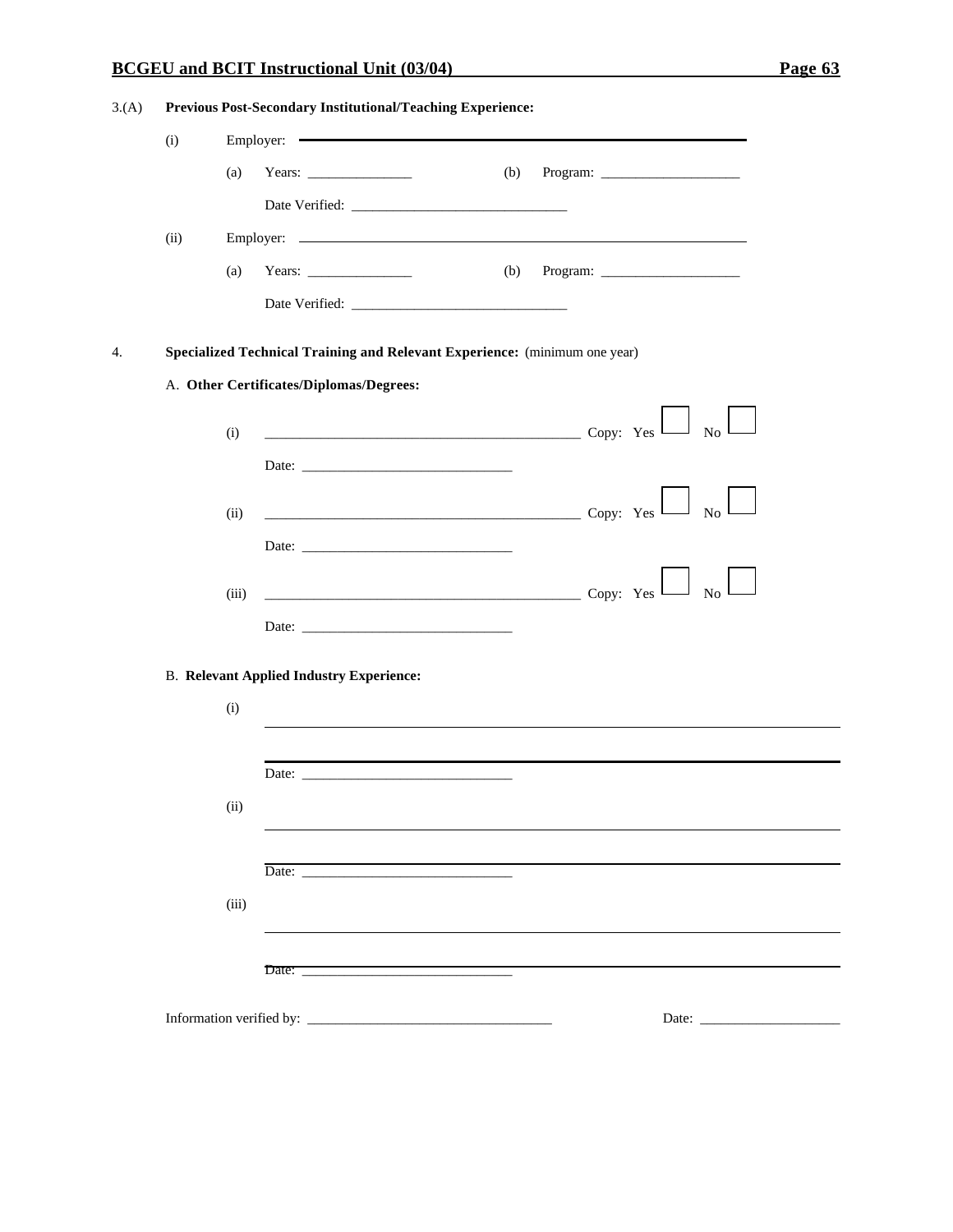#### **PLACEMENT RECORD**

#### **SUMMARY**

| Status:        | Regular<br>Temporary                                           |     |                                                   |
|----------------|----------------------------------------------------------------|-----|---------------------------------------------------|
| A.             | <b>Basic Placement on Salary Scale</b>                         |     | <b>STEP</b><br>$\overline{2}$                     |
| and <b>B</b> . | <b>Instructor Diploma:</b>                                     |     |                                                   |
|                | Completed<br>a)                                                | Yes | No                                                |
|                | Two Years Post-Secondary Teaching Experience<br>b)             | Yes | N <sub>o</sub>                                    |
|                | $-OR -$                                                        |     |                                                   |
| $\mathbf{C}$ . | <b>Teaching Experience:</b>                                    |     |                                                   |
|                | Five Years of Relevant Post-Secondary                          |     |                                                   |
|                | Teaching Experience                                            | Yes | N <sub>o</sub>                                    |
|                | If Affirmative to B or C above, Grant One Step on Salary Scale |     |                                                   |
| and D.         | <b>Specialized Technical Training/Relevant Experience:</b>     |     |                                                   |
|                | Specialized Technical Training/Diploma/Degree and              |     |                                                   |
|                | Relevant Applied Industry Experience (minimum one year)        | Yes | No                                                |
|                | If Affirmative to D above, Grant One Step on Salary Scale      |     |                                                   |
|                |                                                                |     | Total Steps Granted: _____<br>(Initial Placement) |
|                |                                                                |     | Salary/Month:                                     |

Approval Signature

\_\_\_\_\_\_\_\_\_\_\_\_\_\_\_\_\_\_\_\_\_\_\_\_\_\_\_\_\_\_\_\_\_\_\_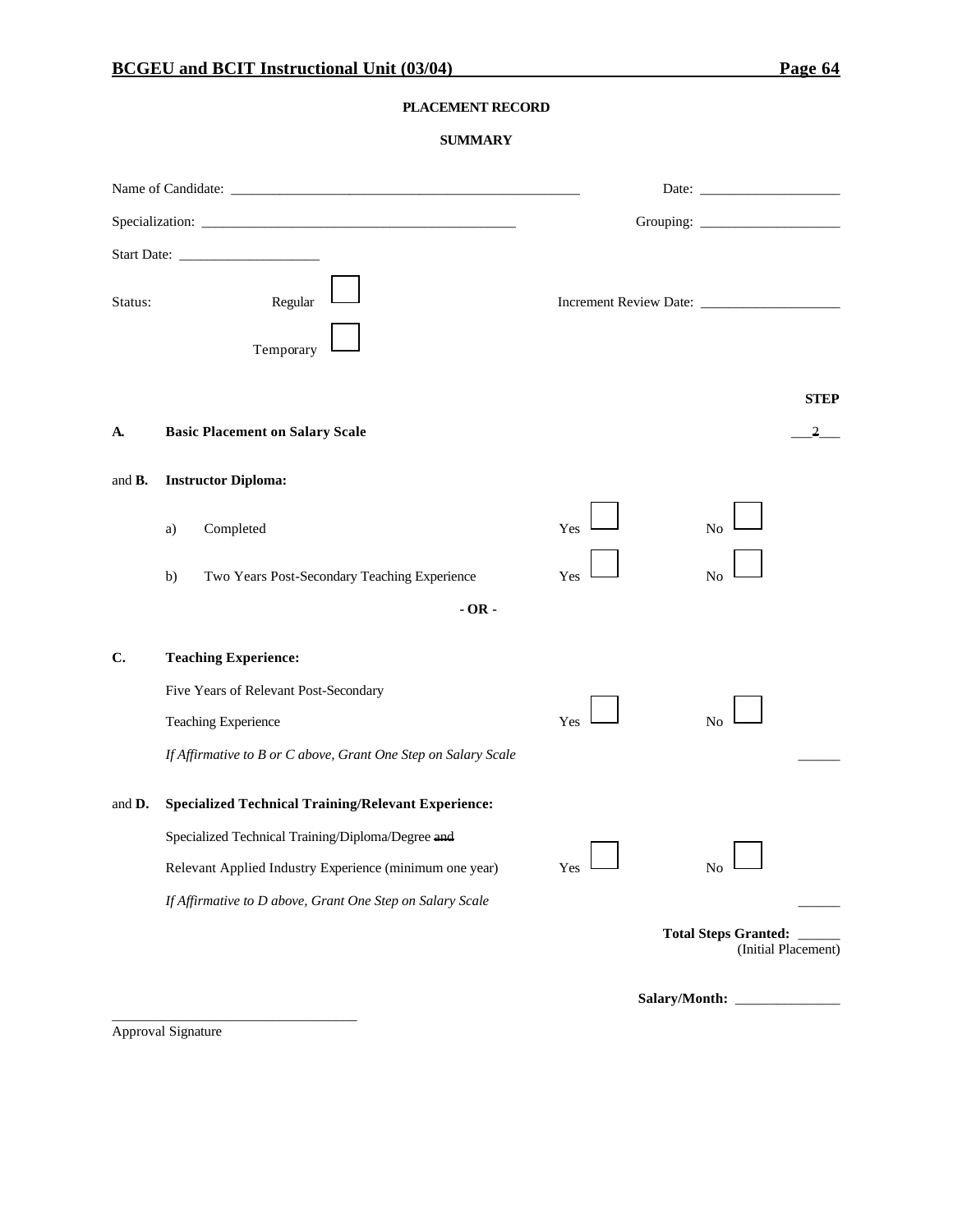#### (b) *Increments*

Increments - Subject to the other provisions of this Agreement, a regular Employee will advance one step on the Salary Schedule on the Employee's increment date.

(1) Effective January 01, 1987: all Employees normally eligible for an increment between January 01, 1987 and June 30, 1987 will advance one step on May 1, 1987 and each May 1st thereafter where eligible.

(2) All Employees normally eligible for an increment between July 1, 1987 and December 31, 1987 will advance one step on November 1, 1987 and each November 1 thereafter where eligible.

(3) For regular Employees hired after January 1, 1987, a one-step increase within the salary range shall become effective as of the first day of May or the first day of November as the case may be. Where the anniversary date of an initial appointment falls between January 1 and June 30, the date of the increment increase will be May 1, and where between July 1 and December 31, the date of the increment increase will be November 1.

Where a regular Employee has worked less than eight (8) months in the twelve (12) months immediately preceding his/her increment date, he/she shall have his/her increment delayed to the next biannual increment date.

Any absence from duty with pay shall not result in a delay in the increment.

The increment date shall not be delayed for such periods during leave of absence without pay when on an assignment related to the Employee's assignment and when so approved at the time the leave was granted.

The increment date cannot be advanced.

An Employee must complete the Ministry of Education's *"Instructor's Diploma"*, or equivalent appropriate career requirement for the classification as assessed by the Employer, in order to obtain the Employee's fourth increment. An Employee who has thereby had the fourth increment withheld, shall be granted the fourth increment on the next biannual increment date following completion of the I.D. program.

Where an Employee is prevented from attending the Instructor Diploma Program as a result of operational or other action taken by the Employer, the Employee will advance to the next biannual increment according to his/her anniversary date, however, the Employee must subsequently attain the Instructor's Diploma in order to advance to subsequent increments.

Service as a temporary Employee cannot be used for increment purposes and a temporary Employee is not eligible for increments.

(See Article 17.1)

(a) An additional increment (3% increase) at the top of the scale effective August 01, 1991. (New Step 9)

An additional increment (3% increase) at the top of the scale effective August 01, 1992. (New Step 10)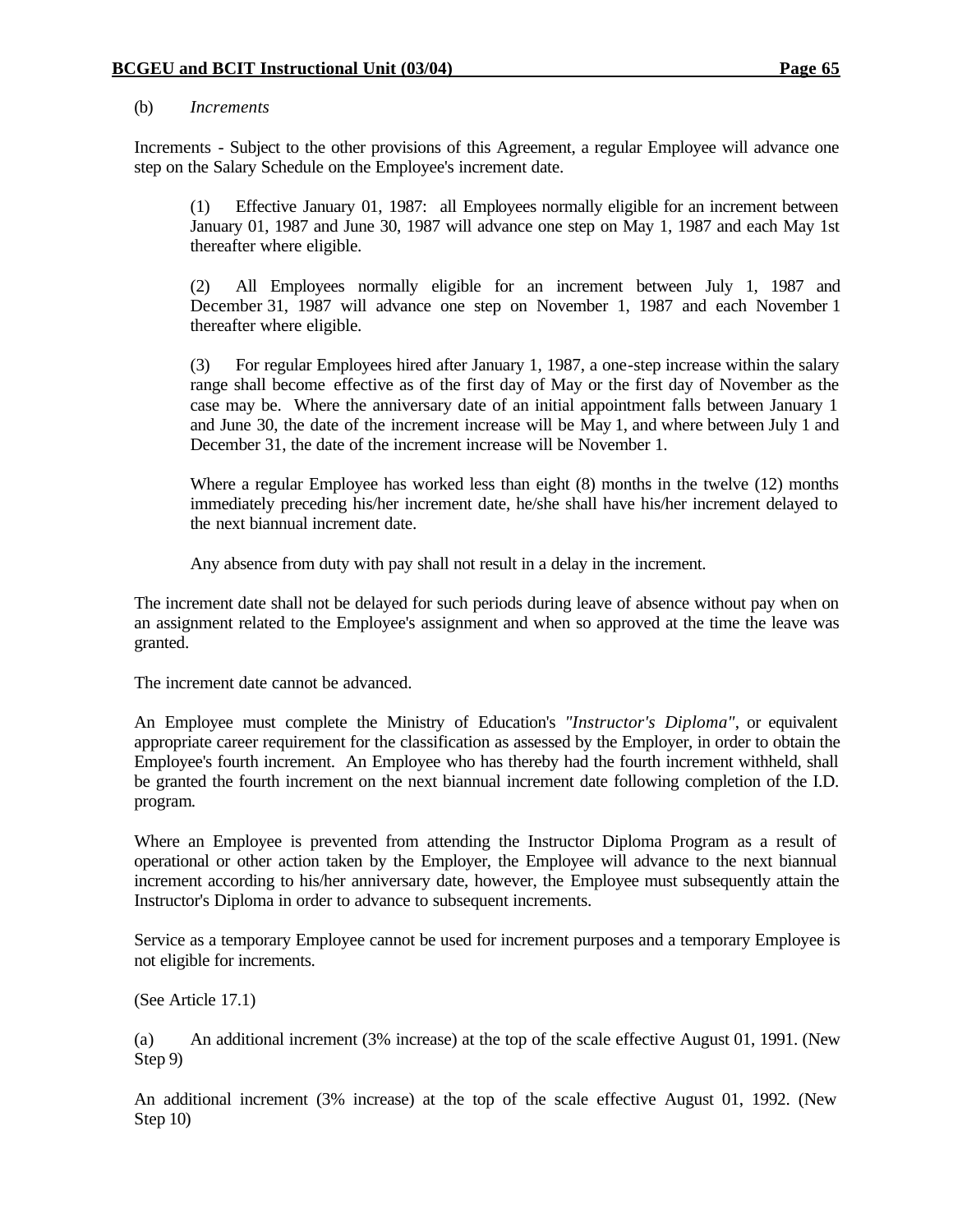Employees at Step 8 as of the ratification date of the January 1, 1991 to December 31, 1992 Collective Agreement will proceed to Step 9 effective August 1, 1991 and to Step 10 effective August 1, 1992. Increment adjustments for all other Employees will be made pursuant to the provisions of Article 26.

The Parties agree, that Step 1 and Step 2 of the salary scale will be deleted on November 15, 1992 and that the salary scale will be renumbered to reflect a total of eight (8) steps.

The Parties also agree to amend Memorandum of Agreement #2 and the *"BCGEU Instructional Placement Criteria"* document effective November 15, 1992 to reflect the foregoing. (Therefore, Step 4 becomes Step 2).

# **26.4 Substitution Pay**

When an Employee temporarily substitutes in, or performs the principal duties of a higher-paying position, he/she shall receive the rate for the job, where a single rate is established. If a salary range is established, he/she shall receive the minimum rate of the new salary range or the rate in the new salary range which is the closest step to eight percent (8%) above his/her current rate, whichever is greater, but not more than the top of the new salary range. Employees on sick leave, special leave, or any other paid leave of absence will be entitled to the basic rates of pay they received prior to substituting in a higher position.

Substitution pay is not payable when an Employee has not been designated by the Employer to substitute, or where an Employee's current position normally requires periodic substitution in the higher position as defined in the functional job description.

## **26.5 Rate of Pay on Reclassification or Promotion**

(a) When an Employee is promoted or reclassified to a higher-paying position in the salary schedule, the Employee will receive the rate for the position if a single salary, or, in the case of positions on a salary range, will receive the rate in the salary range which is the closest step to eight percent (8%) above his/her previous rate, or the minimum of the new range, whichever is greater, but not more than the top of the new salary range.

(b) The above does not apply to new classifications established pursuant to Article 28.3.

# **26.6 Pay on Temporary Assignment**

A regular Employee temporarily assigned by the Employer to a position with a rate of pay lower than his/her regular rate of pay shall maintain his/her regular rate of pay.

#### **26.7 Reclassification of Position**

(a) An Employee shall not have his/her salary reduced by reason of a change in the classification of his/her position that is caused other than by the Employee.

(b) Any Employee whose salary has been protected by a provision of any Component Agreement at anytime before July 31, 1977, or whose salary has been protected by any Agreement between the Employer and the Union since July 31, 1977, or whose position classification is changed to one with a lower maximum salary through no fault of his/her own, shall receive fifty percent (50%) of the negotiated salary increase applicable to the Employee's new classification. Such Employee shall receive the full negotiated salary increase when the maximum salary of his/her classification equals or exceeds the salary which he/she is receiving.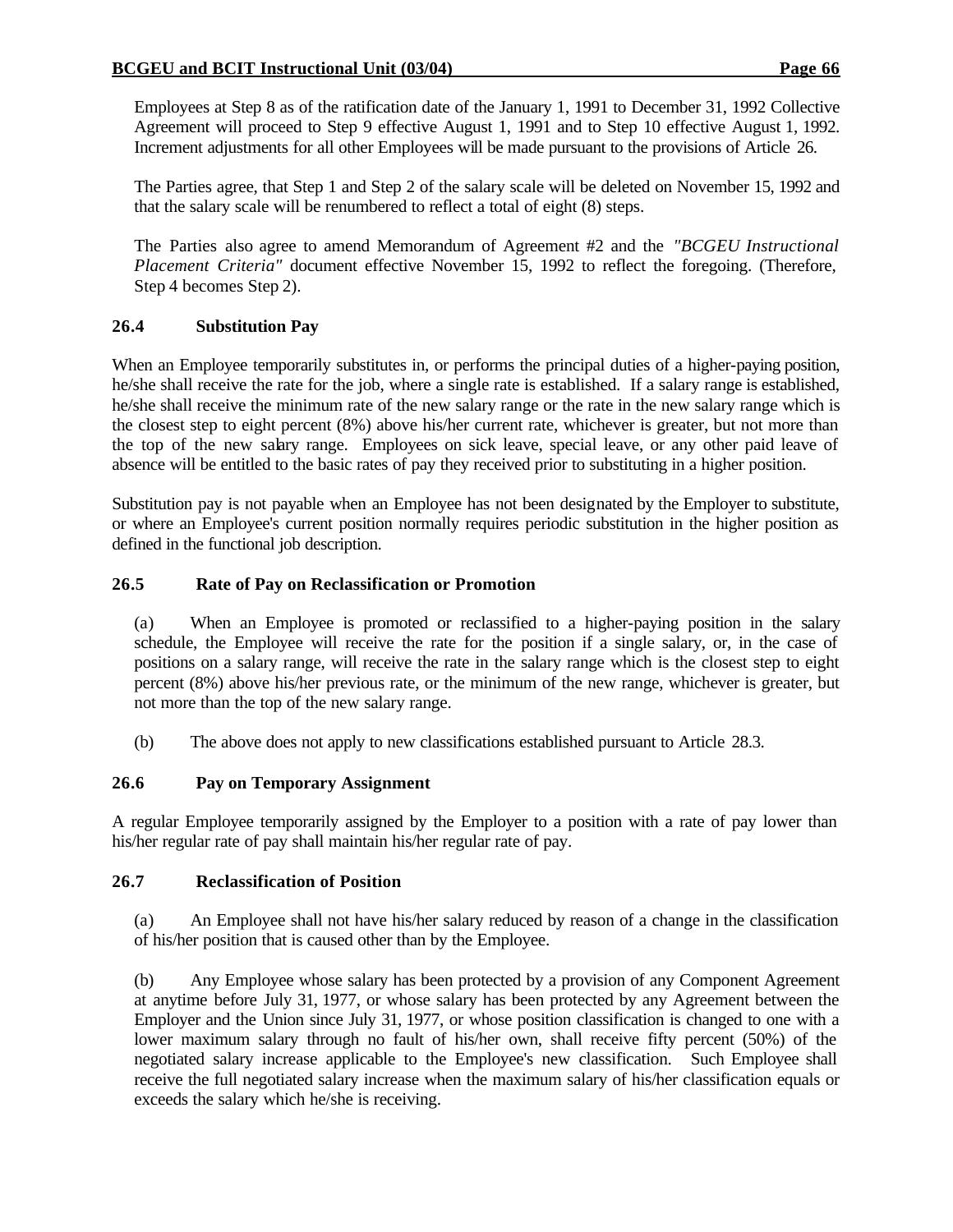## **26.8 Payment to Dependents on Death**

(a) Where an Employee dies while in the Employer's service, the following amounts shall be paid to the Employee's beneficiary as designated under the Group Life Plan, if any, or in the absence of such beneficiary, to the Employee's estate:

(1) if the Employee has completed one (1) continuous year in the Employer's service, one (1) month's salary;

(2) if the Employee has completed two (2) continuous years in the Employer's service, two (2) months' salary;

(3) if the Employee has completed three (3) continuous years in the Employer's service, three (3) months' salary;

(4) if the Employee has completed four (4) continuous years in the Employer's service, four (4) months' salary;

(5) if the Employee has completed five (5) continuous years in the Employer's service, five (5) months' salary; or

(6) if the Employee has completed six (6) or more continuous years in the Employer's service, six (6) months' salary.

(b) It is understood that this benefit is not payable in addition to that provided in Section 53 of the Public Service Act.

# **26.9 Retirement Allowance\* 3**

Upon retirement from service, an Employee who has completed twenty (20) years of continuous service, and who under the provisions of the College Pension Act is entitled to receive a superannuation allowance on retirement, is entitled to an amount to be paid by the Employer equal to his/her salary for one (1) month, and, for each full year of service exceeding twenty (20) years, but not exceeding thirty (30) years, is entitled to an additional amount equal to one-fifth (1/5) of his/her monthly salary.

# **26.10 Salary Rate on Demotion**

When an Employee is demoted, the Employee shall receive the rate for the position of a single salary. If a salary range is established, the maximum reduction shall be the closest step to eight percent (8%), but where the differential between the Employee's salary before demotion and the maximum salary of the lower position is greater than eight percent (8%), the new salary shall be the maximum of the new position.

# **26.11 Hourly, Daily and Partial Month Calculations**

# (a) *Interpretation and the Application of the Biweekly Pay System*

To assure consistent application of terms and conditions contained in the Collective Agreement which are affected by the operation of biweekly pay the following conversion formula will apply, without limiting in any way existing entitlements (effective January 1, 1988).

 $3*$ It is understood that this benefit is not payable in addition to that provided by Section 49(2) of the Public Service Act.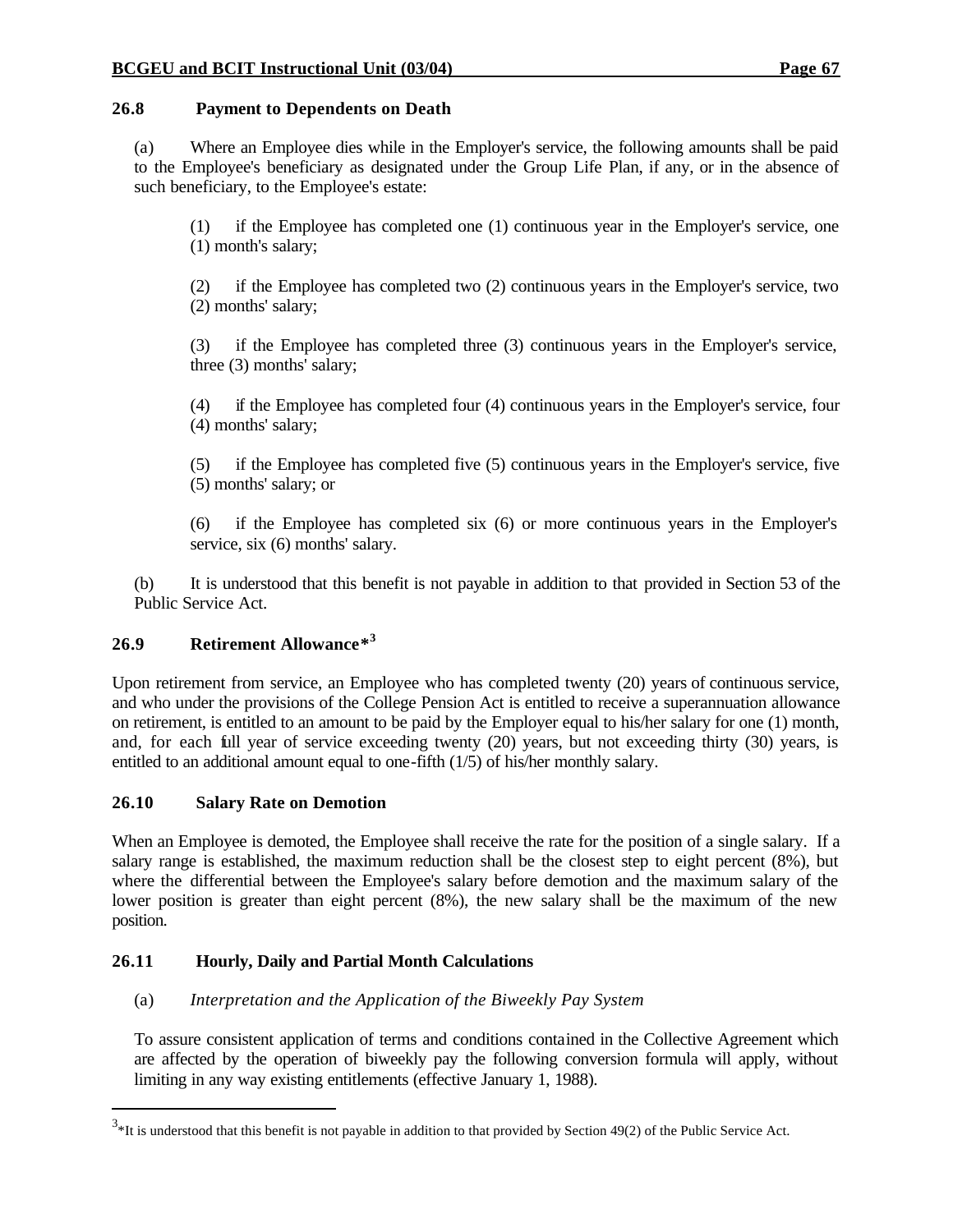*Formula for Hourly, Daily and Partial Month Calculations:*

The formula for paying biweekly or hourly rates is as follows:

Annual Rate  $=$  biweekly rate 26.0892857 Monthly Rate x 12 Months = biweekly rate 26.0892857 Biweekly Rate  $=$  hourly rate

60/70 as applicable

The daily rate shall be determined by multiplying the number of regular scheduled hours in the Employee's daily shift by the hourly rate.

For the purposes of converting a biweekly rate to a monthly rate, the formula will be as follows: Biweekly rate x 26.0892857

12

When an article has a reference to payments at the *"end of the month following the month"* in which an event occurs, payment will be *"at the end of the second pay period following the pay period"* in which the event occurs.

Similarly, a reference to payments on specified dates will mean payment on the closest pay period payday to the specified date.

(b) *Calculation of Pay* - Any Employee whose appointment spans a complete calendar month shall be paid the monthly rate. An Employee who starts and/or terminates employment during a month will be paid for that month a sum based on the current daily rate times the number of complete days for which pay is payable to that Employee in the month. Any deductions for periods of less than a calendar month will be made based on the daily rates. A deduction for a full calendar month will be made based on the monthly rate in accordance with Schedules A, B **and C.**

(c) For the purposes of calculating severance pay pursuant to Article  $12.5(a)(4)$  *"one-half*  $\frac{1}{2}$ ) *month's"* salary equals annual salary divided by 24.

# **ARTICLE 27 - REIMBURSEMENT OF EXPENSES AND TRAVEL**

#### **27.1 Reimbursement of Costs**

Employees required to travel on the Employer's business or Employees entitled to reimbursement of expenses shall be reimbursed as follows:

(a) *Meals:*

Effective April 1, 1991:

| Breakfast | \$7.55  |
|-----------|---------|
| Lunch     | \$10.50 |
| Dinner    | \$15.10 |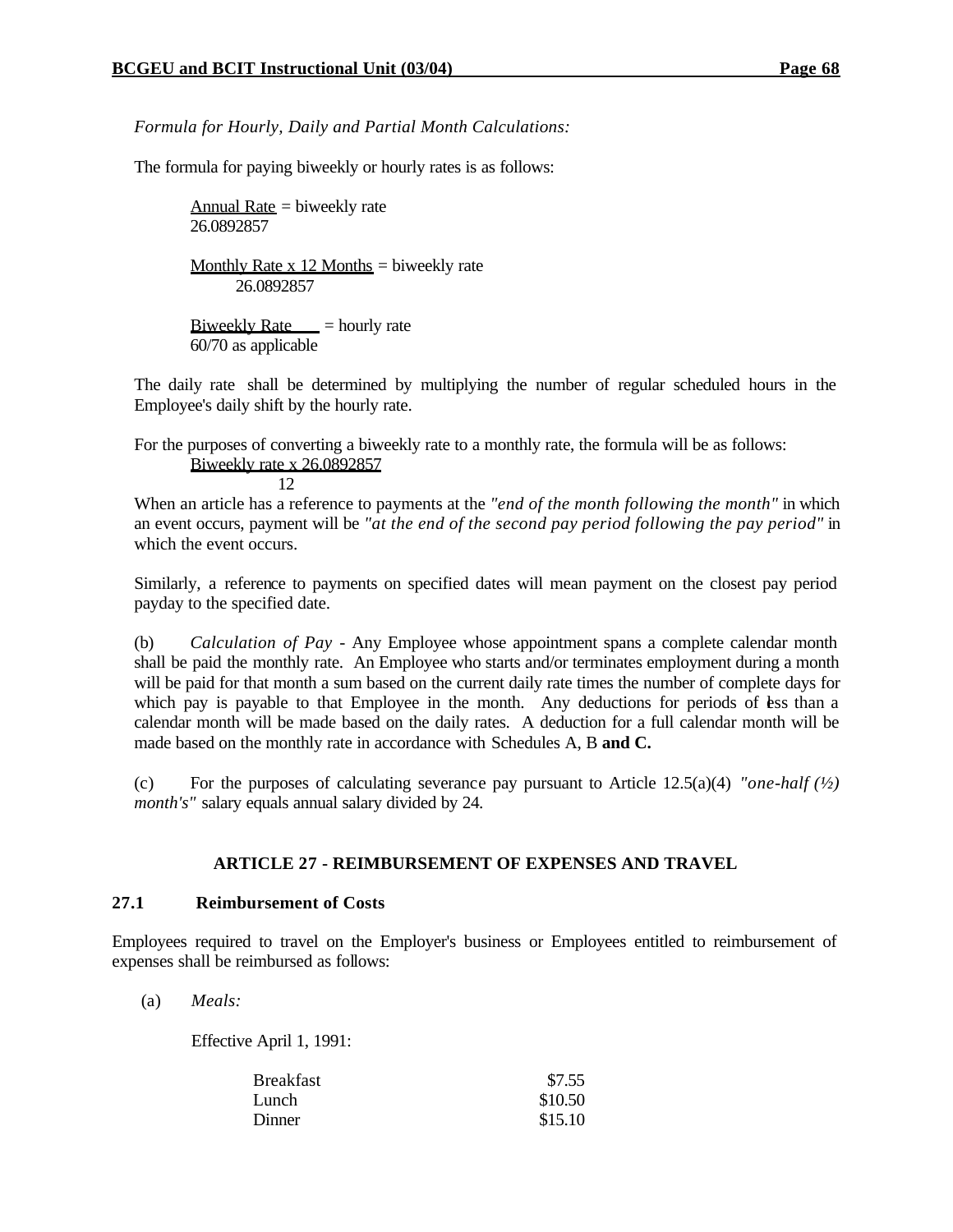- (b) *Lodging* Actual cost, based on receipts.
- (c) *Fares* Reasonable actual cost (normally based on economy air fare) with receipts.

An Employee going on authorized travel will be provided with an adequate travel advance, upon request.

The Institute agrees to continue its current practice with respect to the payment of meal allowances for Vocational Instructors.

# **27.2 Type of Accommodation**

It is agreed and understood that where the Employer supplies lodging using community services that, whenever possible, the Employee will be entitled to single accommodation and that the sharing of the room with other Employees will not be required except under unusual circumstances, such as where sufficient accommodation is not available. Where the Employee is sharing his/her accommodation with persons other than Employees entitled to lodging, or where the Employee is using accommodation in excess of single accommodation, the Employee will be responsible for all lodging costs in excess of single accommodation.

## **27.3 Temporary Assignment Travel**

When an Employee is assigned temporarily to a work site within the Province that is so far removed that he/she is unable to return to his/her designated headquarters at the end of each workday, the following conditions shall apply:

(a) Travel between his/her place of temporary accommodation and the work site shall be considered as time worked.

(b) Employees shall be provided with return economy air fare in order to allow them to return to their place of residence and return to the work site at the end of each workweek on the Employee's time.

Employees who choose not to return to their place of residence shall not receive the return air fare.

(c) This article does not apply to Employees who participate in the Employer's training programs as a condition of employment.

(1) in-service Employees participating in such training programs shall be afforded the opportunity of returning to their headquarters for a weekend at the end of a two (2) week period at the Employer's expense;

(2) travel shall be on the Employee's time and accommodation expenses for the weekend period, if any, shall be the Employee's responsibility. The Employer shall determine the mode of transportation to be taken by the Employee.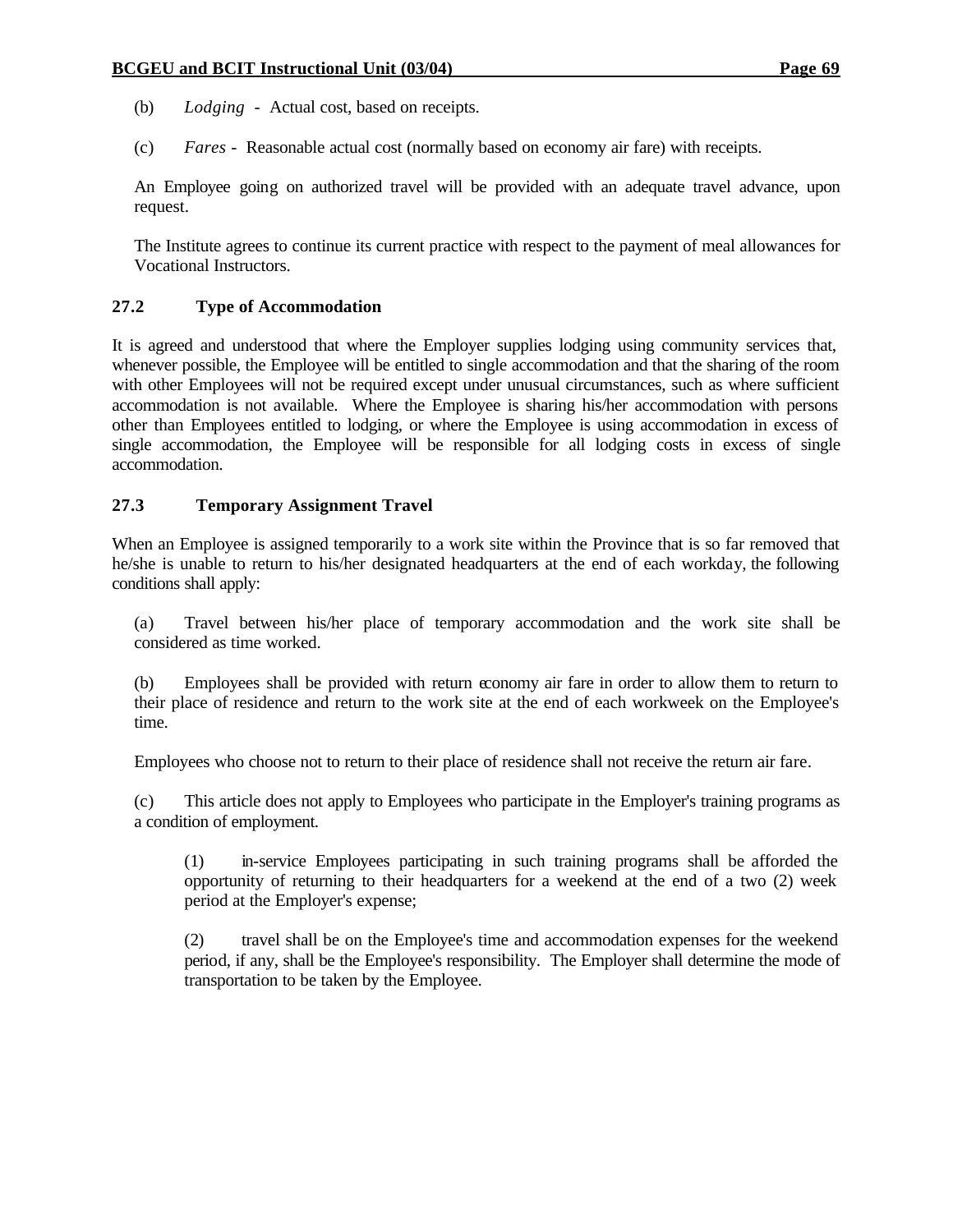(a) Employees required to travel outside the Province shall be reimbursed for receipted expenses incurred in the course of their duties. Receipts shall not be required for expense categories currently paid without receipt within British Columbia. Types and amounts of receipted expenses that will be reimbursed outside the Province will be pre-authorized.

- (b) (1) Employees will be provided reasonable stopover time where required, in view of fatigue occasioned by international travel;
	- (2) guidelines shall be established by the Labour/Management Committee.

(c) Hours of work for Employees on travel shall not be more than seven (7) hours per day exclusive of meal periods, or not more than seventy (70) hours per two (2) week period, except that working hours need not be prescribed within set periods on the clock but should meet the requirements of the assignments.

# **27.5 Recreational Use of Employer's Vehicles and Communication Facilities**

It is the intent of the Employer that, where Employees are required to obtain accommodation at a point distant from their place of residence they will be permitted reasonable personal use of an Employer's vehicle, if available, during their non-working hours.

The Employer recognizes the frequent isolation of some of the Employees as a result of the nature and location of the Employer's operations. The Employer, therefore, agrees to permit reasonable personal use by Employees of the communication facilities at the work site.

# **27.6 Vehicle Allowance**

An Employee shall be reimbursed for use of vehicle on the Employer's business when required to use the Employee's vehicle in the performance of the Employee's duties. The payment shall cover distance to and from the Employee's place of residence when the Employee is required to have his/her vehicle at work for use in the performance of duties. The rate of reimbursement shall be: effective the signing date of this Agreement, thirty-two cents (32 $\varphi$ ) per kilometer or fifty-one cents (51 $\varphi$ ) per mile.

# **27.7 Hosting Expenses**

Where Employees have guest speakers, recruiting officers, consultants, community relations personnel, or other non-service personnel at their work place in the course of their duties, they shall, subject to prior approval, be reimbursed for reasonable expenses upon production of receipts.

# **27.8 Expenses Within Headquarters Area**

An Employee in performing his/her duties within his/her headquarters area may claim unusual and/or extraordinary out-of-pocket expenses, subje ct to approval by the Employer.

It is agreed that payment for out-of-pocket expenses is intended to include payment for meals where the situation warrants. It is not the intention to pay meal allowances where the Employee can be reasonably expected to provide his/her own meal.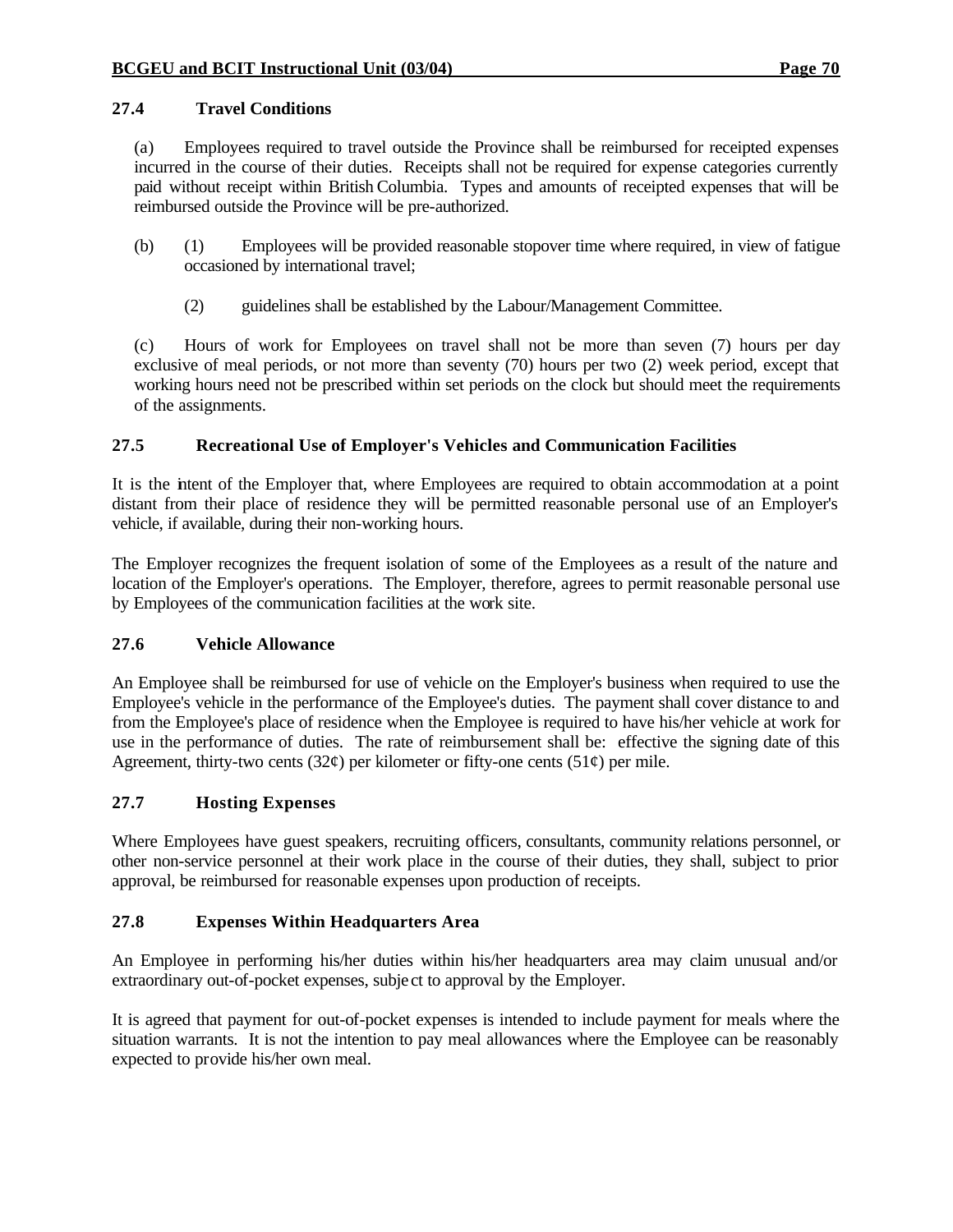An Employee required to work other than the Employee's normal working hours and who must travel to or from home between 11:00 p.m. and 6:00 a.m., shall be reimbursed for the actual cost of commercial transportation upon presentation of a receipt.

# **27.10 Relocation Expenses**

Regular Employees who have to move from one geographic location to another after winning a competition or at the Employer's request, shall be entitled to relocation expenses in accordance with the agreed upon established regulations. This provision will also apply to temporary Employees who have completed two hundred (200) days within a fifteen (15) month period.

# **27.11 Telephone Allowance**

Employees on travel status who are required to obtain overnight accommodation shall be entitled to claim for one (1) fifteen (15) minute telephone call home to or within British Columbia, for the first night away and then for every three (3) consecutive nights away thereafter.

# **27.12 Vaccinations/Inoculations**

Employees on Employer business outside of Canada should be reimbursed for the cost of vaccinations/inoculations not covered by B.C. Medical but that are recommended by their family physician or requested by immigration authorities.

# **ARTICLE 28 - CLASSIFICATION AND RECLASSIFICATION**

# **28.1 Classification Specifications**

The Employer agrees to supply the President of the Union or his/her designate with the classification specifications for those classifications in the Bargaining Unit.

# **28.2 Job Evaluation Plan**

(a) The Employer agrees that no job evaluation plan pertaining to positions covered by this Agreement will be introduced without the mutual agreement of the Parties.

(b) To facilitate the orderly introduction or change in job evaluation plans, a Joint Job Evaluation Committee shall consist of an equal number of representatives of each Party.

(c) The Committee shall formulate the job evaluation plans used within the Bargaining Unit and shall make joint recommendations to the Bargaining Principals for ratification.

(d) The Committee may direct the formation and establish the terms of reference of subcommittees to undertake the mechanics of any study approved by this Committee.

(e) Introduction and establishment of mutually agreed-upon job evaluation plans shall be subject to mutual agreement as to timing, in conjunction with Article 28.3.

(f) The Employer may update classification standards where it does not change the relative value of a classification or impact on a classification series. When revised classification standards are issued by the Employer, copies will be filed with the President of the Union.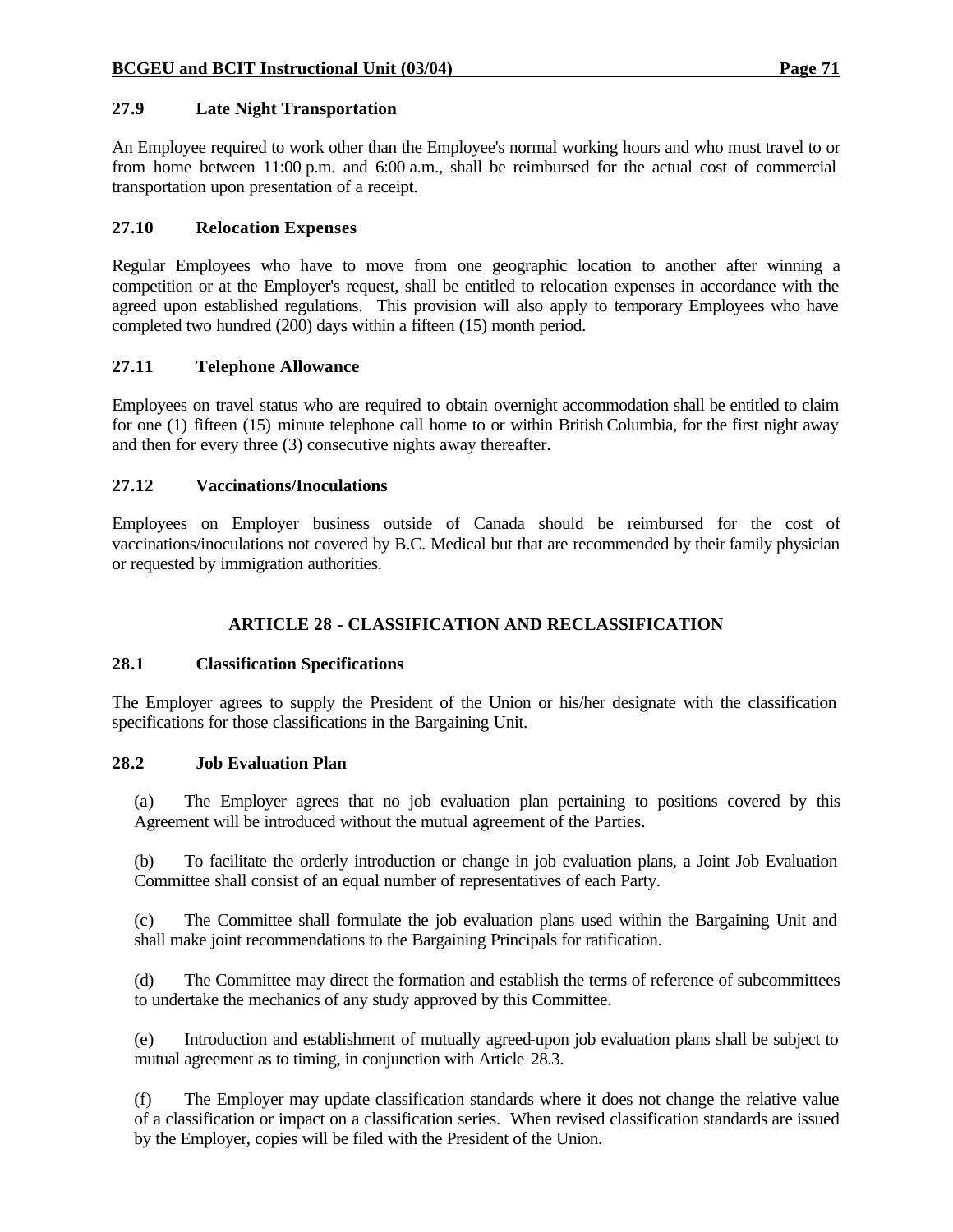(g) The Committee shall review any legislation enacted by the Government of British Columbia specific to pay equity that affects the Bargaining Unit, and shall recommend to the Labour/Management Committee the means of implementing such legislation for the Bargaining Unit.

## **28.3 Classification and Salary Assignments**

When a new or substantially altered classification covered by this Agreement is introduced, the rate of pay shall be subject to negotiations between the Employer and the Union. If the Parties are unable to agree on the rate of pay for the new or substantially altered classification, within ten (10) days of their first meeting or such other period as agreed by the Parties, the Employer may implement the classification and attach a salary. The matter may then be referred to a board of arbitration pursuant to Article 8 of this Agreement.

 The new rate of pay shall become effective on a date agreed upon by the Parties or as determined through the arbitration process.

# **28.4 Classification Appeal Procedure**

An Employee shall choose the right to appeal the classification of the position he/she occupies through the Union. The contents of this article are subject to appeal and adjudication through the arbitration procedure in Article 8 of this Agreement.

(a) If an Employee believes that the position he/she occupies is improperly classified, he/she shall discuss the classification or grade with his/her immediate supervisor.

(b) The supervisor shall, upon request, provide the Employee with a written statement of duties and responsibilities.

(c) Upon request, the Employee and his/her immediate supervisor shall discuss this statement by comparison with the classification specification(s).

(d) If there is a dispute between the supervisor and an Employee concerning the classification or grade of the position he/she occupies, or if the Employee believes there is a conflict between his/her classification specification and the statement of duties, the Employee may request a review to be performed by the Director of Human Resources or his/her designate.

(e) The Director of Human Resources or his/her designate shall render a decision pursuant to Article 28.4(d) within thirty (30) days of receipt of the request.

(f) The Employee may be required to complete a Job Description Questionnaire to assist in this review. The Employee may request and receive a full explanation of the decision of the Director of Human Resources.

(g) The Employee shall, if a dispute still exists, have the right to appeal the decision of the Director of Human Resources, to arbitration pursuant to Article 8 of this Agreement.

(h) If a change in classification is made, any change in the rate of pay shall be effective the date the request was submitted to the Director of Human Resources.

# **28.5 Elimination of Present Classification**

The Employer agrees to consult with the Union prior to the elimination of any classification included in this Agreement.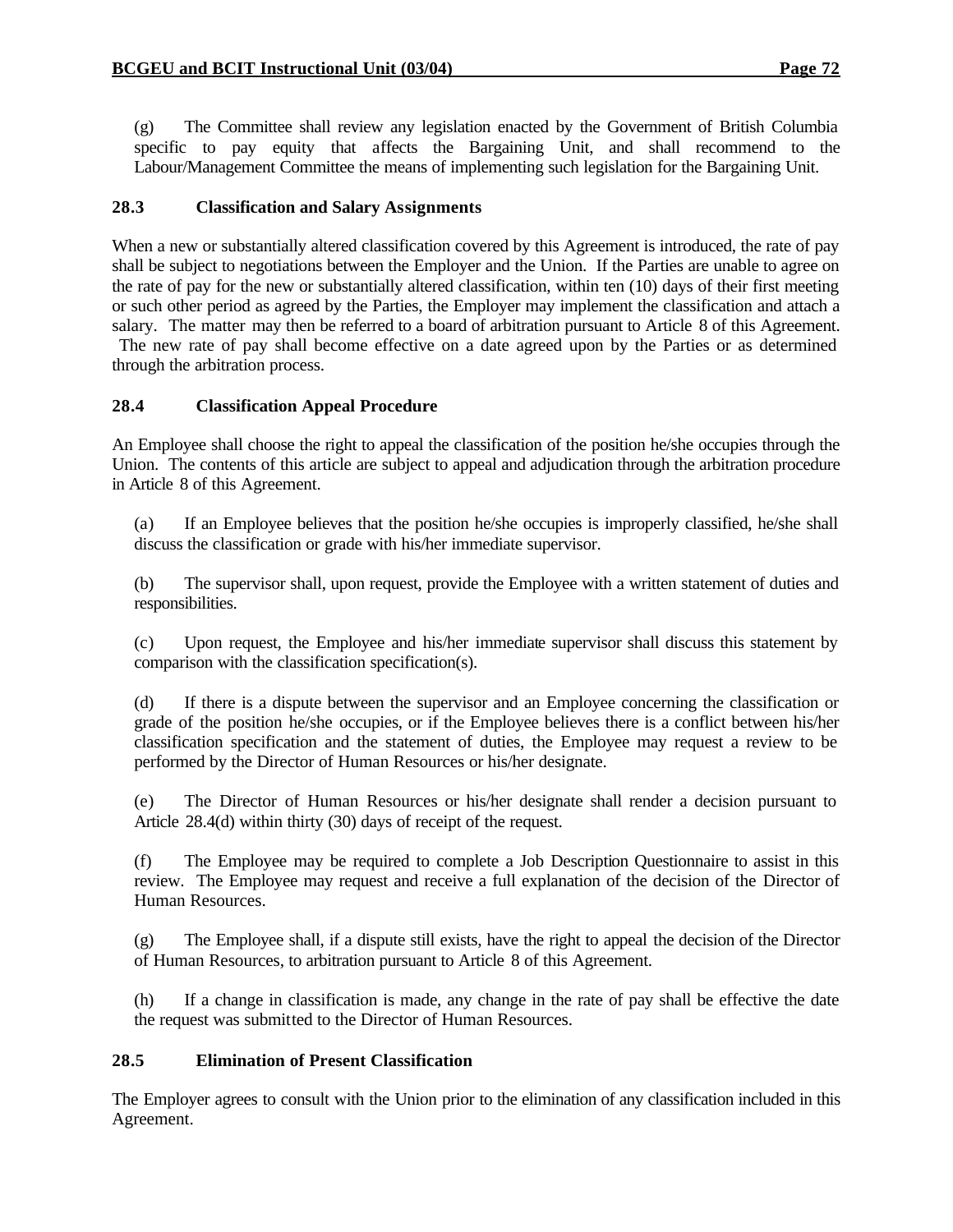# **ARTICLE 29 - LABOUR/MANAGEMENT COMMITTEE**

# **29.1 Establishment of Labour/Management Committee**

There shall be established one Labour/Management Committee composed of members equal in number, represented by the Employer and the Union. The minimum size of this Committee shall be two (2) Union representatives and two (2) Employer representatives, and the maximum size shall be four (4) Union representatives and four (4) Employer representatives. This Committee may call upon additional persons for technical information or advice. The Committee may establish subcommittees or ad hoc committees as it deems necessary and shall set guidelines and operating procedures for such committees.

# **29.2 Meetings of Committees**

The Committee shall meet at least once every sixty (60) days or at the call of either Party at a mutually agreeable time and place. Employees shall not suffer any loss of basic pay for time spent on this Committee.

# **29.3 Chairperson of Committee**

An Employer representative and a Union representative shall alternate in presiding over meetings.

# **29.4 Responsibilities of Committee**

The Committee shall not have jurisdiction over wages or any other matter of collective bargaining, including the administration of this Agreement. The Committee shall not supersede the activities of any other committee of the Union or of the Employer and shall not have the power to bind either the Union or its members or the Employer to any decisions or conclusions reached in their discussions.

The Committee shall have the power to make recommendations to the Union and the Employer on the following general matters:

- (a) Reviewing matters, other than grievances, relating to the maintenance of good relations between the Parties;
- (b) Correcting conditions causing grievances and misunderstanding.

# **ARTICLE 30 - SECONDMENT**

# **30.1 Definition**

A process by which the Employer may assign an Employee to another agency, board, society, commission, or Employer not subject to this Agreement.

# **30.2 Notice of Secondment**

The Employer agrees to make every effort to provide an Employee with four (4) weeks' written notice of secondment. Where possible, the written notice of secondment shall indicate the term of secondment.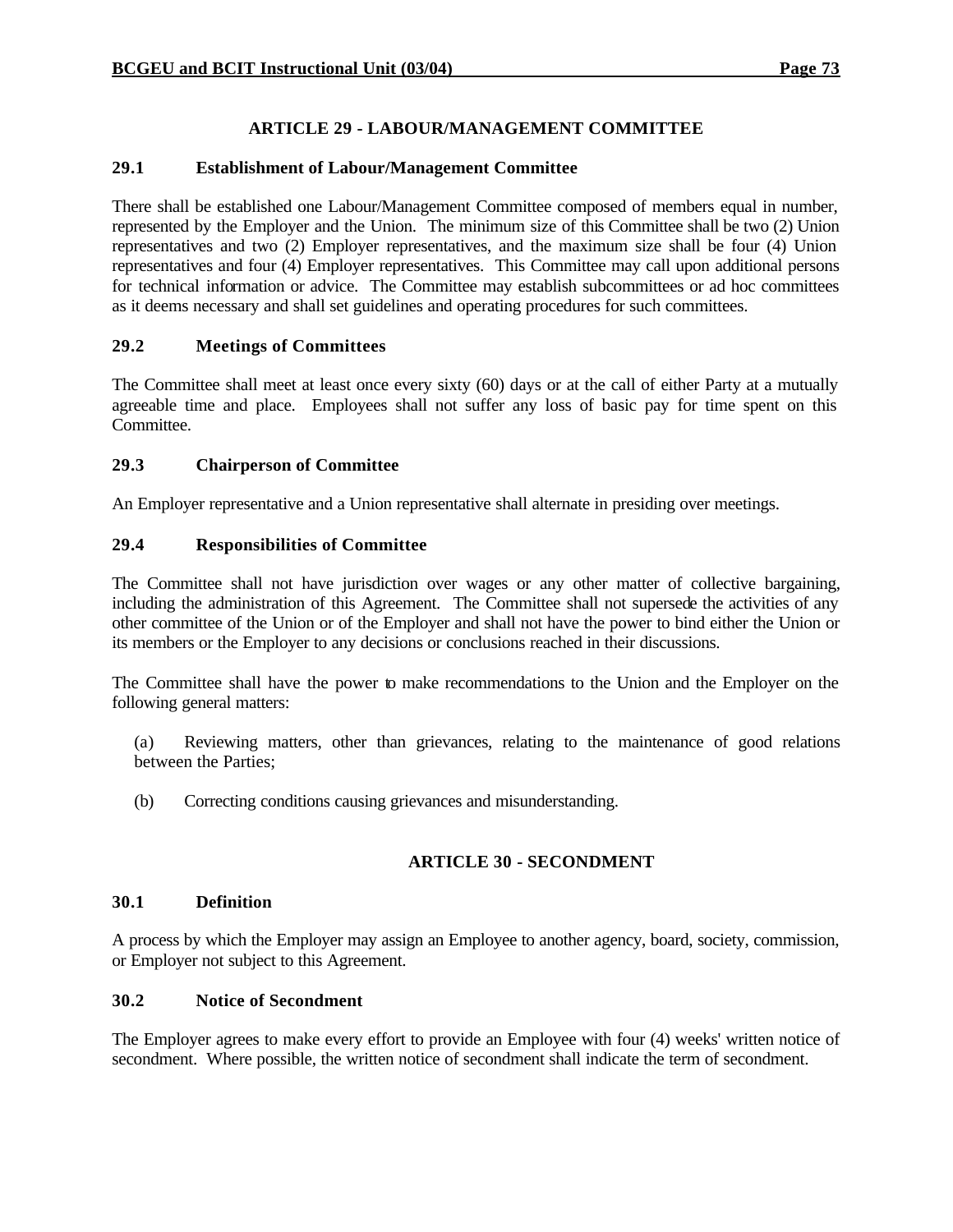# **30.3 Provisions of BCGEU Agreements to Apply**

The provisions of the applicable current Union/Employer Collective Agreement will apply to seconded Employees. The agency, board, society, commission, or Employer to which the Employee is seconded will receive written notice of this Article and will be provided with copies of the Agreement.

# **30.4 Employer's Representative Designated to Handle Grievances at the Second Step**

The Employer will inform the Employee of the Employer's representative designated to handle grievances at the second step. Where a seconded Employee has a grievance, the Employee will discuss the grievance with his/her supervisor. Failing resolution, the Employee may submit a written grievance, through a steward nominated by the Union, to the second step of the grievance procedure.

# **ARTICLE 31 - TEMPORARY EMPLOYEES**

# **31.1 Temporary Employees**

(a) All appointments shall be made to regular status except those appointed as a temporary (see Definition 5 - Employee).

(b) An Employee appointed as a temporary under this Article who accrues four and one-half (4½) calendar months (97.875 days) over a seven (7) calendar month period (152.25 days) will be appointed as a regular Employee.

(c) Temporary Employees who accept appointments which will result in their attaining regular Employee status by virtue of Article 31.1(b), will receive a letter of appointment from the Institute:

(1) confirming their date of regularization, and

(2) confirming the date upon which their appointment will end. This shall serve as the temporary Employee's notice of layoff. The provisions of Articles 12.2 and 12.4 shall have no application in these circumstances.

(d) A temporary Employee receiving notice pursuant to (c)(2) above shall, upon the completion of that temporary appointment, be considered to be a regular Employee on recall.

(e) Nothing in this article shall be construed to mean that an Employee under the above terms shall have an automatic right to a regular position other than by the posting procedure or the terms of 31.1(b).

# **31.2**

Temporary Employees referred to in this Article shall receive a letter of appointment stating the terms and conditions of employment. They shall receive vacation pay of six percent (6%) and statutory holidays in accordance with applicable legislation or Article 16.1. Temporary Employees shall receive compensation for paid holidays pursuant to Article 16.7.

# **31.3**

Employees appointed under 31.1 above shall be considered as in-service applicants for the purposes of *"postings"* when they have accumulated one hundred twenty (120) days' service seniority within a twelve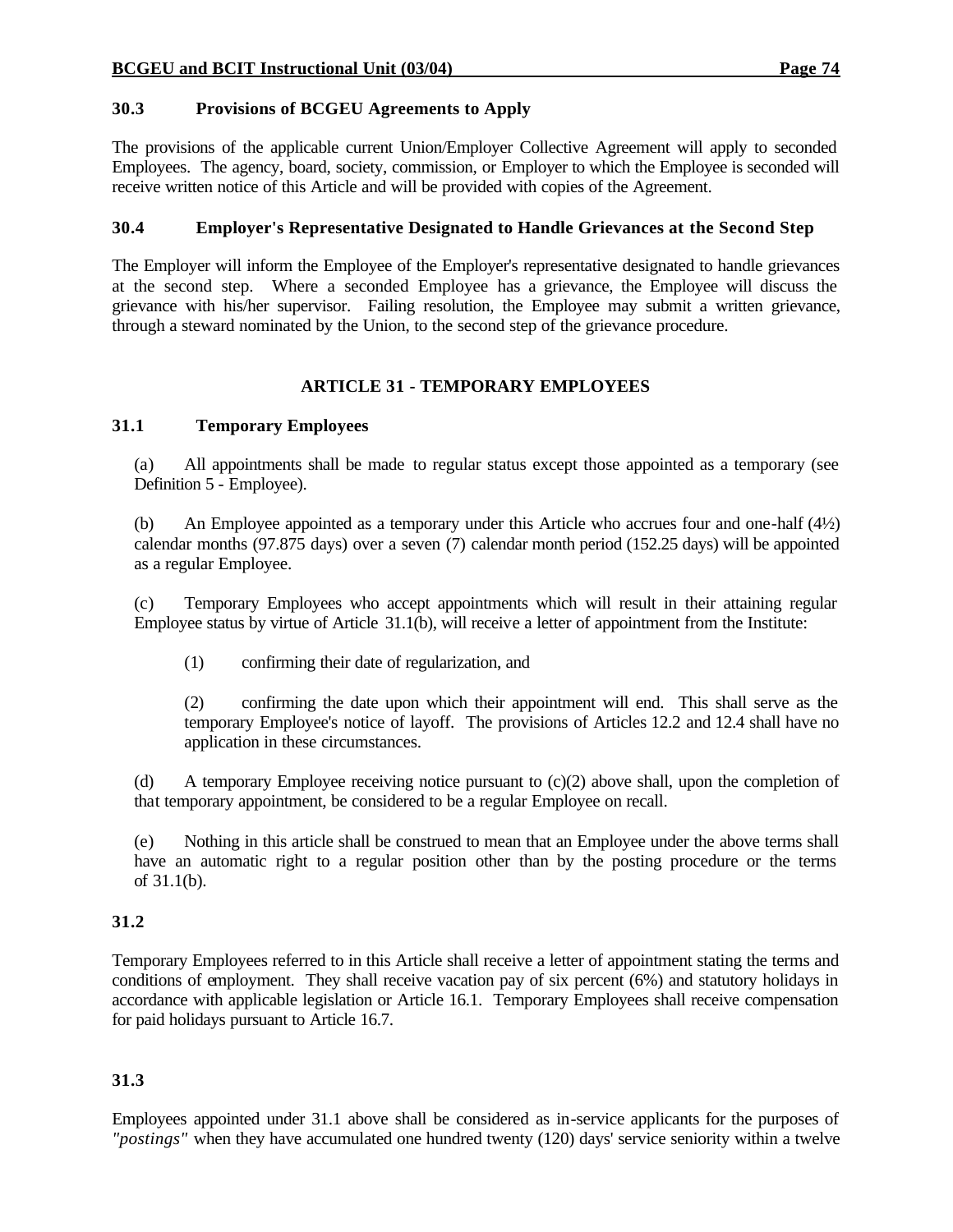(12) month period.

# **31.4**

Persons hired under the terms of 31.1 above may opt into the benefit plans available to regular Employees provided they are employed for a period in excess of twenty-nine (29) continuous days.

# **31.5 Seniority**

(a) For the purpose of this Article, service seniority shall mean the length of service as a temporary Employee of the Institute.

(b) For the purpose of layoff and recall, a temporary Employee who has worked in excess of thirty (30) days shall accumulate service seniority within a specialization.

Upon completing thirty (30) working days (straight-time shifts), a temporary Employee's seniority shall include the accumulated thirty (30) working days.

(c) Subject to Article 31.6 of this Agreement, an Employee shall retain his/her service and classification seniority if he/she is transferred by the Employer from one seniority unit to another.

(d) A temporary Employee transferred to the Institute from the Public Service on April 1, 1978 shall retain his/her length of service seniority acquired in the Public Servic e for the purpose of determining his/her length of service seniority with the Institute.

(e) The Employer shall maintain a separate service seniority list of all temporary Employees by specialization. An up-to-date temporary service seniority list shall be sent to the President of the Union within sixty (60) days of the signing of the agreement and prior to the expiry of the agreement.

# **31.6 Loss of Seniority**

A temporary will lose his/her service and classification seniority when:

- (a) he/she is terminated for just cause;
- (b) he/she voluntarily terminates or abandons his/her position;
- (c) he/she is on layoff for more than six (6) months;

(d) he/she is unavailable or declines two (2) offers of re-employment in which the duration and nature of work is reasonably similar to that which he/she carried out prior to layoff;

(e) he/she becomes a regular.

# **31.7 Layoff and Recall**

(a) Layoff of temporary Employees shall be in reverse order of service seniority within a specialization.

(b) Temporary Employees on layoff shall only be recalled after regular Employees in order of service seniority within the specia lization grouping provided the temporary Employee has the necessary skills, abilities and qualifications to carry out the work which is available.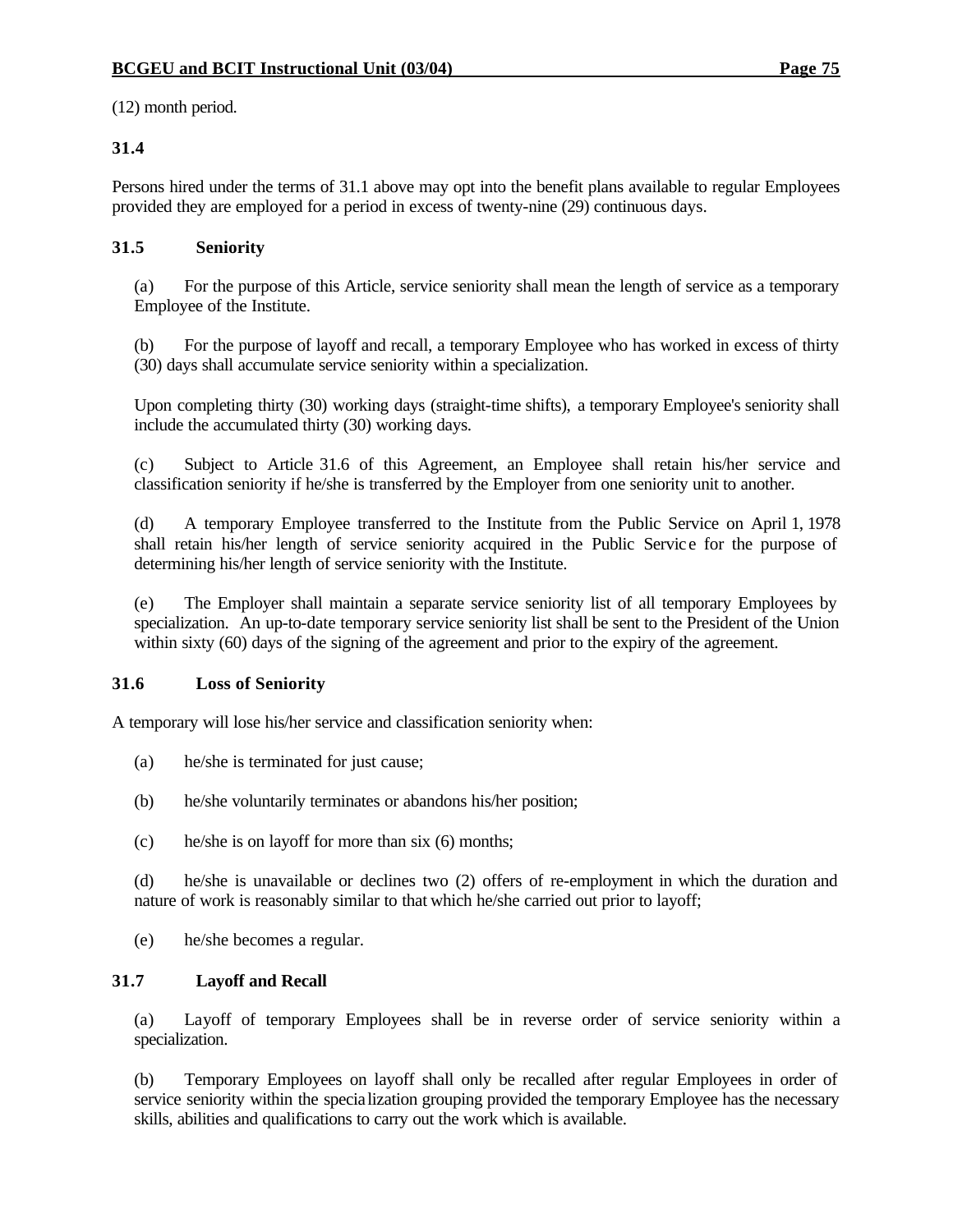(c) Notwithstanding 31.7(a), temporary Employees hired for seasonal work or a term certain shall be laid off upon completion of the season or term and shall be subject to recall procedures in accordance with 31.7(b).

(d) Temporary Employees hired for special projects, as mutually agreed between the Employer and the Union, or temporary Employees hired under the auspices of the Ministry of Labour's Special Employment Programs, shall be considered terminated for cause in accordance with Article 31.6(a) of this Agreement upon completion of their project or program.

# **31.8**

Except as otherwise noted in this Article, the provisions of Articles 10, 12, 17, 18, 20 and 24 of this Agreement do not apply to temporary Employees.

# **ARTICLE 32 - CONTINUING EDUCATION/PART-TIME STUDIES/INDUSTRY SERVICES (CE/PTS/IS) PROGRAMS AND COURSES**

# **32.1 Definitions**

(a) *"Continuing Education/Part-time Studies/Industry Services Employee"* - an instructor hired to teach courses within the terms and conditions set out in Article 32.

(b) Industry Services programs and courses are those Vocational training activities which provide a variety of customized educational services to individual Employers and organizations on a clientdemand basis. The work in providing these services is cost recoverable within a contractual framework between the Institute and the client. Industry Services training and related work is delivered at a site usually specified by the client, Employer or organization. Industry Services training and related work may be delivered at a campus site of the Institute.

(c) Continuing Education/Part-Time Studies programs and courses are those vocational programs which are not part of the regular, on-going, full-time programming. CE/PTS programs and courses are generally offered on a term basis with a set number of hours and duration less than full-time programming. As part of the Institute's educational service to the public, these programs and courses are usually delivered on campus outside the first shift hours.

# **32.2 General Conditions**

(a) Instructors hired to teach CE/PTS/IS programs and courses shall be appointed and employed within the terms and conditions as set out in this Article.

(b) All Employees who teach CE/PTS/IS programs and courses shall, as a condition of employment, become members of the B.C. Government and Service Employees' Union and have dues deducted on the basis of all hours worked in accordance with Articles 3 (Union Security) and 4 (Check-off of Union Dues).

(c) Regular and temporary Instructors who are interested in an opportunity to teach CE/PTS/IS programs and courses must register with the appropriate Associate Dean by providing a resume outlining training, education, experience and area of specialization.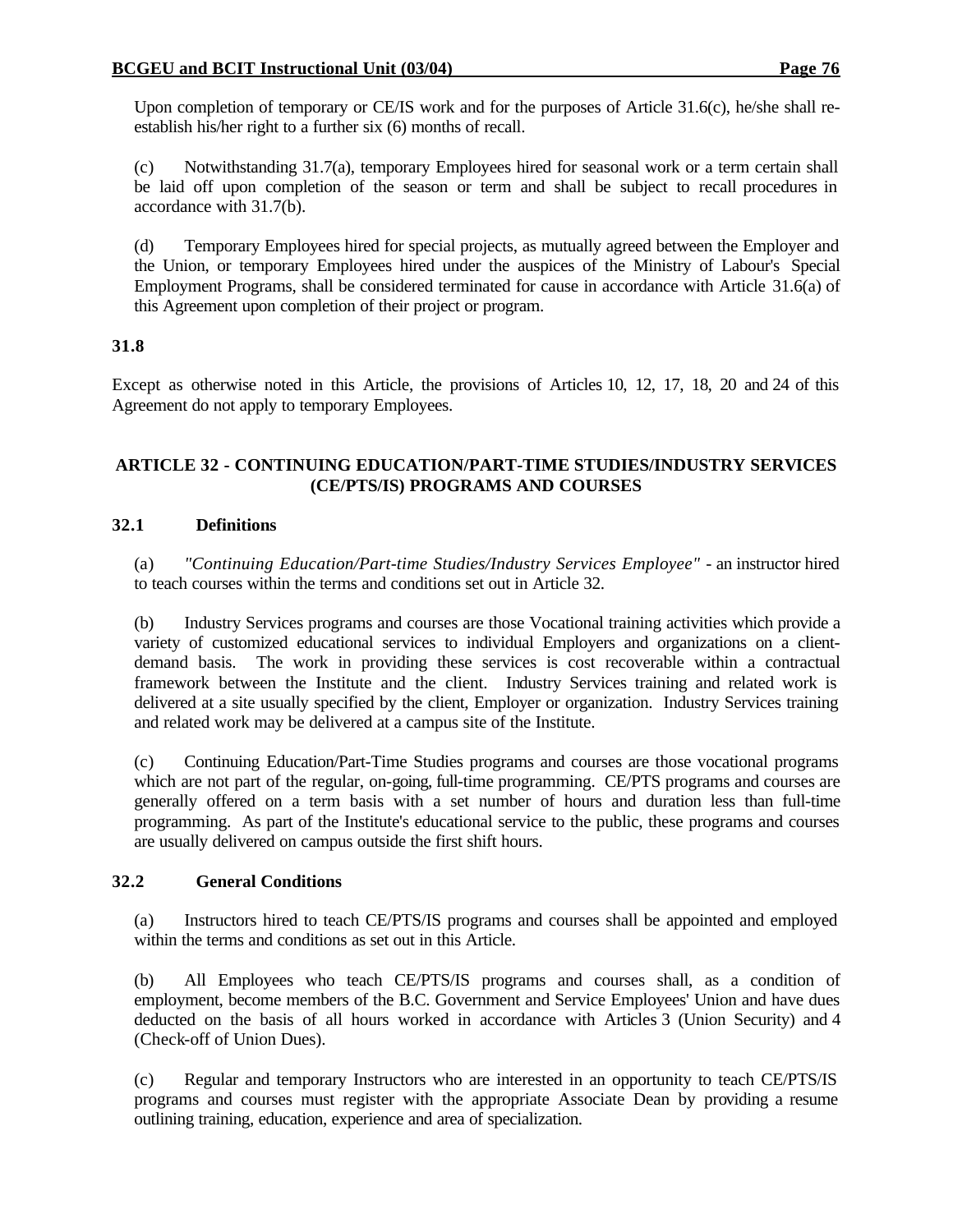(d) Instructors, whether employed full-time or on layoff, who have applied in accordance with (c) above, shall be given right of first refusal to instruct these programs and courses within their current, or if on layoff, their last designated headquarters provided they have the necessary skills, abilities and qualifications to perform the work.

(e) (1) Regular Instructors, Instructors on layoff, and Instructors hired to teach Industry Services courses shall be paid in accordance with rates identified in Schedules A, B **and C**.

(2) Regular Instructors, Instructors on Layoff, and Instructors hired to teach CE/PTS programs and courses shall be paid for such work at one and one-half  $(1/2)$  times his/her current straight-time rate in accordance with rates identified in Schedules A, B **and C**.

For the purpose of this Article only, two hundred and forty (240) hours of CE/PTS teaching experience is equivalent to one (1) year of teaching experience.

(f) A regular or temporary Instructor working on a full-time basis will not instruct more than six (6) hours of Continuing Education courses per week.

(g) Industry Services programs and courses offered to instructors who are employed full-time or on layoff may be scheduled on a flex-time basis.

(h) For the purpose of this article, flex-time means the hours worked by an Employee or a group of Employees who are given the authority to:

(1) set their starting and finishing times; and

(2) set their length of workday within a stated maximum number of hours, subject to meeting the requirements of the Industry Services contract through a biweekly averaging period.

(i) An Employee hired to teach CE/PTS/IS programs and courses shall be deemed terminated for the purposes of that assignment upon completion of the specific assignment.

(j) A regular or temporary Employee who is on layoff and who undertakes a CE/PTS/IS assignment shall accrue seniority for all hours worked for the purposes of the application of Articles 11.1, 12.6(a), 31.3 and 31.7(b).

(k) A CE/PTS/IS Employee shall receive a letter of appointment stating the terms and conditions of employment. They shall receive vacation pay calculated at four (4) per cent of gross earnings for the period of the assignment. Such vacation pay shall be pro-rated and paid out during each pay period.

(l) CE/PTS/IS Employees shall be paid on a biweekly basis. The cheque will be issued no later than the end of the pay period following the biweekly pay period worked.

(m) Except as otherwise noted, the provisions of Articles 1, 2, 3, 4, 6, 7, 8, 9, 21, 25, 26.1, 27, 28, 29, 33, 34 and Schedules A, B **and C** shall apply to instructors hired to teach CE/PTS/IS programs and courses.

In respect of the above, the specific provisions of Articles 2.6, 2.10, 9.10, 27.3, 27.4, 13.23, 27.9, 27.10, 28.4, 33.2, 33.3, 33.4, 33.6, 33.7, 33.9, 33.11, 33.13, Transfer Regulations and Appendix *"A"* including Part III shall not apply to instructors hired to teach CE/PTS/IS programs and courses.

(n) In the event that extraordinary circumstances arise affecting the application of this article, the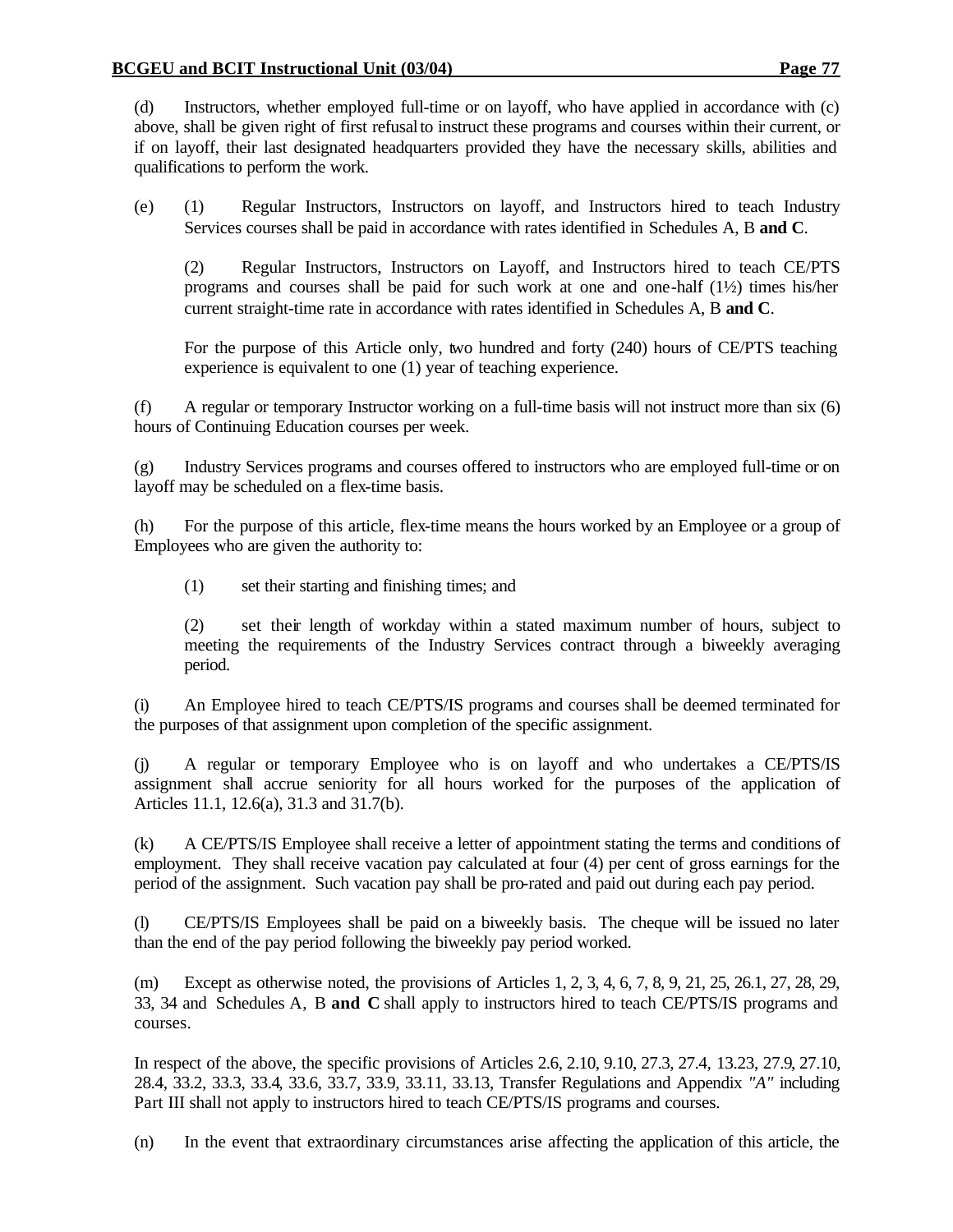matter shall be referred to the Labour/Management Committee for resolution.

(o) Where Employees have accepted Industry Services work that is to be delivered at a clientspecified site other than a campus site of the Institute, travel to and from that site shall be at straighttime rates.

The provisions of this section shall not be construed so as to limit the rights of regular or temporary Employees on layoff.

## **32.3 Transition of Programs and Courses**

Where CE/PTS/IS programs and courses are on-going on a full-time continuing basis, so that eighteen (18) months of instruction and delivery of the programs occur in a twenty-four (24) month period, the Labour/Management Committee shall meet to review specific courses and programs and make recommendations to the Dean of the School to designate the program(s) as part of the Institute program profile. If the recommendation is accepted by the Dean of the School, the program(s) shall then be placed in an appropriate specialization pursuant to Schedule E, Part II. When this occurs, the provisions of Article 32 shall no longer apply to those specific programs. All other provisions of the Agreement shall then apply.

## **ARTICLE 33 - GENERAL CONDITIONS**

## **33.1 Child Care Facilities**

The Employer and the Union agree to maintain a joint committee comprised of one (1) representative from each of the Instructors' and Support components and two (2) Employer designates to investigate the feasibility of establishment of Child Care facilities.

#### **33.2 Parking**

A joint Employer-Union Parking Committee shall be established to study the matter of Employee parking and make recommendations to the Parties.

The Employer confirms that parking fees will not exceed five dollars (\$5) per Employee per month during the term of this Agreement, and that all Employees will have a parking space within a reasonable distance of his/her work assignment for his/her shift.

#### **33.3 Tool Allowances**

(a) All matters with respect to the provision of tools and allowances shall be in accordance with the terms of this Agreement.

(b) The Employer agrees to participate in the Federal Government program which pays fifty percent (50%) of the cost of metric tools to workers who are required, as a condition of their employment, to purchase metric tools.

# **33.4 Comprehensive Insurance**

The Employer agrees to provide comprehensive insurance covering tools, reference texts and instruments owned by the Employees and required to be used in the performance of their duties at the request of the Employer.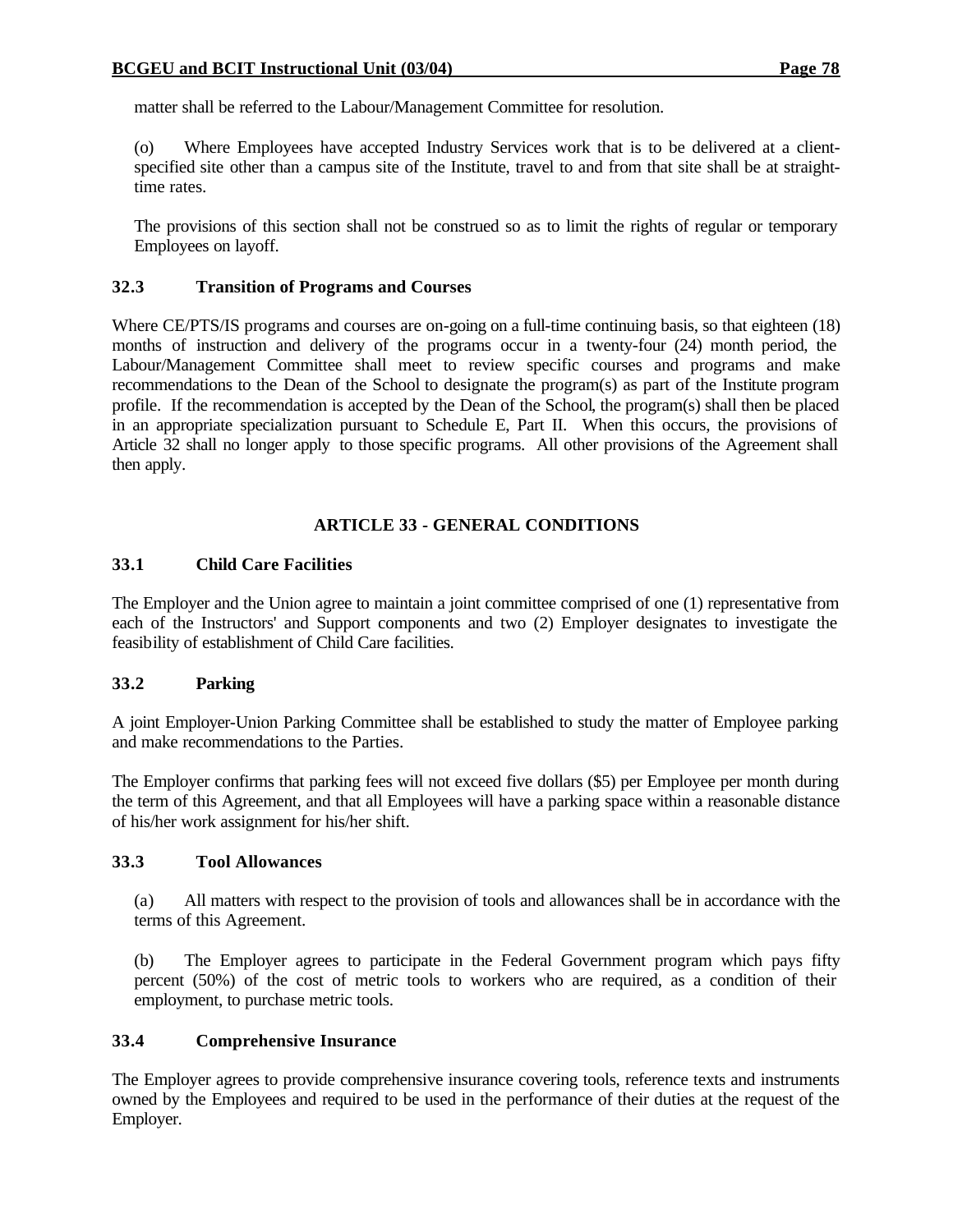# **33.5 Indemnity**

(a) *Civil actions* - Except where a joint Union-Employer Committee considers that there has been flagrant or willful negligence on the part of an Employee, the Employer agrees not to seek indemnity against an Employee whose actions result in a judgment against the Employer. The Employer agrees to pay any judgment against an Employee arising out of the performance of his/her duties. The Employer also agrees to pay any legal costs incurred in the proceedings including those of the Employee.

(b) *Criminal actions* - Where an Employee is charged with an offence resulting directly from the proper performance of his/her duties and is subsequently found not guilty, the Employee shall be reimbursed for reasonable legal fees.

(c) *Canada Shipping Act* - Where an Employee is called before a hearing held under the Canada Shipping Act resulting directly from the proper performance of his/her duties, the Employee shall be reimbursed for reasonable legal fees.

(d) At the option of the Employer, the Employer may provide for legal services in the defence of any legal proceedings involving the Employee (so long as no conflict of interest arises between the Employer and the Employee) or pay the legal fees of counsel chosen by the Employee.

(e) In order that the above provisions shall be binding upon the Employer, the Employee shall notify the Employer immediately, in writing, of any incident or course of events which may lead to legal action against him/her, and the intention or knowledge of such possible legal action is evidenced by any of the following circumstances:

(1) when the Employee is first approached by any person(s) or organization notifying him/her of intended legal action against him/her; or

(2) when the Employee him/herself requires or retains legal counsel in regard to the incident or course of events; or

(3) where any investigative body or authority first notifies the Employee of any investigation or other proceeding which might lead to legal action against the Employee; or

(4) when information first becomes known to the Employee in the light of which it is a reasonable assumption that the Employee would conclude that he/she might be the object of legal action; or

(5) when an Employee receives notice of any legal proceeding of any nature or kind.

# **33.6 Payroll Deductions**

An Employee shall be entitled to have deductions from his/her salary assigned for the purchase of Canada Savings Bonds.

#### **33.7 Political Activity**

(a) *Municipal and School Board Offices* - Employees may seek election to Municipal and School Board Offices, provided that:

(1) the duties of the Municipal or School Board Office other than regula r council or board meetings do not impinge on normal working hours as a British Columbia Institute of Technology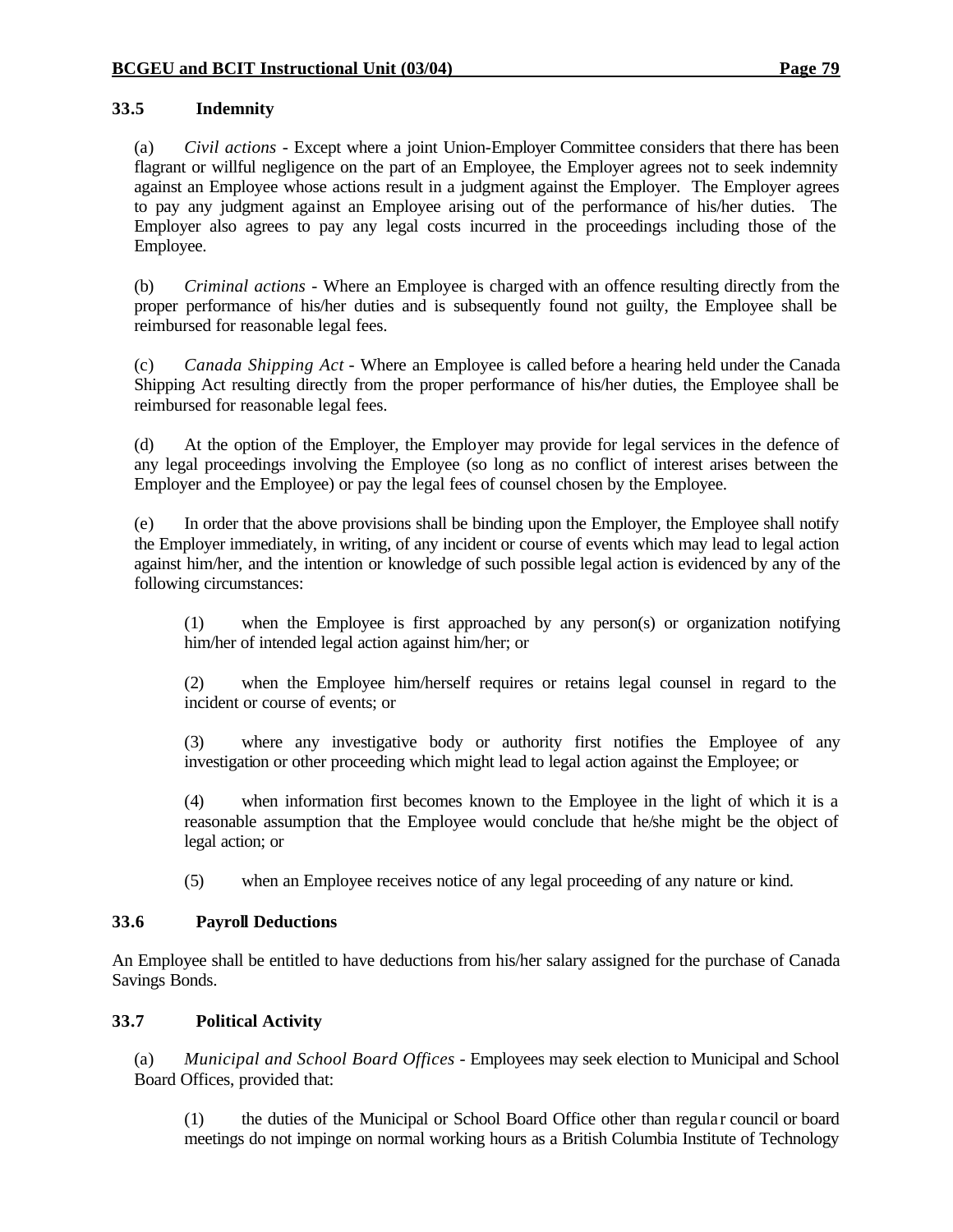Employee;

(2) there is no conflict of interest between the duties of the Municipal or School Board Office and the duties of the British Columbia Institute of Technology.

Where Municipal Council or School Board meetings are held during the Employee's normal working hours, the Employer shall grant leave without pay to attend such meetings.

(b) *Federal and Provincial Offices* - There are no restrictions on Employees engaging in political activities on their own time as campaign workers. If an Employee is nominated as a candidate for election, the Employee shall be placed on leave without pay in accordance with Article 19.4(a) to engage in the election campaign. If elected, the Employee shall be granted leave of absence in accordance with Article 19.4(c). If not elected, the Employee shall be allowed to return to his/her former position.

# **33.8 Copies of Agreements**

The Union and the Employer desire every Employee to be familiar with the provisions of this Agreement, and his/her rights and obligations under it. For this reason, the Employer shall print sufficient copies of the Agreement for distribution by the Union to Employees [four  $(4)$  by six and one-half  $(6\frac{1}{2})$  inches]. [100] mm x 165 mm]. All Agreements shall be printed in a union shop and shall bear a recognized union label.

## **33.9 Transfer of Employees Out of the Bargaining Unit**

When the Parties are made aware of that Employees will be transferred out of the Bargaining Unit to a corporation, board, agency, government or commission, a joint Employer-Union Committee shall immediately be established. The Committee shall be established to facilitate the orderly transfer of Employees. This article does not cover secondment of Employees.

# **33.10 "Charge Outs"**

It is the intent of the Employer to keep *"charge outs"* to a minimum.

## **33.11 Positions Temporarily Vacant**

(a) The Employer agrees to make every reasonable effort to ensure that the workloads of regular Employees will not be unnecessarily increased as a result of positions temporarily vacant due to illness, vacation leave or any other reason.

(b) For purposes of substitution, first refusal will be given to regular Employees qualified by a satisfactory evaluation report and who are in the next classification immediately below that of the substitution.

# **33.12 Damage to Personal Property**

Where an Employee's personal property, excluding private automobiles, utilized in the performance of his/her duties is damaged by a client, or student while the Employee is carrying out his/her duties, and the damages are not covered by Workers' Compensation or Insurance, the Employer shall reimburse the Employee for the necessary repairs or replacement.

# **33.13 Oaths, X-rays and Medical Examinations**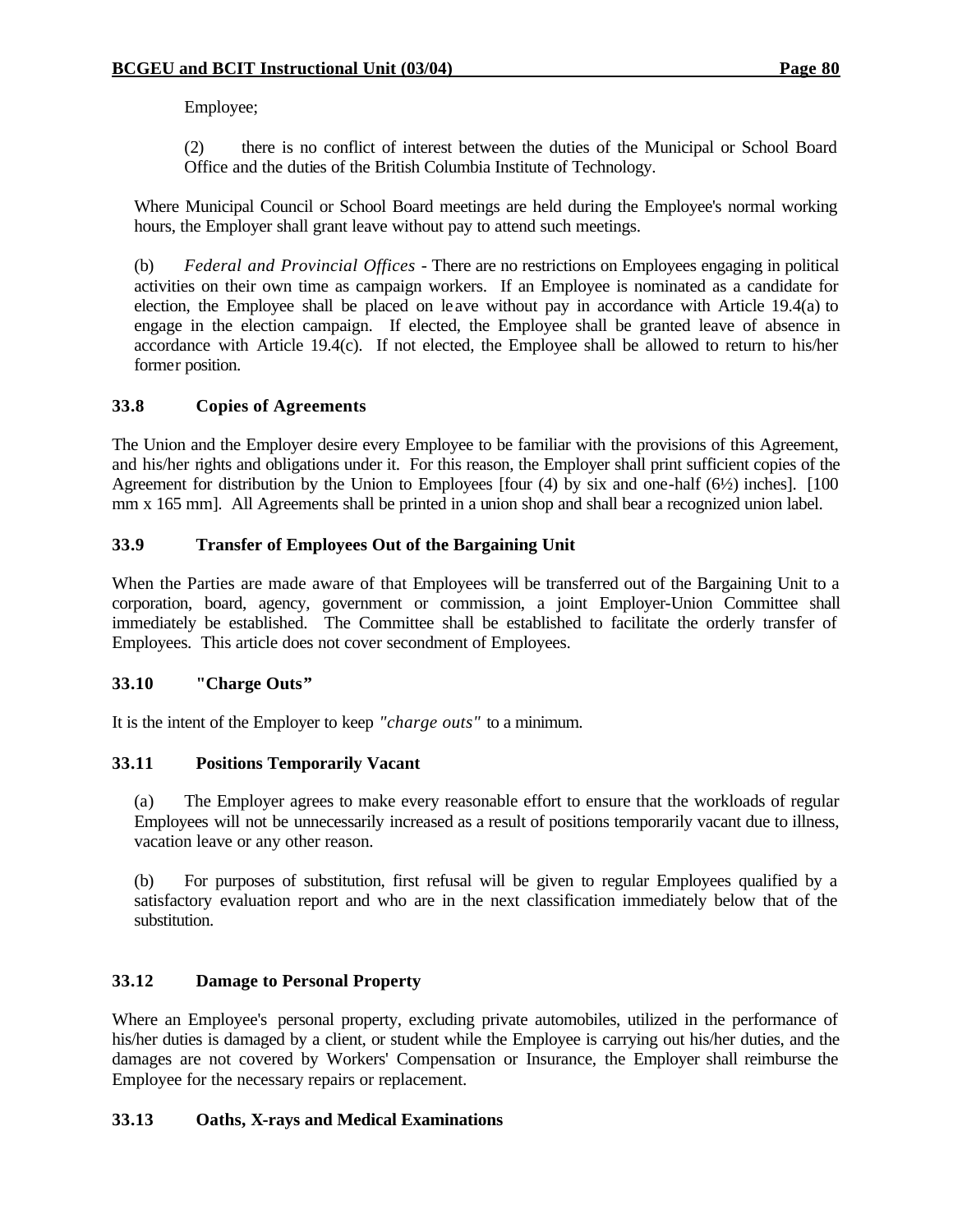#### **BCGEU and BCIT Instructional Unit (03/04) Page 81**

When the Employer requires Employees to take oaths, undergo medical examinations or X-rays as required for employment, the Employer shall grant the necessary time off.

## **33.14 Supply and Maintenance of Equipment**

An Employee shall not suffer a loss in salary in the event that he/she cannot carry out his/her normal duties by reason of the Employer failing to furnish or properly maintain equipment, machinery, supplies, or by reason of power failure or other circumstances occurring at the place of work.

This section shall not apply to short-term relief personnel beyond the day of occurrence.

## **33.15 Physical Fitness**

The Employer and the Union agree to maintain a joint Physical Fitness Committee comprised of one (1) representative from each of the Instructors' and Support components and two (2) Employer designates.

#### **33.16 Reorganization**

The Parties agree that where there is a reorganization, it shall be implemented in accordance with the following:

(a) The Employer agrees to give the President of the Union, or his/her designate with as much advance notice as possible of a reorganization within the Institute, which will affect Employees within the Bargaining Unit.

(b) The Employer agrees to consult first with the Staff Representative and the Bargaining Unit Chairperson and then with the Employees involved for the purpose of discussing the implications of such change prior to the implementation of same.

(c) Where a position has been identified by the Employer as one that will be affected by the reorganization, the incumbent will be advised in writing by the Employer.

(d) A steward may, at the request of an Employee, attend all meetings called by the Employer to discuss a proposed reorganization affecting the Employee.

(e) Employee(s) who, as a result of a reorganization, are assigned a position in another department, or campus, or who have a change in reporting relationship, shall not be required to serve another probationary period pursuant to Article 9.11.

# **ARTICLE 34 - TERM OF AGREEMENT**

#### **\*34.1 Duration**

This Agreement shall be binding and remain in effect to midnight, **March 31, 2004**.

#### **\*34.2 Notice to Bargain**

(a) This Agreement may be opened for colle ctive bargaining by either Party giving written notice to the other Party on or after **January 1, 2004** but in any event not later than midnight, **January 31,**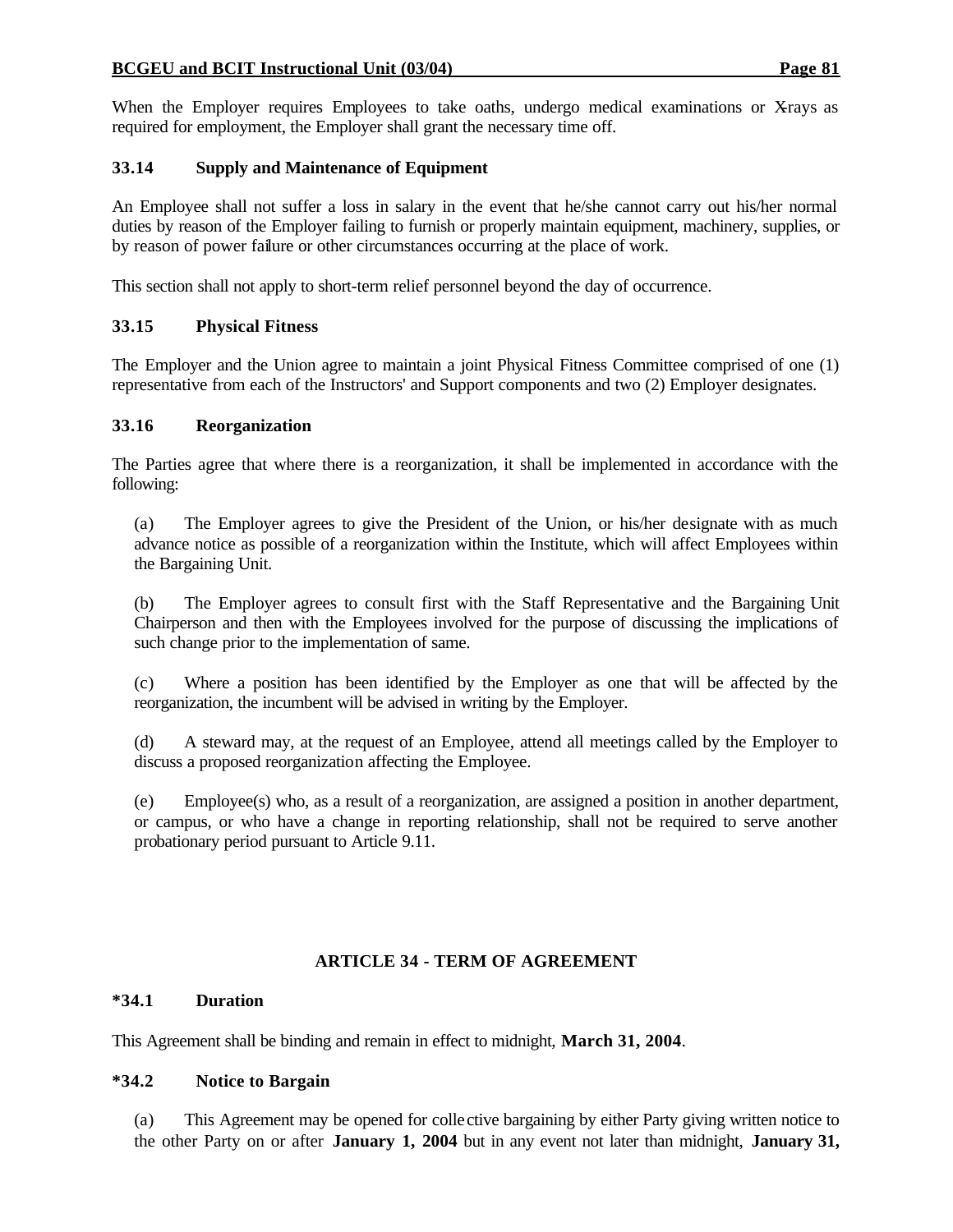#### **2004**.

(b) Where no notice is given by either Party prior to **January 31, 2004** both Parties shall be deemed to have been given notice under this section on **January 31, 2004** and thereupon Article 34.3 applies.

(c) All notices on behalf of the Union shall be given by the President of the Union and similar notices on behalf of the Employer shall be given by the President of the British Columbia Institute of Technology.

## **34.3 Commencement of Bargaining**

Where a Party to this Agreement has given notice under Article 34.2, the Parties shall, within fourteen (14) days after the notice was given, commence collective bargaining.

## **34.4 Change in Agreement**

Any change deemed necessary in this Agreement may be made by mutual agreement at any time during the life of this Agreement.

## **34.5 Agreement to Continue in Force**

Both Parties shall adhere fully to the terms of this Agreement during the period of bona fide collective bargaining.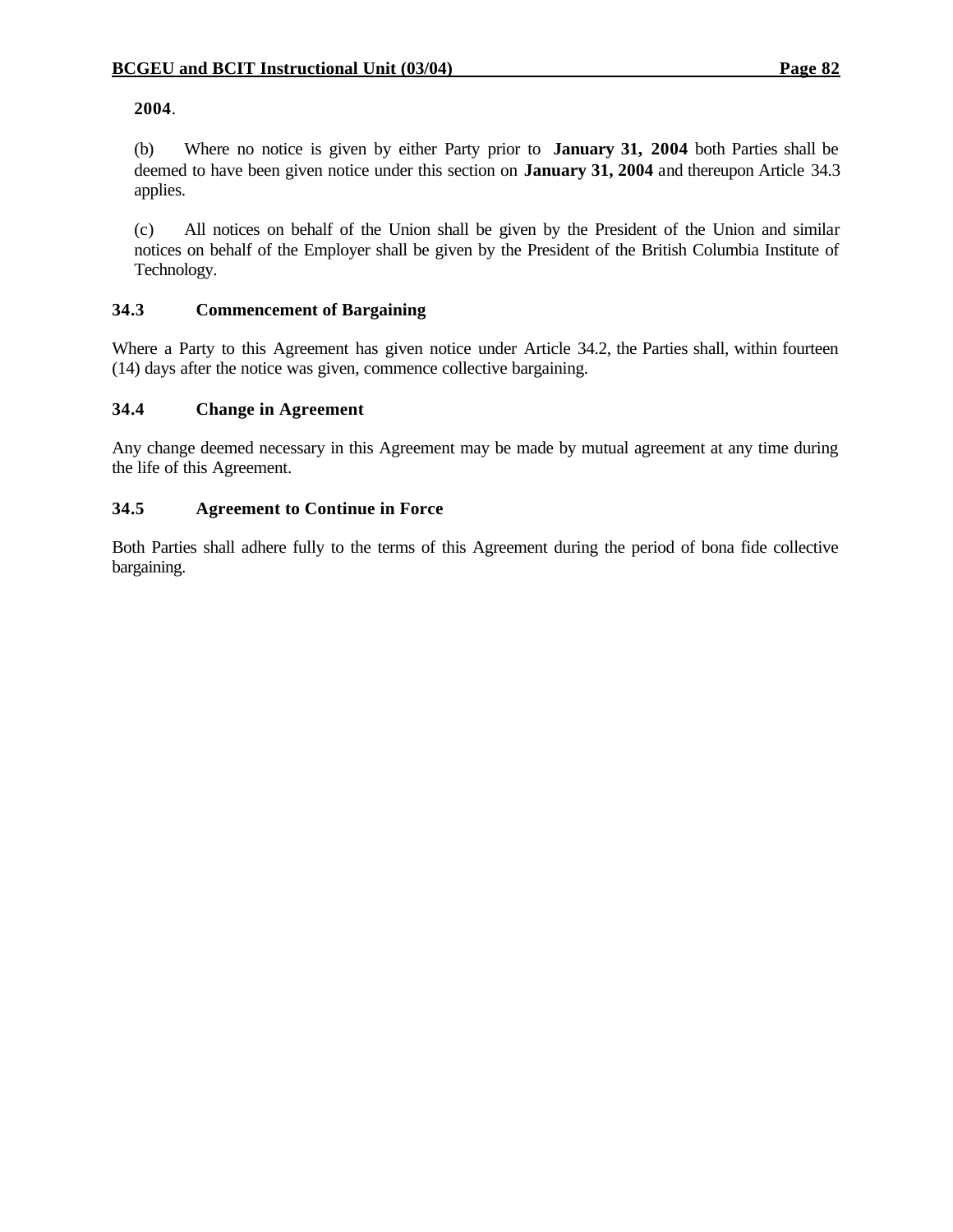\_\_\_\_\_\_\_\_\_\_\_\_\_\_\_\_\_\_\_\_\_\_\_\_\_\_\_\_\_\_\_\_\_\_\_\_

\_\_\_\_\_\_\_\_\_\_\_\_\_\_\_\_\_\_\_\_\_\_\_\_\_\_\_\_\_\_\_\_\_\_\_\_

\_\_\_\_\_\_\_\_\_\_\_\_\_\_\_\_\_\_\_\_\_\_\_\_\_\_\_\_\_\_\_\_\_\_\_\_

\_\_\_\_\_\_\_\_\_\_\_\_\_\_\_\_\_\_\_\_\_\_\_\_\_\_\_\_\_\_\_\_\_\_\_\_

\_\_\_\_\_\_\_\_\_\_\_\_\_\_\_\_\_\_\_\_\_\_\_\_\_\_\_\_\_\_\_\_\_\_\_\_

\_\_\_\_\_\_\_\_\_\_\_\_\_\_\_\_\_\_\_\_\_\_\_\_\_\_\_\_\_\_\_\_\_\_\_\_

## **SIGNED ON BEHALF OF THE UNION: SIGNED ON BEHALF OF THE EMPLOYER:**

\_\_\_\_\_\_\_\_\_\_\_\_\_\_\_\_\_\_\_\_\_\_\_\_\_\_\_\_\_\_\_\_\_\_\_

\_\_\_\_\_\_\_\_\_\_\_\_\_\_\_\_\_\_\_\_\_\_\_\_\_\_\_\_\_\_\_\_\_\_\_

\_\_\_\_\_\_\_\_\_\_\_\_\_\_\_\_\_\_\_\_\_\_\_\_\_\_\_\_\_\_\_\_\_\_\_

\_\_\_\_\_\_\_\_\_\_\_\_\_\_\_\_\_\_\_\_\_\_\_\_\_\_\_\_\_\_\_\_\_\_\_

\_\_\_\_\_\_\_\_\_\_\_\_\_\_\_\_\_\_\_\_\_\_\_\_\_\_\_\_\_\_\_\_\_\_\_

\_\_\_\_\_\_\_\_\_\_\_\_\_\_\_\_\_\_\_\_\_\_\_\_\_\_\_\_\_\_\_\_\_\_\_

George Heyman, President Tony Knowles, President

 $\overline{\phantom{a}}$ 

 $\overline{\phantom{a}}$ Richard MacIntosh, Chairperson Tomi Eeckhout, Director Bargaining Committee Labour Relations

 $\overline{\phantom{a}}$ 

Rick Dohl, Member Lane Trotter, Member Bargaining Committee Bargaining Committee

 $\overline{\phantom{a}}$ Mike Wanstall, Member Ron Evans, Member Bargaining Committee Bargaining Committee

 $\overline{\phantom{a}}$ Edward Wilk, Member Wayne Hand, Member Bargaining Committee Bargaining Committee

 $\overline{\phantom{a}}$ Ken Holmes<br>
Bargaining Representative<br>
Rargaining Committee Bargaining Representative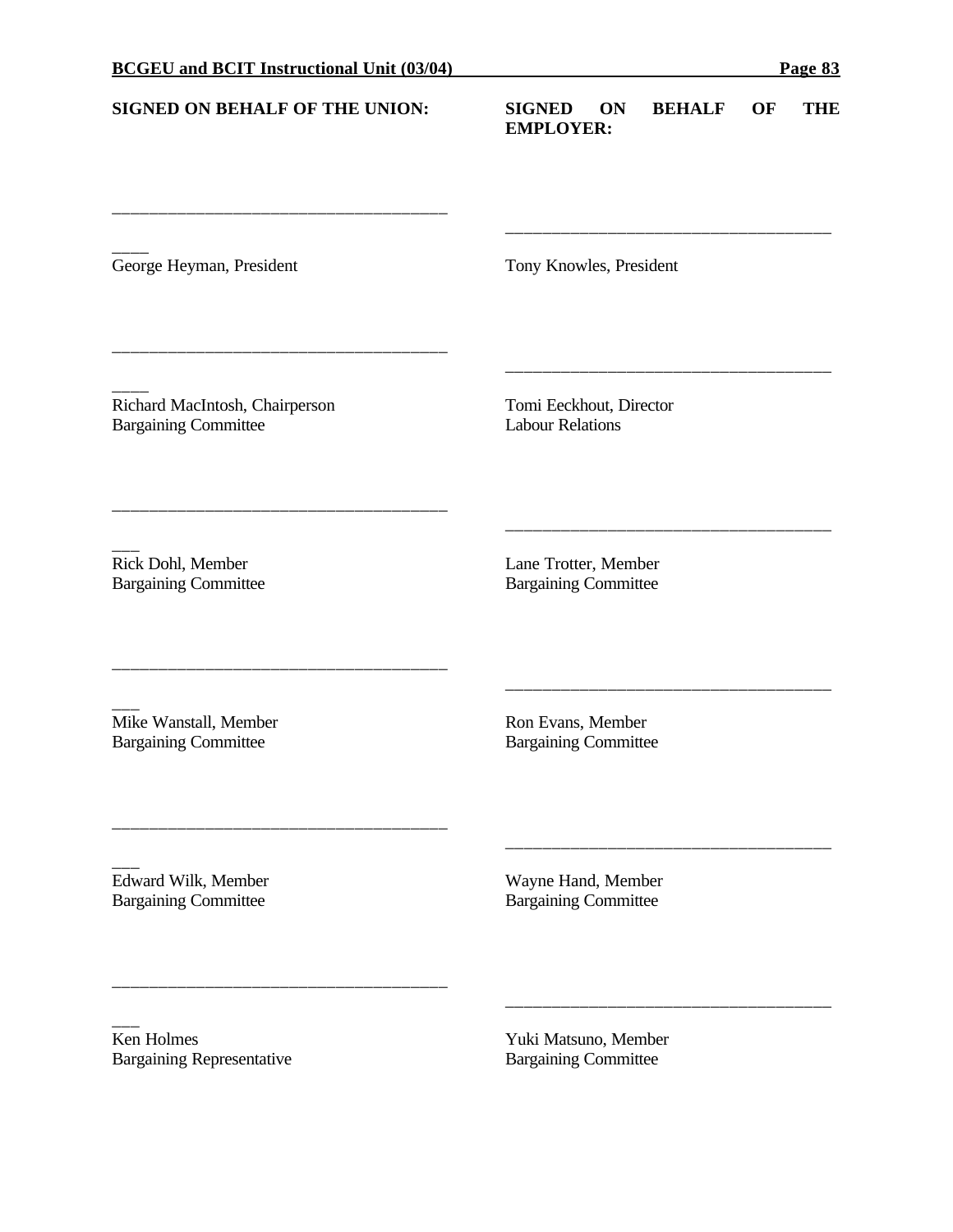Date: September 16, 2002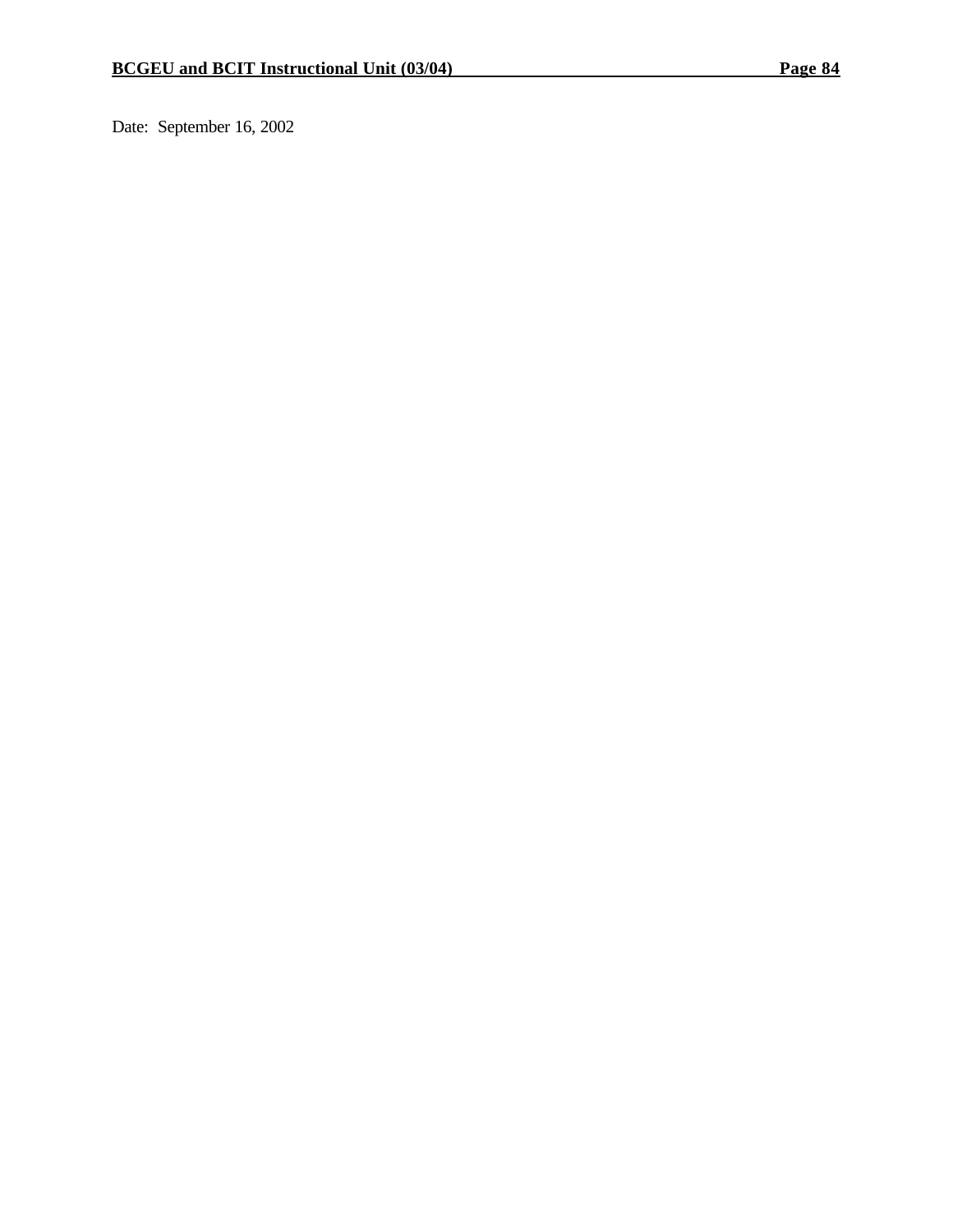#### **TRANSFER REGULATIONS**

#### **1.1 Policy**

(1) Transfer expenses will apply:

(a) to Employees who have to move from one headquarters or geographic location to another after completing their probation period and after winning an in-service competition where the position is permanently located at another headquarters or geographic location;

(b) to Employees who have to move from one headquarters or geographic location to another at the Employer's request to fill a position which is permanently located at another headquarters or geographic location.

(2) Transfer expenses will not apply, but instead the applicable travelling, living and moving expenses provided under the Board and Lodging Regulations will apply to the following groups of Employees who will not be considered to be on transfer:

(a) to field status, and other Employees whose normal duties require move from one temporary headquarters to another or from one assignment to another;

(b) to field status, and other Employees who are the successful applicant for a posted position, where such position is not permanently located at one headquarters or geographic location, such as is the usual case with field crew positions;

(c) to apprentice Employees when there is a pre-programmed change in their headquarters or geographic location.

(3) To Employees entitled to transfer expenses, the Employer will pay travelling, living and moving expenses on transfer in accordance with the following regulations.

#### **1.2 Travel Expenses on Transfer**

(1) *Initial trip to seek new accommodation:* The Employer shall grant, with no loss of basic pay, prior to transfer, at a time mutually agreeable to Employer and Employee, up to five (5) days plus reasonable travel time, to an Employee being relocated and shall reimburse the Employee for travel expenses for the Employee and spouse in accordance with the current regulations. Anytime beyond specified time may be charged against the Employee's annual vacation credits; however, expenses will not be payable. This leave must be for the specific purpose of locating accommodation, with the intent, in as many instances as possible, that furniture and household effects may be delivered directly to the new residence.

(2) *Travelling expenses moving to new location*. For the purpose of definition, dependents are: spouse, dependent children, and anyone for whom the Employee claims exemption on his/her Federal Income Tax Return.

The Employer shall reimburse the Employee for travel expenses incurred during the transfer for Employees and dependents, for the actual travel time, plus accommodation and meals up to seven (7) days at the new location, when Employees are unable to move into the new accommodation. Such expense allowances will be in accordance with current regulations.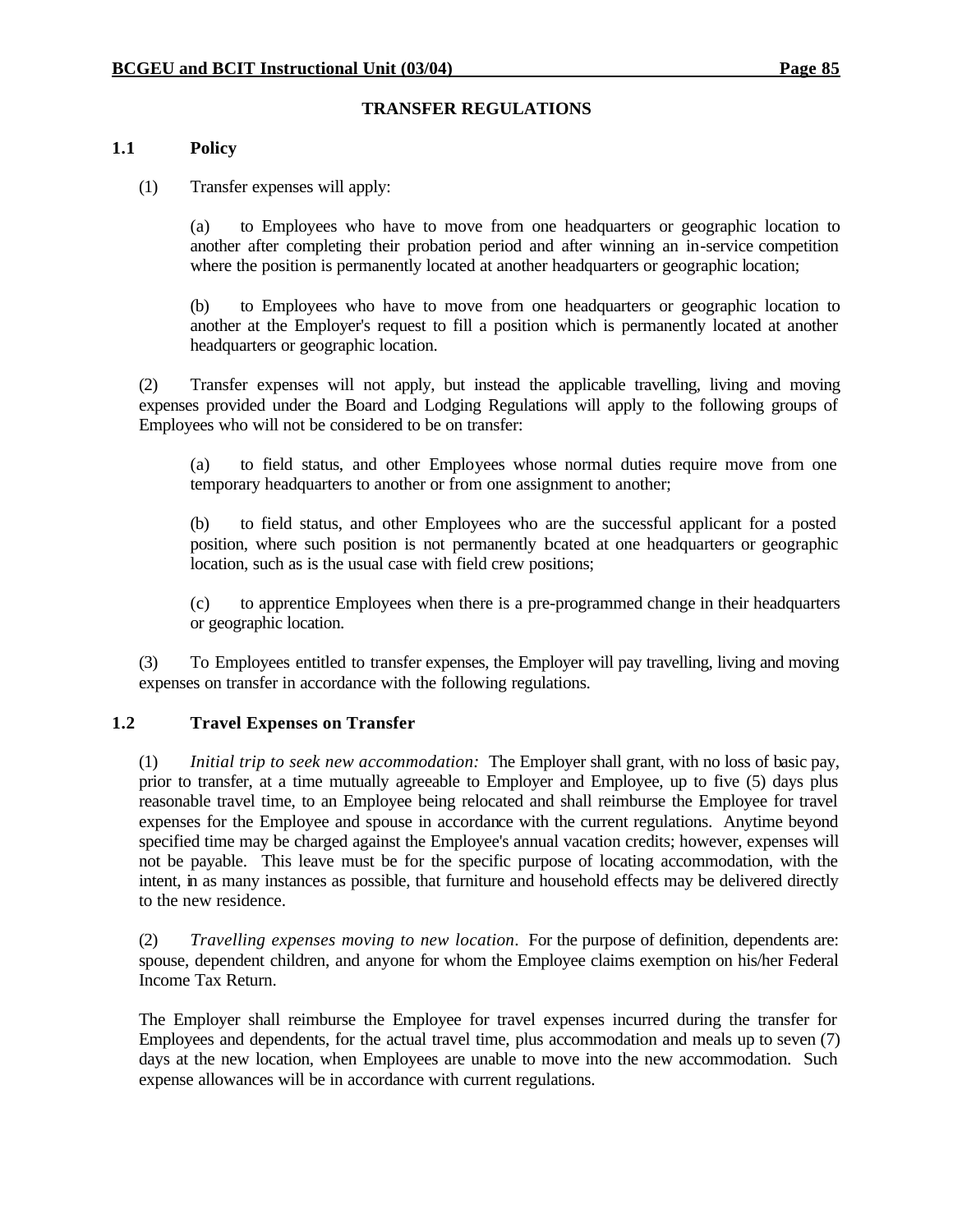**Meals**:

Adults - full rate Children 12 years and under - half rate.

# **Motel or hotel**:

On production of receipts. Private lodging at old or new location at current rate.

(3) Where dependents of an Employee relocate at a time different than the Employee, the Employer shall reimburse the Employee for his/her dependents' travel expenses, meals and accommodation incurred while travelling to the new headquarters area. In such cases where the Employee remains eligible for benefits pursuant to Section 1.03, the Employee will be reimbursed for his/her dependents' meals at the new location for a period of up to seven (7) days.

The above allowances will be in accordance with the current Travel Expense Regulations.

# **1.3 Living Expenses Upon Transfer at New Location**

After the first seven (7) days have expired at the new location and the Employee can establish to the satisfaction of the Employer that there is no suitable housing available, then:

(a) The Employer shall pay an Employee not accompanied by dependents at the new location, a living allowance of ten dollars (\$10) per day up to a maximum of thirty (30) days; or

(b) The Employer shall pay an Employee accompanied by dependents at the new location, a living allowance of thirteen dollars and fifty cents (\$13.50) per day up to a maximum of sixty (60) days.

(c) Where an Employee is receiving the payment in (a) above and is later joined by his/her dependents at the new location and the Employee is still eligible for payment under this Section, the payment shall be as in (b) above. However, the maximum period of payment under (a) and (b) shall not exceed sixty (60) days.

# **1.4 Moving of Household Effects and Chattels**

On transfer, the Employer shall arrange and pay for the following:

(a) Moving of household effects and chattels up to eight thousand, one hundred and sixty-five kilograms (8,165), including any item(s) which the contracted mover will accept as part of a load which includes household appliances and furniture, hobbies, boats, outboard motors and pianos;

(b) Comprehensive insurance to adequately protect the Employee's household effects and chattels during the move up to a maximum of twenty-five thousand dollars (\$25,000).

(c) Where necessary, insured storage, up to two (2) months, upon production of receipts.

(d) The packing and unpacking of the Employee's household effects and chattels.

(e) When an Employee is being relocated and opts to move his/her own household effects and chattels, the Employee shall receive one of the following allowances:

(1) two hundred and fifty dollars (\$250) for a move not exceeding a distance of two hundred forty (240) kilometers;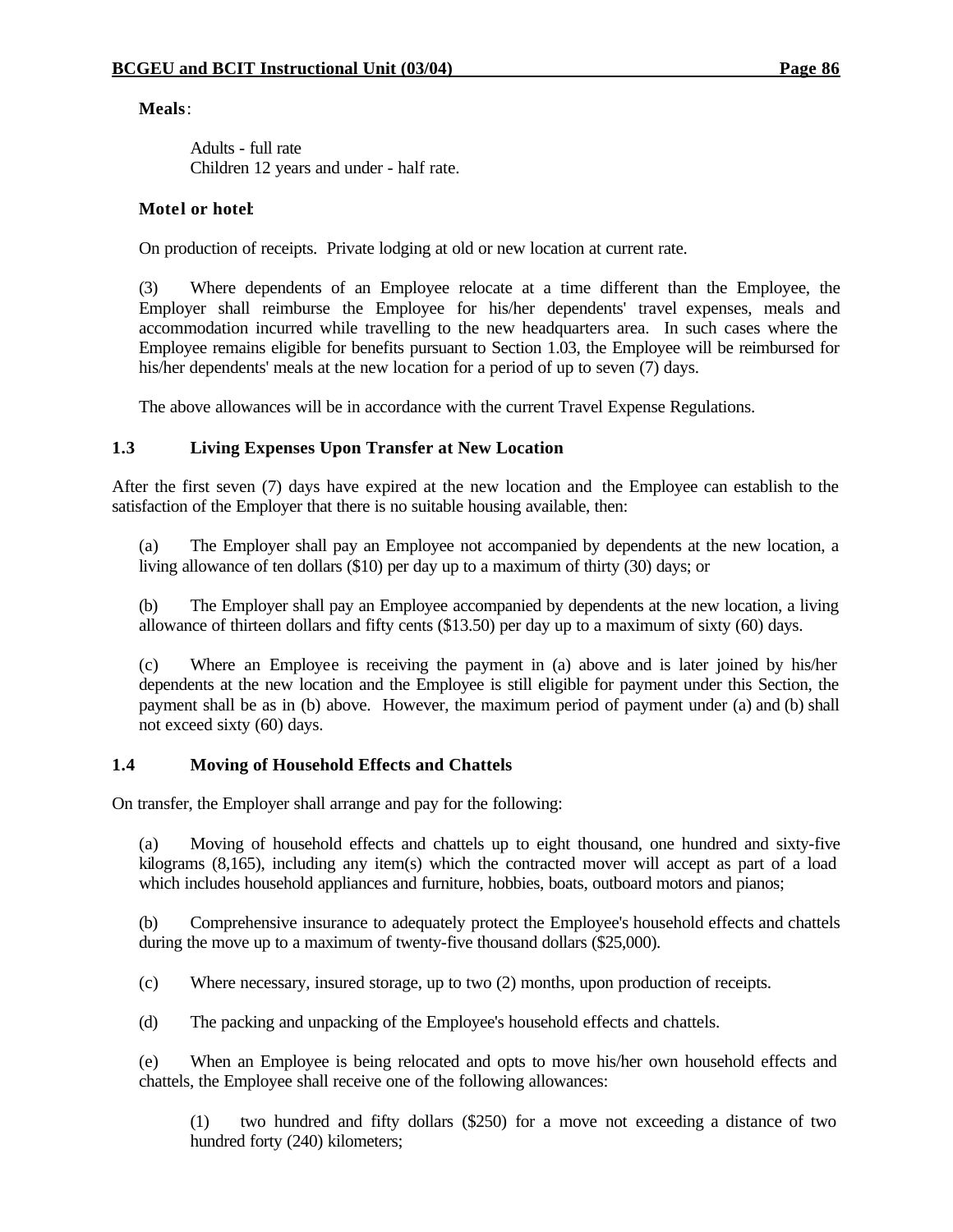(2) five hundred dollars (\$500) for a move which exceeds a distance of two hundred forty (240) kilometers;

(3) one hundred dollars (\$100) where the Employee is entitled to receive the amount pursuant to Section 1.07 (d).

(f) Where the Employee exercises an option pursuant to (e) above then the provisions of (a) and (d) above shall not apply.

## **1.5 Moving of Mobile Homes**

(a) On transfer, an Employee who owns a mobile trailer may opt to have his/her mobile home moved by the Employer in either of the following circumstances:

(1) where the Employee's new headquarters area is on the list of isolated areas, providing no suitable accommodation is available, or;

(2) where an Employee is living in a mobile home which was moved to its present location by the Employer, and the Employees' headquarters prior to the impending transfer is named on the list of isolated locations.

(b) Where an Employee's mobile home is moved by the Employer under this Section then the Employer shall also arrange and pay for the following:

(1) Moving of a single wide mobile trailer or home up to the maximum width allowed on the highway with a permit including any skirting, cabanas or attachments. Where mobile homes in excess of the above are involved, the Employer will pay:

 $\triangleright$  the equivalent cost of moving a single wide mobile trailer or home up to the maximum width allowed on highways with a permit, or;

 $\triangleright$  the real estate and legal fees involved in selling the extra wide trailer up to a maximum of thirty-five hundred dollars (\$3,500).

(2) Comprehensive insurance to adequately protect the Employee's household effects, chattels, and trailer during the move up to a maximum of twenty-five thousand dollars (\$25,000).

(3) The setting-up and levelling of a mobile home or double wide at the new location to a maximum of five hundred dollars (\$500) upon production of receipts.

(4) The packing and unpacking of the Employee's household effects and chattels, if required.

(c) Where an Employee is living in a mobile home and is not included in (a) above, and chooses to move the mobile home to the new headquarters area, the Employee shall be entitled to reimbursement for costs covered in (b) above up to a maximum of two thousand dollars (\$2,000) upon production of receipts.

(d) Where the Employee opts under this Section to have a mobile home moved, there shall be no entitlement to the provisions of Section 1.04 and 1.10.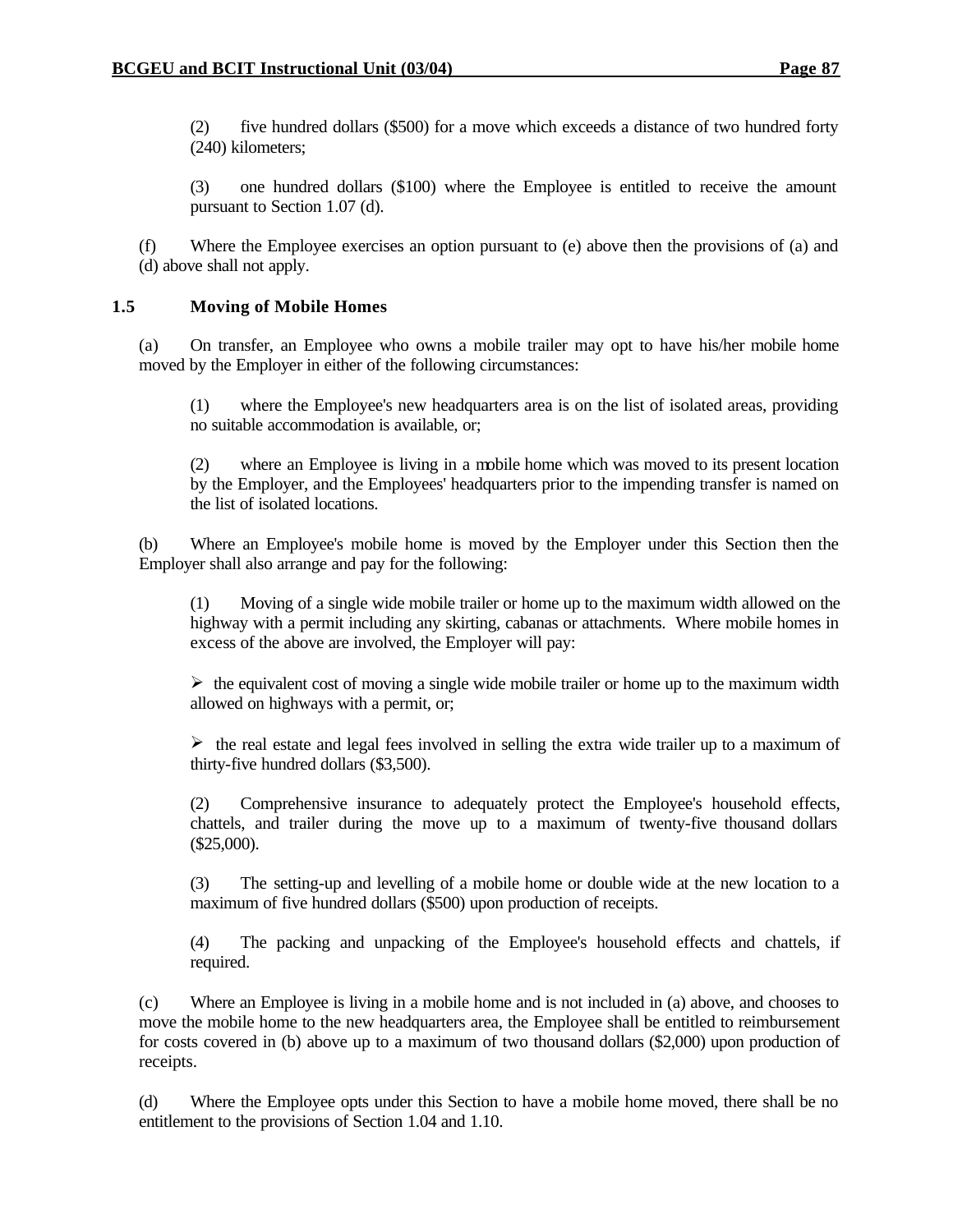# **1.6 Moving of Personal Vehicles Upon Transfer**

The Employer shall reimburse the Employee for the costs of transporting one personal vehicle and one trailer towed by the personal vehicle. The vehicle and trailer, where applicable, may be driven, in which case current mileage rates for the vehicle only will apply, or vehicle and trailer, where applicable, may be shipped by rail or boat, in which case the cost of the least expensive method will be paid. In addition, the Employer will pay for any additional transportation charges, such as ferry rates, for the vehicle and trailer with or without load.

# **1.7 Incidental Expenses on Transfer**

The Employer shall pay to the Employee upon transfer only one of the following amounts to cover incidental expenses on transfer, and once the Employee has claimed one allowance, no alternative further claim may be made:

(a) when an Employee purchases a private dwelling house in the new location - four hundred dollars (\$400);

(b) when the Employee is moving to a rental accommodation in the new location - one hundred fifty dollars (\$150);

- (c) when the Employee is moving with a mobile home one hundred dollars (\$100);
- (d) when the Employee is moving to room and board fifty dollars (\$50).

The application for incidental expenses on transfer must be made by the Employee on the appropriate form within sixty (60) days of the Employee's arrival at the new location, unless there is no available suitable housing, in which case application must be made within sixty (60) days of suitable housing becoming available.

# **1.8 Notice to Employee Upon Transfer**

It is understood and agreed that the Employer will provide the Employee with reasonable notice of the transfer effective date and, where possible, at least one (1) month's notice shall be given. Where less than one month's notice is given, or the transfer date is altered either earlier or later than the transfer effective date given which directly results in duplication of rent costs to the Employee, then the Employer agrees to reimburse the Employee, upon production of receipts, to the duplicate rent payments at new location.

# **1.9 Requested Transfer by Employee**

Where an Employee requests a transfer from one headquarters or geographic location to another, all travelling and living expenses incurred in such a move are the responsibility of the Employee.

# **1.10 Real Estate and Legal Fees**

On transfer, or within one (1) year of the effective date of transfer, an Employee who purchases and/or sells his/her private dwelling house will be entitled to claim for the following expenses upon production of receipts:

(a) Reimbursement of fees to a maximum of four thousand dollars (\$4,000) charged by a real estate agency for the selling of the Employee's private dwelling home in which he/she resided immediately prior to transfer.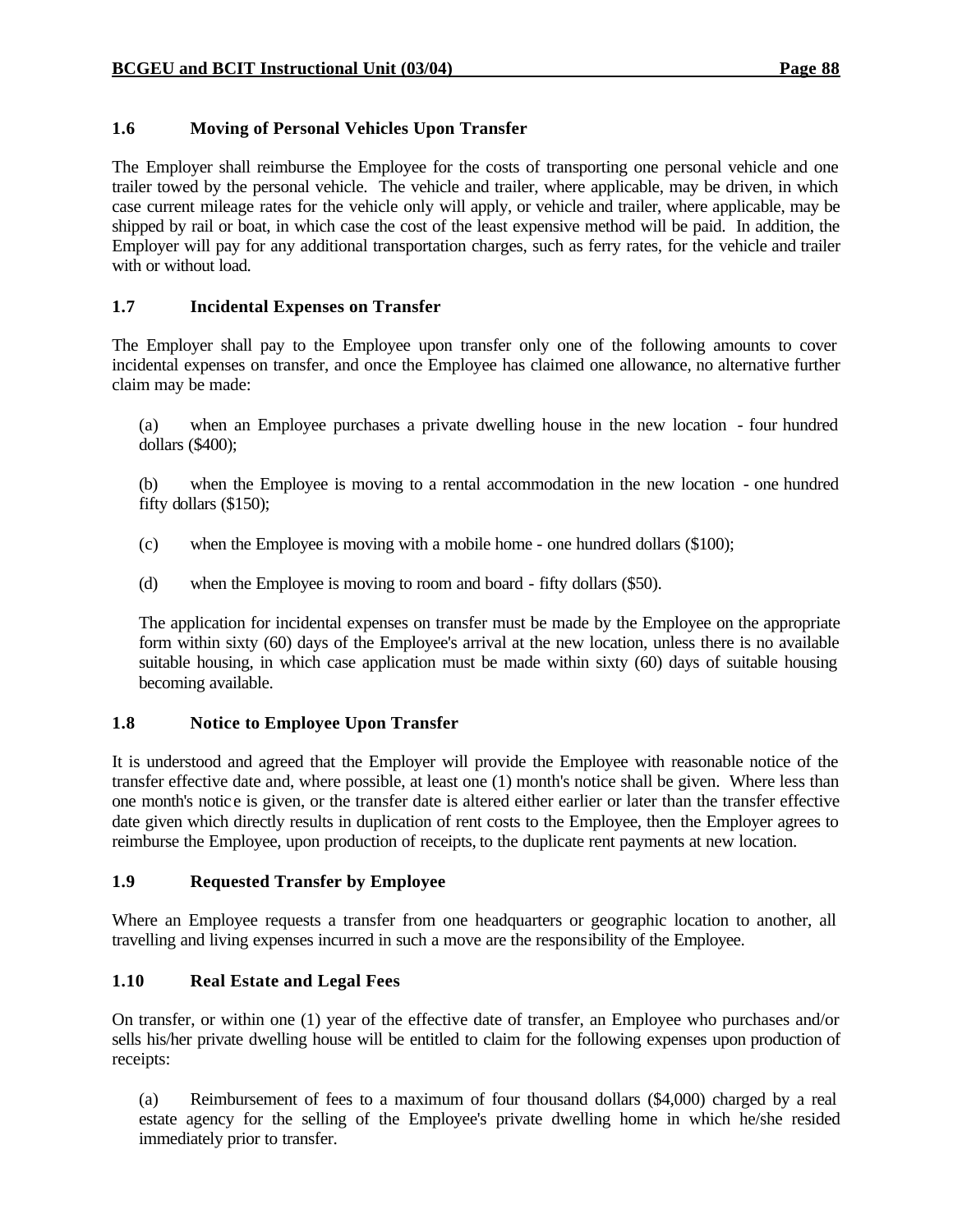(b) An Employee who has sold his/her own home without the aid of a realtor shall entitle to claim five hundred dollars (\$500).

(c) Allowances for legal fees encumbered upon the Employee because of the purchase of his/her private dwelling house in which he/she lives after transfer will be paid in accordance with the following:

 $\geq$  one percent (1%) of the first forty thousand dollars (\$40,000) of the purchase price;

 $\triangleright$  one-half (1/2) of one percent (1%) of any amount of the purchase price above forty thousand dollars (\$40,000);

 $\triangleright$  the total cost to the Employer under part (c) shall not exceed eight hundred dollars (\$800).

(d) Where an Employee purchases a reasonable amount of property, secures a joint mortgage (land and private dwelling) and begins construction within six (6) months of transfer (i.e., foundation poured), shall be entitled to reimbursement of legal fees not to exceed the amount specified in (c) above. In these circumstances, the reimbursement shall be for one transaction only.

(e) The Employee may claim legal fee reimbursement in either (c) or (d) above, not both.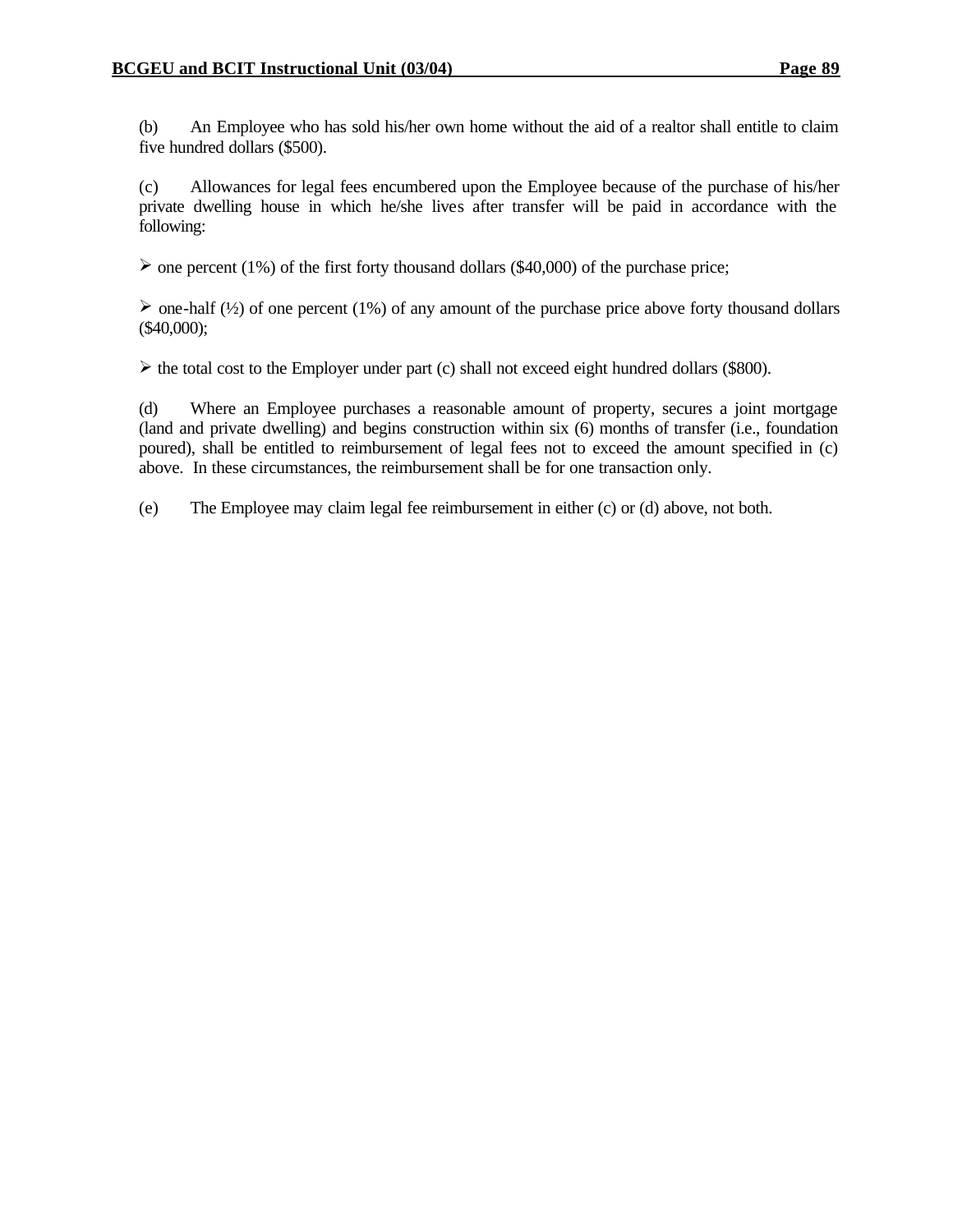# **SCHEDULE A - SALARIES APRIL 1, 2001 - MARCH 31, 2002**

|                                     | <b>Step</b>    | <b>Annual</b><br><b>Salary</b> | <b>Monthly</b><br>Rate | <b>Biweekly</b><br>Rate | <b>Daily</b><br>Rate | <b>Hourly</b><br>Rate |
|-------------------------------------|----------------|--------------------------------|------------------------|-------------------------|----------------------|-----------------------|
| Instructors                         | $\mathbf{1}$   | 50,906                         | 4,242.17               | 1,951.22                | 195.12               | 32.52                 |
|                                     | $\overline{2}$ | 52,852                         | 4,404.33               | 2,025.81                | 202.56               | 33.76                 |
|                                     | 3              | 54,786                         | 4,565.50               | 2,099.94                | 210.00               | 35.00                 |
|                                     | $\overline{4}$ | 56,720                         | 4,726.67               | 2,174.07                | 217.38               | 36.23                 |
|                                     | 5              | 58,605                         | 4,883.75               | 2,246.32                | 224.64               | 37.44                 |
|                                     | 6              | 60,515                         | 5,042.92               | 2,319.53                | 231.96               | 38.66                 |
|                                     | 7              | 62,302                         | 5,191.83               | 2,388.03                | 238.80               | 39.80                 |
|                                     | 8              | 64,150                         | 5,345.83               | 2,458.86                | 245.88               | 40.98                 |
|                                     | 9              | 66,916                         | 5,576.33               | 2,564.88                | 256.50               | 42.75                 |
| Non-Instructional                   |                |                                |                        |                         |                      |                       |
| Employees/Coordinators              | $\mathbf{1}$   | 50,906                         | 4,242.17               | 1,951.22                | 195.12               | 27.87                 |
|                                     | $\overline{2}$ | 52,852                         | 4,404.33               | 2,025.81                | 202.56               | 28.94                 |
|                                     | 3              | 54,786                         | 4,565.50               | 2,099.94                | 210.00               | 30.00                 |
|                                     | $\overline{4}$ | 56,720                         | 4,726.67               | 2,174.07                | 217.38               | 31.06                 |
|                                     | 5              | 58,605                         | 4,883.75               | 2,246.32                | 224.64               | 32.09                 |
|                                     | 6              | 60,515                         | 5,042.92               | 2,319.53                | 231.96               | 33.14                 |
|                                     | $\overline{7}$ | 62,302                         | 5,191.83               | 2,388.03                | 238.80               | 34.11                 |
|                                     | $8\,$          | 64,150                         | 5,345.83               | 2,458.86                | 245.88               | 35.13                 |
|                                     | 9              | 66,916                         | 5,576.33               | 2,564.88                | 256.50               | 36.64                 |
| <b>Chief Instructors' Allowance</b> |                | \$230.                         |                        |                         |                      |                       |
| <b>Annual Rate</b>                  |                |                                | $=$ Monthly Rate x 12  |                         |                      |                       |

Biweekly Rate  $=$  Annual Rate/26.0892857

Daily Rate = Hourly Rate  $x \#$  of regular scheduled hours in day shift.

Hourly Rate (Instructors) = Biweekly Rate/60

Employees/Coordinators/Others) = Biweekly Rate/70

Hourly Rate (Non-Instructional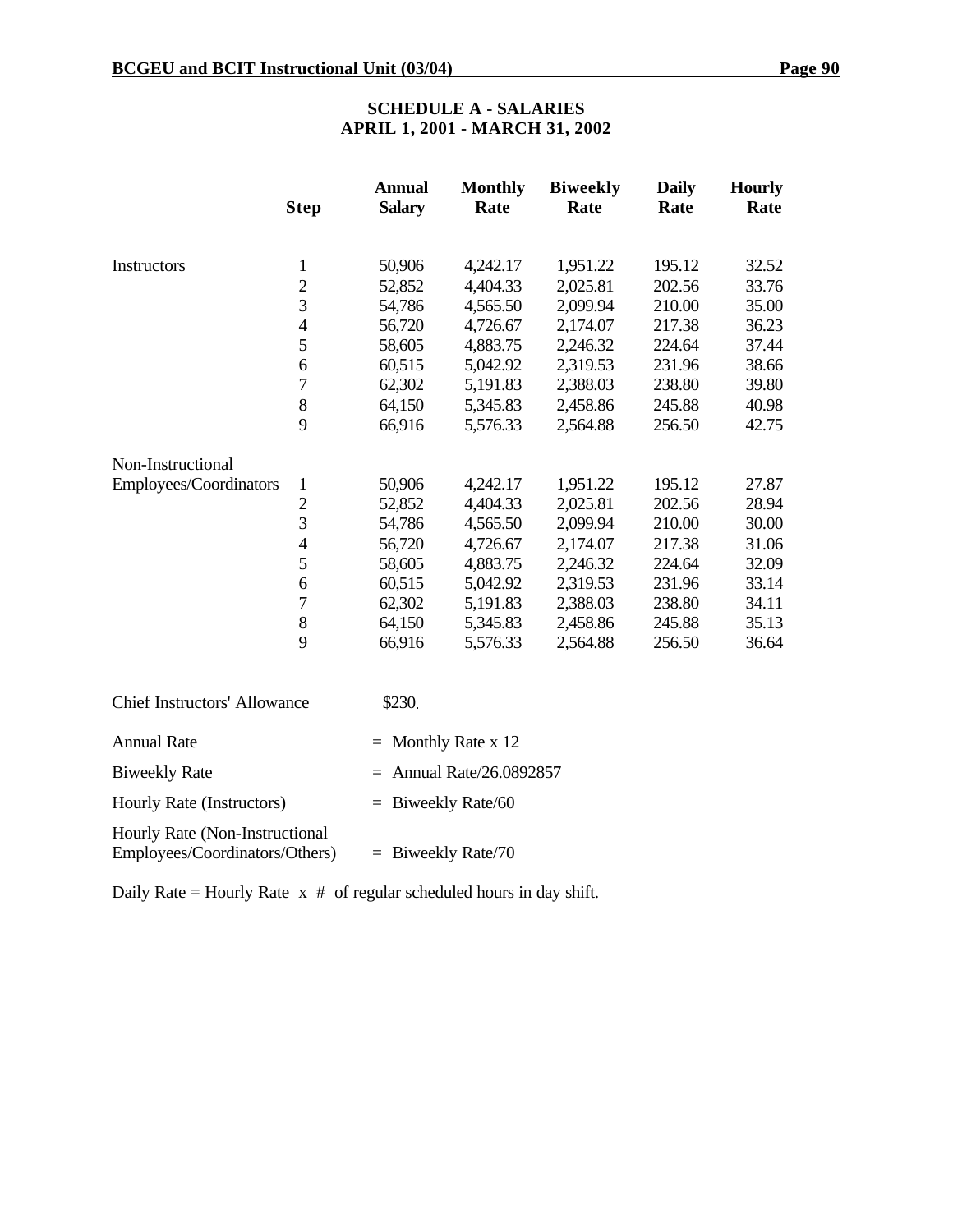Hourly Rate (Instructors) = Biweekly Rate/60

Employees/Coordinators/Others) = Biweekly Rate/70

Daily Rate = Hourly Rate  $x \#$  of regular scheduled hours in day shift.

Hourly Rate (Non-Instructional

# **SCHEDULE B - SALARIES APRIL 1, 2002 - MARCH 31, 2003**

|                                     | <b>Step</b>    | <b>Annual</b><br><b>Salary</b> | <b>Monthly</b><br>Rate | <b>Biweekly</b><br>Rate | <b>Daily</b><br>Rate | <b>Hourly</b><br>Rate |
|-------------------------------------|----------------|--------------------------------|------------------------|-------------------------|----------------------|-----------------------|
| Instructors                         | $\mathbf{1}$   | 51,924                         | 4,327.00               | 1,990.24                | 199.02               | 33.17                 |
|                                     | $\overline{c}$ | 53,909                         | 4,492.42               | 2,066.33                | 206.64               | 34.44                 |
|                                     | 3              | 55,882                         | 4,656.83               | 2,141.95                | 214.20               | 35.70                 |
|                                     | $\overline{4}$ | 57,854                         | 4,821.17               | 2,217.54                | 221.76               | 36.96                 |
|                                     | 5              | 59,777                         | 4,981.42               | 2,291.25                | 229.14               | 38.19                 |
|                                     | 6              | 61,725                         | 5,143.75               | 2,365.91                | 236.58               | 39.43                 |
|                                     | $\overline{7}$ | 63,548                         | 5,295.67               | 2,435.79                | 243.60               | 40.60                 |
|                                     | 8              | 65,433                         | 5,452.75               | 2,508.04                | 250.80               | 41.80                 |
|                                     | 9              | 71,426                         | 5,952.17               | 2,737.75                | 273.78               | 45.63                 |
| Non-Instructional                   |                |                                |                        |                         |                      |                       |
| Employees/Coordinators              | $\mathbf{1}$   | 51,924                         | 4,327.00               | 1,990.24                | 199.02               | 28.43                 |
|                                     | $\overline{2}$ | 53,909                         | 4,492.42               | 2,066.33                | 206.64               | 29.52                 |
|                                     | $\overline{3}$ | 55,882                         | 4,656.83               | 2,141.95                | 214.20               | 30.60                 |
|                                     | $\overline{4}$ | 57,854                         | 4,821.17               | 2,217.54                | 221.76               | 31.68                 |
|                                     | 5              | 59,777                         | 4,981.42               | 2,291.25                | 229.14               | 32.73                 |
|                                     | 6              | 61,725                         | 5,143.75               | 2,365.91                | 236.58               | 33.80                 |
|                                     | $\overline{7}$ | 63,548                         | 5,295.67               | 2,435.79                | 243.60               | 34.80                 |
|                                     | 8              | 65,433                         | 5,452.75               | 2,508.04                | 250.80               | 35.83                 |
|                                     | 9              | 71,426                         | 5,952.17               | 2,737.75                | 273.78               | 39.11                 |
| <b>Chief Instructors' Allowance</b> |                | \$230.                         |                        |                         |                      |                       |
| <b>Annual Rate</b>                  |                | $=$                            | Monthly Rate x 12      |                         |                      |                       |
| <b>Biweekly Rate</b>                |                | $=$ Annual Rate/26.0892857     |                        |                         |                      |                       |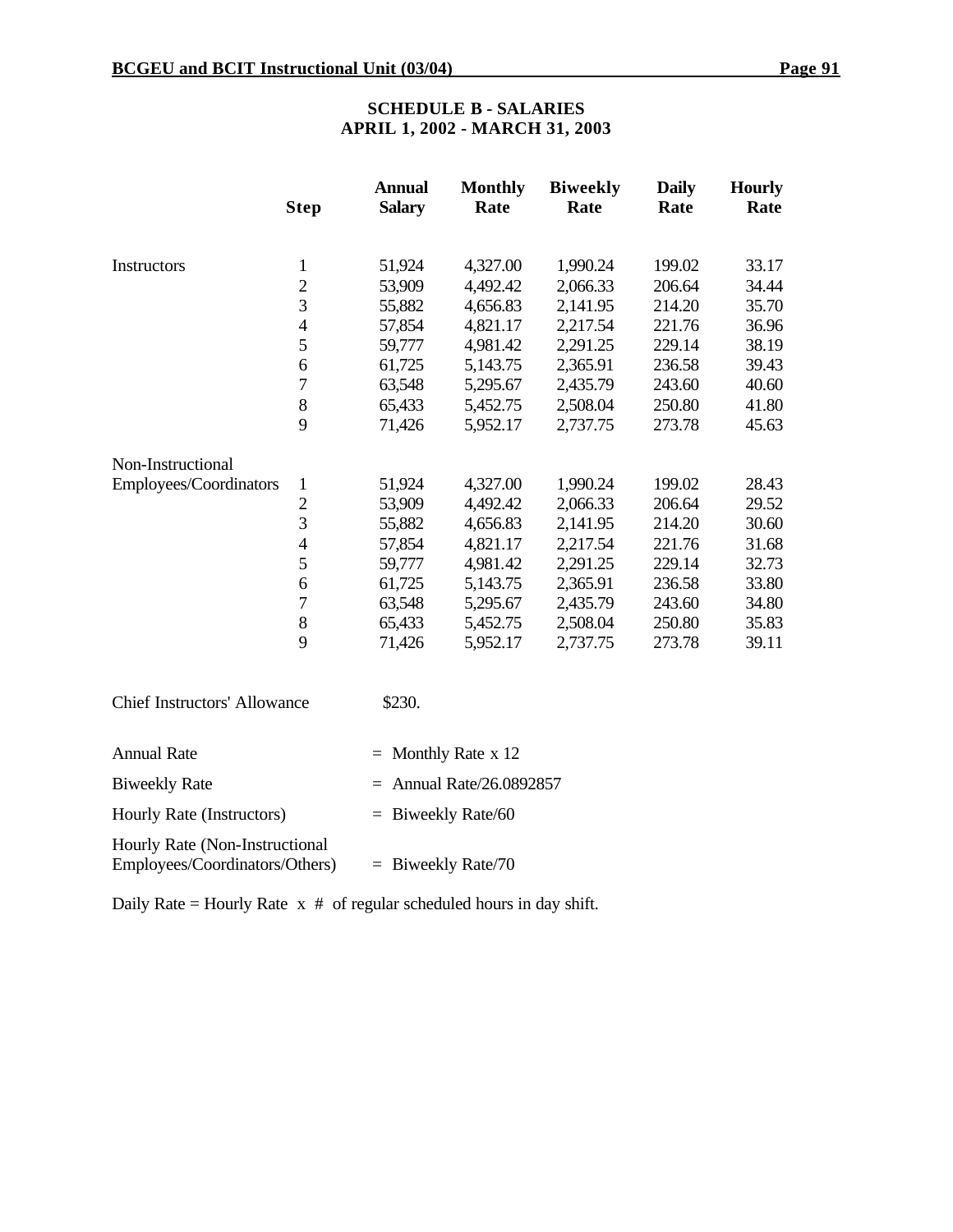# **SCHEDULE C - SALARIES APRIL 1, 2003 - MARCH 31, 2004**

|                        | <b>Step</b>              | Annual<br><b>Salary</b> | <b>Monthly</b><br>Rate | <b>Biweekly</b><br>Rate | <b>Daily</b><br>Rate | <b>Hourly</b><br>Rate |
|------------------------|--------------------------|-------------------------|------------------------|-------------------------|----------------------|-----------------------|
|                        |                          |                         |                        |                         |                      |                       |
| Instructors            | $\mathbf{1}$             | 52,962                  | 4,413.50               | 2,030.03                | 202.98               | 33.83                 |
|                        | $\overline{2}$           | 54,987                  | 4,582.25               | 2,107.65                | 210.78               | 35.13                 |
|                        | 3                        | 57,000                  | 4,750.00               | 2,184.80                | 218.46               | 36.41                 |
|                        | $\overline{\mathcal{L}}$ | 59,011                  | 4,917.58               | 2,261.89                | 226.20               | 37.70                 |
|                        | 5                        | 60,973                  | 5,081.08               | 2,337.09                | 233.70               | 38.95                 |
|                        | 6                        | 62,960                  | 5,246.67               | 2,413.25                | 241.32               | 40.22                 |
|                        | $\overline{7}$           | 64,819                  | 5,401.58               | 2,484.51                | 248.46               | 41.41                 |
|                        | 8                        | 66,742                  | 5,561.83               | 2,558.21                | 255.84               | 42.64                 |
|                        | 9                        | 73,697                  | 6,141.42               | 2,824.80                | 282.48               | 47.08                 |
| Non-Instructional      |                          |                         |                        |                         |                      |                       |
| Employees/Coordinators | $\mathbf{1}$             | 52,962                  | 4,413.50               | 2,030.03                | 202.98               | 29.00                 |
|                        | $\overline{2}$           | 54,987                  | 4,582.25               | 2,107.65                | 210.78               | 30.11                 |
|                        | 3                        | 57,000                  | 4,750.00               | 2,184.80                | 218.46               | 31.21                 |
|                        | $\overline{\mathcal{A}}$ | 59,011                  | 4,917.58               | 2,261.89                | 226.20               | 32.31                 |
|                        | 5                        | 60,973                  | 5,081.08               | 2,337.09                | 233.70               | 33.39                 |
|                        | 6                        | 62,960                  | 5,246.67               | 2,413.25                | 241.32               | 34.48                 |
|                        | 7                        | 64,819                  | 5,401.58               | 2,484.51                | 248.46               | 35.49                 |
|                        | 8                        | 66,742                  | 5,561.83               | 2,558.21                | 255.84               | 36.55                 |
|                        | 9                        | 73,697                  | 6,141.42               | 2,824.80                | 282.48               | 40.35                 |

Chief Instructors' Allowance \$230.

| Annual Rate                                                      | $=$ Monthly Rate x 12      |
|------------------------------------------------------------------|----------------------------|
| <b>Biweekly Rate</b>                                             | $=$ Annual Rate/26.0892857 |
| Hourly Rate (Instructors)                                        | $=$ Biweekly Rate/60       |
| Hourly Rate (Non-Instructional<br>Employees/Coordinators/Others) | $=$ Biweekly Rate/70       |

Daily Rate = Hourly Rate  $x \#$  of regular scheduled hours in day shift.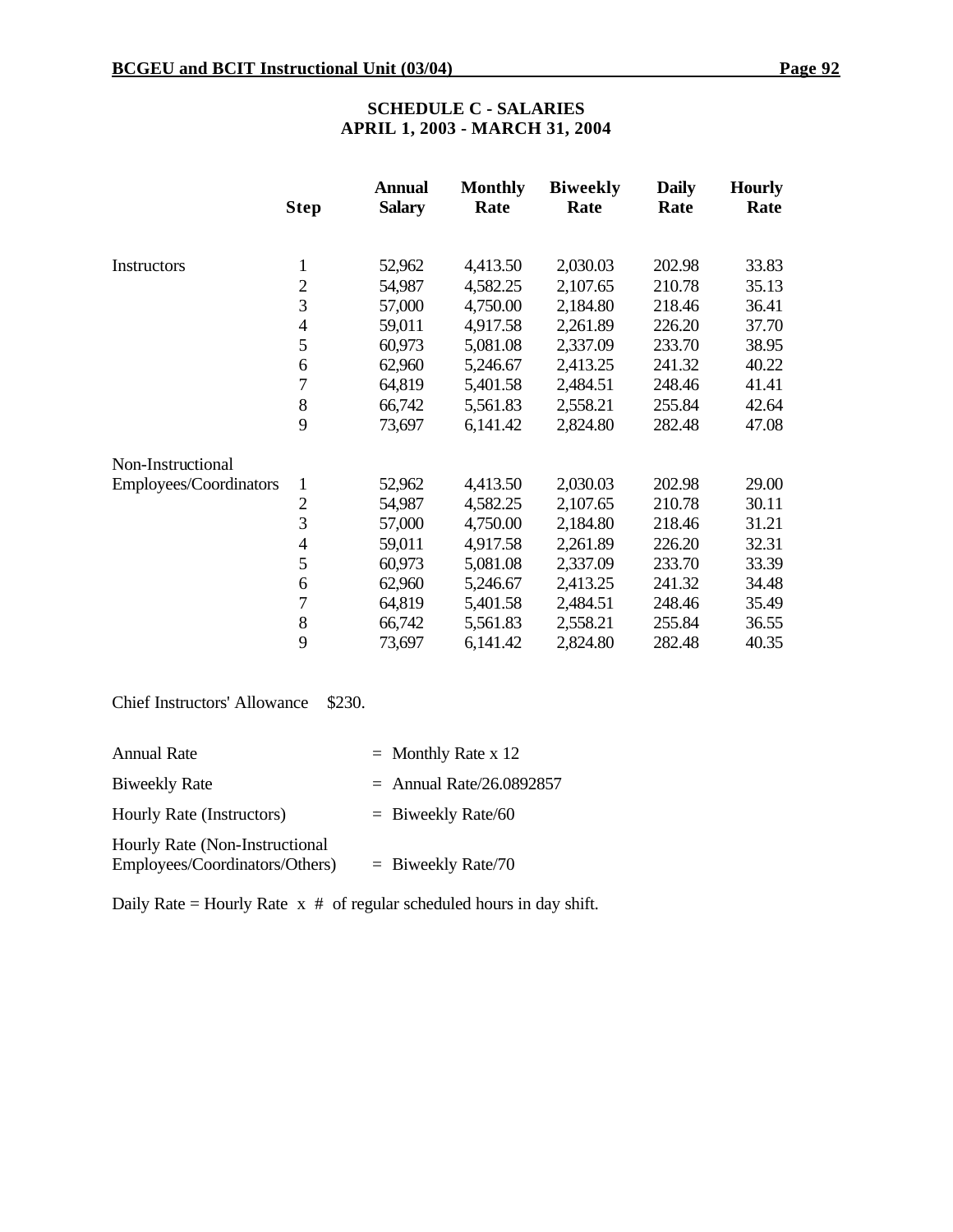#### **SCHEDULE E**

#### **Part I**

#### **Specializations and Specialization Groupings**

The Parties agree that this list sets out existing *"specializations"* and *"specialization groupings"* which are established at the British Columbia Institute of Technology. (See Letter of Understanding #8)

## *Mechanical Specialization Grouping*

| Automotive                       |                         |
|----------------------------------|-------------------------|
| Autobody/Autoframe               |                         |
| <b>Heavy Duty</b>                | <b>Auto Refinishing</b> |
| <b>Commercial Transport</b>      | Machinist               |
| <b>Small Engine Mechanic</b>     | Millwright              |
| Motorcycle Mechanic              | Sawfiling               |
| <b>Inboard/Outboard Mechanic</b> | Diamond Drilling        |

*Construction Specialization Grouping*

| Carpentry               |  |
|-------------------------|--|
| Benchwork and Joinery   |  |
| Painting and Decorating |  |
| <b>Bricklaying</b>      |  |
| <b>Tile Setting</b>     |  |

Drywall Finisher **Drywall Installer** Floor Covering Pile Driving **Glazings** 

*Piping Trades Specialization Grouping (Revised)* (See Letter of Understanding #6)

| Plumbing       | Gasfitting       |
|----------------|------------------|
| Steamfitting   | Sprinkler Fitter |
| Heat and Frost |                  |

*Steel Industries Specialization Grouping (Revised)* (See Letter of Understanding #6)

| Welding                  |
|--------------------------|
| <b>Steel Fabrication</b> |
| <b>Boiler Making</b>     |

Iron Worker Sheet Metal

Airport Operations

*Electrical/Electronics Specialization Grouping*

| Electrical                  | <b>Commercial Refrigeration</b> |
|-----------------------------|---------------------------------|
| Motor Winding               | Diesel Electrical               |
| Electronics                 | Power Engineering               |
| Appliance Repair            | Industrial Instrumentation      |
| <b>Workplace Automation</b> |                                 |

*Aviation/Aero Specialization Grouping*

| Aircraft Maintenance Engineering Category M. | Aircraft Electronics (Avionics)     |
|----------------------------------------------|-------------------------------------|
| Aircraft Structures Repair and Manufacturing | <b>Airline Technical Operations</b> |
|                                              | <b>Airline Carrier Operations</b>   |

*Business and Industry Specialization Grouping*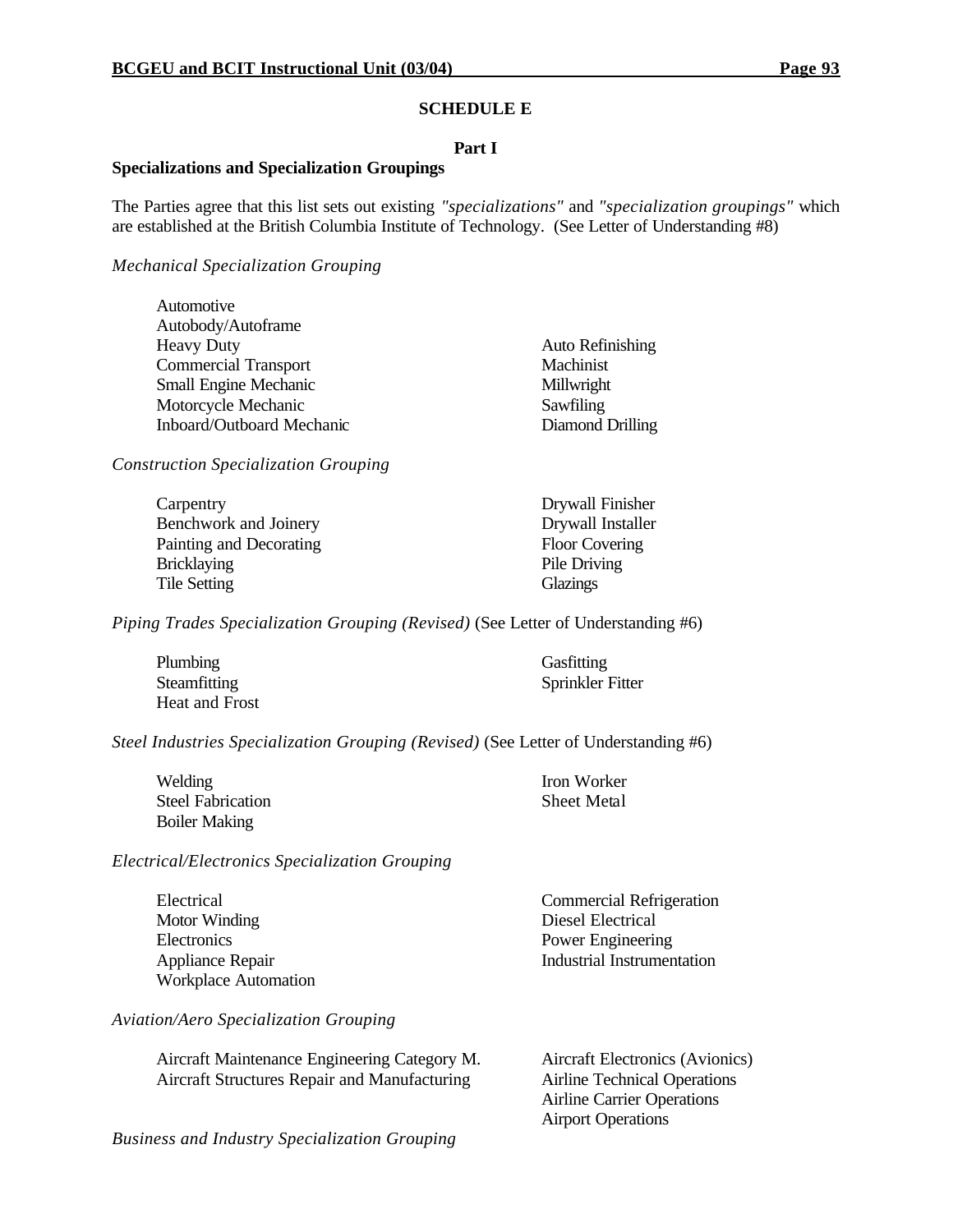Forestry Crewperson Forestry Tree Trimmer Horticulture Auto Trim and Custom Upholstery **Drafting** BTSD and Remediation Embalming Office Administration Women in Trades Training Preparation

# *Food and Hospitality Services Specialization Grouping*

Meat Processing Baking **Cooking** Sausage Making Dining Service Taxi Driver **Barbering** 

*Common Core Specialization Grouping*

# *Industrial Education*

*Non-Instructional Specialization Grouping*

Training Consultants

*Marine Training Specialization Grouping*

Nautical Marine Engineering Seamanship Shipping and Marine Operation

# **Part II**

For the purpose of layoff and recall only, the Parties agree that the following procedure will be used to effect the placement of specializations within specialization groupings as set out in Part I of Schedule *"E"*.

- 1. When the Employer adds or deletes new specialization(s) or specialization groupings, or varies the scope or placement of existing specialization(s), the Union will be advised in writing.
- 2. The Parties will within ten days of notification, complete discussion as to the appropriateness of the action taken by the Employer.
- 3. After the period of discussion has elapsed, any dispute regarding the application or interpretation of Part II of Schedule *"E"* may be grieved pursuant to Article 7.11(b) of the Collective Agreement.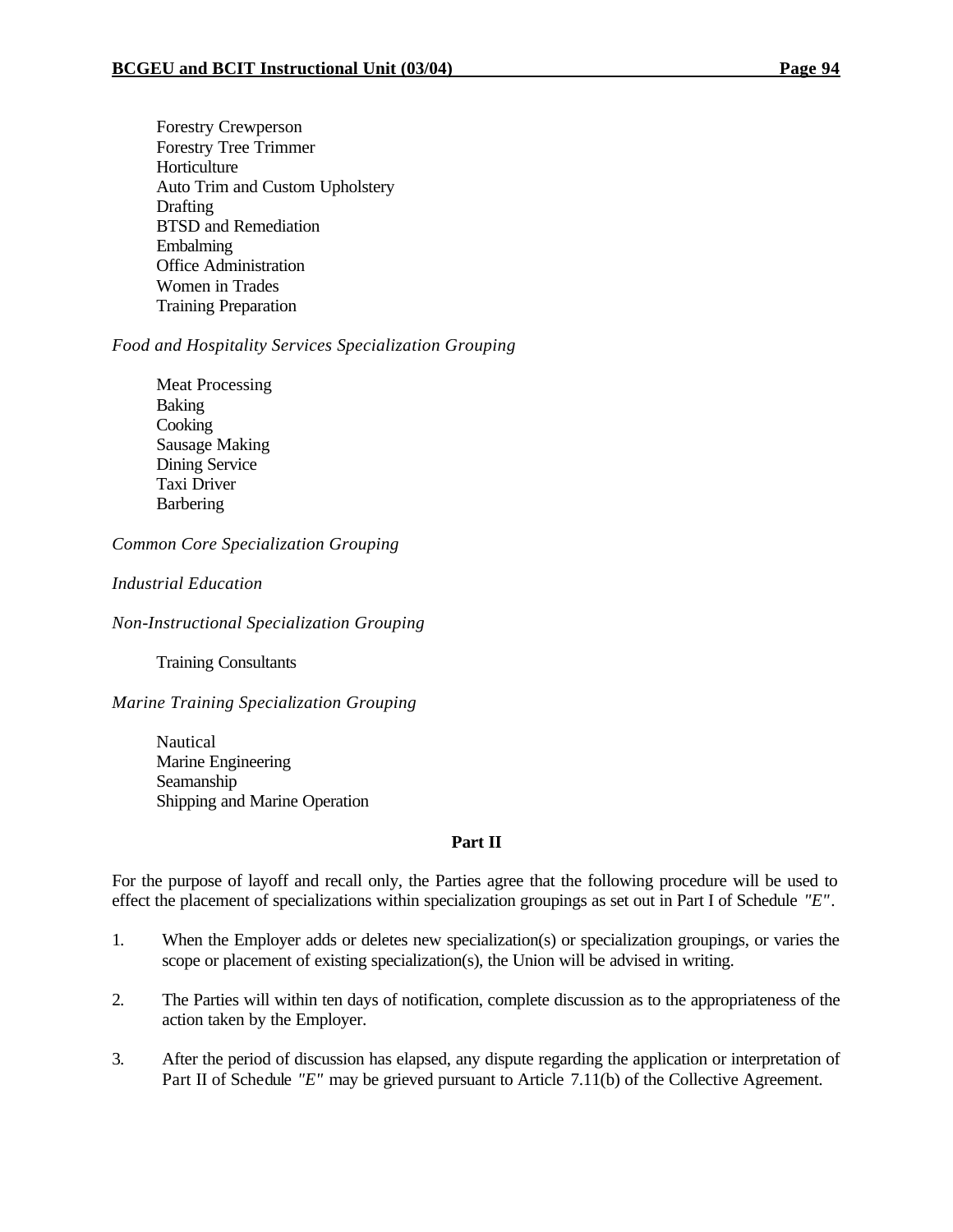# **APPENDIX A SHORT TERM ILLNESS AND INJURY PLAN**

## **1.1 Eligibility**

(a) Regular Employees shall be covered by the Short Term Illness and Injury Plan upon completion of six (6) months of active service with the Employer.

(b) Regular Employees with less that six (6) months of service who are unable to work because of an illness or injury are entitled to six (6) days coverage at full pay in any one calendar year.

(c) Regular Employees with three (3) months but less that six (6) months of service will be entitled to fifteen (15) weeks (75 working days) of coverage, consisting of the above six (6) days, or what remains of the six (6) days' entitlement, at full pay and the remainder of the fifteen (15) weeks at twothirds (\_) of pay, not to exceed a maximum weekly benefit of two hundred and ten dollars (\$210) or the U.I.C. maximum weekly sickness benefit, whichever is higher.

(d) Notwithstanding (a), (b) and (c) above, where a regular Employee is on a claim recognized by the Workers' Compensation Board while the Employee was on the Employer's business, he/she shall be entitled to leave at his/her regular rate of pay, up to a maximum of one hundred thirty (130) days for any one claim in lieu of benefits as outlined in Section 1.2. In such cases the compensation payable by the Workers' Compensation Board shall be remitted to the Employer.

## **1.2 Short Term Plan Benefit**

(a) In the event an Employee is unable to work because of illness or injury, he/she will be entitled to a benefit of seventy-five percent (75%) of pay for a period not to exceed six (6) months from date of absence, (Short Term Plan Period). In any one (1) calendar year, the first six (6) working days of absence from work due to illness or injury will be paid at one hundred percent (100%) of pay.

Employees who exhaust all or part of their six (6) working days entitlement at one hundred percent (100%) of pay in a calendar year will have it reinstated in the following calendar year upon return to work.

(b) Employees who have accumulated sick leave credit under the old sick leave plan will have their accumulated sick leave credits frozen but will supplement their seventy-five percent (75%) of pay benefit under the new plan by using twenty-five percent (25%) of a day's accumulation under the old sick leave plan for each day of absence under the new plan. The seventy-five percent (75%) benefit shall not be supplemented by the use of any other leave entitlement.

# **1.3 Recurring Disabilities**

(a) Employees who return to work after being absent because of illness or injury, and within five (5) consecutive scheduled days of work again become unable to work because of the same illness or injury are considered to still be within the original Short Term Plan period as defined in Section 1.2(a).

(b) Employees who return to work after being absent because of illness or injury and within five (5) consecutive scheduled days of work again become unable to work because of a new illness or injury unrelated to the illness or injury that caused the previous absence shall be entitled to a further six (6) months' benefits under this plan.

(c) Employees who return to work after being absent because of illness or injury, and after working five (5) or more consecutive scheduled days of work, again become unable to work because of the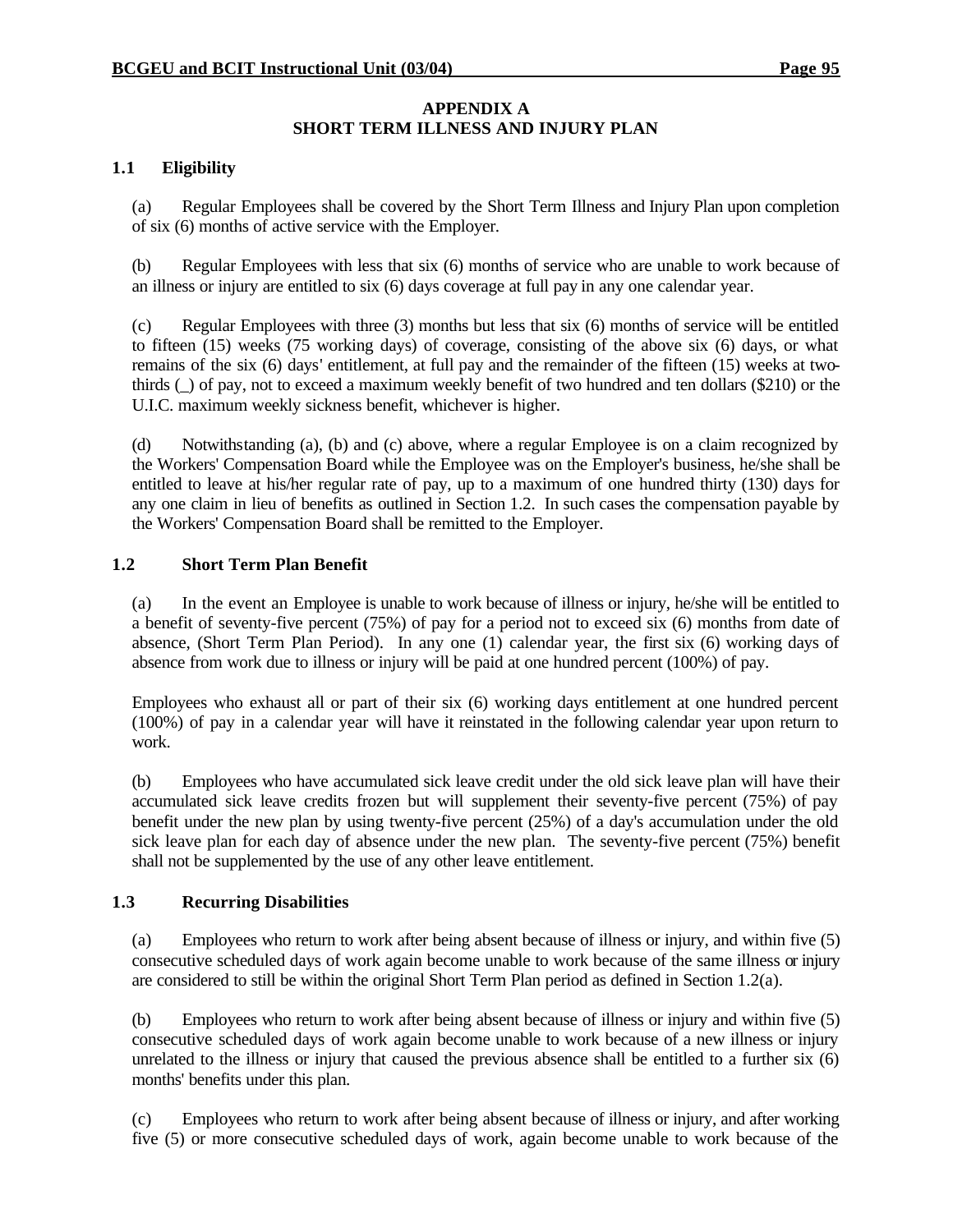same illness or injury will be entitled to a further six (6) month period of benefits under this plan, except as provided in (d) below, where the Short Term Plan period shall continue to be as defined in Section 1.2(a).

(d) Where an Employee is returning to work after a period of illness or injury and where the Screening Committee has approved such return on a trial basis for assessment and/or rehabilitation purposes, the Short Term Plan period shall continue to be as defined in Section 1.2(a). Such trial period must be approved during the period the Employee is receiving short term benefits, however, the end of the trial period can go beyond the Short Term Plan benefit period.

(e) Employees who return to work after a period of illness or injury and who do not work the same number of hours that were scheduled prior to the illness or injury shall receive prorated benefits under this plan, however, not beyond six (6) calendar months from the initial date of absence as defined in Section 1.2(a), if absence is due to the same illness or injury.

# **1.4 Doctor's Certificate of Inability to Work**

The Employer may require an Employee who is unable to work because of illness or injury to provide a statement from:

(a) A medical practitioner qualified to practice in the province of B.C.; or

(b) Where necessary, from a medical practitioner licensed to practice in the province of Alberta or the Yukon; or

(c) The consulting physician to whom the Employee is referred by the medical practitioner in (a) or (b) above, providing medical evidence of the Employee's inability to work in any of the following circumstances:

(i) where it appears that a pattern of consistent or frequent absence from work is developing;

(ii) where the Employee has been absent for six (6) consecutive scheduled days of work;

(iii) where at least thirty (30) days have elapsed since the last statement was obtained and the Employee has been in receipt of plan benefits throughout that period.

Benefits will cease to be paid when an Employee fails to provide satisfactory evidence of medical disability during the benefit period.

# **1.5 Integration With Other Disability Income**

Short term benefits will be reduced by all other disability income benefits to which the absent Employee is entitled except disability income which was being received prior to the illness or injury resulting in the Employee being absent from work and which is unrelated to the illness or injury causing the current absence and the quarter (1/4) day accumulation from the old sick leave plan that is being used to supplement the new plan. Other disability income benefits will include:

(a) Any amount the absent Employee receives from any group insurance, wage continuation or pension plan of the Employer.

(b) Any amount of disability income provided by any compulsory act or law, except Unemployment Insurance sickness benefits and W.C.B. benefits payable in accordance with Section 1.1(d).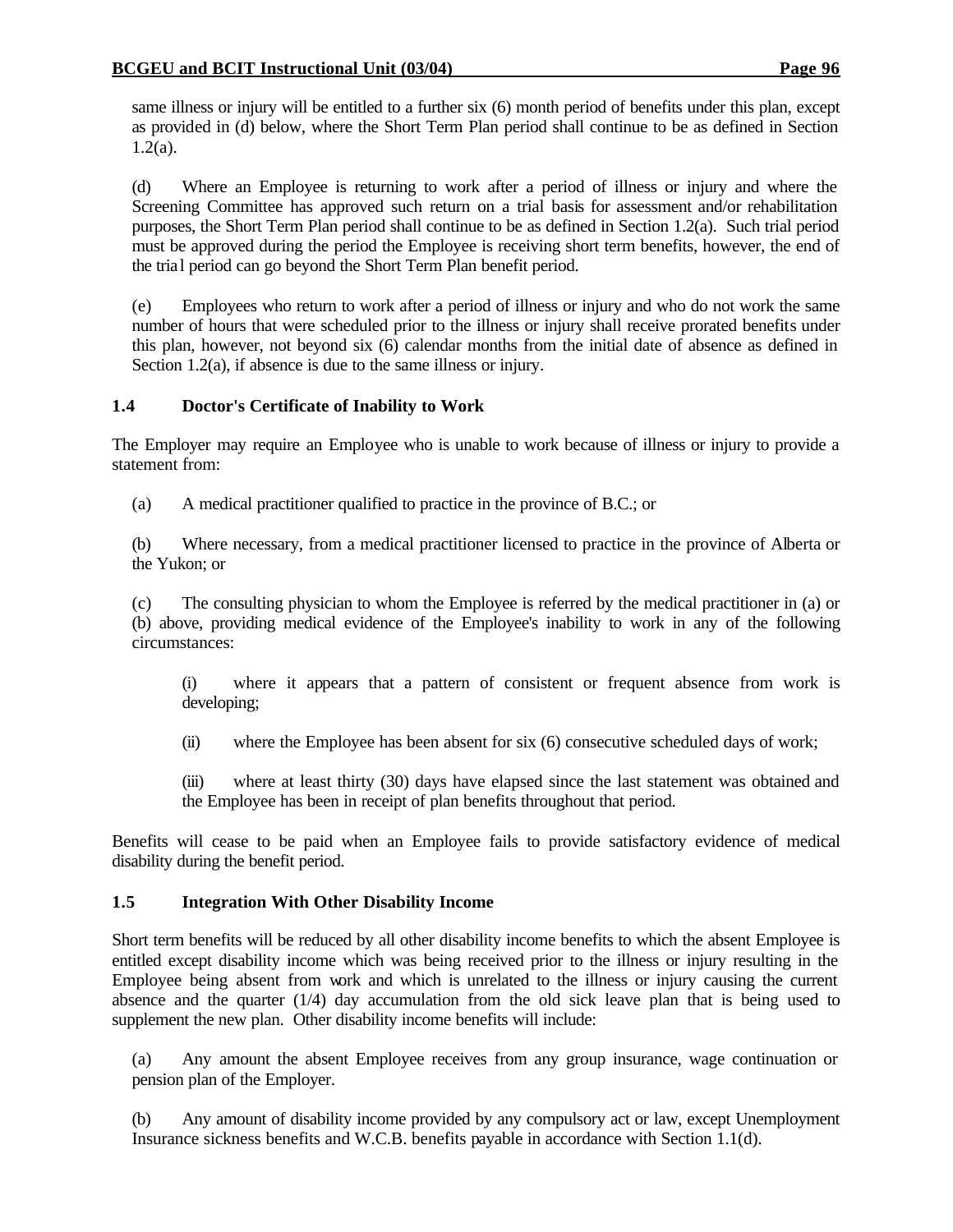(c) Any periodic benefit payment from the Canada or Quebec Pension Plan or other social security plan of any country.

Notwithstanding the above, in the case of ICBC Weekly Indemnity payments or, in the case of personal insurance coverage integration will apply to the extent that the combination of Plan benefits and ICBC Weekly Indemnity payments, or personal insurance disability income benefits exceed either:

(i) one hundred percent (100%) of pay; or

(ii) the applicable benefit percentage of the individual's average total monthly income in the twelve (12) month period immediately preceding commencement of the disability, whichever is greater. Where this provision is to apply, the Employee will be required to provide satisfactory evidence of his/her total monthly income.

This section does not apply to a war disability pension paid under an Act of the Governments of Canada or other Commonwealth countries.

## **1.6 Benefits Not Paid During Certain Periods**

Benefits will not be paid when an Employee is:

- (a) receiving designated paid holiday pay;
- (b) engaged in an occupation for wage or profit;
- (c) on strike or is locked out unless the strike or lockout occurred after the illness or injury resulting in the Employee being absent from work;
- (d) serving a prison sentence;
- (e) on suspension without pay;
- (f) on paid absence in the period immediately preceding retirement;
- (g) on any leave of absence without pay.

Notwithstanding (g) above, where an illness or injury occurs during a period of approved:

- (1) education leave,
- (2) general leave of absence not exceeding thirty (30) days,
- (3) maternity leave,

which prevents the Employee from returning to work on the scheduled date of return, the Short Term Plan will be effective from the date of disability due to illness or injury and benefits will be paid for the balance of the six (6) month period remaining from the scheduled date of return to work. For maternity leave, the intention is no coverage for normal pregnancy.

#### **1.7 Employee to Inform Employer**

The Employee shall inform the Employer as soon as possible of his/her inability to report to work because of illness or injury. The Employee shall inform the Employer of the date of return to duty, in advance of that date, in order that relief scheduled for that Employee can be notified.

#### **1.8 Entitlement**

For the purpose of calculation six (6) calendar days per calendar year, one (1) day shall be considered to be one (1) day regardless of the regularly scheduled workday. Calculation for partial days will be on a prorated basis.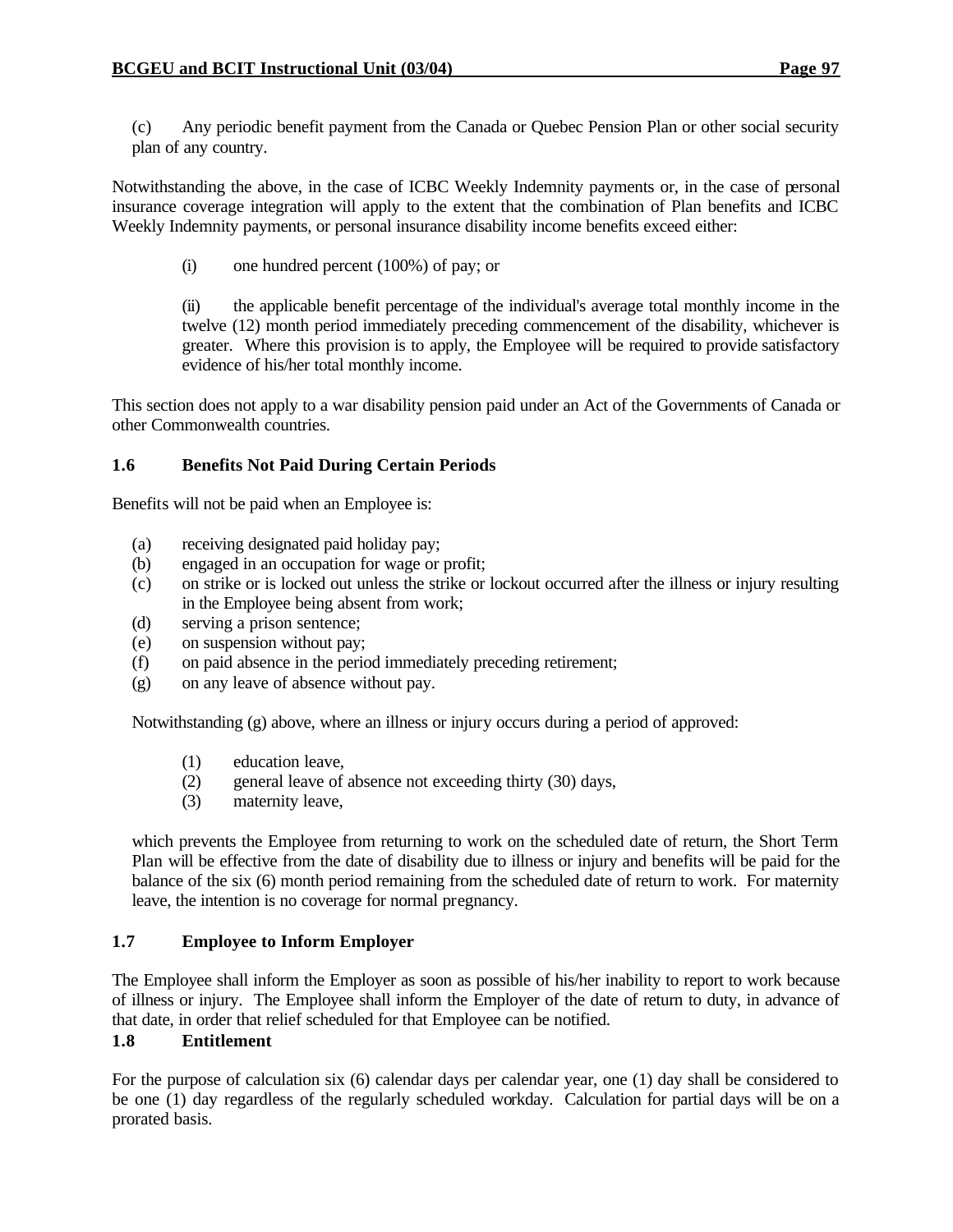## **1.9 EIC Premium**

The Parties agree that the complete premium reduction from the **Employment** Insurance Commission accruing through the improved illness and injury plan will be returned to the Employer.

## **1.10 Benefits Upon Layoff or Separation**

(a) Subject to (b) and (c) below, regular Employees who have completed three (3) months of service and who are receiving benefits pursuant to  $1.1(c)$ ,  $1.1(d)$  or  $1.2$  shall continue to receive such benefits upon layoff or separation until the termination of the illness or until the maximum benefit entitlement has been granted, whichever comes first, if the notice of layoff or separation is given after the commencement of the illness for which benefits are being paid.

(b) In the event that layoff or separation notice was given prior to the commencement of the illness, benefits will cease on the effective date of the layoff or separation only if the illness commenced within two (2) months of the effective date of the layoff or separation.

(c) Benefits will continue to be paid in accordance with 1.10(a), for which notice of layoff or separation was given prior to the commencement of the illness + and if the illness commenced more than two (2) months before the effective date of the layoff or separation.

# **LONG TERM DISABILITY PLAN**

#### **2.1 Eligibility**

(a) Regular full-time Employees shall be covered by the Long Term Disability Plan upon completion of six (6) months' active employment with the Employer.

(b) An Employee who is not actively at work because of illness or injury on the workday coincident with, or immediately preceding the date he/she would otherwise have become eligible for coverage under the Plan will not be eligible for coverage until the date the Employee returns to active employment.

(c) Coverage in the plan is a condition of employment.

# **2.2 Long Term Disability Benefit**

In the event an Employee while covered under this Plan, becomes totally disabled as a result of an accident or a sickness, then, after the Employee has been totally disabled for six (6) months, including periods approved in Section 1.3(a) and (c), he/she shall be eligible to receive a monthly benefit as follows:

(a) While the Employee has a sick bank balance to be used on a day-for-day basis, full monthly earnings will continue until the sick bank is exhausted, and Section 2.6 will not apply.

(b) When an Employee has no sick bank, or after it is exhausted, the Employee shall receive a monthly benefit equal to the sum of sixty-six and two-thirds percent  $(66\frac{2}{3})$ % of monthly earnings (effective September 01, 1993).

For the purpose of the above, earnings shall mean basic monthly earnings as at the date of disability as determined by the Employer.

The basic monthly earnings as at the date of disability shall be the salary in effect for the last month of the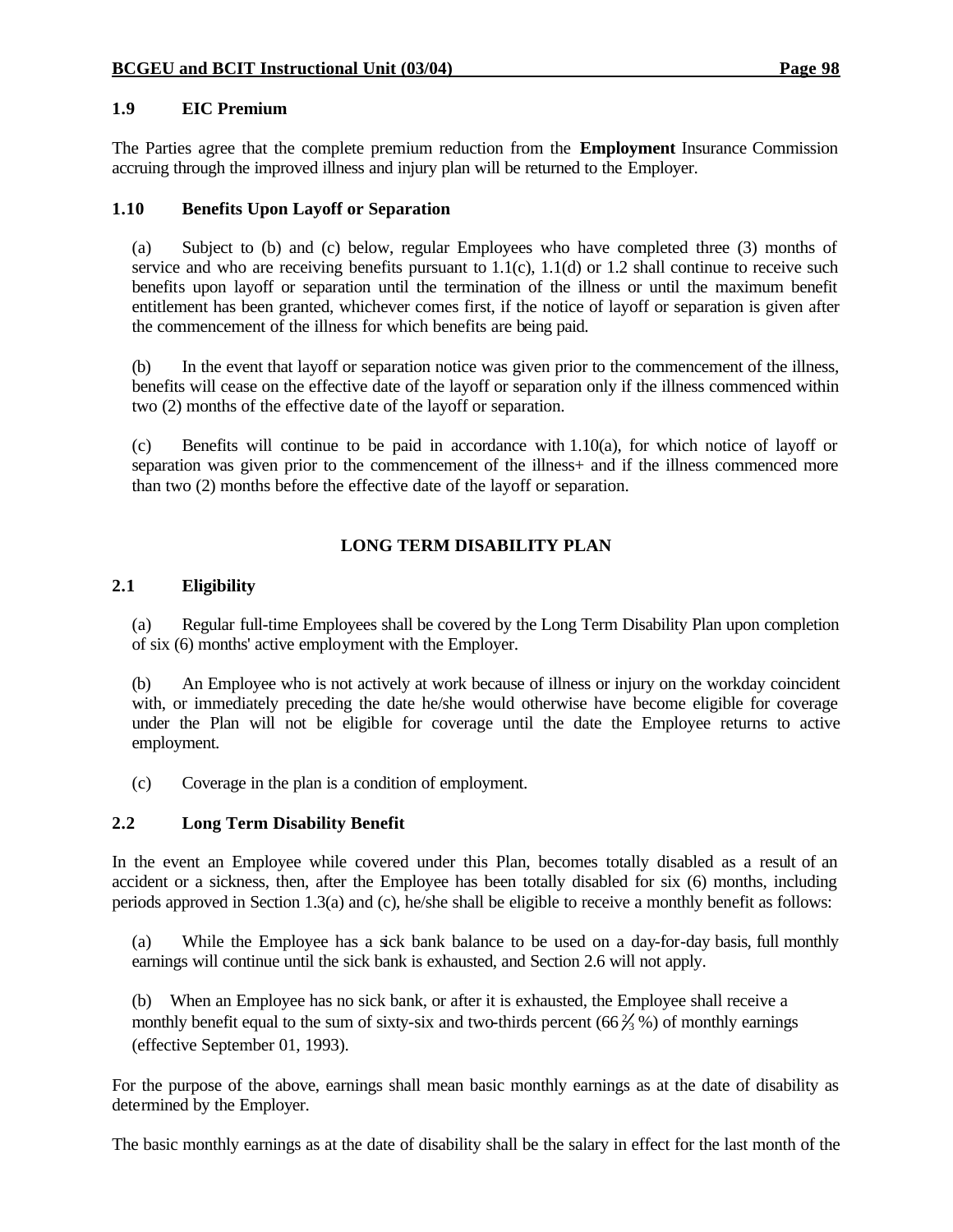Short Term Plan period, or equivalent six (6) month period, taking into consideration any retroactive adjustments. The date of disability for determining the commencement of the first two (2) years of disability shall be the day following the last month of the Short Term Plan period, or an equivalent six (6) month period.

(c) The Long Term Disability benefit payment will be made so long as an Employee remains totally disabled in accordance with Section 2.3, and will cease on the date the Employee recovers, or at the end of the month in which the Employee reaches age 65, or resigns or dies, whichever occurs first.

(d) An Employee in receipt of long term disability benefits will be considered an Employee for purposes of superannuation and will continue to be covered by group life, extended health, dental and medical plans. Employees will not be covered by any other portion of the Collective Agreement but will retain the right of access to a Screening Committee established thereunder and will retain seniority rights should they return to employment within six (6) months following cessation of benefits.

(e) When an Employee is in receipt of the benefit described in (b) above, contributions required for benefit plans in (d) above and contributions for superannuation will be waived by the Employer.

(f) An Employee engaged in rehabilitative employment with the Institute and who is receiving partial Long Term Disability benefit payments will have contributions required for benefit plans in (d) above and contributions for superannuation waived by the Employer except that superannuation contributions shall be deducted from any salary received from the Employer to cover the period of rehabilitative employment.

# **2.3 Total Disability**

(a) Total disability, as used in this Plan, means the complete inability because of an accident or sickness of a covered Employee to perform all the duties of his/her own occupation for the first two (2) years of disability. Thereafter, Employees able by reason of education, training or experience to perform the duties of a gainful occupation for which the rate of pay is not less than seventy-five percent (75%) of the current rate of pay of their regular occupation at date of disability will not be considered totally disabled and will therefore not be eligible for benefits under this Long Term Disability Plan.

(b) Total disabilities resulting from mental or nervous disorders are covered by the plan in the same manner as total disabilities resulting from accidents or other sickness, except that an Employee who is totally disabled as a result of a mental or nervous disorder and who has received twenty-four (24) months of Long Term Disability Plans benefit payments must be confined to a hospital or mental institution or where they are at home, under the direct care and supervision of a medical doctor, in order to continue to be eligible for benefit payments.

During a period of total disability an Employee must be under the regular and personal care of a legally qualified doctor of medicine.

(c) (1) If an Employee becomes totally disabled and during this period of total disability engages in rehabilitative employment, the regular monthly benefit from this plan will be reduced by twenty-five percent (25%) of the Employee's earnings from such rehabilitative employment. In the event that income from rehabilitative employment and the benefit paid under this plan exceed eighty-five percent (85%) of the Employee's earnings at date of disability, the benefit from this plan will be further reduced by the excess amount. *"Rehabilitative employment"* shall mean any occupation or employment for wage or profit or any course or training that entitles the disabled Employee to an allowance, provided such rehabilitative employment has the approval of the Employee's doctor and the Employer.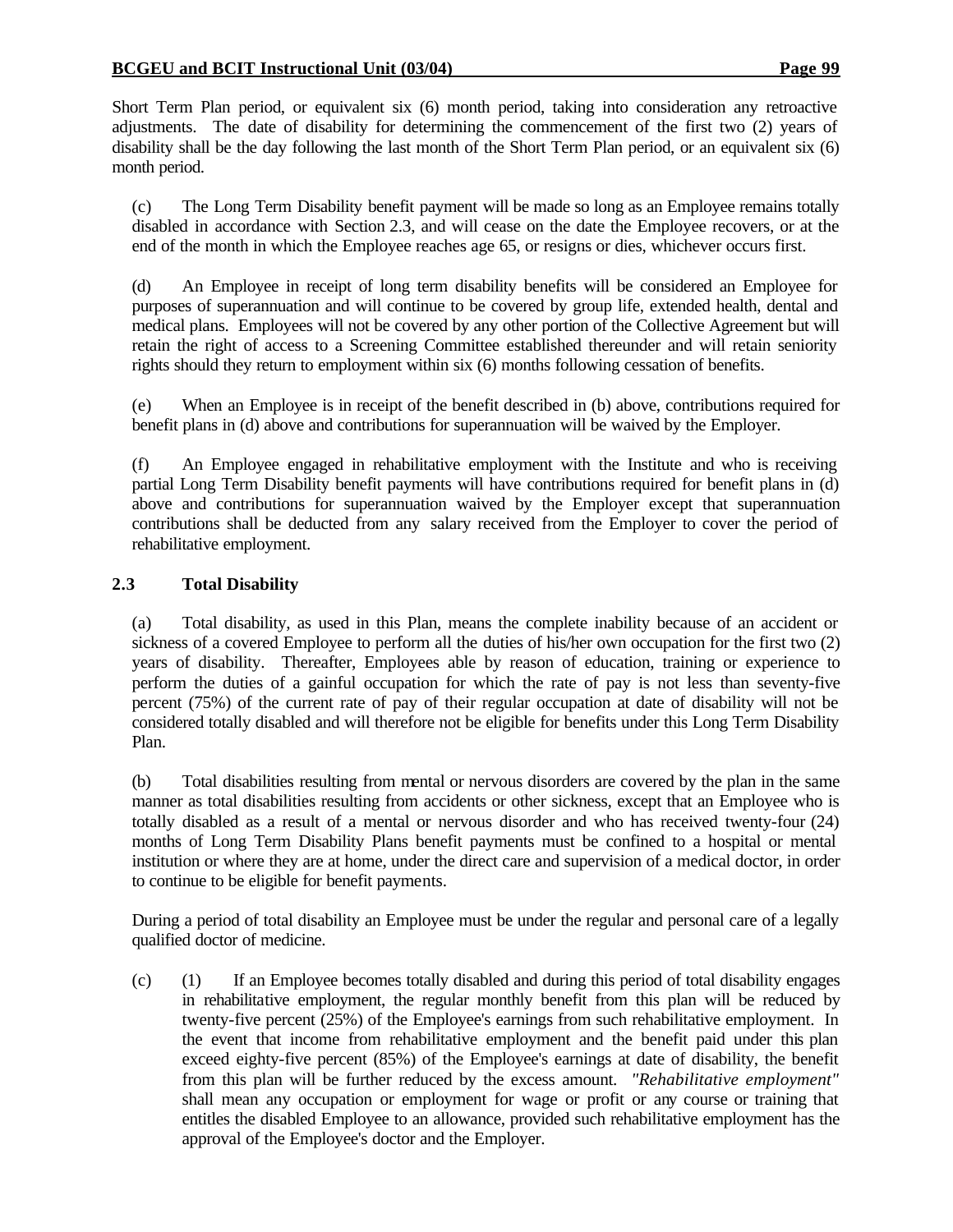The rehabilitative employment of a disabled Employee will continue until such time as the Employee's earnings from rehabilitative employment exceed eighty-five percent (85%) of the Employee's earnings at the date of disability but in no event for more than twenty-four (24) months from the date benefit payments commence.

If earnings are received by an Employee during a period of total disability and if such earnings are derived from employment which has not been approved of as rehabilitative employment by his/her doctor and the Employer, then the regular monthly benefit from the plan will be reduced by one hundred percent (100%) of such earnings.

(2) In the event that an Employee has been classified as totally disabled for all occupations and engages in approved rehabilitative employment, the provisions of (1) above apply except that the rehabilitative employment may continue for twenty-four (24) months from the date rehabilitative employment commenced.

(3) In the case where rehabilitative employment has been approved while an Employee is receiving a benefit under the provisions of Article 2.2(a), the provision of Article 2.3(c) (1) shall not apply until the Employee is receiving a benefit under Article 2.2(b).

### **2.4 Exclusions from Coverage**

The Long Term Disability Plan does not cover total disabilities resulting from:

(a) War, insurrection, rebellion, or service in the armed forces of any country, after the commencement of this plan;

(b) Voluntary participation in a riot or civil commotion, except while an Employee is in the course of performing the duties of his/her regular occupation;

(c) Intentionally self-inflicted injuries or illness;

(d) Pregnancy, childbirth, miscarriage or abortion, except severe complications following termination of pregnancy; (Intention is no coverage for normal pregnancy);

(e) A disability known to the Employer and which was specifically taken into account by the Employer at time of hiring.

### **2.5 Pre-existing Conditions**

An Employee shall not be entitled to Long Term Disability benefits from this plan if his/her total disability resulted from an accident, sickness or mental or nervous disorder with respect to which medical treatment, services or supplies were received in the ninety (90) day period prior to the date of hire unless he/she has completed twelve (12) consecutive months of service after the date of hire during which time he/she has not been absent from work due to the aforementioned accident, sickness or mental or nervous disorder with respect to which medical treatment, services or supplies were received. This clause does not apply to present Employees who have been continuously employed since April 1, 1977.

### **2.6 Integration With Other Disability Income**

In the event a totally disabled Employee is entitled to any other income as a result of the same accident, sickness, mental or nervous disorder that caused him/her to be eligible to receive benefits from this Plan, the benefits from this Plan will be reduced by one hundred percent (100%) of such other disability income.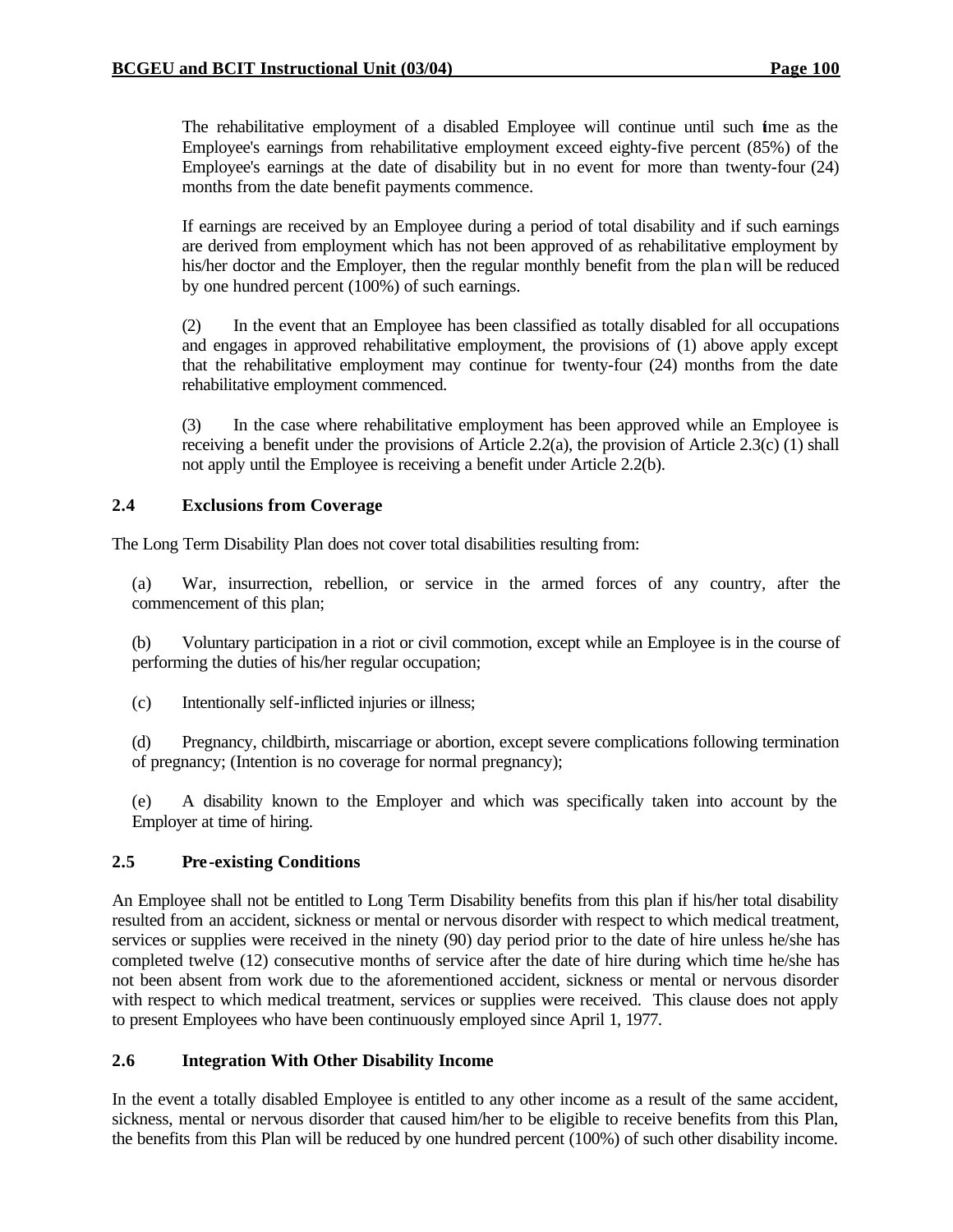Other disability income shall include, but not necessarily be limited to:

(a) Any amount payable under the Workers' Compensation Act or Law or any other legislation of similar purpose, and;

(b) Any amount the disabled Employee received from any group insurance, wage continuation or pension plan of the Employer that provides disability or retirement income, and;

(c) Any amount of disability income provided by any compulsory act or law, and;

(d) Any periodic primary benefit payment from the Canada or Quebec Pension Plans or other similar social security plan of any country to which the disabled Employee is entitled or to which he/she would be entitled if his/her application for such benefit were approved, and;

(e) Any amount of disability income provided by any group or association disability plan to which the disabled Employee might belong or subscribe.

The amount by which the disability benefit from this plan is reduced by other disability income will normally be the amount to which the disabled Employee is entitled upon becoming first eligible for such other disability income. Future increases in such other disability income resulting from increases in the Canadian Consumer Price Index or similar indexing arrangements will not further reduce the benefits from this Plan.

Notwithstanding the above, in the case of ICBC Weekly Indemnity payments or, in the case of personal insurance coverage, integration will apply to the extent that the combination of Plan benefits and ICBC Weekly Indemnity payments or, personal insurance disability income benefits exceed either:

(i) one hundred percent (100%) of basic pay; or

(ii) the applicable benefit percentage of the individual average total monthly income in the twelve (12) month period immediately preceding commencement of the disability, whichever is the greater. Where this provision is to apply, the Employee will be required to provide satisfactory evidence of his/her total monthly income.

This Section does not apply to war disability pension paid under an Act of the governments of Canada or other Commonwealth countries.

#### **2.7 Successive Disabilities**

If, following a period of total disability with respect to which benefits are paid from this Plan, an Employee returns to work on a full-time basis for a continuous period of six (6) months or more, any subsequent total disability suffered by that Employee, whether related to the preceding disability or not, shall be considered a new disability and the disabled Employee shall be entitled to benefit payments in accordance with the provisions of this Plan.

In the event the period during which such an Employee has returned to work is less than six (6) months and the Employee again suffers a total disability and that is related to the preceding disability, the subsequent disability shall be deemed a continuation of the preceding disability, and the disabled Employee shall be entitled to benefit payments in accordance with the provisions of this Plan as though he/she had not returned to work. Should such an Employee suffer a subsequent disability that is unrelated to the previous disability and, provided the period during which the Employee returned to work is longer than one (1) month, the subsequent disability shall be considered a new disability and the Employee shall be entitled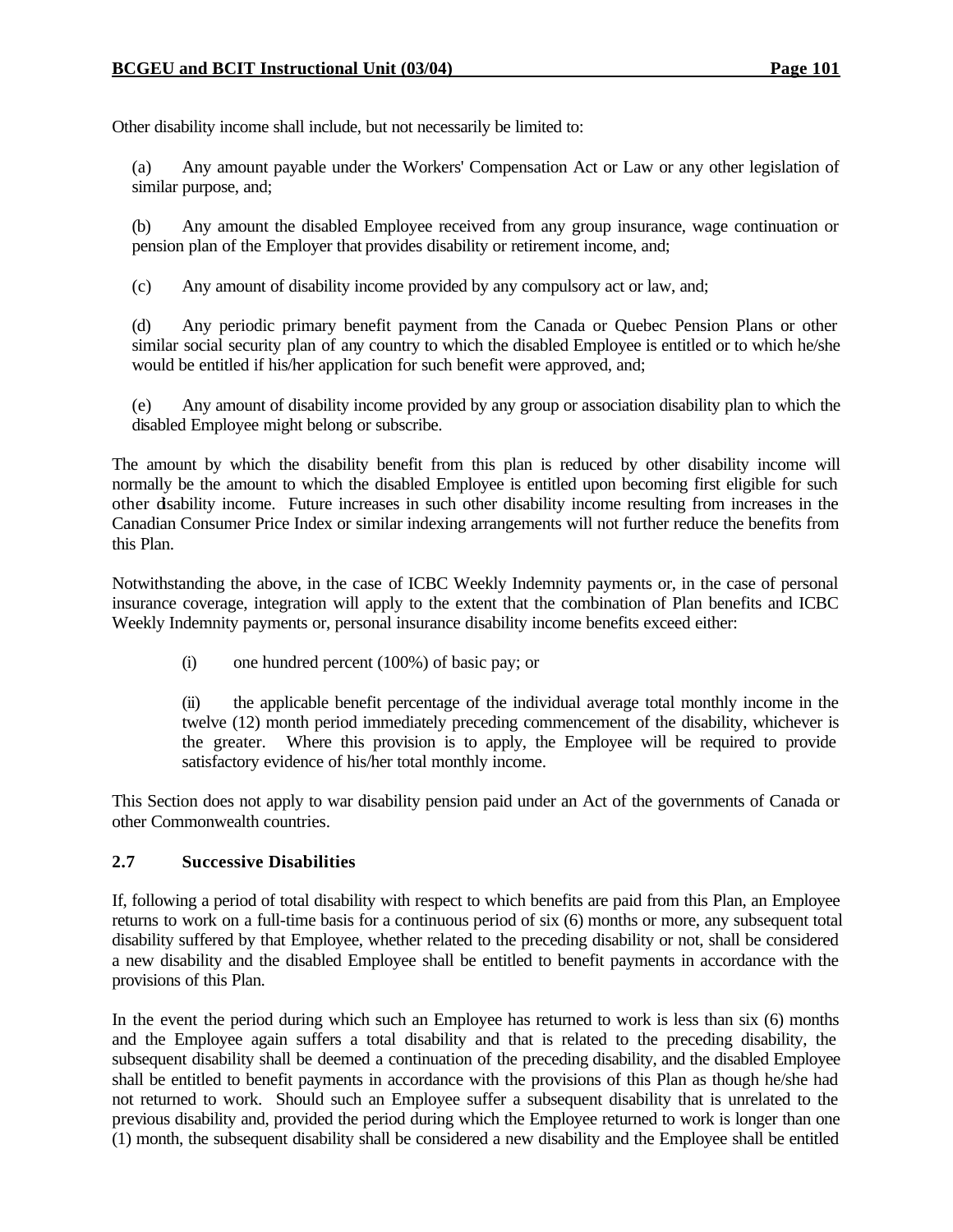#### **BCGEU and BCIT Instructional Unit (03/04) Page 102**

to benefit payments in accordance with the provisions of this Plan. If the period during which the Employee returned to work is one (1) month or less, the subsequent disability shall be deemed a continuation of the preceding disability and the disabled Employee shall be entitled to benefit payments in accordance with the provisions of this Plan.

#### **2.8 Cessation of Plan Coverage**

An Employee shall cease to be covered by this Plan at the earliest of the following dates:

- (a) on the date that is six (6) months prior to his/her sixty-fifth (65) birthday.
- (b) on the date of commencement of paid absence prior to retirement;
- (c) on the date of termination of employment with the Employer;

Cessation of active employment as a regular Employee shall be considered termination of employment except when an Employee is on authorized leave of absence with or without pay.

#### **2.9 Leave of Absence**

Employees on leave of absence without pay may opt to retain coverage under the plan and shall pay the full premium, except when on approved Maternity Leave. Coverage will be permitted for a period of eighteen (18) months of absence without pay except that if the leave is for educational purposes, the maximum period will be extended to two (2) years. If an Employee on leave of absence without pay or partial pay, who has elected coverage under this plan, becomes disabled, benefits under this Plan will be based upon monthly earnings immediately prior to the current leave of absence.

#### **2.10 Benefits Upon Plan Termination**

In the event this Long Term Disability Plan is terminated, the benefit payments shall continue to be paid in accordance with the provisions of this Plan to disabled Employees who become disabled while covered by this Plan prior to its termination.

### **2.11 Contributions**

The cost of this Plan will be borne by the Employer.

#### **2.12 Waiver of Contributions**

Employee contributions to this Plan shall be waived with respect to disabled Employees during the time such an Employee is in receipt of disability benefit payments from this Plan.

### **2.13 Claims**

Long Term Disability claims will be adjudicated and paid by a claims-paying agent to be appointed by the Employer. In the event a covered Employee disputes the decision of the claims-paying agent regarding a claim for benefits under this Plan, the Employee may arrange to have his/her claim reviewed by a Claims Review Committee composed of three (3) medical doctors; one (1) designated by the claimant, one (1) by the Employer and a third agreed to by the first two. Written notice of a disputed claim or an appeal under this Plan shall be sent to the Plan Administrator.

Written notice of an appeal must be submitted within six (6) months from the date the claims-paying agent rejected the claim. The expenses incurred by a Claims Review Committee will be paid by the Plan.

Where an Employee has disputed the decision of the claims-paying agent and is awaiting the outcome of a review or an appeal, the Employee will be considered to be on leave of absence without pay during the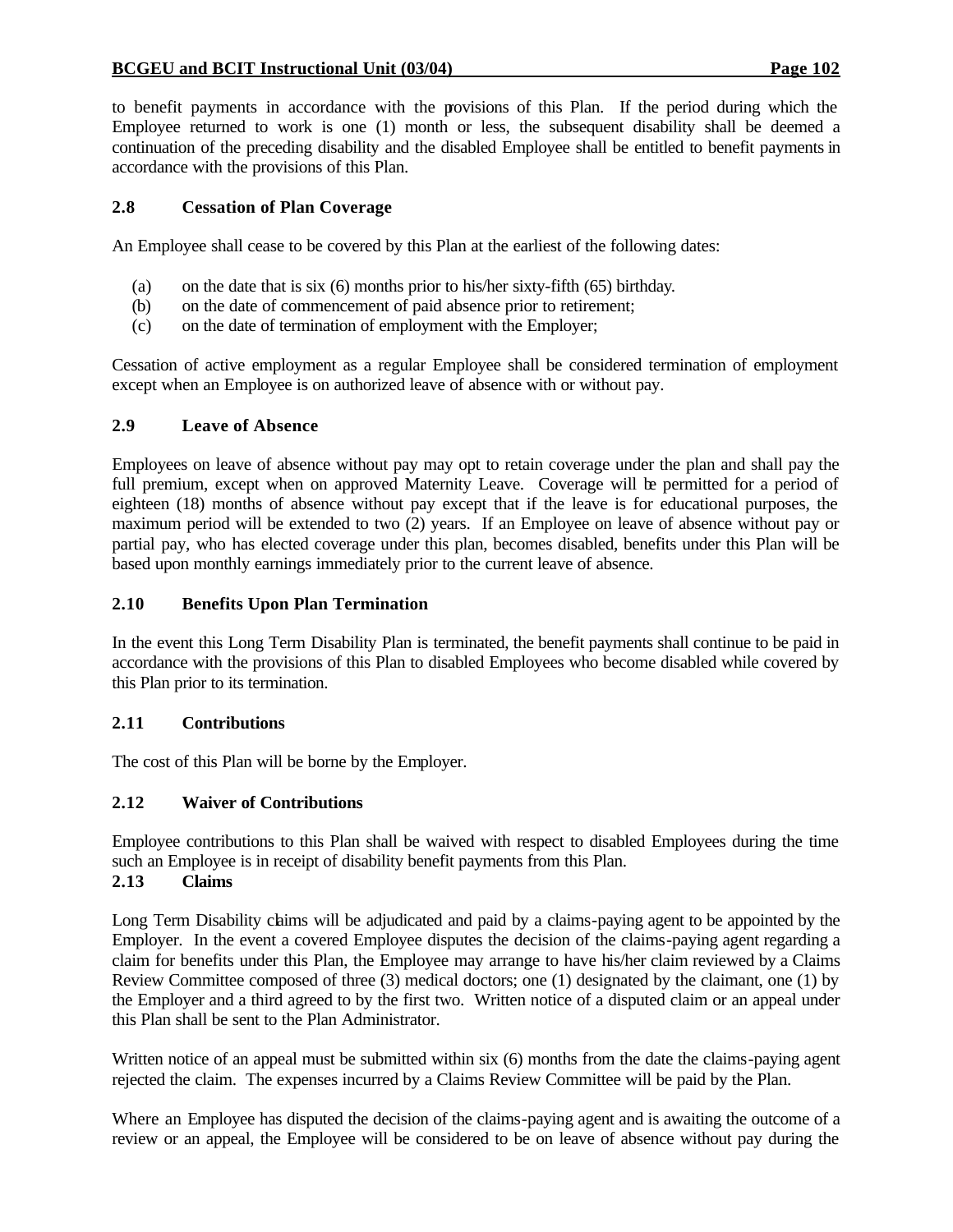#### **BCGEU and BCIT Instructional Unit (03/04) Page 103**

portion of the waiting period when he/she is not receiving pay or benefit allowance. During the waiting period, an Employee will continue to be covered by group life, extended health, dental and medical plans.

### **2.14 Physical Examination**

The Employer, at its own expense, shall have the right and be given the opportunity to have a medical doctor appointed by the Employer examine, as often as it may reasonably require any Employee whose injury, sickness, mental or nervous disorder is the basis of claim upon this Plan.

#### **2.15 Canadian Currency**

All monies payable to or from this Plan shall be payable in Canada in Canadian currency.

#### **2.16 Administration**

The Employer will be the administrator of the Plan. All questions arising as to the interpretation of this Plan shall be subject to the grievance and arbitration procedures in Articles 7 and 8 of this Agreement.

#### **2.17 Implementation by Regulation**

The provisions of this Plan shall become part of a memorandum of agreement between the Parties and will be implemented by regulation.

#### **2.18 Benefit Level**

The benefit level for existing LTD recipients shall be increased by the same amount as the negotiated salary increase for other Employees in the Bargaining Unit.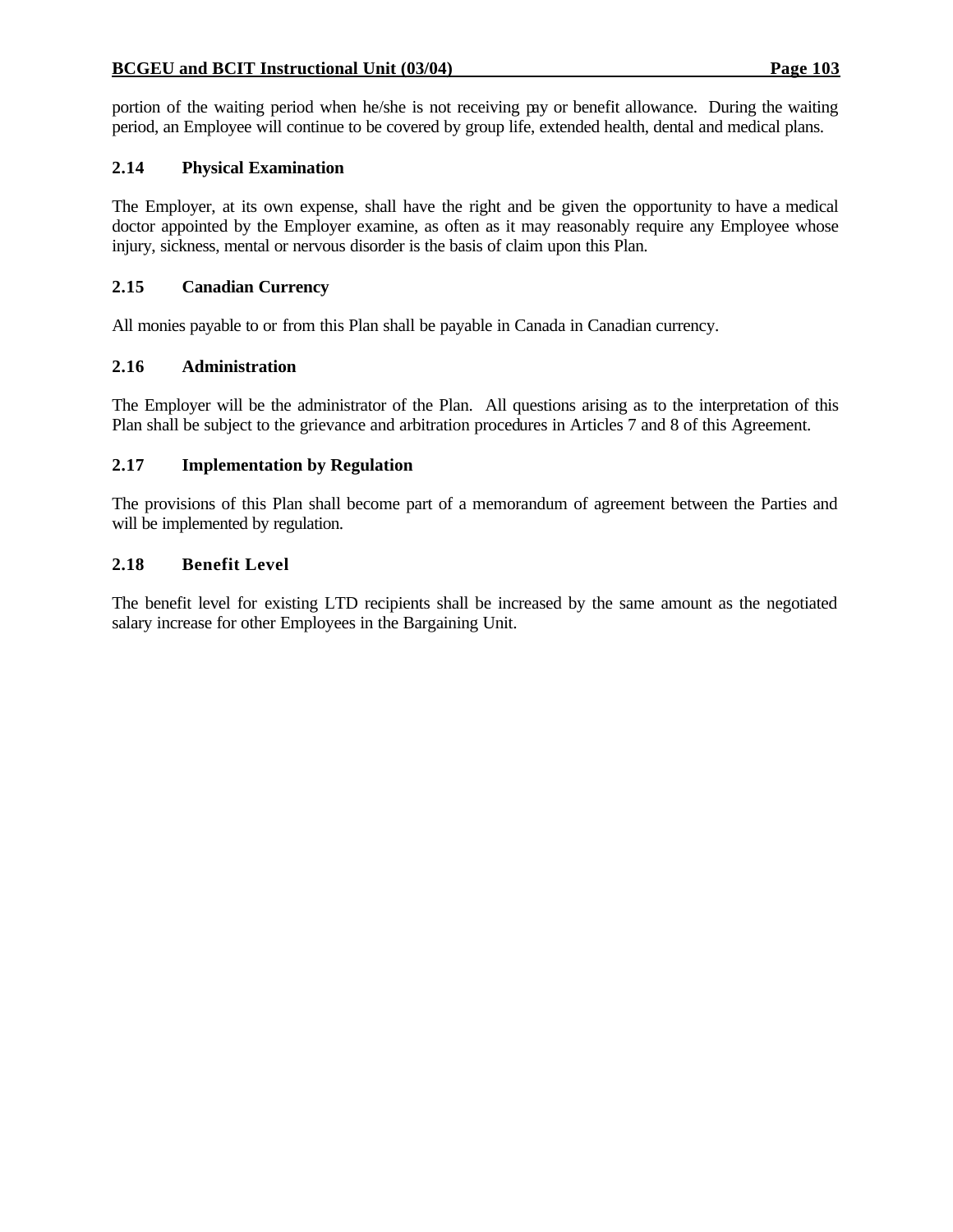#### **JOINT ADVISORY COMMITTEE**

There shall be a Joint Advisory Committee which shall consist of two (2) representatives appointed by the Employer and two (2) representatives appointed by the Union. The Employer and the Union may each appoint one (1) alternate Committee member. The purpose of the Committee shall be to consider and make recommendations to the Bargaining Principals on all matters related to the effective administration of the Short Term Illness and Injury and Long Term Disability Plans and to consider and make recommendations to the Bargaining Principals on any questions which may arise related to interpretation or application of the wording of Appendix A. The Committee shall consider and report back on all matters related to the plans which may be referred to it jointly by the Bargaining Principals.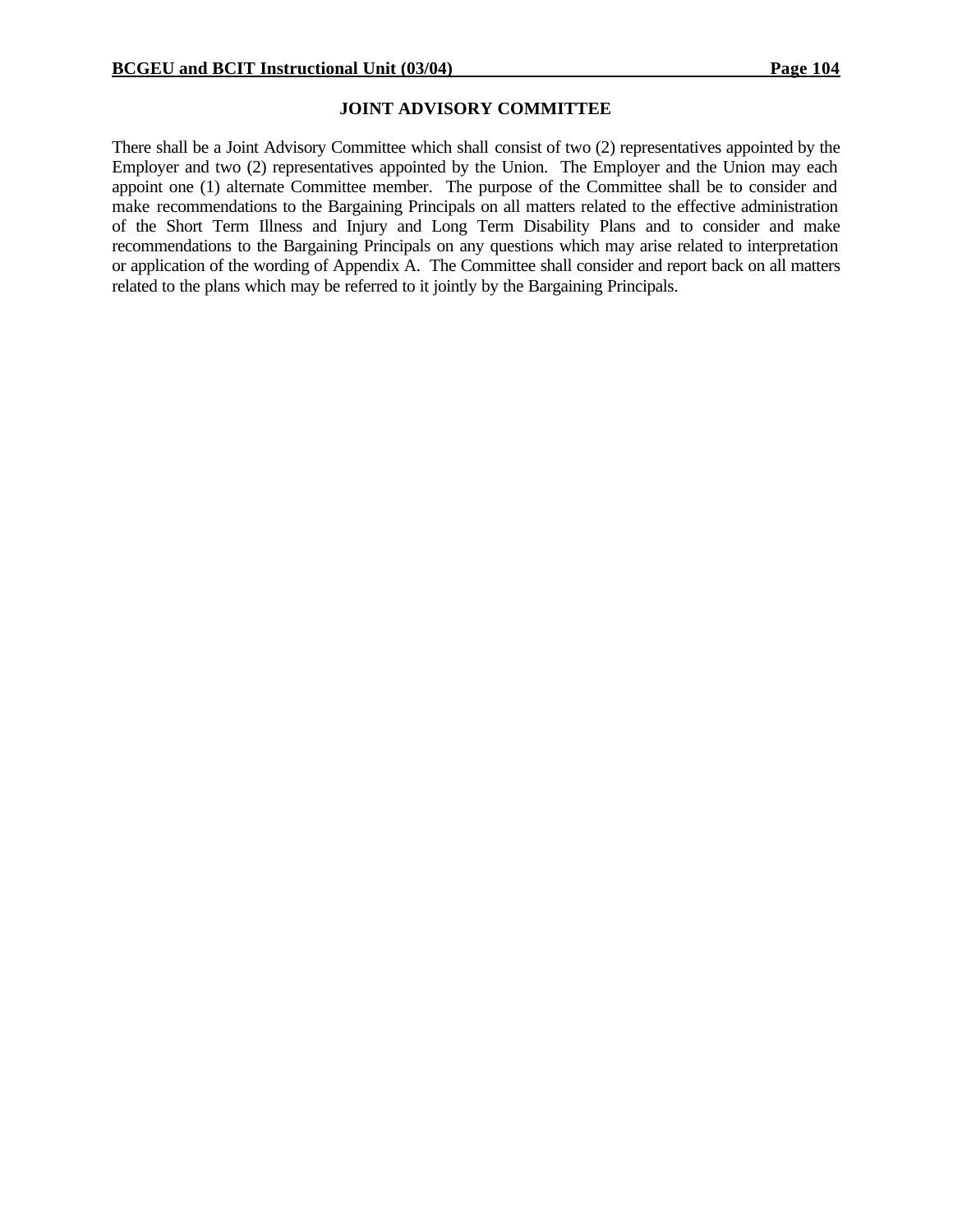#### **Re: Qualifications**

The following format for qualifications will be introduced, upon signing of this Agreement, and will continue in full force and effect for the duration of the Agreement.

Job postings for Vocational Instructors shall consist of the following qualifications:

- 1. trade qualification in a designated trade or recognized industry qualifications in non-designated trades and other occupations;
- 2. five (5) years' experience as a Journeyman or equivalent;
- 3. previous supervisory or teaching experience; and
- 4. skills and abilities to instruct the curriculum.

Common core qualifications shall include an Institute endorsement for this specialization. The criteria for this endorsement shall be developed by the Labour/Management Committee.

George Heyman, President Brian Gillespie, President

Tom Kozar, Co-Chairperson Tomi Eeckhout, Director Bargaining Committee Labour Relations

Gary Blidook, Member Ron Evans, Member Bargaining Committee Bargaining Committee

Bargaining Committee Bargaining Committee

Michael Wanstall, Member Dennis Duffey, Member Bargaining Committee Bargaining Committee

Barbara Offen, Co-Chairperson<br>
Coordinated Bargaining Representative<br>
Bargaining Committee Coordinated Bargaining Representative

**SIGNED ON BEHALF OF THE UNION: SIGNED ON BEHALF OF THE EMPLOYER:**

Rick Dohl, Member Dave Mitchell, Member

Clodine Sartori, Member Bargaining Committee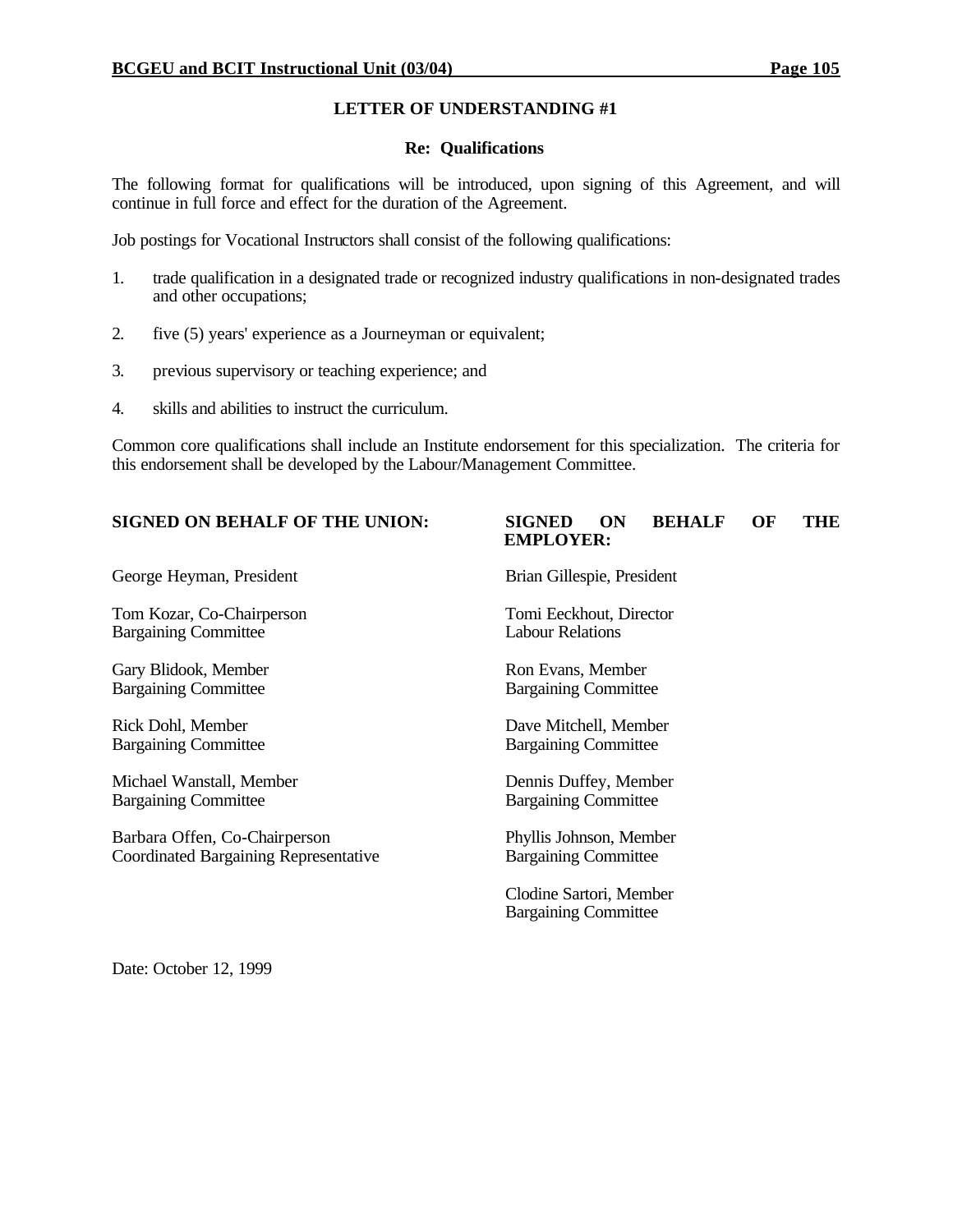#### **Re: Trial Period - Recall/Severance Benefit Option**

The Parties agree to the application of an alternate layoff option relevant to Article  $12.5(a)(3)$  and (4).

This option shall permit an Employee who is laid off under Article 12, Layoff, to defer receiving severance pay pursuant to Article 12.5(a)(4) for twelve (12) months and remain on recall in accordance with  $12.5(a)(3)$ .

An Employee exercising this option shall notify the Employer within ten (10) days of his/her receipt of notice of layoff.

In the event that such laid off Employee is not recalled to a regular position during the twelve (12) month recall period, he/she shall then be eligible to receive a severance pay amount equal to that which he/she would have been eligible for had the option pursuant to  $12.5(a)(4)$  been elected at the time of his/her original layoff.

For the purposes of this Memorandum of Agreement only, a recall pursuant to Article 12.6(d) shall not extend the original twelve (12) month recall period to which this deferral of severance pay applies. If, upon the expiry of this twelve (12) month deferral period, the laid off Employee is working pursuant to a recall under 12.6(d), the Employee shall be given the opportunity to resign from such employment at the end of the assignment and receive the deferred severance pay or maintain his/her employment status and rights in accordance with Article 12 of the Collective Agreement.

| <b>SIGNED ON BEHALF OF THE UNION:</b>        | <b>SIGNED</b><br><b>BEHALF</b><br><b>THE</b><br>ON<br>OF<br><b>EMPLOYER:</b> |
|----------------------------------------------|------------------------------------------------------------------------------|
| George Heyman, President                     | Brian Gillespie, President                                                   |
| Tom Kozar, Co-Chairperson                    | Tomi Eeckhout, Director                                                      |
| <b>Bargaining Committee</b>                  | <b>Labour Relations</b>                                                      |
| Gary Blidook, Member                         | Ron Evans, Member                                                            |
| <b>Bargaining Committee</b>                  | <b>Bargaining Committee</b>                                                  |
| Rick Dohl, Member                            | Dave Mitchell, Member                                                        |
| <b>Bargaining Committee</b>                  | <b>Bargaining Committee</b>                                                  |
| Michael Wanstall, Member                     | Dennis Duffey, Member                                                        |
| <b>Bargaining Committee</b>                  | <b>Bargaining Committee</b>                                                  |
| Barbara Offen, Co-Chairperson                | Phyllis Johnson, Member                                                      |
| <b>Coordinated Bargaining Representative</b> | <b>Bargaining Committee</b>                                                  |
|                                              | Clodine Sartori, Member<br><b>Bargaining Committee</b>                       |
|                                              |                                                                              |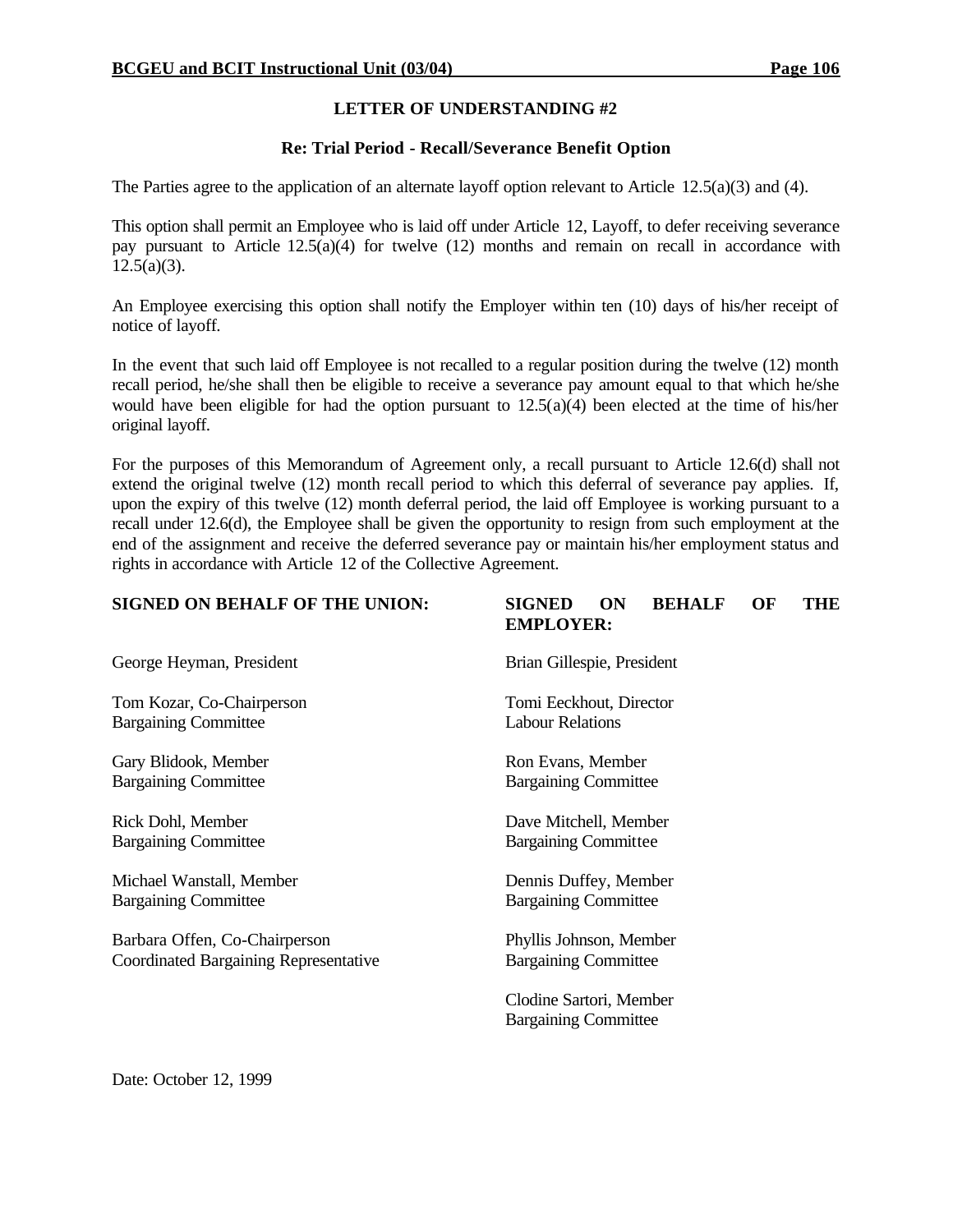### **Re: Career Development**

The Parties agree to the implementation of Article 13.19 - Educational Leave (Regular Employees). In addition, the Parties agree that the Career Development Committee will establish subcommittees as deemed appropriate.

The Career Development Fund shall be one hundred thousand dollars (\$100,000) per fiscal year.

A Career Development Committee, comprised of three (3) Instructors from the Bargaining Unit and three from management, has the responsibility of recommending to the President, requests for paid Educational Leave.

#### *Criteria*

The application of Article 13.19 will normally apply to requests for paid Educational Leave longer than three (3) weeks in duration. The Committee has segregated Educational Leave into three (3) specific categories:

- 1. Educational Initiatives
	- (a) enhancement of practical teaching skills
	- (b) pursuit of formal education
- 2. Technical knowledge enhancement of technical skills
- 3. Personal Growth the pursuit of educational opportunities which will assist the Employee in his/her personal growth.

The Committee supports the notion that requests in category one and two should have a greater priority than those initiatives in category three. There is general consensus amongst the Committee that approved applications under this Article should benefit both the Employee and the Institute.

As per Article 13.19(a)(12), and subject to the expressed constraints, Educational Leave will be granted to the maximum number of Employees who make application.

#### *Process*

In order for the Committee to properly evaluate all requests, and for Employees to make application deadlines for other institutions, it is necessary to set cut-off dates for applications. Two dates were chosen to allow Instructors to take advantage of semester-based programs. Therefore, for each fiscal year, requests for paid Educational Leave pursuant to Article 13.19 must be received by the Career Development Committee by May 30 or October 31.

Pursuant to Article 13.19(a)(3), Employee(s) must submit his/her request to the appropriate Associate Dean who will forward it to the Dean. The request will then be circulated by the Dean's Office. It is a goal of the Committee to have request(s) in the hands of each member of the Committee within two (2) weeks of initial submission(s). The Associate Dean will append his/her remarks and comments to the request. If there is a problem, the appropriate Associate Dean will inform the Employee as soon as possible. Employees should retain copies of their requests for personal records. Normally, requests will be reviewed at the next LMC/CDC meeting.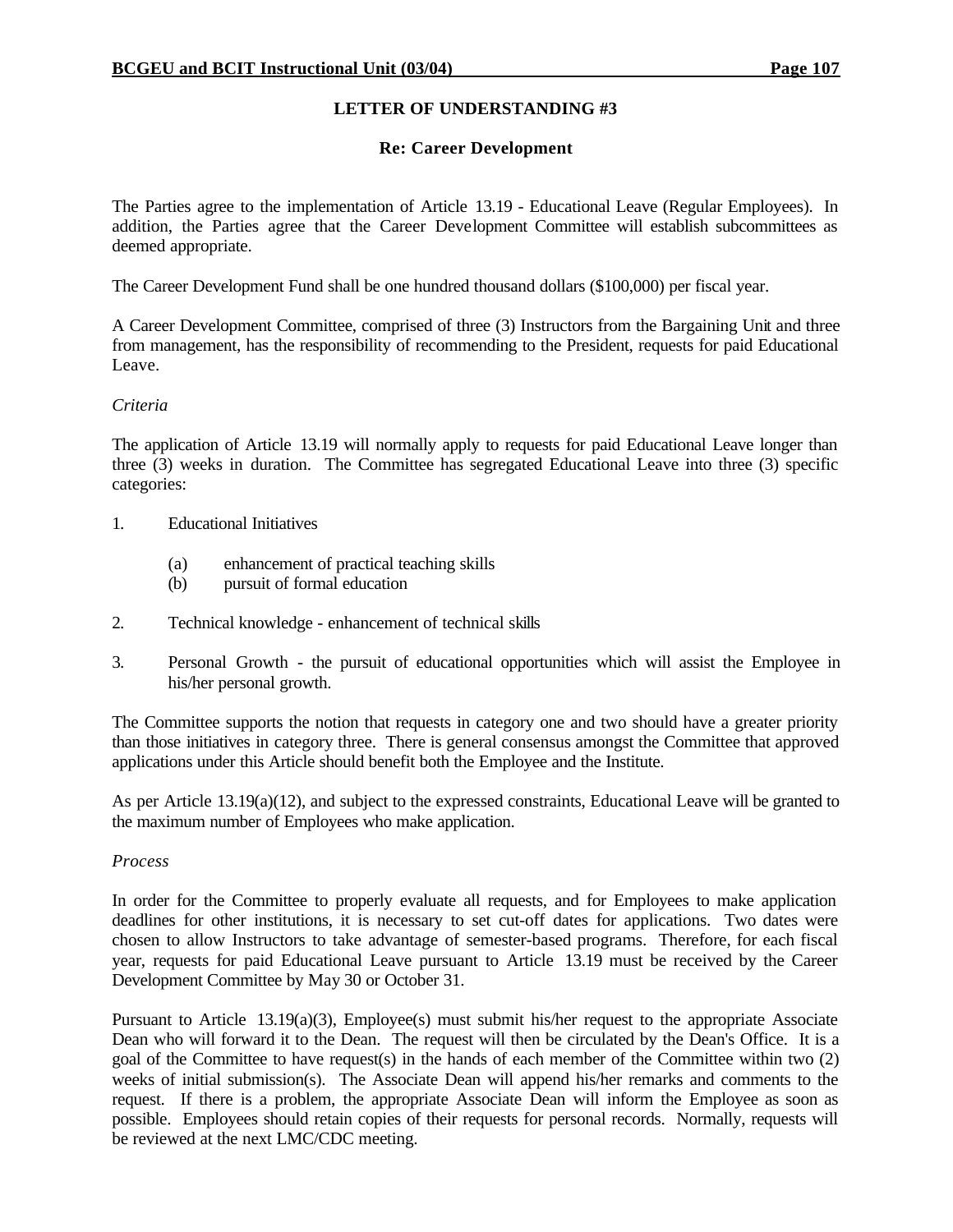### **BCGEU and BCIT Instructional Unit (03/04) Page 108**

Due to various time constraints and other extraordinary reasons, the requirement under Article 13.19(a)(3) for five (5) months' lead time may be waived by the Committee.

### *Applicable Costs*

The following costs qualify under this Article:

- $\triangleright$  reimbursement of tuition fees upon successful completion of each semester or course as appropriate
- $\triangleright$  salary support for a portion or the whole of Educational Leave

The cost of books, calculators and other student-related materials are the responsibility of the individual.

#### **SIGNED ON BEHALF OF THE UNION: SIGNED ON BEHALF OF THE**

John T. Shields, President Brian Gillespie, President

Tom Kozar, Co-Chairperson Tomi Eeckhout, Director Bargaining Committee Labour Relations

Gary Blidook, Member Ron Evans, Member Bargaining Committee Bargaining Committee

Michael Wanstall, Member Dennis Duffey, Member Bargaining Committee Bargaining Committee

Barbara Offen, Co-Chairperson Phyllis Johnson, Member Coordinated Bargaining Representative Bargaining Committee

**EMPLOYER:**

Rick Dohl, Member Dave Mitchell, Member Bargaining Committee Bargaining Committee

Clodine Sartori, Member Bargaining Committee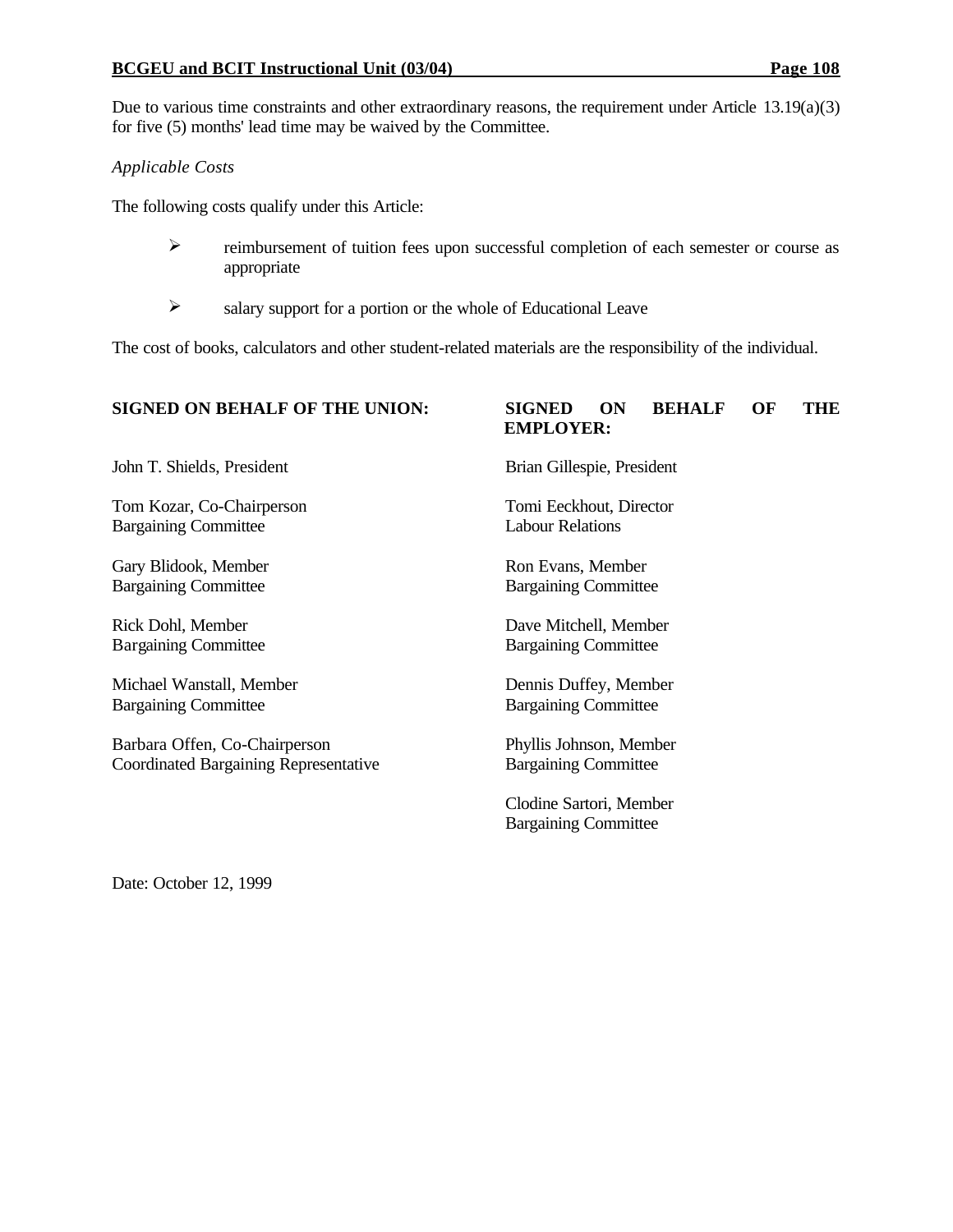#### **Re: Common Core**

The Parties agree that all references to Common Core in any tentative agreement previously signed or which may be signed off will remain open for negotiation pending clarification of the status of Common Core.

#### **SIGNED ON BEHALF OF THE UNION: SIGNED ON BEHALF OF THE EMPLOYER:**

George Heyman, President Brian Gillespie, President

Tom Kozar, Co-Chairperson Tomi Eeckhout, Director Bargaining Committee Labour Relations

Gary Blidook, Member Ron Evans, Member

Rick Dohl, Member Dave Mitchell, Member

Michael Wanstall, Member Dennis Duffey, Member Bargaining Committee Bargaining Committee

Barbara Offen, Co-Chairperson Phyllis Johnson, Member Coordinated Bargaining Representative Bargaining Committee

Bargaining Committee Bargaining Committee

Bargaining Committee Bargaining Committee

Clodine Sartori, Member Bargaining Committee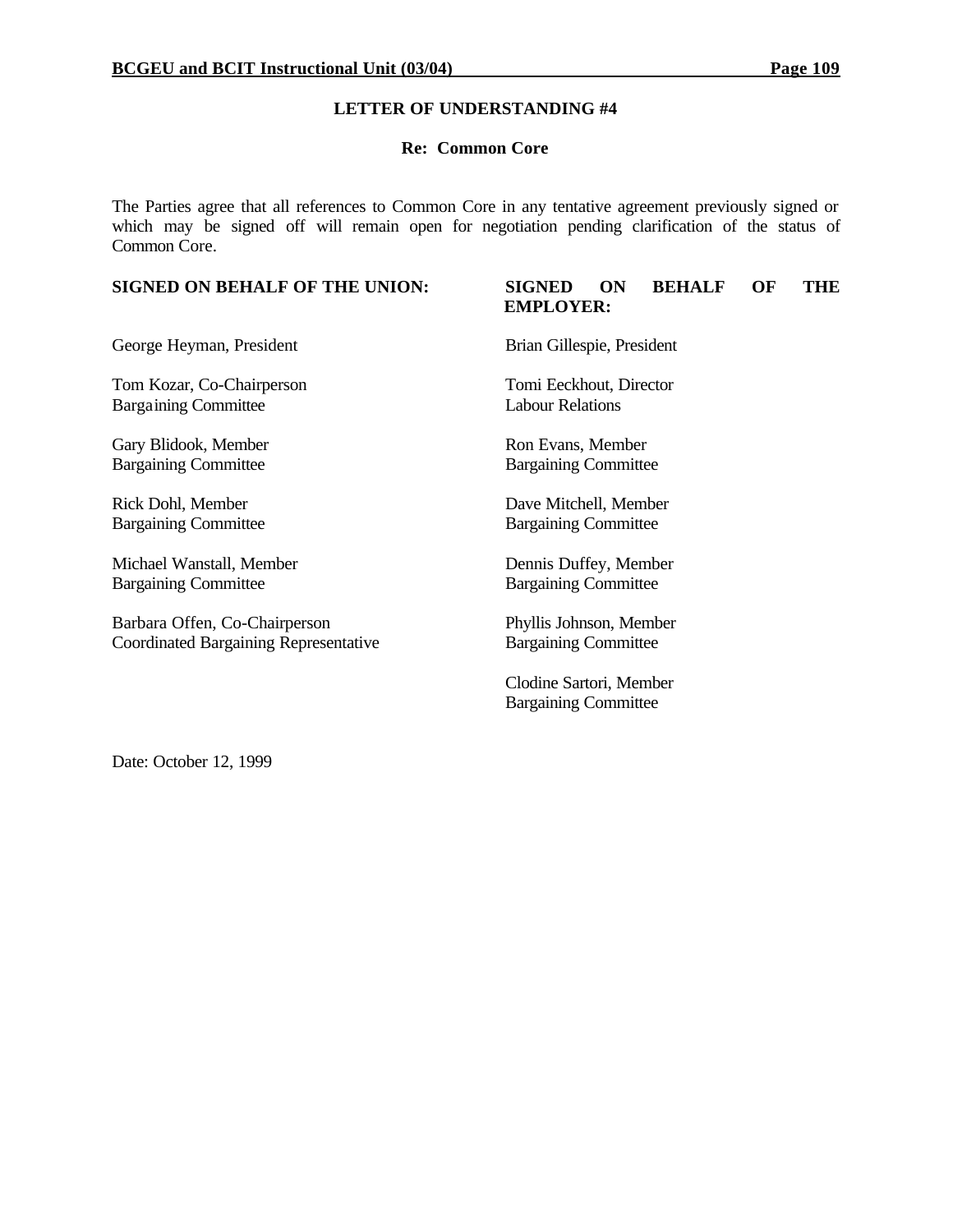#### **Re: Course Evaluation Reports**

The Parties agree that the Labour/Management Committee will work together to develop a fair and viable Course Evaluation system including support; curriculum; facilities; and instructional components.

#### **SIGNED ON BEHALF OF THE UNION: SIGNED ON BEHALF OF THE**

# **EMPLOYER:**

George Heyman, President Brian Gillespie, President

Tom Kozar, Co-Chairperson Tomi Eeckhout, Director Bargaining Committee Labour Relations

Gary Blidook, Member Ron Evans, Member Bargaining Committee Bargaining Committee

Bargaining Committee Bargaining Committee

Michael Wanstall, Member Dennis Duffey, Member Bargaining Committee Bargaining Committee

Barbara Offen, Co-Chairperson Phyllis Johnson, Member Coordinated Bargaining Representative Bargaining Committee

Rick Dohl, Member Dave Mitchell, Member

Clodine Sartori, Member Bargaining Committee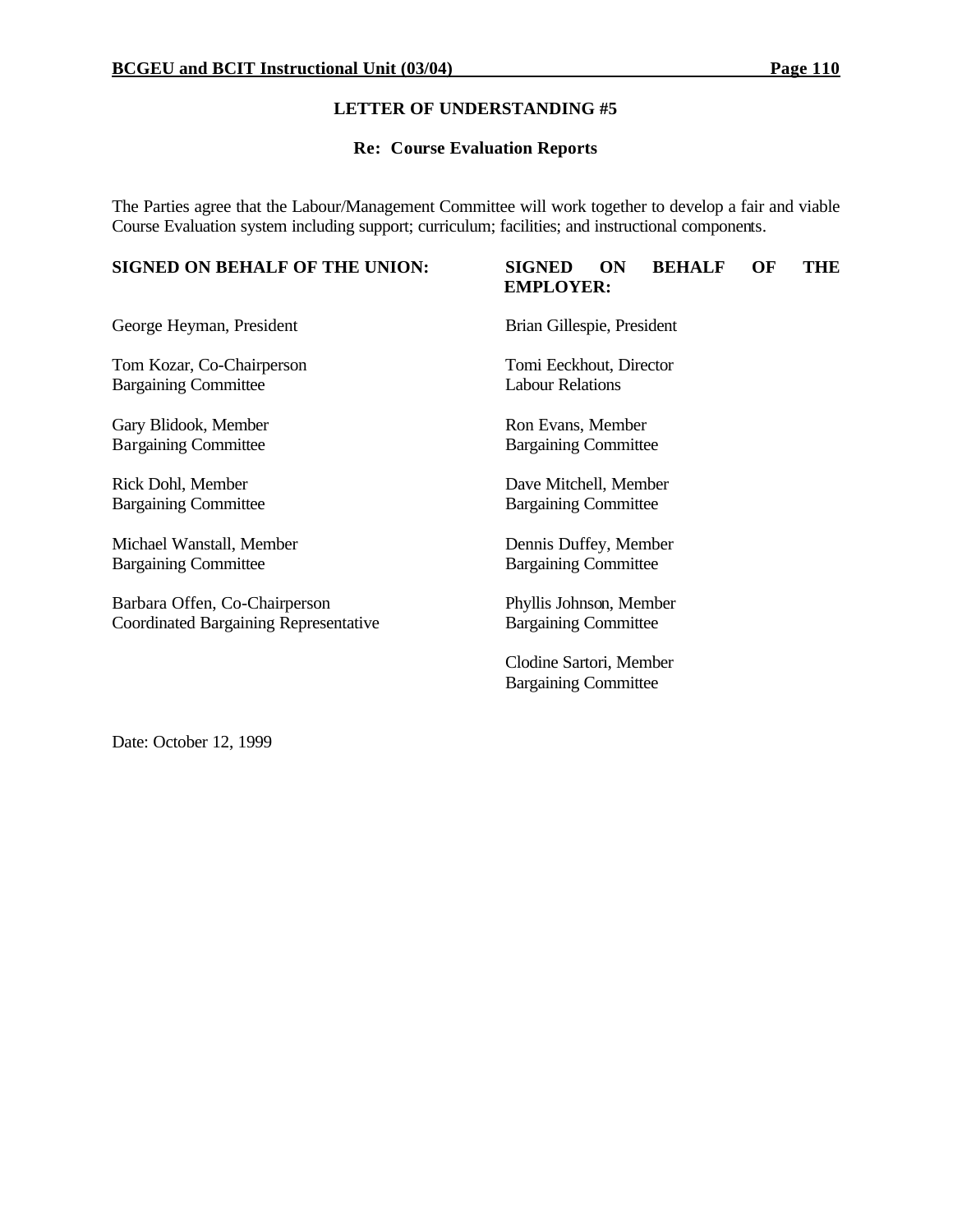#### **Re: Schedule E - Part I - Piping Trades Specialization Grouping**

The Parties agree that a separate specialization grouping to be known as *"Piping Trades"* be established. The new grouping will encompass the existing specializations of Plumbing, Heat and Frost, as well as the newly created specializations of Steamfitting, Gasfitting and Sprinklerfitting. The existing Piping specialization will be deleted.

In making this change, the specializations of Plumbing and Heat and Frost will move from the existing Steel Industries Specialization Grouping to the newly created Piping Trades Grouping.

A grandfathering provision has also been agreed to by the Parties. On the implementation date of 90 September 01, all Employees with a seniority date of 90 September 01 or earlier, including those with less than three years' seniority as of 90 September 01, who were Employees in the Steel Industries Grouping on this date, will have the right to exercise the displacement option in both the revised Steel Industries and new Piping Trades Specialization Groupings.

The following is the list of Employees affected by this Agreement and their specialization as of 90 September 01:

Piping Trades Specialization Grouping

#### *Plumbing Specialization*

| N. Potis   | J. Endert |
|------------|-----------|
| G. Norgard | D. Bowles |
| G. Milne   | W. Evans  |
| J. Masse   | D. Pfaff  |

*Steamfitting Specialization*

| G. Millar  | A. St. Eloi |
|------------|-------------|
| R. Marier  | W. Bradbury |
| B. Koelzer |             |

*Heat and Frost\* /Gasfitting\* /Sprinklerfitting\**

\*There were no Employees in these specializations as of 90 September 01.

Revised Steel Industries Specialization Grouping

#### *Welding*

| D. Becker     | J. Black         |
|---------------|------------------|
| E. Iversen    | A. Pasichnyk     |
| E. Sukkel     | G. Jones         |
| R. Holroyd    | C. Grass         |
| L. Cox        | A. Wood          |
| E. Waterfield | C. Bishop        |
| F. Bettis     | <b>B.</b> Finnie |
| D. McRae      |                  |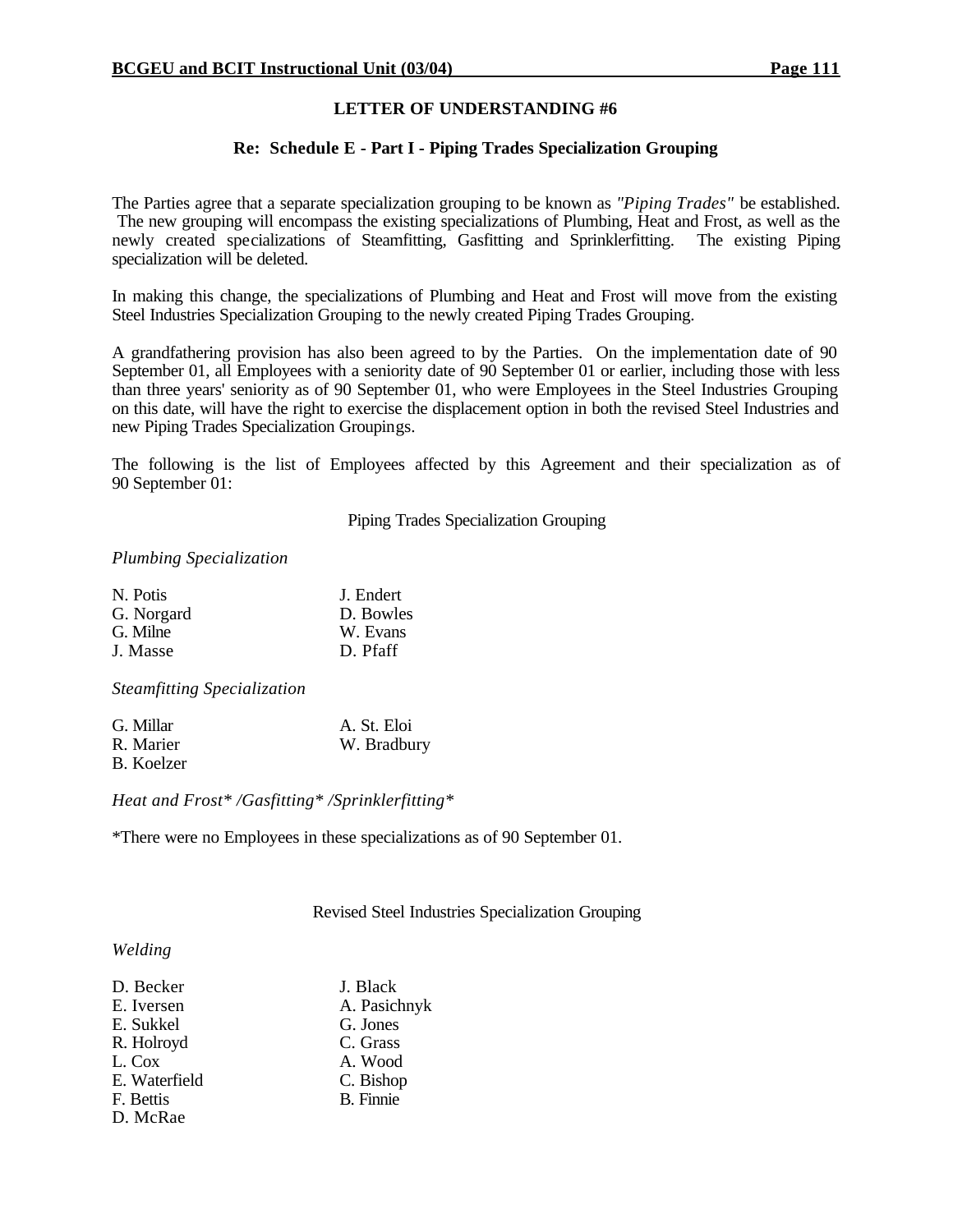*Steel Fabrication*

| G. Cooper<br>G. Blidook               | T. Subtelny<br>K. Neustaedter |
|---------------------------------------|-------------------------------|
| <b>Boiler Making</b>                  |                               |
| J. Kiwior                             |                               |
| Iron Worker                           |                               |
| N. Romanin                            | J. Willoughby                 |
| <b>Sheet Metal</b>                    |                               |
| G. Bradbury<br>T. Kondo<br>D. Stewart | J. Cove<br>E. Sorila          |

Tom Kozar, Co-Chairperson Tomi Eeckhout, Director Bargaining Committee

Gary Blidook, Member Ron Evans, Member Bargaining Committee Bargaining Committee

Bargaining Committee Bargaining Committee

Michael Wanstall, Member Dennis Duffey, Member Bargaining Committee Bargaining Committee

Barbara Offen, Co-Chairperson Phyllis Johnson, Member<br>Coordinated Bargaining Representative Bargaining Committee Coordinated Bargaining Representative

#### **SIGNED ON BEHALF OF THE UNION: SIGNED ON BEHALF OF THE EMPLOYER:**

George Heyman, President Brian Gillespie, President

Rick Dohl, Member Dave Mitchell, Member

Clodine Sartori, Member Bargaining Committee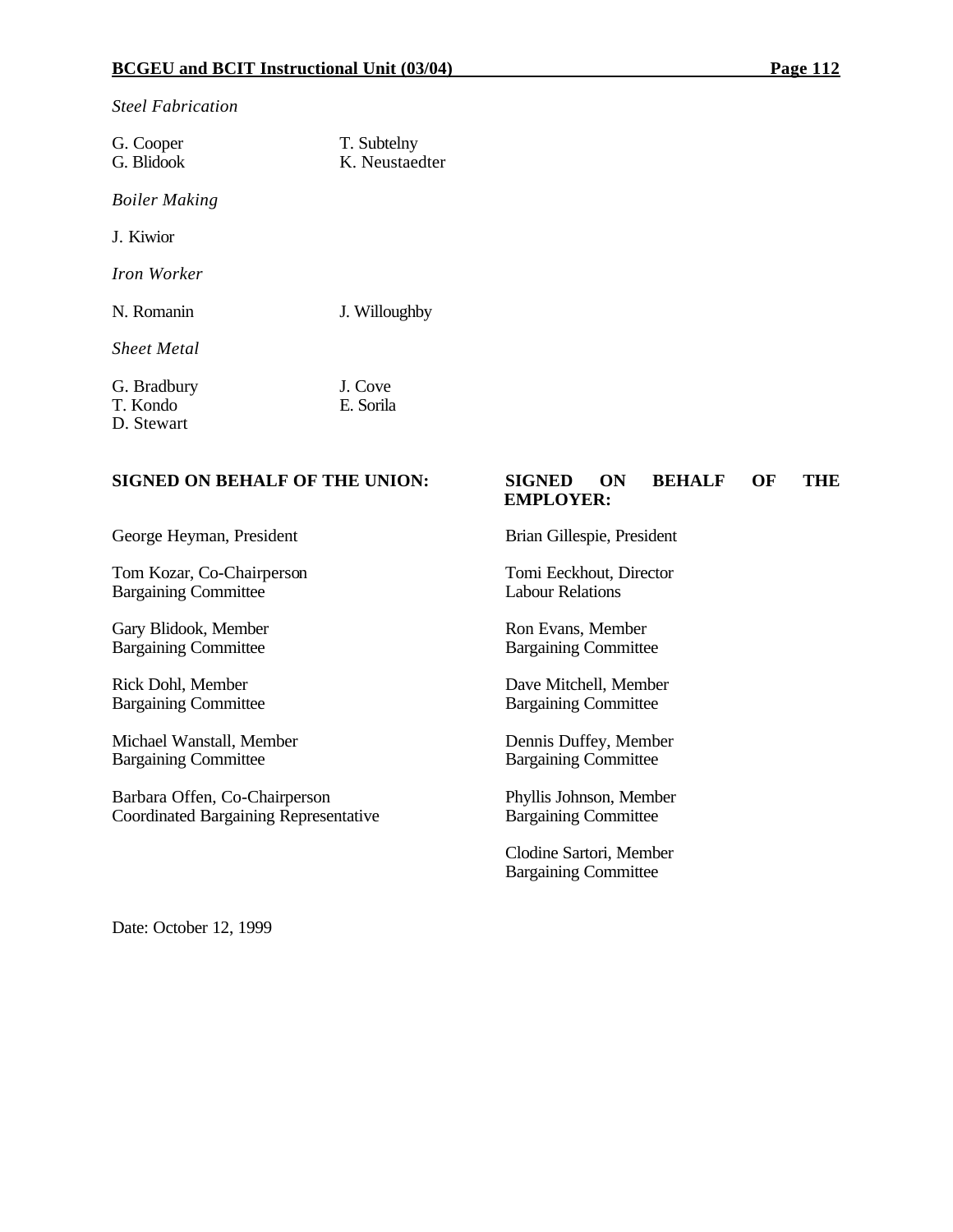#### **Re: Salary Schedules**

The Parties agree to change *"Counsellors/Career Advisors"* in the salary step section of the salary schedules to read *"Non-instructional Employees/Co-ordinators"* and to change *"Hourly Rate (Counsellors/Career Advisors/Librarians/Others)"* to read *"Non-instructional Employees/Coordinators/Others"*.

The Parties also agree to delete *"Librarian 1"* and *"Librarian 2"* from the salary schedules with the understanding that if at some point in the future, Librarian 1 and/or Librarian 2 are re-established in this Bargaining Unit, the rates for the positions will be rates outlined in the August 01, 1988 to December 31, 1990 BCIT/BCGEU Instructional Unit Collective Agreement plus any salary increases negotiated for the Bargaining Unit during the period January 01, 1991 to the date of re-establishment of the positions.

It is understood that the salary scale for Librarian 1 and Librarian 2 are three step scales and that there was no intent to either add to or change the structure of these scales during the last round of negotiations.

#### **SIGNED ON BEHALF OF THE UNION: SIGNED ON BEHALF OF THE EMPLOYER:**

George Heyman, President Brian Gillespie, President

Tom Kozar, Co-Chairperson Tomi Eeckhout, Director Bargaining Committee Labour Relations

Gary Blidook, Member Ron Evans, Member Bargaining Committee Bargaining Committee

Bargaining Committee **Bargaining Committee** 

Michael Wanstall, Member Dennis Duffey, Member Bargaining Committee Bargaining Committee

Barbara Offen, Co-Chairperson Phyllis Johnson, Member Coordinated Bargaining Representative Bargaining Committee

Rick Dohl, Member Dave Mitchell, Member

Clodine Sartori, Member Bargaining Committee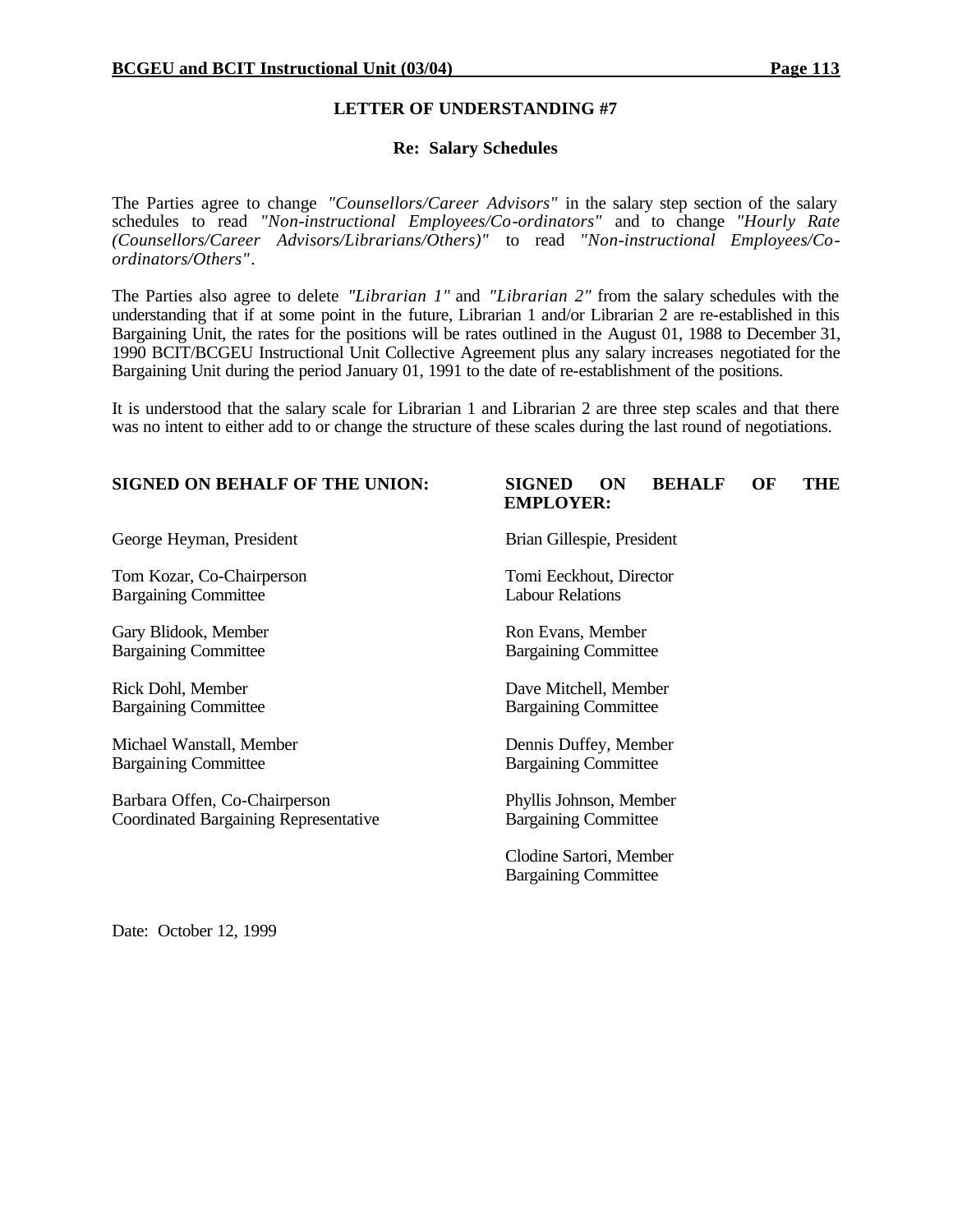#### **Re: Schedule E - Specializations and Specialization Groupings**

The Parties have agreed to delete the following specializations from the list currently outlined in the Collective Agreement, with the understanding that if any of these specializations is ever re-established at BCIT, that the specializations will automatically be added back into the *"Specializations and Specializations Groupings"* list.

The Parties agree that the following list of specializations is to be deleted from Schedule E, Part I:

*Mechanical Specialization Grouping*

Autobody/Autoframe\* Auto Refinishing\*

\* Although these two specializations are being deleted, they are being replaced with the specialization *"Auto Collision"* under the Mechanical Specialization Grouping.

*Construction Specialization Grouping*

Bricklaying Tile Setting Floor Covering

#### *Steel Industries Specialization Grouping*

Plumbing\* Piping Heat and Frost\*

\*These specializations are to be moved to a new Specialization Grouping *"Piping Trades Specialization Grouping"*. The other specializations which will be contained within this new grouping include: Sprinklerfitting, Steamfitting and Gasfitting.

*Electrical/Electronics Specialization Grouping*

Appliance Repair Commercial Refrigeration\*

\*Commercial Refrigeration is being replaced with *"Refrigeration"*.

*Business and Industry Specialization Grouping*

Auto Trim and Custom Upholstery Embalming Office Administration

*Food and Hospitality Services Specialization Grouping*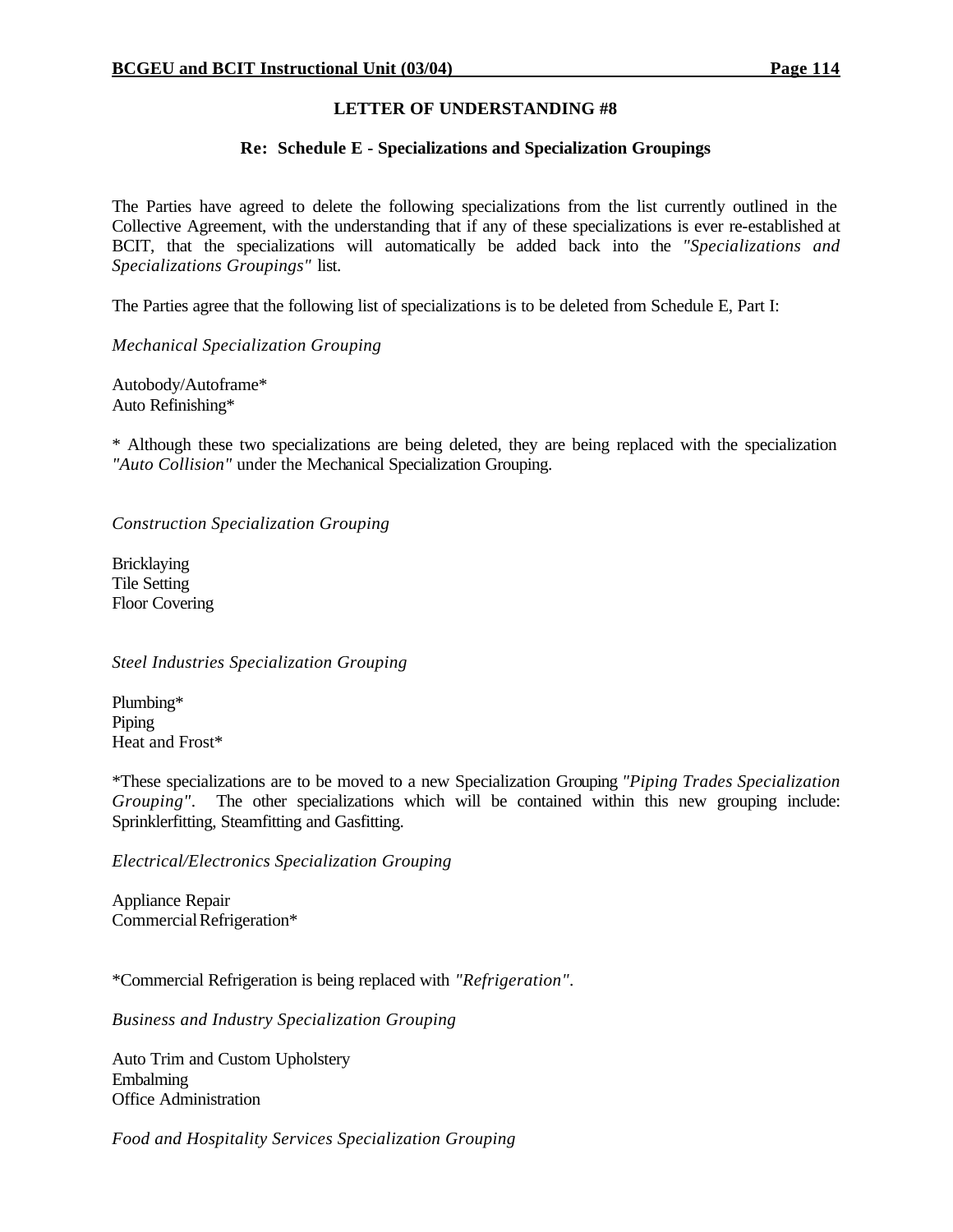Meat Processing Baking **Cooking** Sausage Making Dining Service Taxi Driver

George Heyman, President Brian Gillespie, President

Tom Kozar, Co-Chairperson Tomi Eeckhout, Director Bargaining Committee Labour Relations

Gary Blidook, Member Ron Evans, Member Bargaining Committee Bargaining Committee

Bargaining Committee Bargaining Committee

Michael Wanstall, Member Dennis Duffey, Member Bargaining Committee Bargaining Committee

Barbara Offen, Co-Chairperson Phyllis Johnson, Member Coordinated Bargaining Representative Bargaining Committee

#### **SIGNED ON BEHALF OF THE UNION: SIGNED ON BEHALF OF THE EMPLOYER:**

Rick Dohl, Member Dave Mitchell, Member

Clodine Sartori, Member Bargaining Committee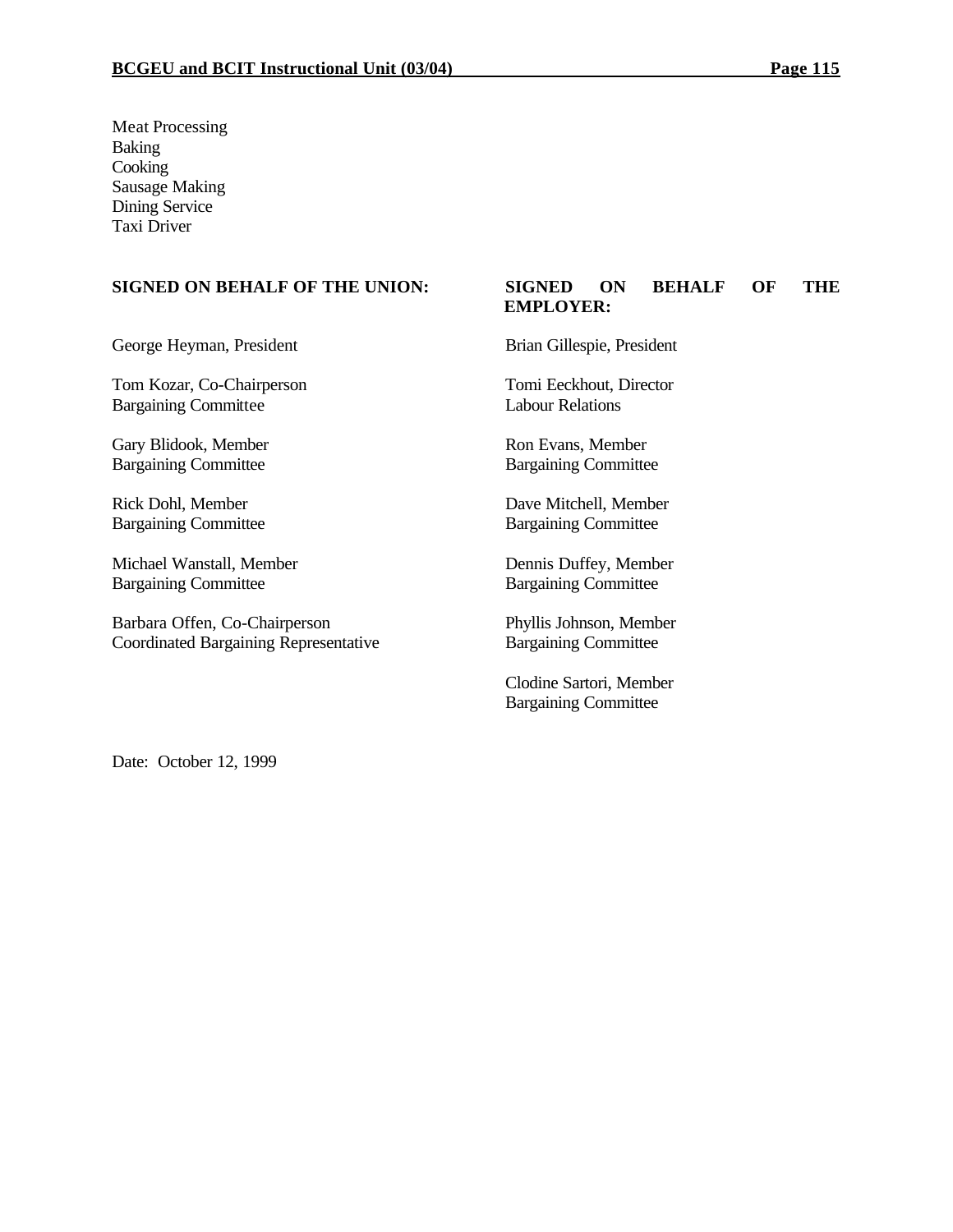#### **MEMORANDUM OF AGREEMENT #1**

The Parties agree that the Labour/Management Committee will determine the appropriate placement of the following documents within the Collective Agreement prior to the printing of this Collective Agreement:

 $\triangleright$  Memorandum of Agreement #2

The Parties have also agreed to continue discussions regarding Schedules A-E for resolution prior to the printing of this Collective Agreement.

George Heyman, President Brian Gillespie, President

Tom Kozar, Co-Chairperson Tomi Eeckhout, Director Bargaining Committee Labour Relations

Gary Blidook, Member Ron Evans, Member Bargaining Committee Bargaining Committee

Michael Wanstall, Member Dennis Duffey, Member Bargaining Committee Bargaining Committee

Barbara Offen, Co-Chairperson Phyllis Johnson, Member Coordinated Bargaining Representative Bargaining Committee

#### **SIGNED ON BEHALF OF THE UNION: SIGNED ON BEHALF OF THE EMPLOYER:**

Rick Dohl, Member Dave Mitchell, Member Bargaining Committee Bargaining Committee

Clodine Sartori, Member Bargaining Committee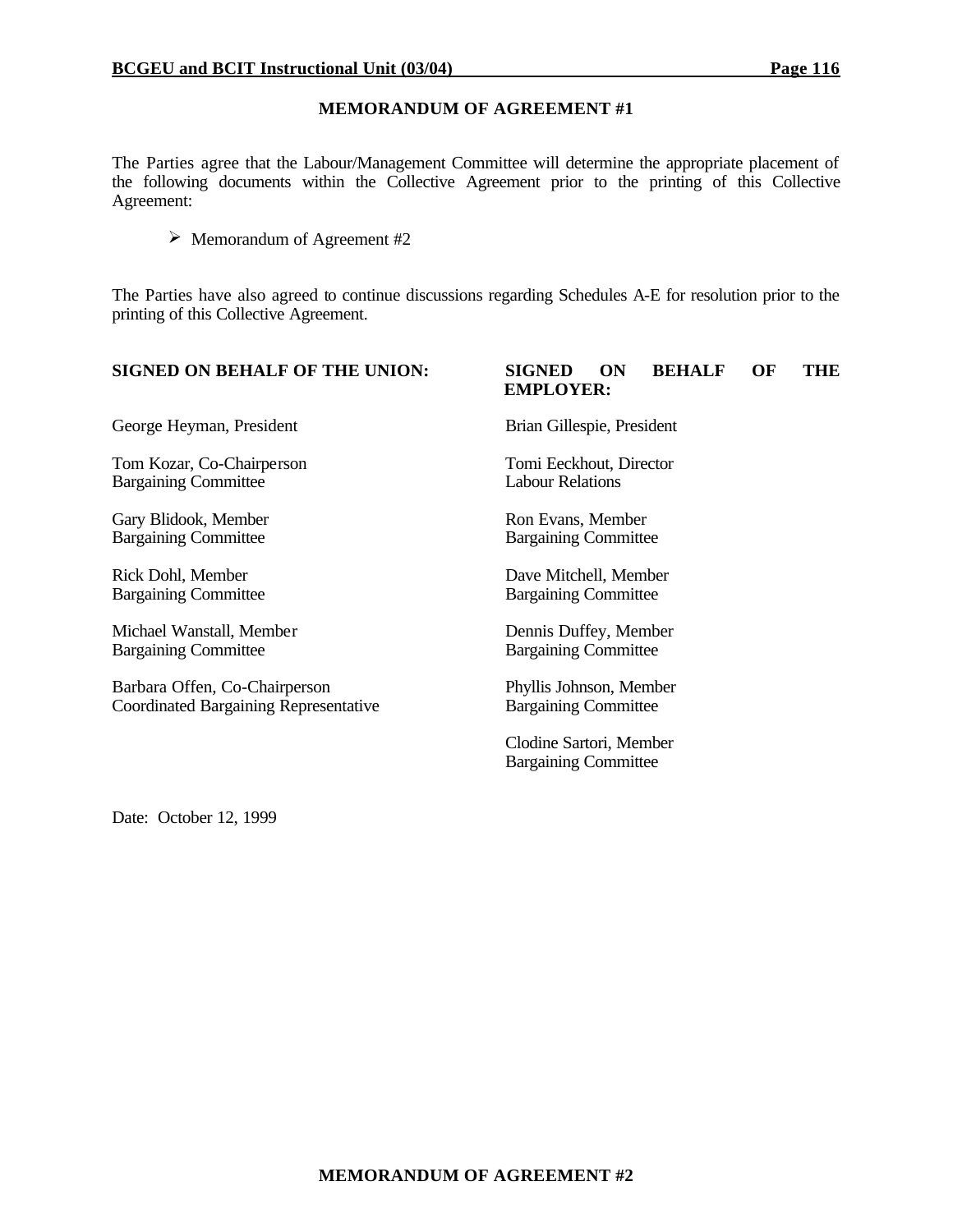The Union and the Employer agree to implement the following proposal in order to resolve the issue of placement on the salary scale for new and existing Employees in the Instructional Bargaining Unit, the issue of qualifications, equivalencies and a placement procedure, and the Ed Wilk et al grievances.

- 1. The four (4) page document titled *"BCGEU Instructor Initial Placement Criteria"* dated 90 August 22 and this Letter of Agreement shall become an addendum to and form part of the Collective Agreement.
- 2. All selection committees will be required to use this placement procedure when hiring Employees for positions in the Bargaining Unit except for the IETE and the non-instructional positions.

For those Employees affected by this proposal, the provisions of Article 26.3(b) will not apply.

- 3. The Parties agree that further discussion is required concerning the Placement Criteria for the IETE and the non-instructional positions in the Bargaining Unit. The Parties will develop a similar placement process for these positions.
- 4. To become effective 90 October 08:
	- (i) The Parties agree that new instructors meeting all Section A qualifications as outlined in the BCGEU Instructor Initial Placement Criteria document shall be placed at Step 2 of the salary scale, and
	- (ii) New Employees meeting Section B of the Placement Criteria document shall be granted one additional step on the salary scale,

or

New Employees meeting Section C of the Placement Criteria document shall be granted one additional step on the salary scale, and

- (iii) New Employees meeting Section D of the Placement Criteria document shall be granted one additional step on the salary scale.
- 5. All instructors in the Bargaining Unit on 90 October 08 who are now below Step 8, and, James Hutton, Ron Christian, Horst Zimmermann and Bert Gibson, if they are successful in their grievances and returned to employment at the Institute, will have their step placement reviewed in consideration of the new placement criteria. It is understood by the Parties that for Employees who received an increment in either May or November of 1989, and those Employees who had an increment withheld in 1989 due to failure to complete the Instructor Diploma pursuant to Article 26.3, that only experience and training in accordance with Placement Criteria B or C and D which was acquired through the period 88 August 01 to their increment date in 1989 will be applied to effect any salary step adjustment.

It is also understood by the Parties that for all Employees hired between 89 January 01 through to 90 October 07 inclusive, only experience and training in accordance with Placement Criteria B or C and D which was acquired through the period 88 August 01 to 90 October 07 will be applied to effect any salary step adjustment.

The effective date of any step adjustment will be 90 October 08, and there will be no change to any individual increment review date arising from the implementation of this Agreement.

6. The Parties agree all appeals concerning placement will be heard and a final and binding decision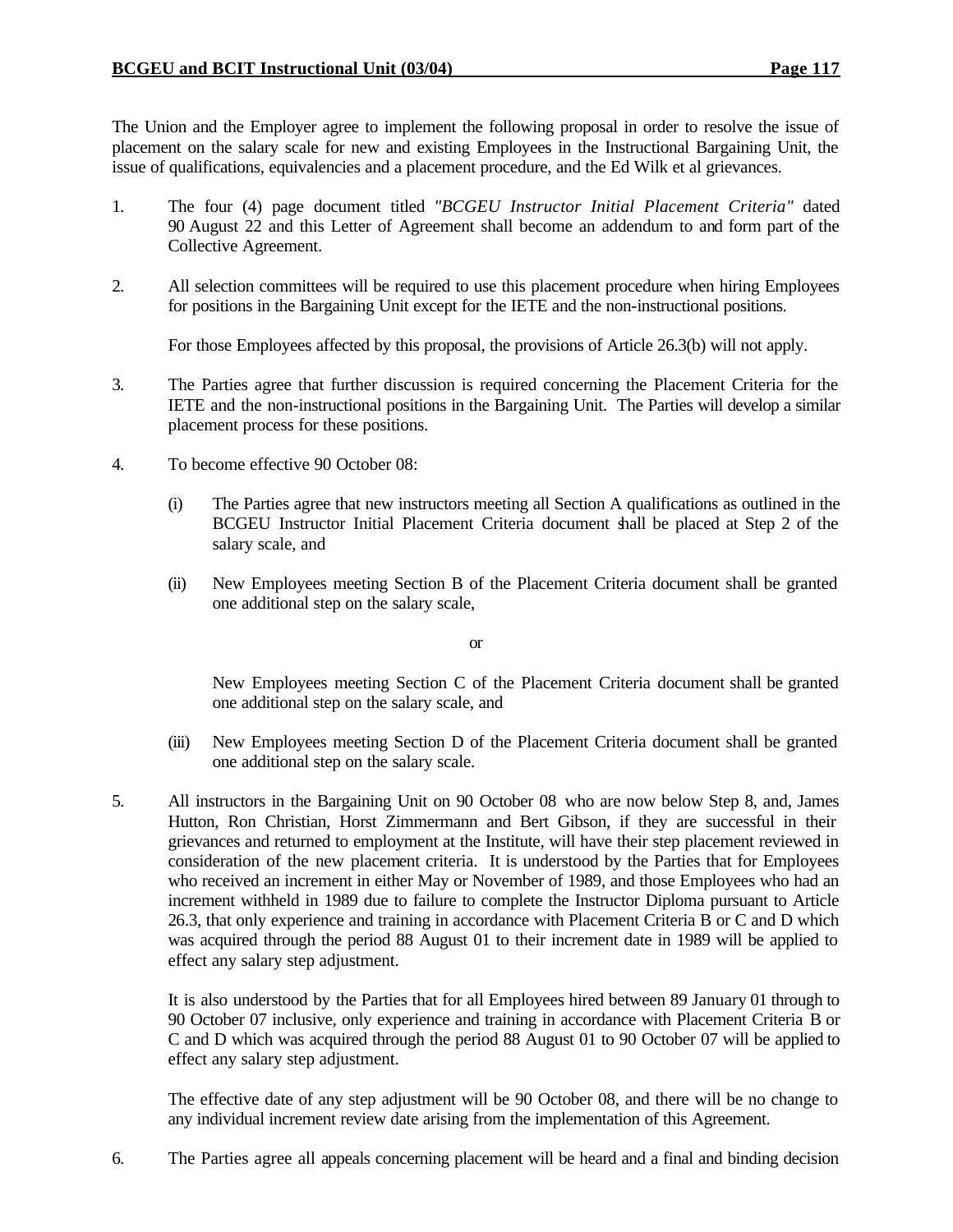made by the LMC utilizing a process similar to the Career Development Committee and its procedures. For existing Employees, appeals will only be reviewed based on the same criteria and time frames as that outlined in number 5 above., For Employees hired on or after 90 October 08 appeals will be reviewed based on the BCGEU Instructional Initial Placement Criteria document only.

7. Employees are required to enroll and complete the Instructor Diploma program pursuant to the terms of the Collective Agreement. In recognition of this provision, the Employer and the Union agree to amend the terms of the Collective Agreement so that all instructors who have not completed their I.D. program will be held at Step 7 on the salary scale.

Those Employees already at barrier (pursuant to Article 26.3) will remain at their current step. The Parties will work with these persons to assist and encourage them to complete the program. Upon completion of the I.D. program, the barrier will be removed and further increments will be granted.

The Parties will also work with Employees at Step 8 who have not completed the I.D. program, to assist and encourage them to complete the program. These Employees will not have their salary level reduced as a result of not completing the program.

- 8. The Parties agree that this proposal will be a final and binding resolution to the Ed Wilk et al grievances. The Parties also agree that this Agreement applies to new and existing Employees in the Bargaining Unit not enjoined in the Ed Wilk et al grievances.
- 9. The Parties agree that this proposal is subject to the ratification of the BCIT Board of Governors, and the BCGEU Instructional bargaining unit. Failure by either Party to ratify, will nullify this proposal. If this proposal is not ratified, neither Party will refer to the contents of this proposal in any arbitration proceedings.
- 10. The Parties agree to recommend this proposal to their respective principals.
- 11. Upon ratification of this proposal, the Parties agree to issue joint bulletin(s) concerning this Agreement.

Bargaining Committee Bargaining Committee

Bargaining Committee Bargaining Committee

Bargaining Committee Bargaining Committee

#### **FOR THE UNION: FOR THE EMPLOYER:**

Heather Raven, S. Ney, Labour Relations Manger Staff Representative Personnel/Employee Relations

Tom Kozar, Co-Chairperson F. Raymond Walton, Member

Richard Dohl, Member **Ronald E. Evans, Member** Ronald E. Evans, Member

Gary Norgard, Member Michael Cannell, Member

Date: September 17, 1990 Date: September 17, 1990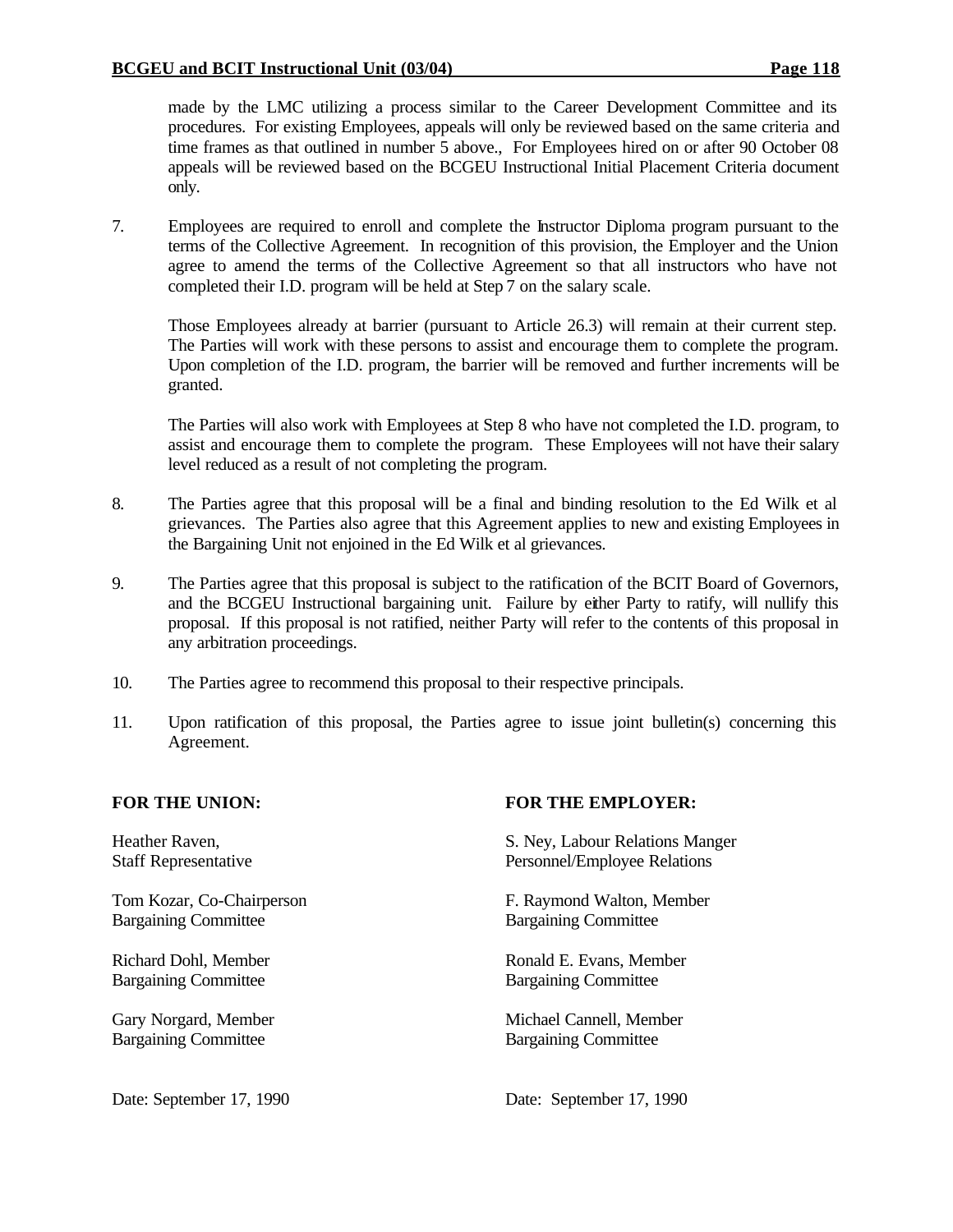# **BCGEU INSTRUCTOR INITIAL PLACEMENT CRITERIA**

| Employee |                    | Name:                                                                                                                                             | Date:          |
|----------|--------------------|---------------------------------------------------------------------------------------------------------------------------------------------------|----------------|
|          | Specialization:    |                                                                                                                                                   | Grouping:      |
| А.       |                    | <b>Standard Qualifications</b>                                                                                                                    |                |
|          | 1.                 | Yes                                                                                                                                               | $\Box$ No      |
|          | 2.                 | Yes<br>Five Years' Experience as Journeyperson or Equivalent                                                                                      | No             |
|          | 3.                 | Yes <sup>1</sup><br>Previous Supervisory/or Teaching Experience                                                                                   | No.            |
|          | 4.                 | Yes<br>Skills/Abilities to Instruct the Curriculum<br>(communication, writing and inter-personal skills)                                          | N <sub>o</sub> |
|          |                    | <b>BASIC PLACEMENT ON SALARY SCALE: STEP 2</b>                                                                                                    |                |
| and B.   |                    | One Step for Instructor's Diploma or Equivalent Provided Candidate<br>has Two Years of Relevant Post-Secondary Instructional/Teaching Experience. |                |
|          |                    | (See $3$ and $3(A)$ )                                                                                                                             |                |
|          |                    | $-OR -$                                                                                                                                           |                |
| C.       |                    | One Step for a Minimum of Five Years of Relevant Post-Secondary/Instructional<br>Teaching Experience Where Candidate Does Not Meet Criteria "B".  |                |
|          | $Institution(s)$ : | Dates:<br>(a)<br>_____________________________                                                                                                    |                |
|          |                    |                                                                                                                                                   |                |
|          |                    |                                                                                                                                                   |                |
| and D.   |                    | One Step for Specialized Technical Training/Diploma/Degree and Relevant<br>Applied Industry Experience (minimum one year).                        |                |
|          | Details:           |                                                                                                                                                   |                |
|          |                    |                                                                                                                                                   |                |
|          |                    |                                                                                                                                                   |                |
|          |                    |                                                                                                                                                   |                |

Verified by: \_\_\_\_\_\_\_\_\_\_\_\_\_\_\_\_\_\_\_\_\_\_\_\_\_\_\_\_\_\_ Date: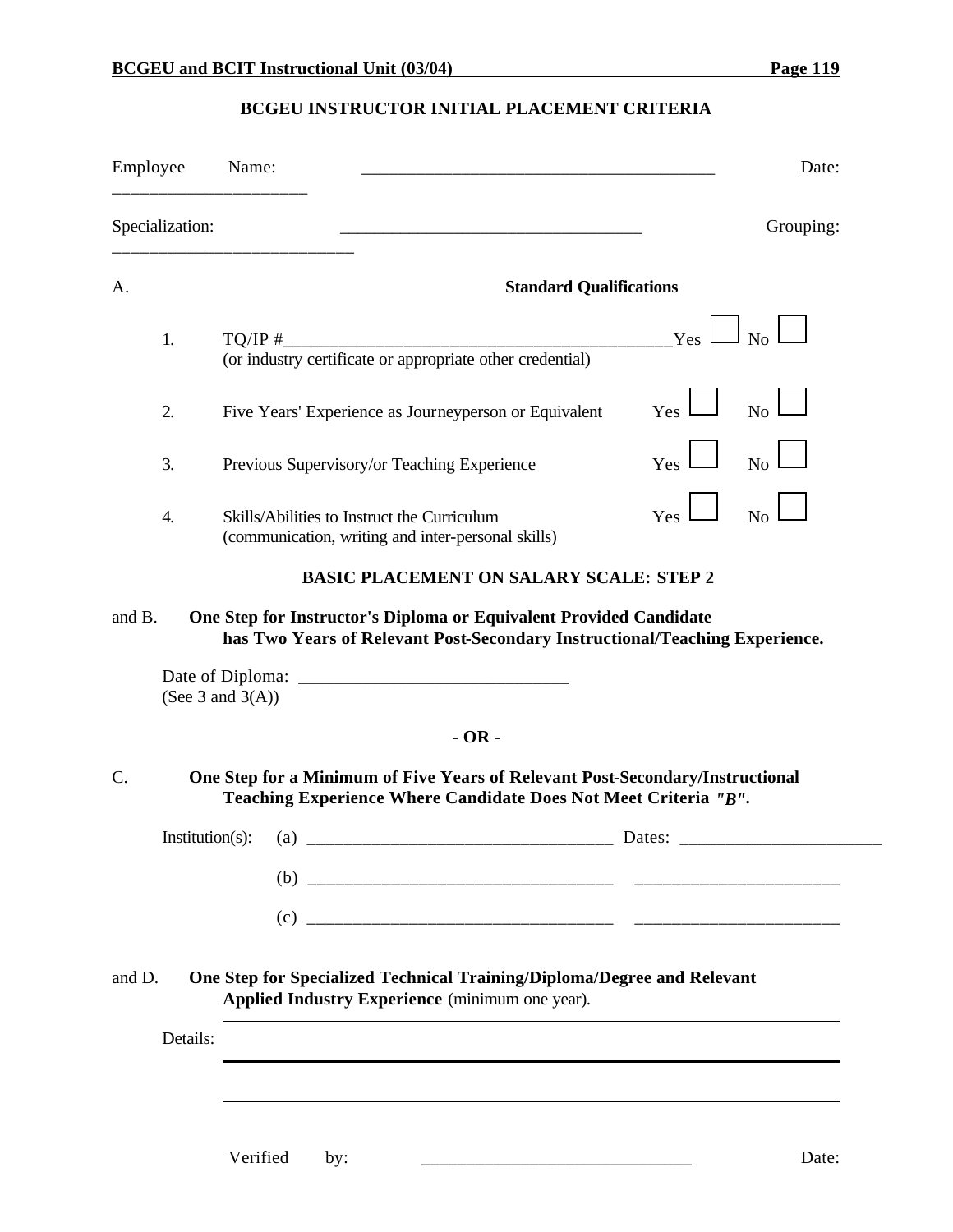\_\_\_\_\_\_\_\_\_\_\_\_\_\_\_\_\_\_\_\_\_\_

 $\overline{(See 4(A) \text{ and } 4(B))}$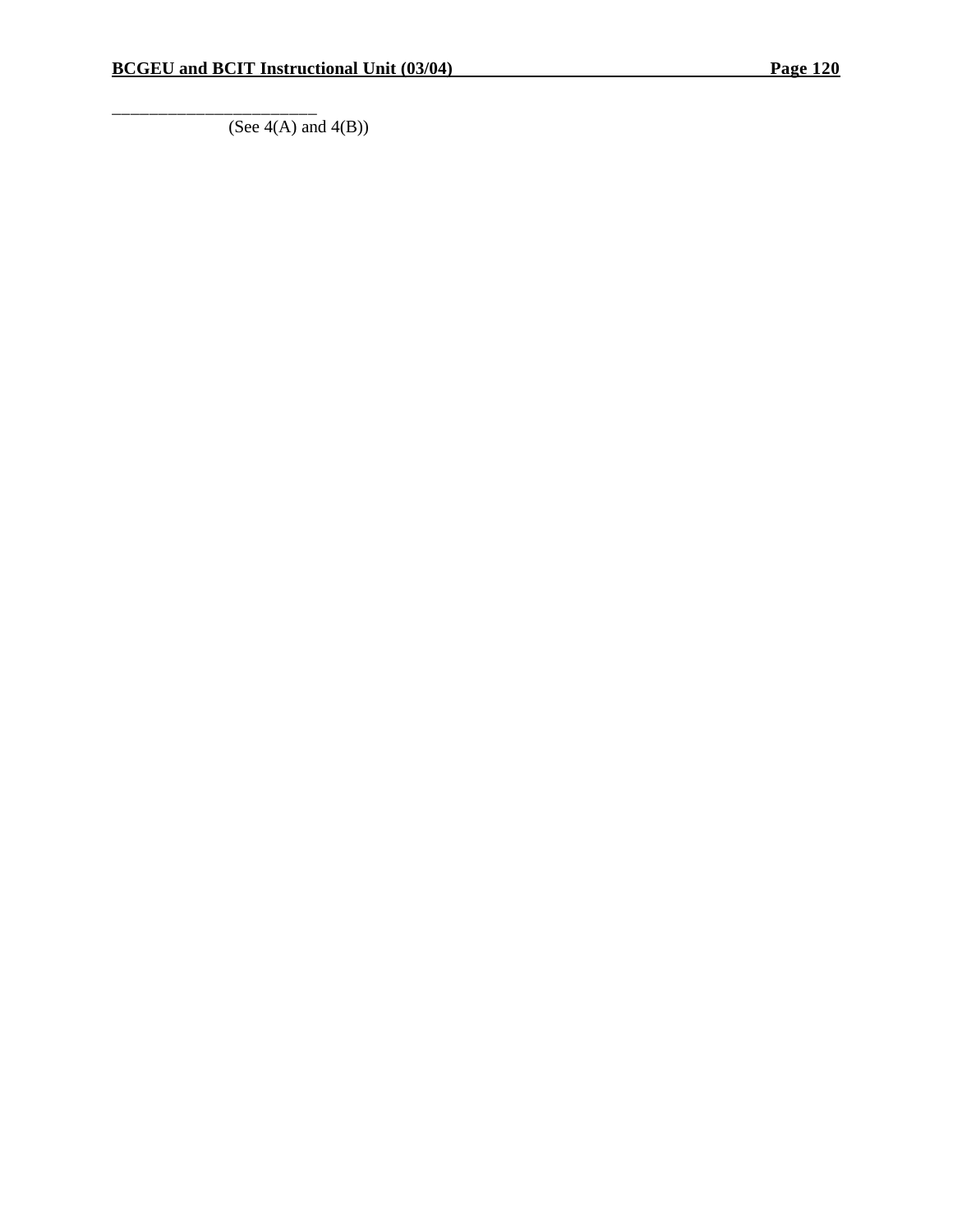#### **CANDIDATE VERIFICATION REPORT**

|    |        |                | Name of Candidate:                                         |                                                                                  |                                                                                                                  |  |
|----|--------|----------------|------------------------------------------------------------|----------------------------------------------------------------------------------|------------------------------------------------------------------------------------------------------------------|--|
| 1. |        |                | <b>Employment References Checked:</b> (minimum of two)     |                                                                                  |                                                                                                                  |  |
|    | A.     |                | Name: Name:                                                |                                                                                  |                                                                                                                  |  |
|    |        |                |                                                            |                                                                                  |                                                                                                                  |  |
|    |        |                |                                                            |                                                                                  | and the control of the control of the control of the control of the control of the control of the control of the |  |
|    |        |                |                                                            |                                                                                  |                                                                                                                  |  |
|    | B.     |                |                                                            |                                                                                  |                                                                                                                  |  |
|    |        |                |                                                            |                                                                                  |                                                                                                                  |  |
|    |        |                |                                                            | ,我们也不会有什么。""我们的人,我们也不会有什么?""我们的人,我们也不会有什么?""我们的人,我们也不会有什么?""我们的人,我们也不会有什么?""我们的人 |                                                                                                                  |  |
|    |        |                |                                                            |                                                                                  |                                                                                                                  |  |
|    | C.     |                | Name: Name:                                                |                                                                                  |                                                                                                                  |  |
|    |        |                | Comments:                                                  |                                                                                  |                                                                                                                  |  |
|    |        |                |                                                            |                                                                                  | <u> 1989 - Johann Stoff, amerikansk politiker (* 1908)</u>                                                       |  |
|    |        |                |                                                            | ,我们也不会有什么。""我们的人,我们也不会有什么?""我们的人,我们也不会有什么?""我们的人,我们也不会有什么?""我们的人,我们也不会有什么?""我们的人 |                                                                                                                  |  |
| 2. |        |                | <b>TQ/IP Registration or Other Appropriate Credential:</b> |                                                                                  |                                                                                                                  |  |
|    | TQ:    |                |                                                            |                                                                                  |                                                                                                                  |  |
|    |        | IP:            |                                                            |                                                                                  |                                                                                                                  |  |
|    | Other: |                |                                                            |                                                                                  |                                                                                                                  |  |
| 3. |        |                | <b>Instructor Diploma or Equivalent:</b>                   |                                                                                  |                                                                                                                  |  |
|    |        |                |                                                            |                                                                                  |                                                                                                                  |  |
|    |        | Copy attached? | $Yes \perp$                                                | $\overline{N_{0}}$                                                               |                                                                                                                  |  |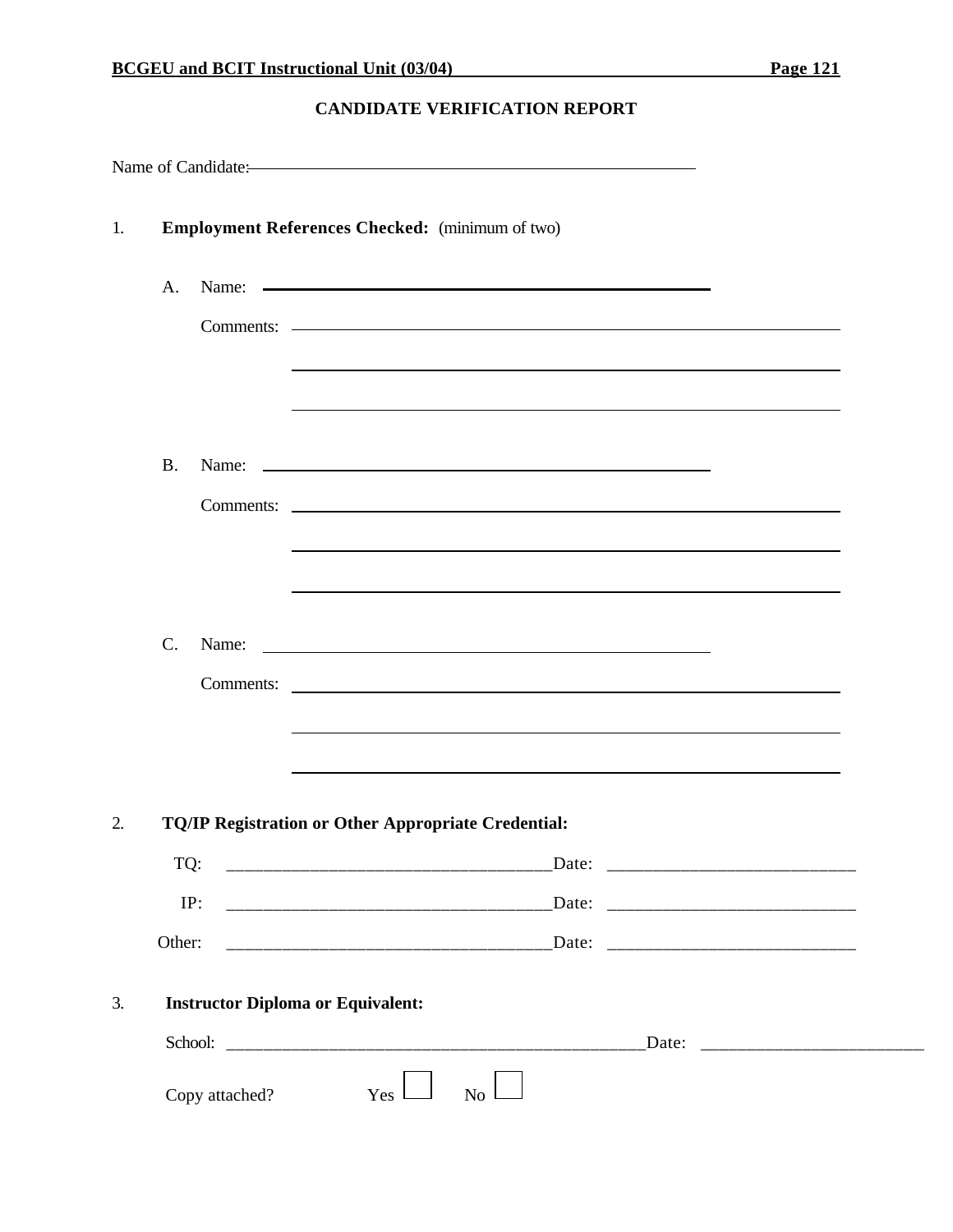# **BCGEU and BCIT Instructional Unit (03/04) Page 122**

| 3.(A) Previous Post-Secondary Institutional/Teaching Experience: |  |
|------------------------------------------------------------------|--|
|                                                                  |  |

|    | (i)   | Employer:                                                                  |                       |                |
|----|-------|----------------------------------------------------------------------------|-----------------------|----------------|
|    |       |                                                                            |                       |                |
|    |       |                                                                            |                       |                |
|    | (ii)  | Employer:                                                                  |                       |                |
|    |       |                                                                            |                       |                |
|    |       |                                                                            |                       |                |
| 4. |       | Specialized Technical Training and Relevant Experience: (minimum one year) |                       |                |
|    |       | A. Other Certificates/Diplomas/Degrees:                                    |                       |                |
|    | (i)   |                                                                            | Copy: Yes             | N <sub>o</sub> |
|    |       |                                                                            |                       |                |
|    | (ii)  |                                                                            | Copy: $Yes$ $\lfloor$ | N <sub>o</sub> |
|    |       |                                                                            |                       |                |
|    | (iii) |                                                                            | Copy: Yes             | N <sub>o</sub> |
|    |       |                                                                            |                       |                |
|    |       | <b>B.</b> Relevant Applied Industry Experience:                            |                       |                |
|    |       | (i)                                                                        |                       |                |
|    |       |                                                                            |                       |                |
|    |       | (ii)                                                                       |                       |                |
|    |       |                                                                            |                       |                |
|    |       | (iii)                                                                      |                       |                |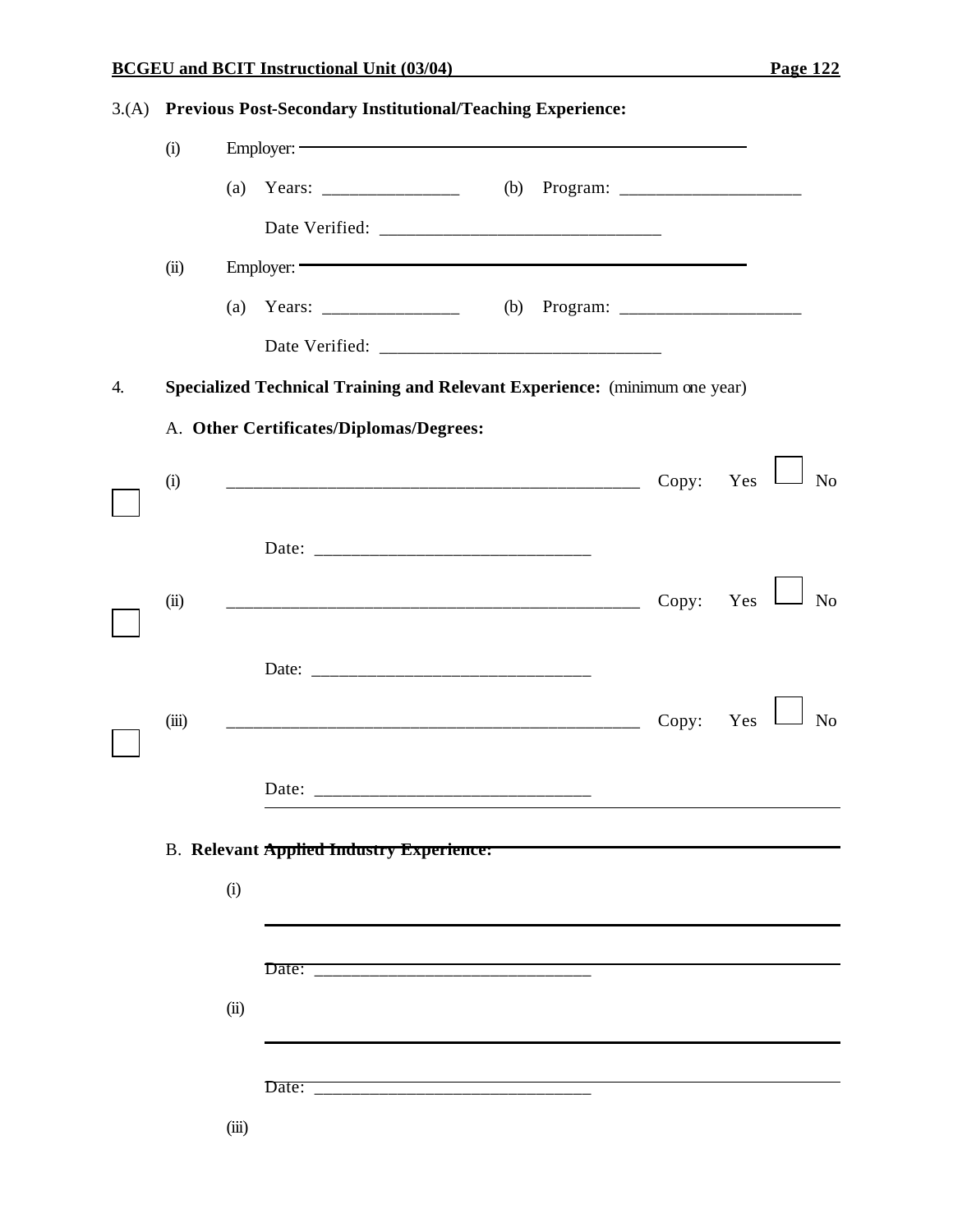Date: \_\_\_\_\_\_\_\_\_\_\_\_\_\_\_\_\_\_\_\_\_\_\_\_\_\_\_\_\_\_

Information verified by: \_\_\_\_\_\_\_\_\_\_\_\_\_\_\_\_\_\_\_\_\_\_\_\_\_\_\_\_\_\_Date: \_\_\_\_\_\_\_\_\_\_\_\_\_\_\_\_\_\_\_\_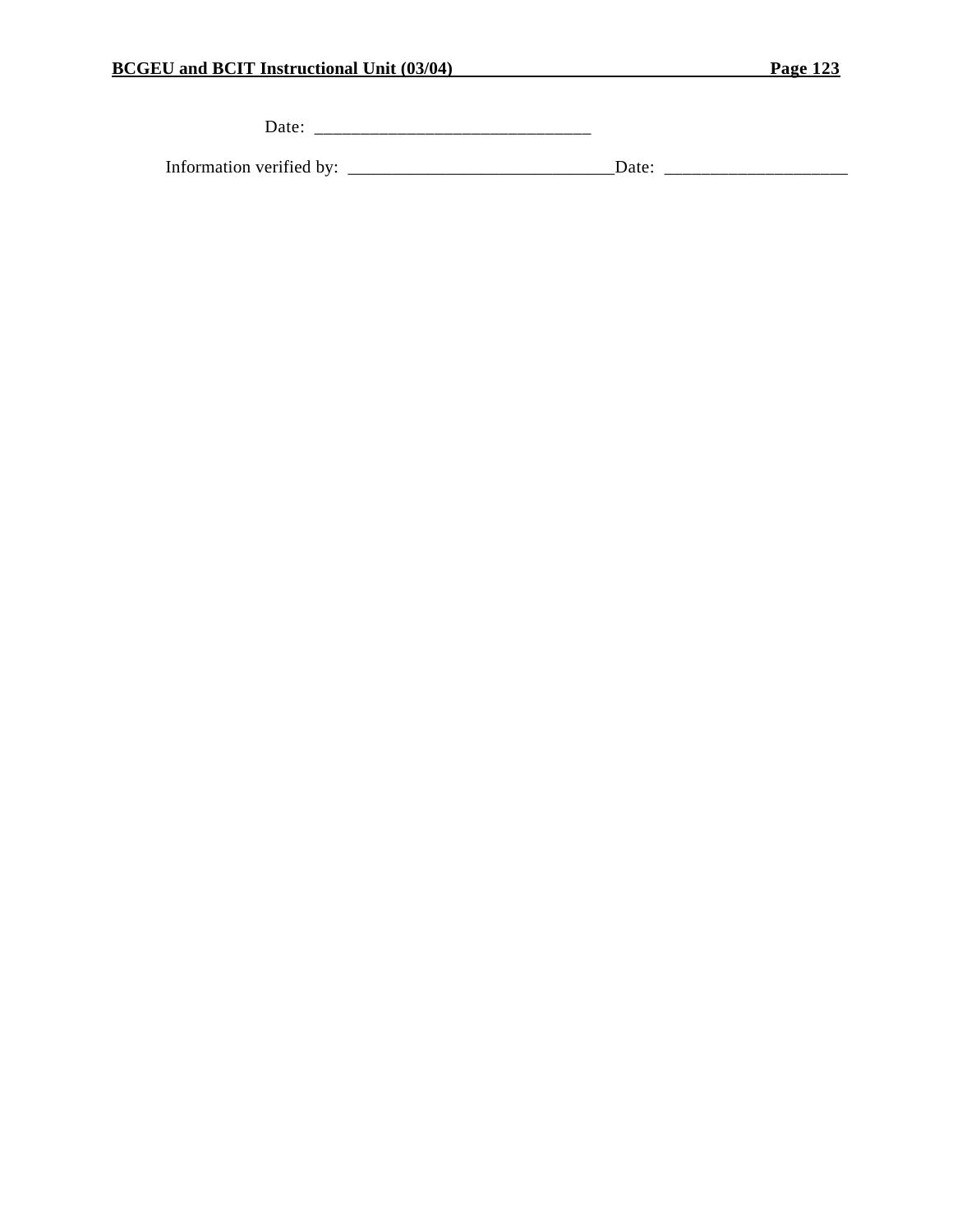### **PLACEMENT RECORD**

# **SUMMARY**

| Status:       | Regular                                                                                                      |         |               |                                                    |             |
|---------------|--------------------------------------------------------------------------------------------------------------|---------|---------------|----------------------------------------------------|-------------|
|               | Temporary                                                                                                    |         |               |                                                    |             |
|               |                                                                                                              |         |               |                                                    | <b>STEP</b> |
| A.            | <b>Basic Placement on Salary Scale</b>                                                                       |         |               |                                                    |             |
|               | and B. Instructor Diploma:                                                                                   |         |               |                                                    |             |
|               | Completed<br>a)                                                                                              |         | Yes           | No                                                 |             |
|               | Two Years Post-Secondary Teaching Experience<br>b)                                                           |         | Yes           | N <sub>o</sub>                                     |             |
|               |                                                                                                              | $-OR -$ |               |                                                    |             |
| $C_{\bullet}$ | <b>Teaching Experience:</b>                                                                                  |         |               |                                                    |             |
|               | Five Years of Relevant Post-Secondary<br><b>Teaching Experience</b>                                          |         | Yes           | N <sub>o</sub>                                     |             |
|               | If Affirmative to B or C above, Grant One Step on Salary Scale                                               |         |               |                                                    |             |
|               | and D. Specialized Technical Training/Relevant Experience:                                                   |         |               |                                                    |             |
|               | Specialized Technical Training/Diploma/Degree and<br>Relevant Applied Industry Experience (minimum one year) |         | Yes           | N <sub>o</sub>                                     |             |
|               | If Affirmative to D above, Grant One Step on Salary Scale                                                    |         |               |                                                    |             |
|               |                                                                                                              |         |               | <b>Total Steps Granted:</b><br>(Initial Placement) |             |
|               |                                                                                                              |         | Salary/Month: |                                                    |             |

\_\_\_\_\_\_\_\_\_\_\_\_\_\_\_\_\_\_\_\_\_\_\_\_\_\_\_\_\_\_\_\_\_\_\_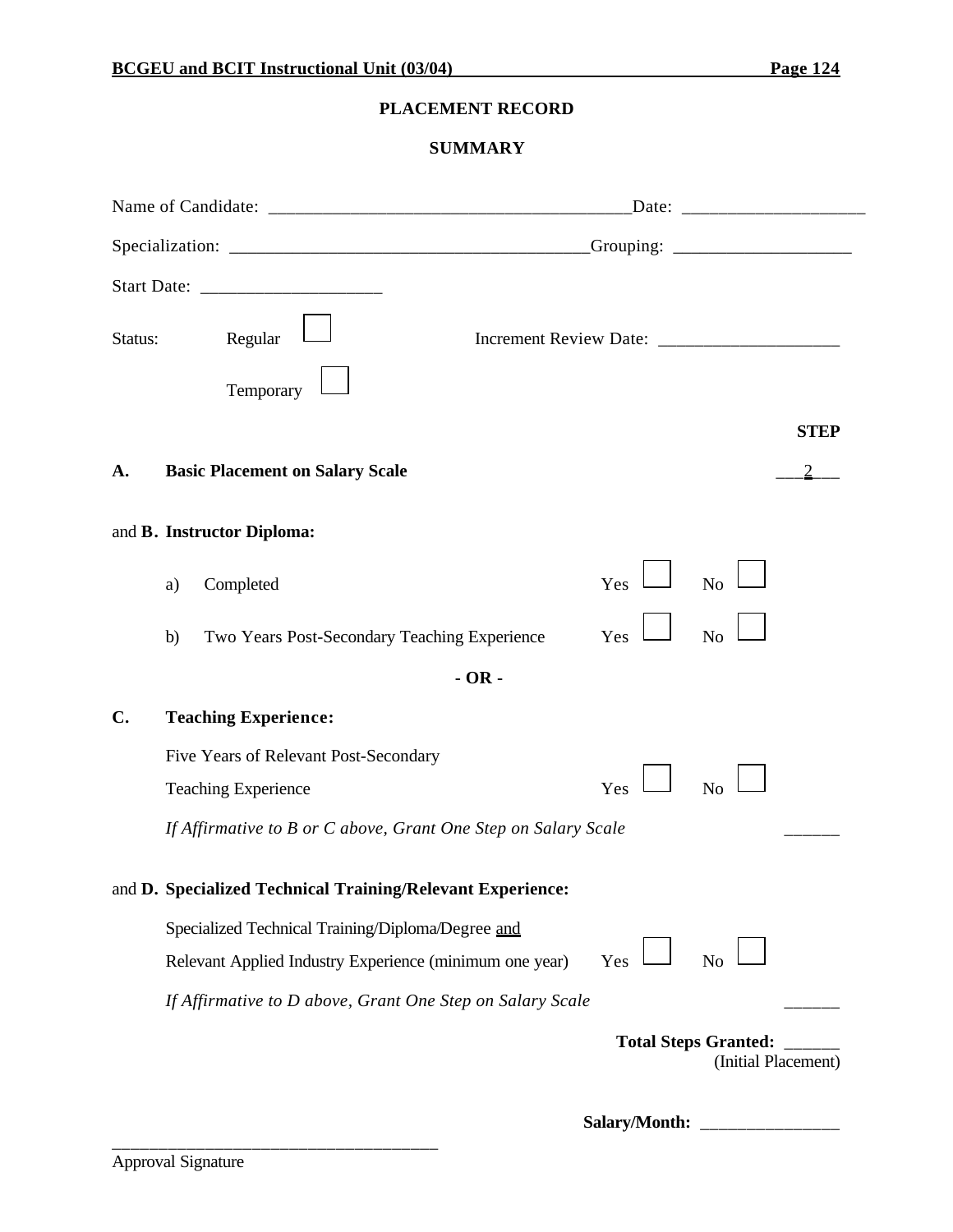#### **JURISDICTIONAL DISPUTE RESOLUTION PROCESS**

#### **Preamble**

The purpose of this agreement is to outline a jurisdictional dispute resolution process, which is equitable, expeditious and reflects the desire of the Parties to promote effective working relationships.

The Parties agree that the following process will be used in the event of a dispute respecting the appropriateness of a bargaining unit placement where the Institution introduces a new position or significantly revises an existing position.

#### **Process**

#### A. Pre-Assignment Consultation

1. The Employer agrees to provide the Union and the Association with notice of its intention to assign a new position or to significantly alter an existing position to one of the three bargaining units at BCIT. The Employer further agrees to meet jointly with the Association and the Union prior to posting the job to discuss the bargaining unit assignment for the new position after having provided the Union and the Association with the job description and organizational chart/reporting relationship for the new position. The Union/Association may also request such things as a draft job posting, course outline, and other relevant information.

2. The following process will be used for the purposes of paragraph 1: the Employer will notify the Union and the Association by letter with attached job description and organization chart and will specify a time, place and date to meet to discuss the new position within ten (10) working days of the notice. The meeting shall take place at the time and date specified unless the parties mutually agree to postpone or cancel the meeting.

3. The Employer shall be entitled to post the new position following the completion of the meeting described above.

#### B. Jurisdictional Dispute Umpire

1. Where there exists a disagreement over the jurisdictional assignment made by the Employer, a party to this agreement may refer the matter within thirty (30) calendar days of the posting to the Jurisdictional Assignment Umpire.

2. The referring party shall send a copy of the referral to all other parties to this agreement. The referral will set out the full particulars of the dispute, a description of the referring party's position on the matter, and copies of all documents upon which the party intends to rely.

3. Each party shall provide the other parties with the full particulars of their case and with copies of all their reliance documents no later than seven (7) calendar days prior to the date of the hearing.

4. Hearings conducted pursuant to this agreement shall, whenever reasonably possible, be held at the Burnaby campus of the Institute.

5. The parties agree not to use outside legal counsel at the hearings.

6. The hearings will be expedited in all respects and will be conducted on an informal basis as far as is reasonably possible.

7. The expenses and fees of the Umpire will be borne equally among the parties involved in the dispute.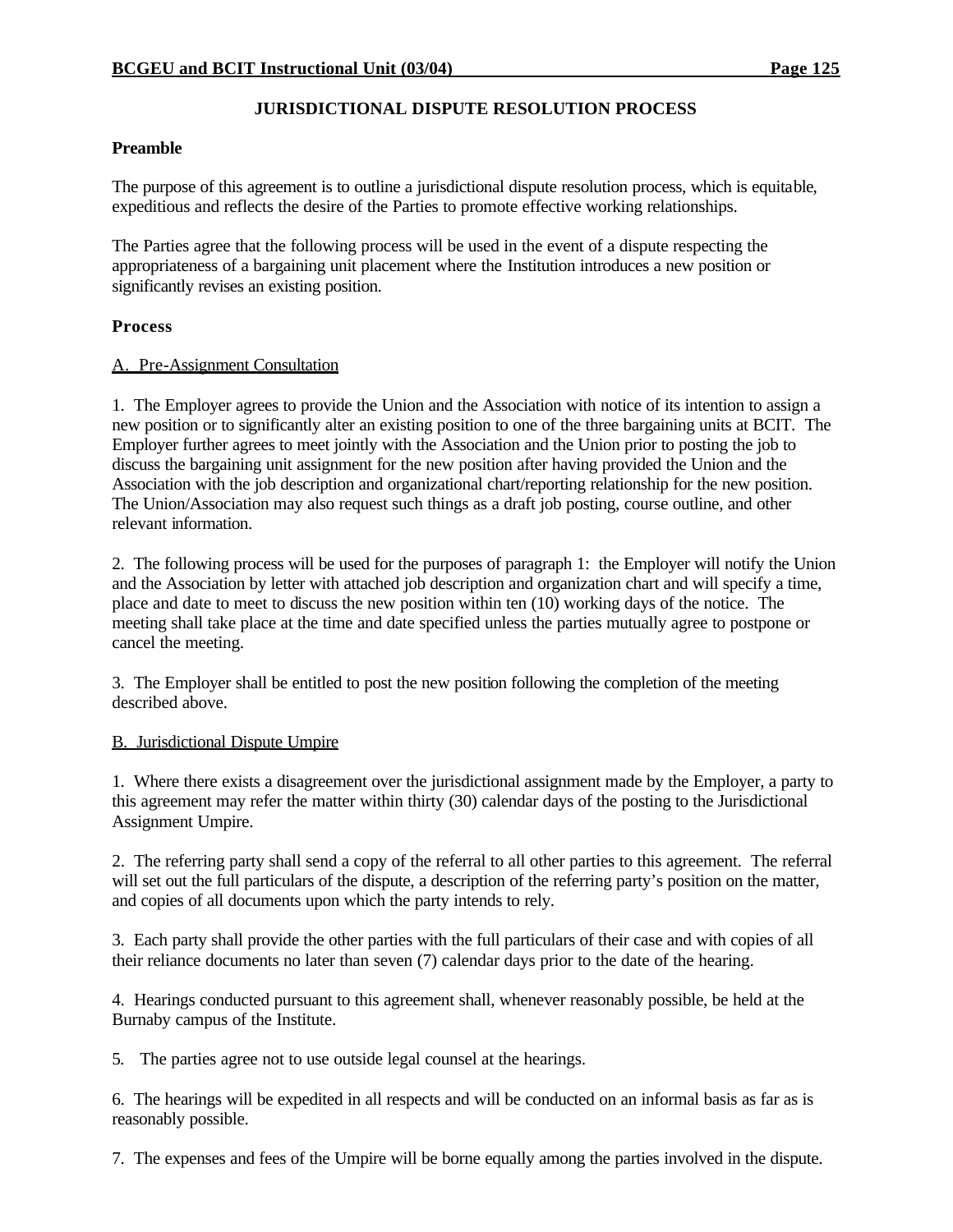8. In determining the appropriateness of the bargaining unit placement, the Umpire shall be entitled to consider:

- a) Job elements b) Past practice c) Impact on industrial relations d) Community of interest
- e) Certificates of Bargaining Authority
- f) Other factors deemed appropriate by the Umpire

9. The Umpire will endeavour to render a decision within twenty-one (21) days of the conclusion of the hearing.

10. The decision of the Umpire shall be final and binding on all parties to this agreement.

| Tomi Eeckhout        | Ken Holmes                  | Cal Davis                       |
|----------------------|-----------------------------|---------------------------------|
| <b>Director</b>      | <b>Staff Representative</b> | <b>Acting General Secretary</b> |
| Labour Relations     | <b>BCGEU</b>                | <b>FSA</b>                      |
| Date: Sept. 28, 2000 | Date: October 5, 2000       | Date: October 5, 2000           |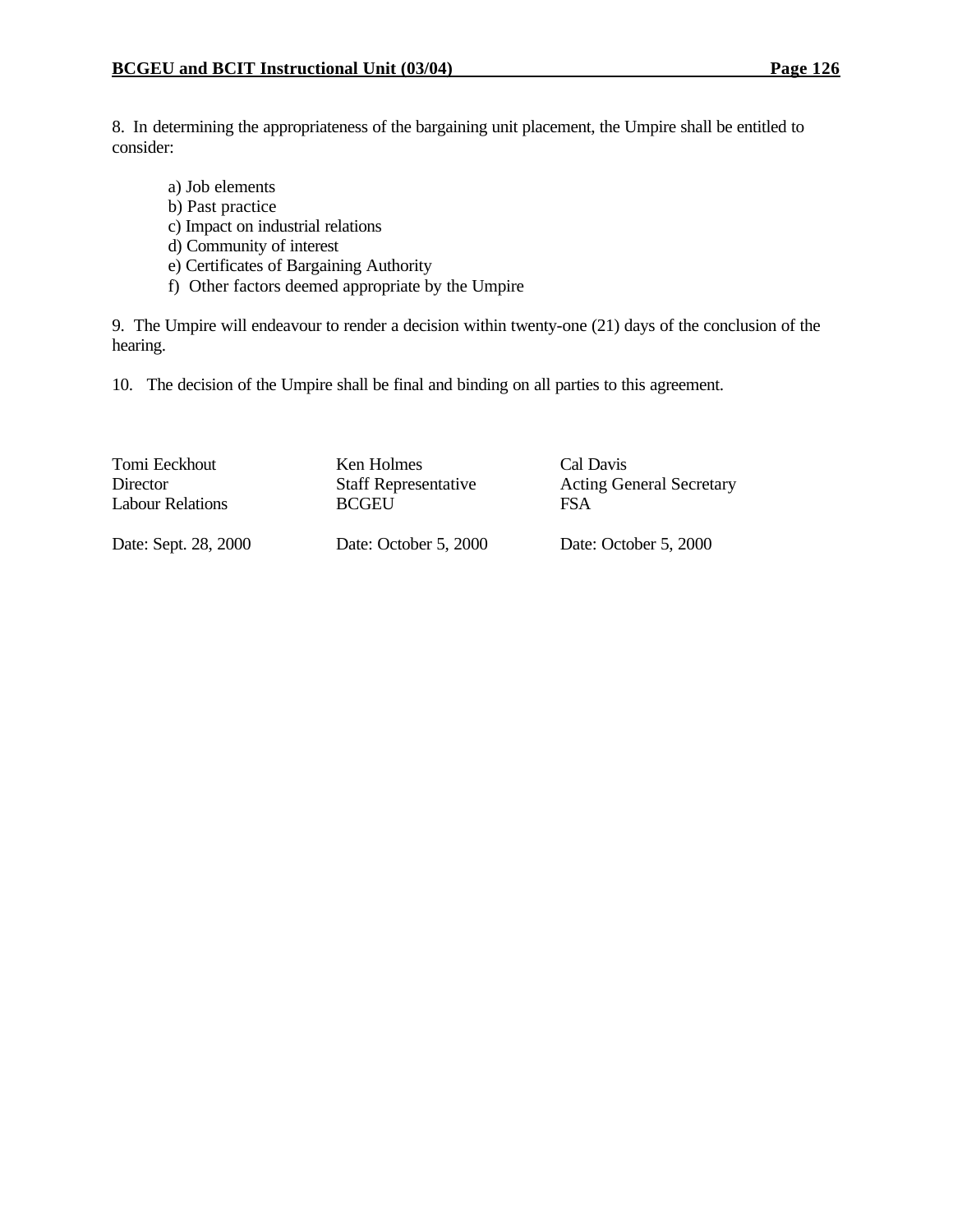#### **ARBITRATION PROCEDURES**

#### **INTERPRETATION**

- I. In this Part, *"arbitration board"* includes:
	- (a) a single arbitrator; or
	- (b) another tribunal or body appointed or constituted under this Part or a Collective Agreement;

#### **FEES AND COSTS**

- II. Each Party to an arbitration shall bear:
	- (a) its own fees, expenses and costs;
	- (b) the fees and expenses of a member of an arbitration board that is appointed by or on behalf of that Party; and
	- (c) equally the fees and expenses of the chairman or a single arbitrator.

#### **POWERS OF THE ARBITRATION BOARD**

- III. An arbitration board has power to:
	- (a) receive and accept evidence and information on oath, affidavit or otherwise as in its discretion it considers proper, whether or not the evidence is admissible in a court of law;
	- (b) enter during regular working hours any land, ship, vessel, vehicle, aircraft or other means of conveyance or transport, factory, workshop or place of any kind where
		- (i) work is or has been done or commenced by Employees;
		- (ii) an Employer carries on business; or
		- (iii) anything is taking place concerning a matter referred to it under this Act

and may inspect any work, material, appliance, machinery, equipment or thing in it, and interrogate a person in relation to it; and

(c) authorize a person to do anything the arbitration board may do under paragraph (b) and report to the arbitration board in the presence of the Parties or their representatives as a witness subject to cross examination by each Party.

#### **SUMMONS TO TESTIFY**

IV. An arbitration board may, at the request of a Party to the arbitration or on its own motion, summon and endorse the attendance of witnesses and compel them to give evidence on oath and to produce the documents and things it considers requisite to a full consideration of matters before the arbitration board, in the same manner as a court of record in civil cases.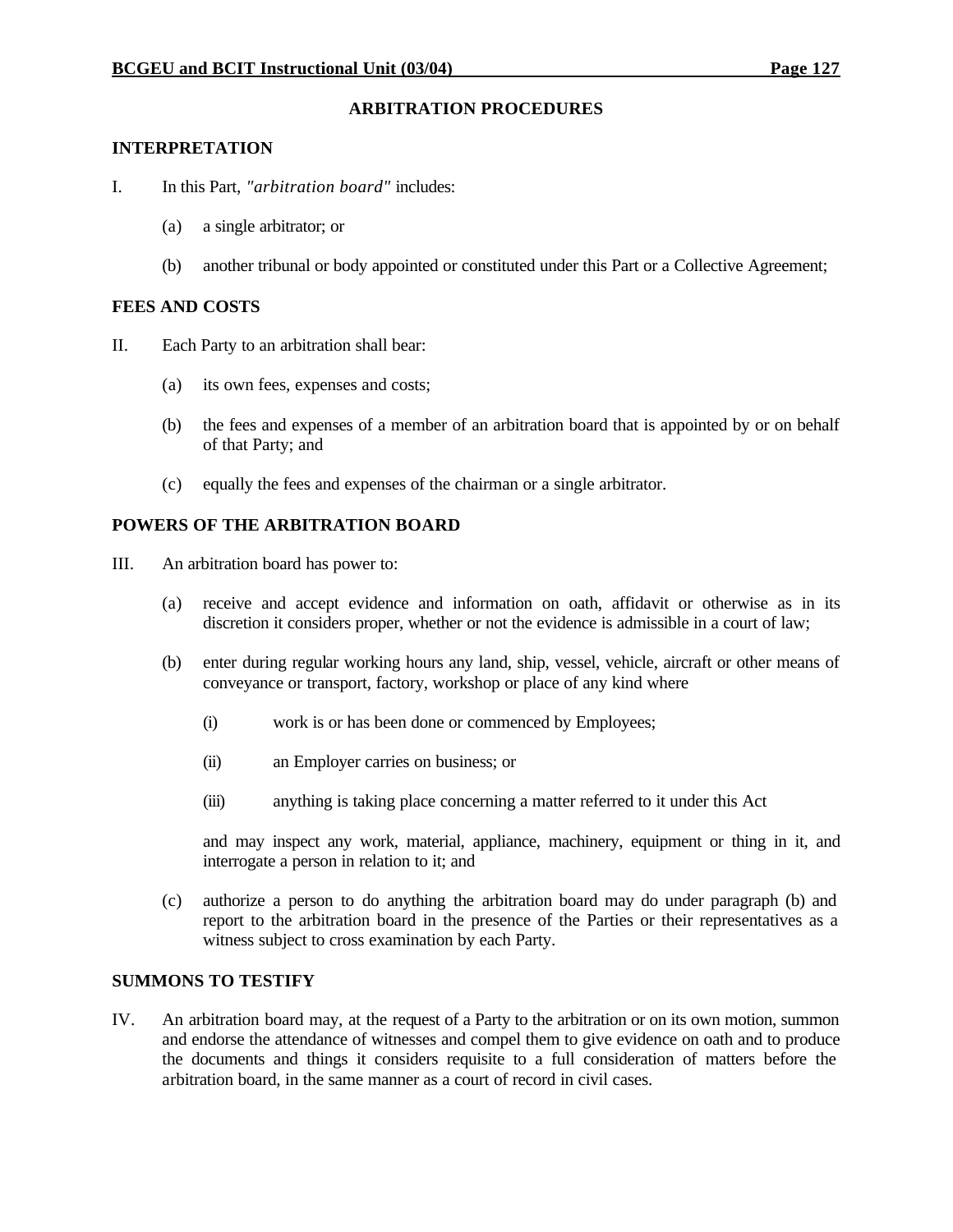### **DECISION OF ARBITRATION BOARD**

- V. The decision of an arbitration board is binding:
	- (a) on the Parties;
	- (b) in the case of a Collective Agreement between a trade union and an Employers' organization, on the Employers bound by the Agreement who are affected by the decision;
	- (c) in the case of a Collective Agreement between a council of trade unions and an Employer or an Employers' organization, on the council, the constituent trade unions in it and the Employer or Employers covered by the Agreement, who are affected by the decision; and
	- (d) on the Employees bound by the Collective Agreement who are affected by the decision,

and they shall comply in all respects with the decision.

88 November 18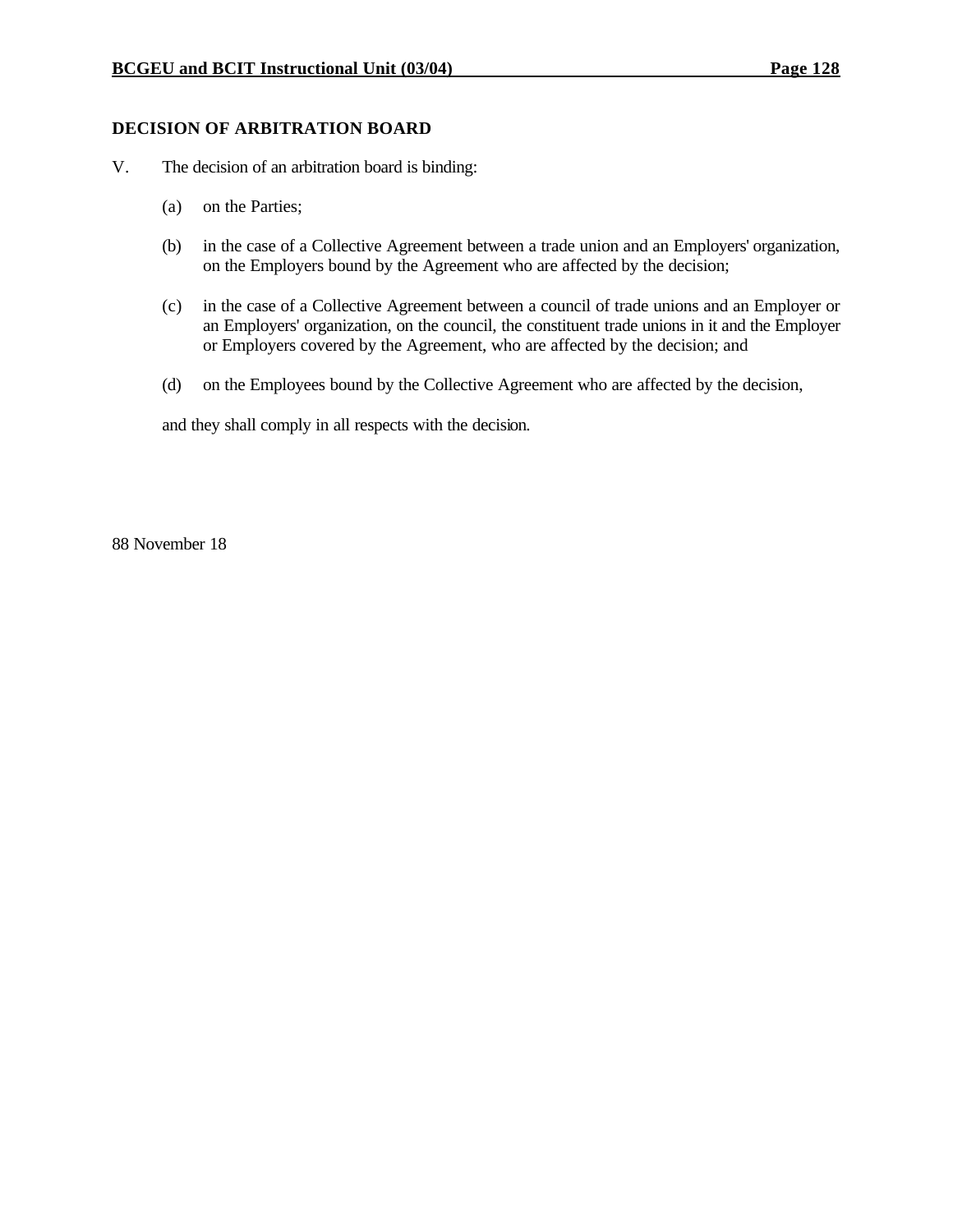#### **MEMORANDUM OF AGREEMENT**

#### **between the**

#### **BRITISH COLUMBIA INSTITUTE OF TECHNOLOGY**

#### **and the**

# **BRITISH COLUMBIA GOVERNMENT AND SERVICE EMPLOYEES' UNION**

#### **and the**

#### **BRITISH COLUMBIA INSTITUTE OF TECHNOLOGY STAFF SOCIETY**

#### **Re: Jurisdictional Overlap**

The Parties have unanimously agreed that for Employees where the jurisdiction of their position has changed the following will apply:

- 1. They have a specified period (1 week) to decide to (a) move to the *"new"* Union; or (b) remain in their current Union.
- 2. If they select (a), they will move to the *"new"* Union immediately and henceforth be covered by all Collective Agreement provisions of the *"new"* Union, pay dues to the *"new"* Union and in all ways be considered a member of the *"new"* Union.
- 3. If they select (b), they will remain in their current Union until they leave the position (eg. from retirement, resignation) and will continue to be members of their current Union, pay dues to their current Union and be covered by all Collective Agreement provisions of their current Union with the exception of staff reduction/provisions.
- 4. In cases where the Employer indicates intent to proceed with staff reduction/layoff of persons in positions where individuals have chosen option (b), the applicable Collective Agreement staff reduction/layoff provisions will be those of the Union granted jurisdiction of the positions. The seniority of Employees in the positions involved will be considered merged for purposes of the staff reduction/layoff process.
- 5. In cases where an individual has chosen option (b), when he/she leaves the position, the replacement Employee will be hired through the Collective Agreement provisions of the *"new"* Union, will pay dues to the *"new"* Union and in all ways be considered a member of the *"new"* Union.

L. Tosczak J. Stockdale BCGEU Representative BCIT Representative

C.V. Spong BCIT Staff Society

Dated: 89 June 09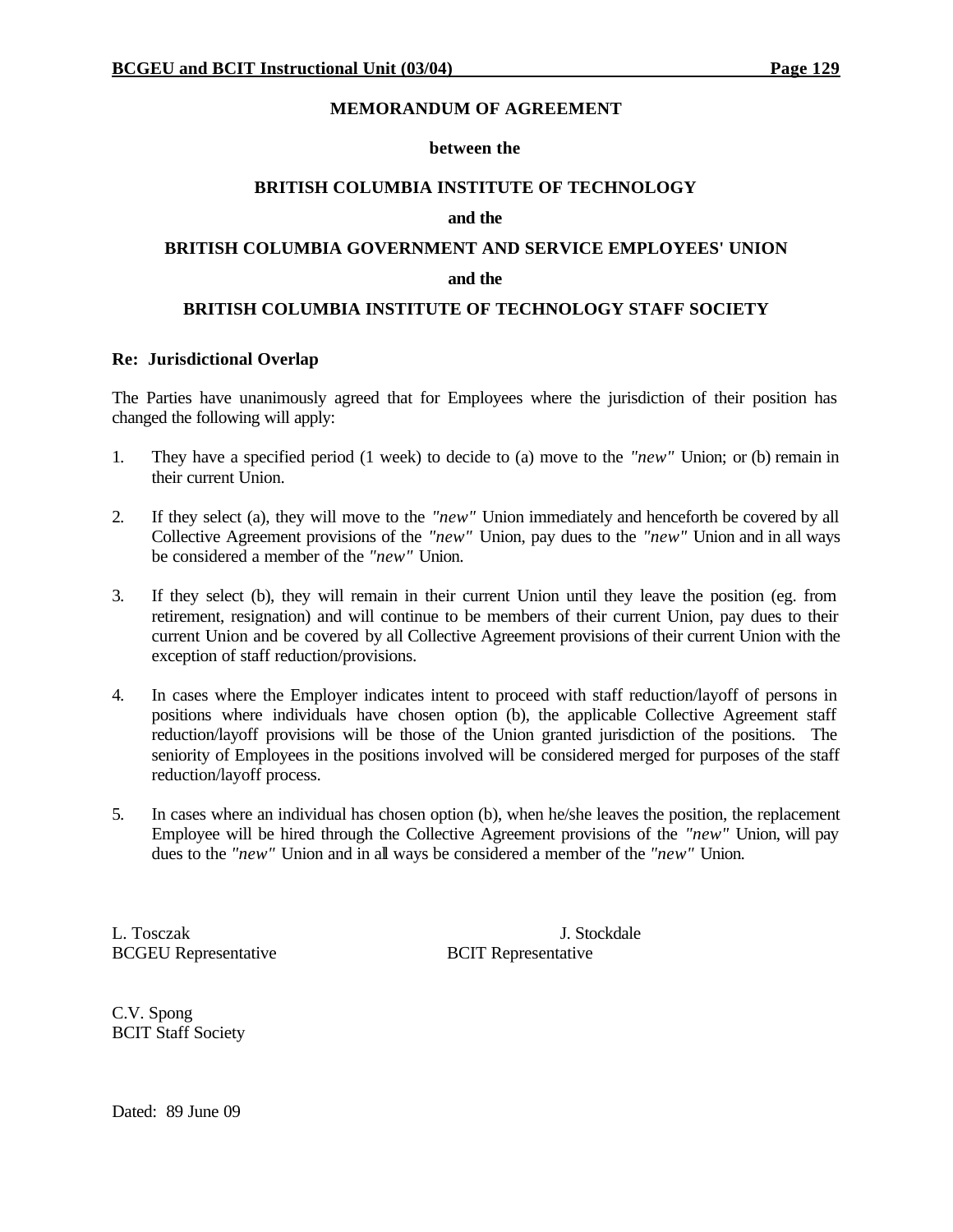#### **MEMORANDUM OF AGREEMENT**

#### **between the**

#### **BRITISH COLUMBIA INSTITUTE OF TECHNOLOGY**

#### **and the**

# **BRITISH COLUMBIA GOVERNMENT AND SERVICE EMPLOYEES' UNION and the**

#### **BRITISH COLUMBIA INSTITUTE OF TECHNOLOGY STAFF SOCIETY**

#### **Re: Voluntary Transfer between Bargaining Units**

The Parties have unanimously agreed that for BCIT Employees who have voluntarily moved from one Union jurisdiction to another the following will apply:

- 1. They will carry with them their accrued seniority to the date of the transfer.
- 2. (a) Sick Leave Staff Society members transferring to the BCGEU: Employees carry with them banked sick leave to be used to *"top up"* STIIP. Any unused credits will be paid out on retirement as per the BCGEU Collective Agreement.
	- (b) Sick Leave BCGEU members transferring to the Staff Socie ty: Employees will carry with them any banked sick leave. Those with no bank or one with less than six (6) days will be given a six  $(6)$  day bank.
- 3. Vacation entitlement will be prorated as of the date of transfer and will be calculated on service time based on their accrued seniority.
- 4. Any difference in Employee benefit provisions will be effective as of the date of transfer. Coverage will be continuous.
- 5. Employees who are grandfathered members of the Pension (Public Service) Plan will remain in that plan. Members of other plans will move to the plan appropriate to their new position as of the date of transfer.
- 6. As of the date of transfer all terms and conditions of the new Collective Agreement covering the new position will apply to the transferring Employee.

L. Tosczak J. Stockdale BCGEU Representative BCIT Representative

C.V. Spong BCIT Staff Society Representative

Dated: Nov. 1/89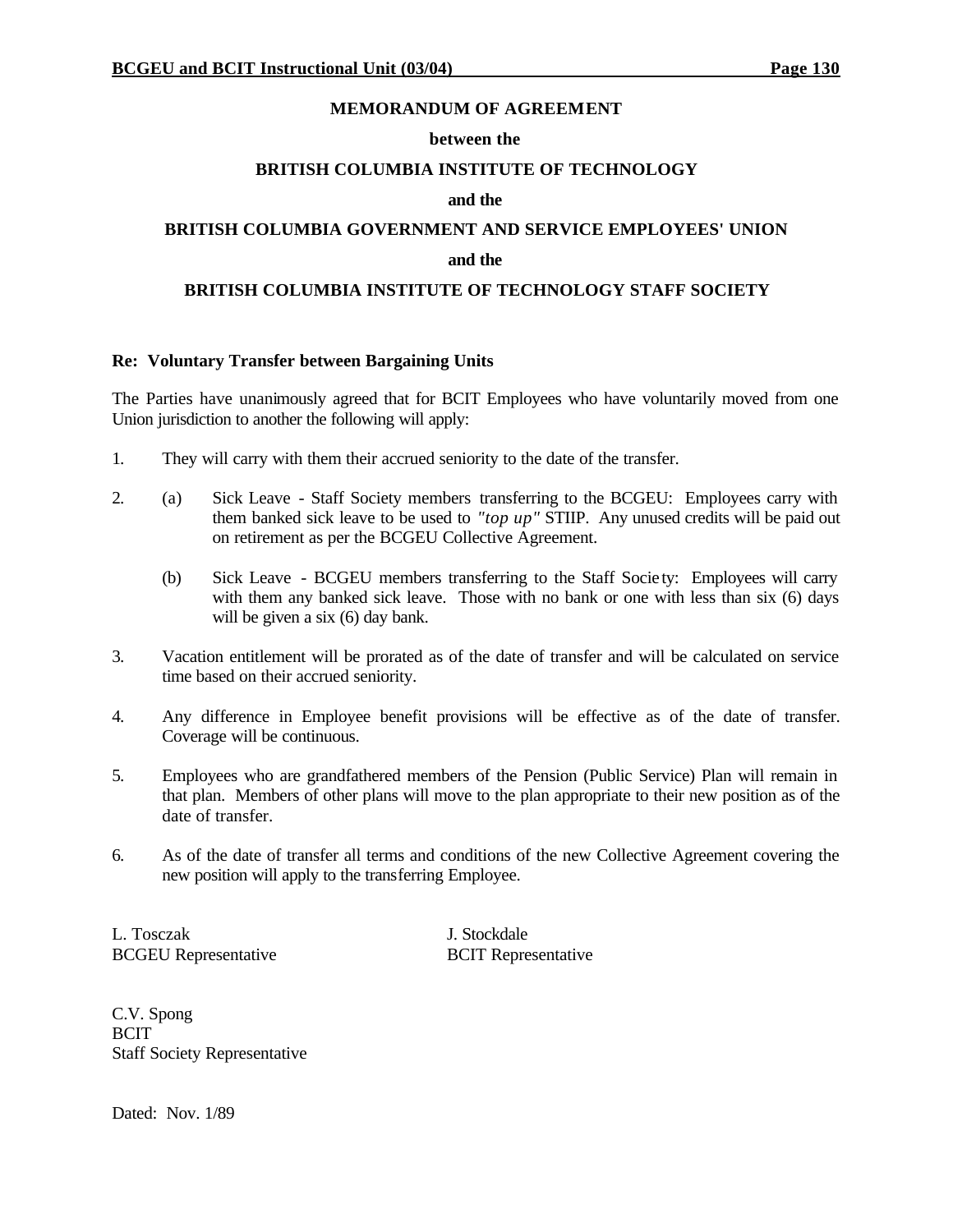#### **INDEX**

| CONTINUING EDUCATION/PART-TIME STUDIES/INDUSTRY SERVICES (CE/PTS/IS) |  |
|----------------------------------------------------------------------|--|
|                                                                      |  |
|                                                                      |  |
|                                                                      |  |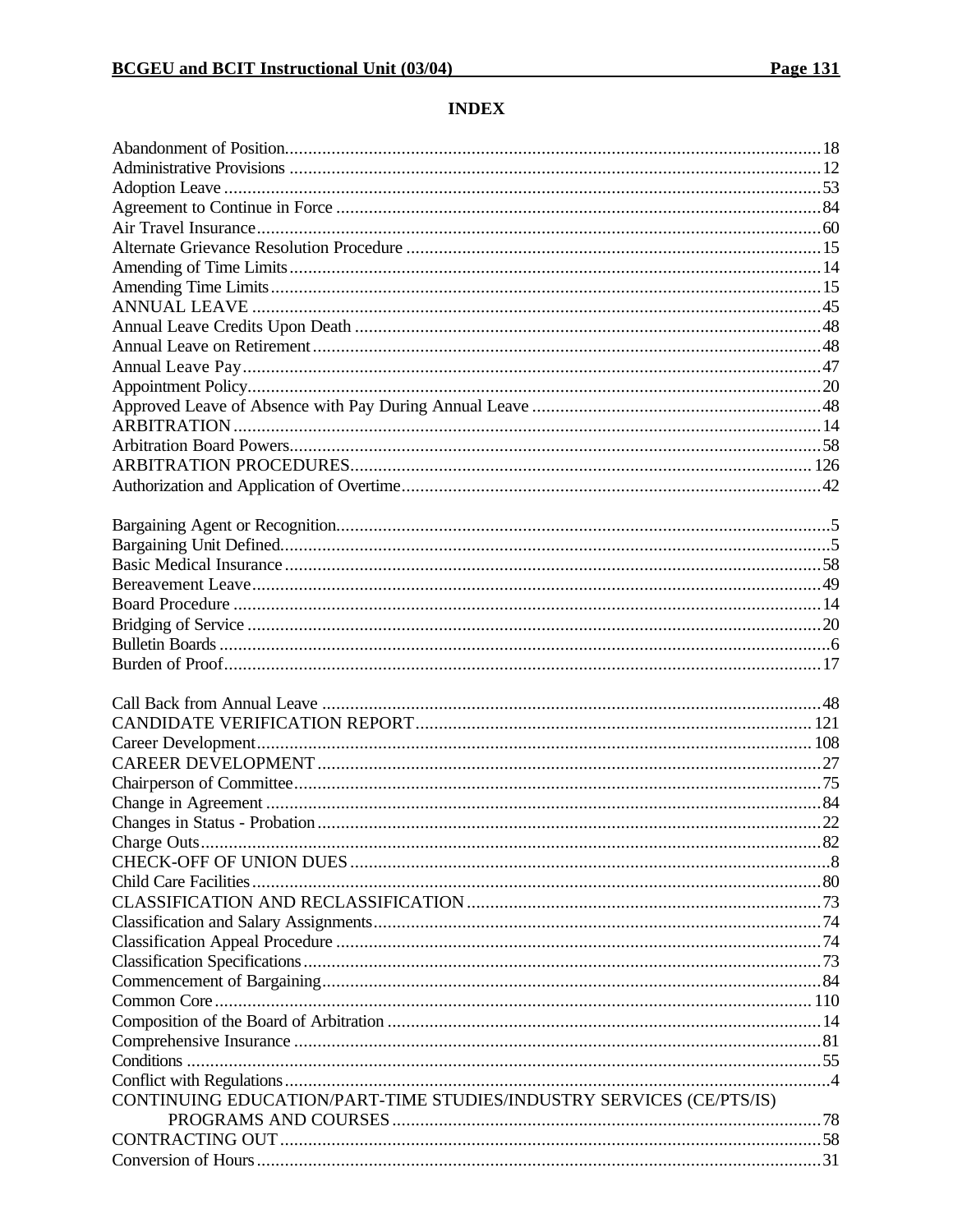# **BCGEU** and BCIT Instructional Unit (03/04)

| Employer's Representative Designated to Handle Grievances at the Second Step76 |  |
|--------------------------------------------------------------------------------|--|
|                                                                                |  |
|                                                                                |  |
|                                                                                |  |
|                                                                                |  |
|                                                                                |  |
|                                                                                |  |
|                                                                                |  |
|                                                                                |  |
|                                                                                |  |
|                                                                                |  |
|                                                                                |  |
|                                                                                |  |
|                                                                                |  |
|                                                                                |  |
|                                                                                |  |
|                                                                                |  |
|                                                                                |  |
|                                                                                |  |
|                                                                                |  |
|                                                                                |  |
|                                                                                |  |
|                                                                                |  |
|                                                                                |  |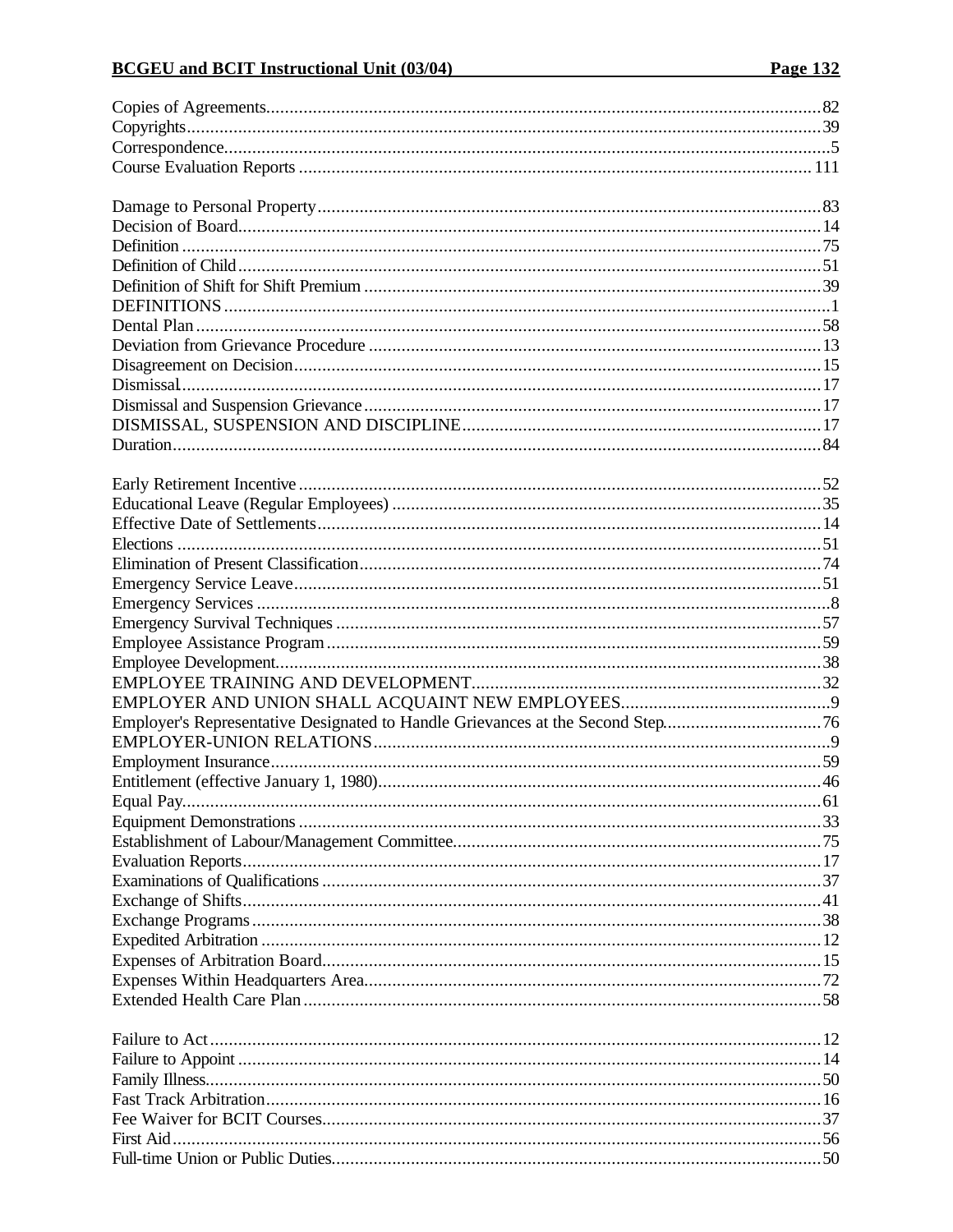# **BCGEU** and BCIT Instructional Unit (03/04)